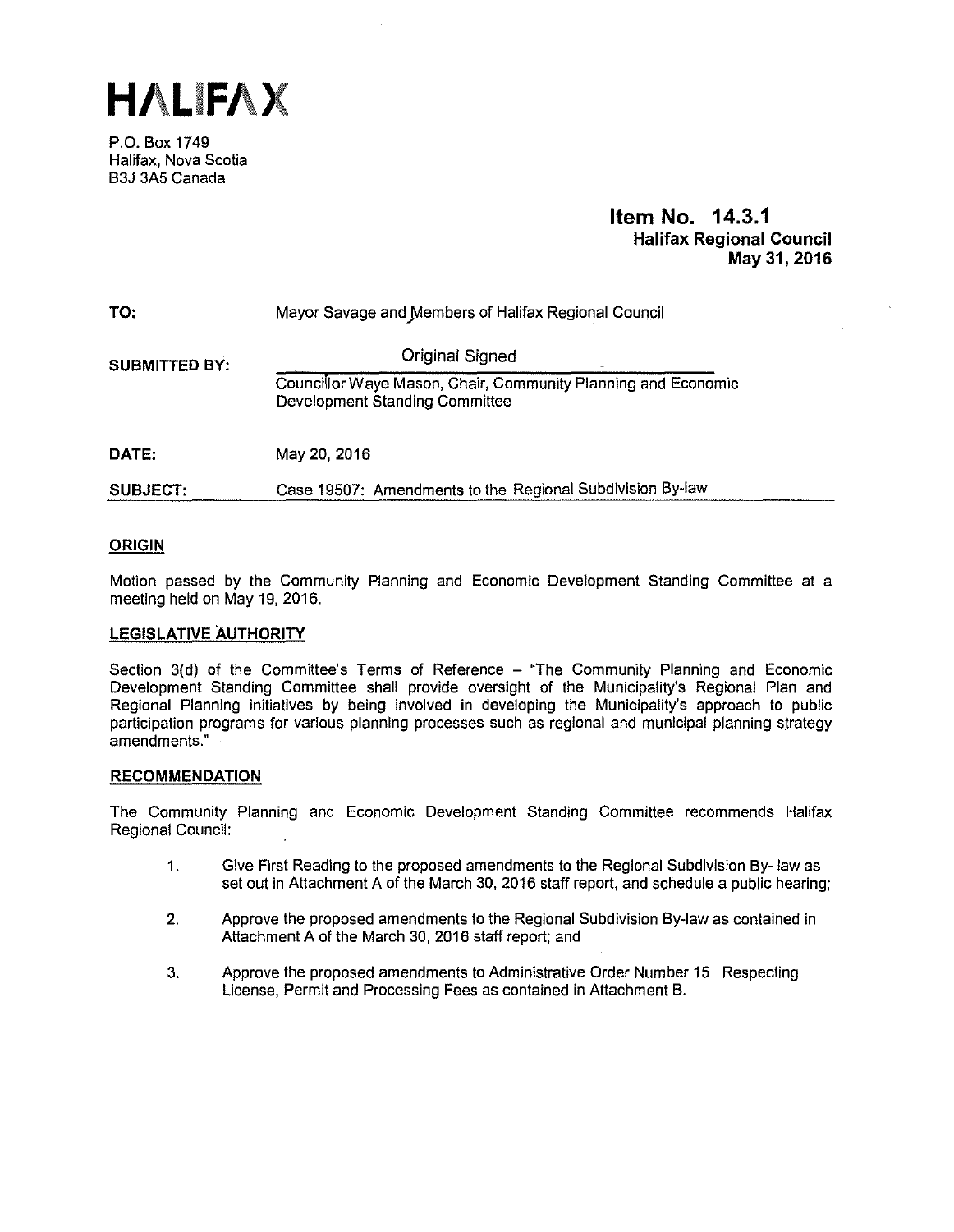### **BACKGROUND**

At the May 19, 2016 meeting of the Community Planning and Economic Development Standing Committee staff provided a presentation on proposed amendments to the Regional Subdivision By-law, as outlined in the March 30, 2016 staff report.

#### **DISCUSSION**

The Committee considered the report and passed a motion endorsing the staff recommendation.

### **FINANCIAL IMPLICATIONS**

Financial implications are addressed in the attached staff report.

### **RISK CONSIDERATION**

Risk considerations are addressed in the attached staff report.

### **COMMUNITY ENGAGEMENT**

Community Planning and Economic Development Standing Committee is a Committee of Regional Council comprised of six Councillors. The meetings are open to the public and the Committee's agendas, minutes, and reports can be viewed at Halifax.ca.

### **ENVIRONMENTAL IMPLICATIONS**

Environmental implications are addressed in the attached staff report.

### **ALTERNATIVES**

The Committee did not provide alternatives

#### **ATTACHMENTS**

Attachment 1: Staff report dated March 30, 2016.

A copy of this report can be obtained online at http://www.halifax.ca/council/agendasc/cagenda.php then choose the appropriate meeting date, or by contacting the Office of the Municipal Clerk at 902.490.4210, or Fax 902.490.4208.

Report Prepared by: Sheilagh Edmonds, Legislative Assistant, 902.490.6520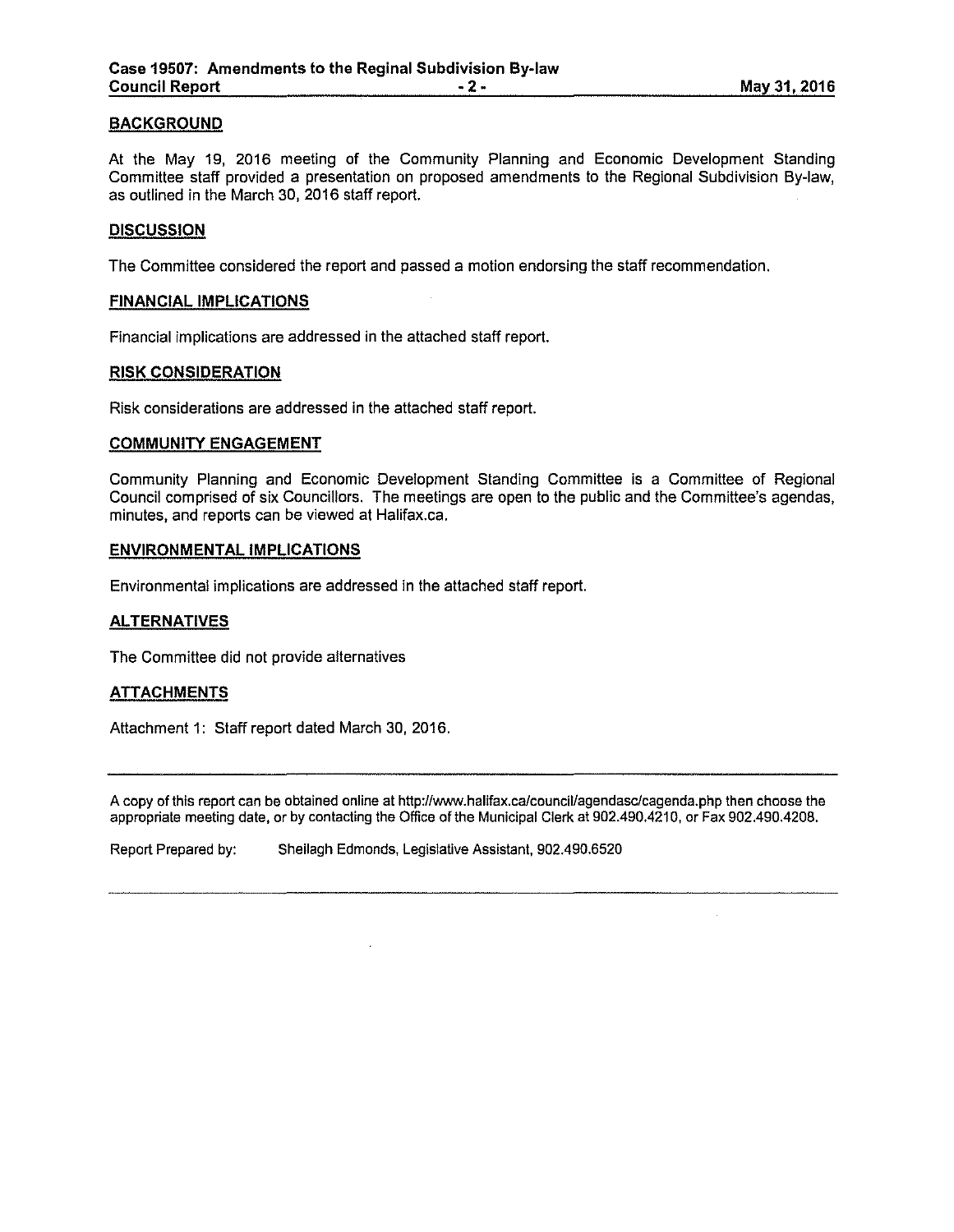

P.O. Box 1749 Halifax, Nova Scotia B3J 3A5 Canada

# **Attachment 1 Community Planning and Economic Standing Committee May 19, 2016**

| <b>SUBJECT:</b>      | Case 19507: Amendments to the Regional Subdivision By-law               |
|----------------------|-------------------------------------------------------------------------|
| DATE:                | March 30, 2016                                                          |
|                      | Bob Bjerke, Chief Planner and Director of Planning and Development      |
| <b>SUBMITTED BY:</b> | Original Signed by:                                                     |
| TO:                  | Chair and Members of Community Planning and Economic Standing Committee |

## **ORIGIN**

February 11, 2014, Regional Council initiation of the Regional Subdivision By-law amendment process

## **LEGISLATIVE AUTHORITY**

*Halifax Regional Municipality Charter (HRM Charter)*

- Part IX "Subdivision"; and
- $\bullet$  60 (1)(c)(iii) The Council may make policies setting and amending the fees to be paid for permits, applications and approvals required to be obtained from the Municipality or an employee of the Municipality pursuant to a by-law of the Municipality or an enactment,

## **RECOMMENDATION**

It is recommended that the Community Planning and Economic Standing Committee recommend that Regional Council:

- 1. Give First Reading to the proposed amendments to the Regional Subdivision By-law as set out in Attachment A of this report, and schedule a public hearing;
- 2. Approve the proposed amendments to the Regional Subdivision By-law as contained in Attachment A of this report; and
- 3. Approve the proposed amendments to Administrative Order Number 15 Respecting License, Permit and Processing Fees as contained in Attachment B.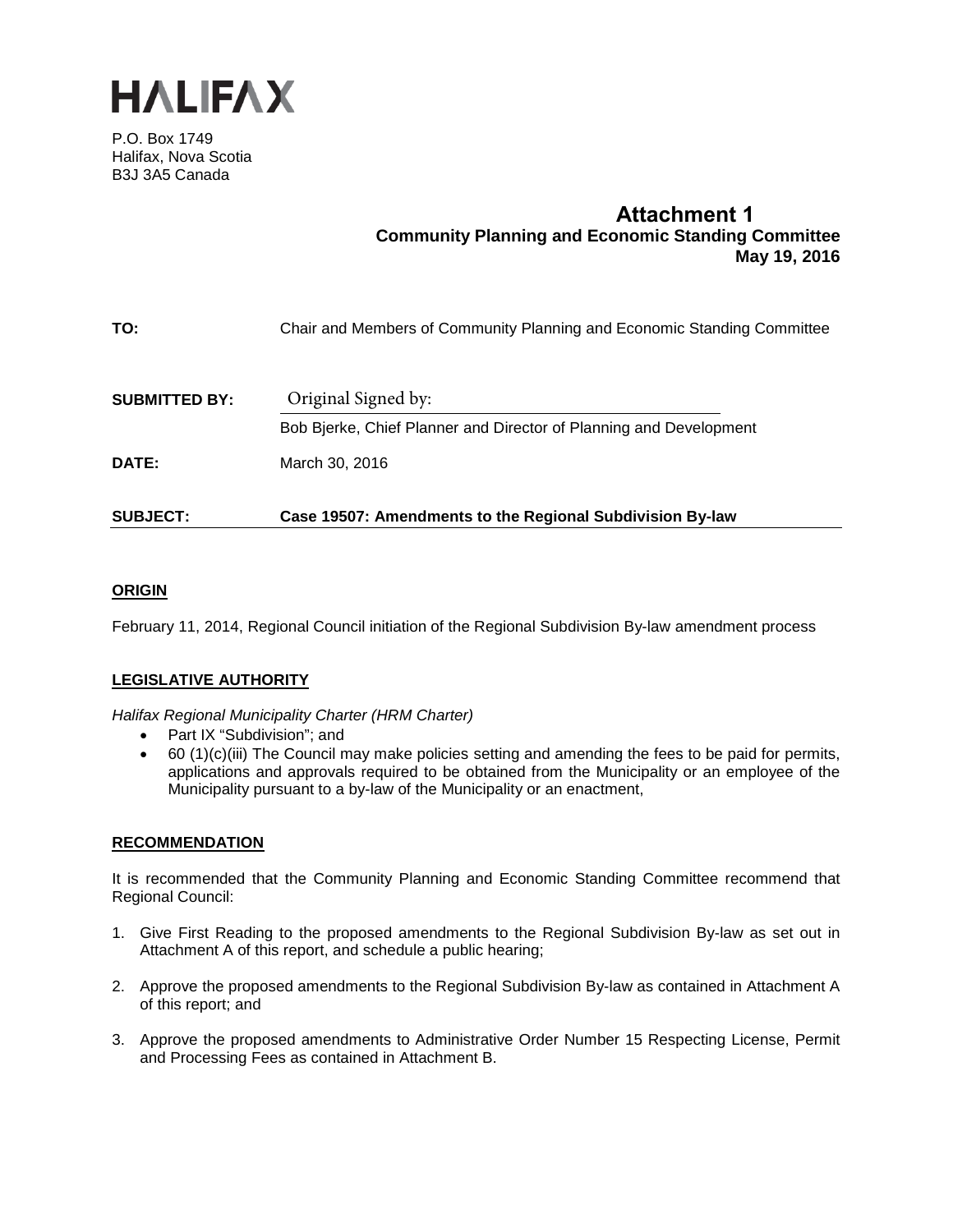## **BACKGROUND**

In 2006, concurrent with the adoption of the Regional Plan, Regional Council approved a Regional Subdivision By-law (By-law) to replace the four by-laws regulating subdivision in the four former municipal units (Dartmouth, Halifax, Bedford and County of Halifax). That document was a general harmonization of all former regulations and served to standardize the subdivision process across HRM. Now that the Bylaw has been in operation for over 9 years, staff and the development industry have advised that it is now appropriate to consider specific amendments to help clarify certain provisions and to improve the subdivision approval process. On February 11, 2014, Regional Council directed staff to initiate the process to consider amendments to the By-law as outlined in the staff report dated December 27, 2013<sup>1</sup>. The origin of the specific topics to be reviewed fall into 3 categories:

- 1. Those identified by the development industry;
- 2. Those matters identified by staff; and
- 3. Items identified by Regional Council.

This report outlines and provides recommendations on the topics of the By-law which Council has asked staff to review and discusses the consultation that was undertaken with the public and the development industry.

## **Topics for review:**

 $\overline{\phantom{a}}$ 

## Development Industry:

To receive initial input from the Development Industry, staff met with the Development Liaison Group (DLG). This ad hoc group which comprises staff, government agencies and representatives of the development industry, has been active in HRM for many years and has a mandate to develop and maintain business processes and practices which facilitate the design and construction of safe, affordable development throughout HRM. Its focus is on the impact to our "common clients": the owners and users of buildings. In discussions with the DLG, a number of topics have been identified for review as follows:

- LED Streetlights: Review HRM standards, fees, and processes for LED streetlights and consider best practices of other municipalities;
- Audit Inspections: Presently, HRM collects and audit inspection fee equal to 2% of the estimated costs of subdivision construction. Staff wishes to review the amount of the fee to determine if it is appropriate or excessive for all situations;
- Parkland Dedication: Review parkland dedication requirements required for all types of development and contexts and the need for clarification between Parkland vs. Conservation Land;
- Utility Companies: Review the role of utility companies, including Heritage Gas, in the subdivision approval process;
- Street trees and landscaping requirements: Due to damages that occur during home construction, review best practices and consider the appropriate timing and installation of trees and landscaping in new subdivisions; and
- Warranty Security: Consider extending warranty security for new HRM infrastructure due to performance and damage that occurs after the current one year period.

<sup>&</sup>lt;sup>1</sup> Staff report available on HRM website at: http://www.halifax.ca/council/agendasc/documents/140211ca1112.pdf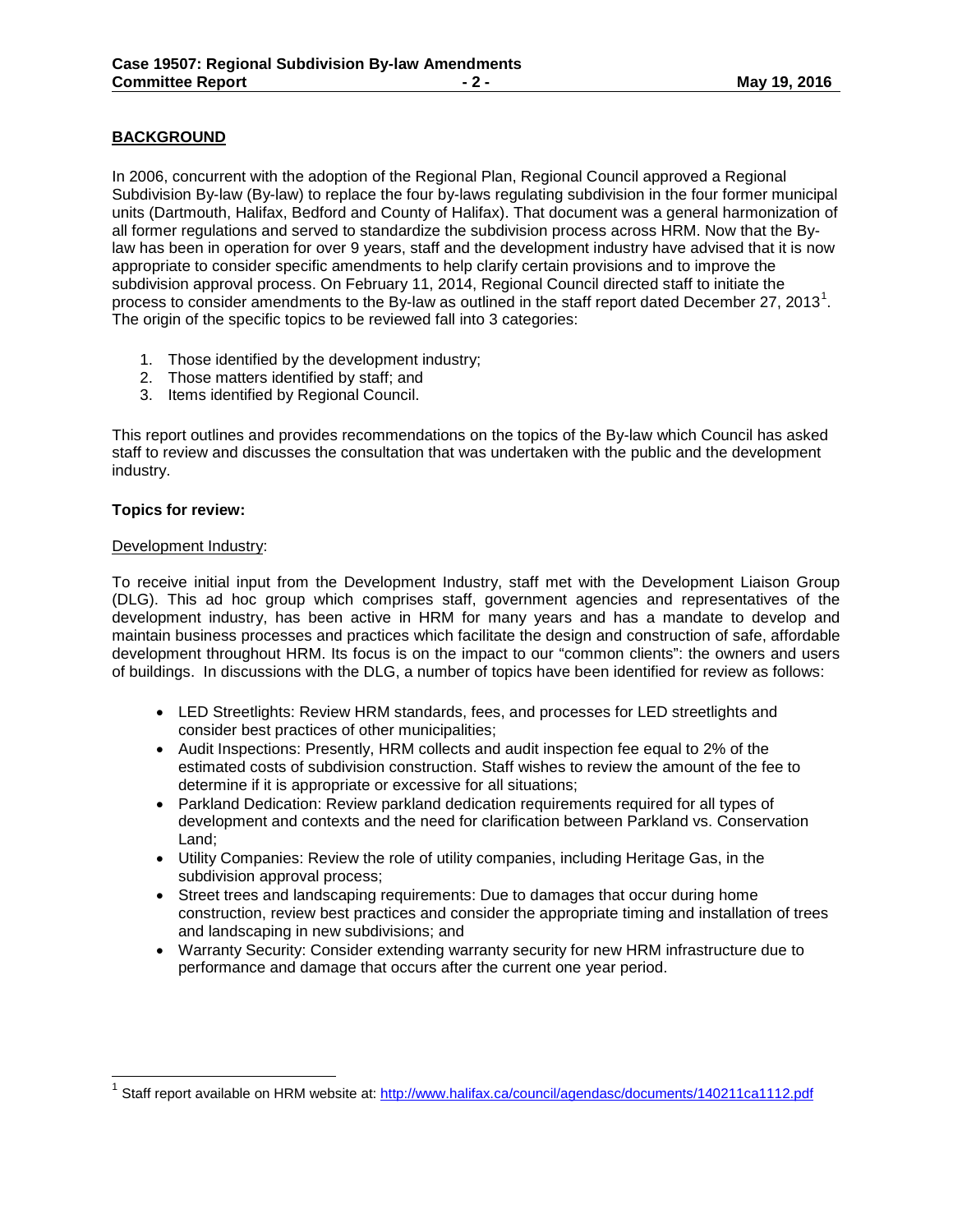### HRM Staff:

- review of existing subdivision fees;
- review of park accessibility standards; and
- clarification by way of housekeeping amendments to ensure accurate references and corrections including:
	- updating review agency references so that they do not require future amendment to address name changes;
	- changes to ensure the By-law is consistent with provisions in the Land Use By-laws;
	- additional definitions to clarify By-law intent;
	- removal of exhausted grandfathering provisions;
	- removal of redundant engineering requirements; and
	- removal of fees from the By-law and subsequent amendments to Administration Order Number 15 Respecting License, Permit and Processing Fees (included as Attachment B);

### Regional Council:

Through the process of considering a separate amendment filed under Case 19282 $2$  to clarify the Bylaw's requirements for cash-in-lieu of parkland dedication, general discussion by members of Council raised questions concerning park dedication provisions. Those items were beyond the scope of Case 19282, however, staff advised that the larger By-law amendment exercise could respond to the following topics:

- review the possibility of allocating parkland fees to develop and/or enhance off-site (but nearby) parkland and playground sites;
- enable the prorating of parkland fees to be assessed in phases as development is started or to be applied as a lien on the properties designated for the proposed development; and
- consideration of the assessment of parkland fees to any change in use or for large redevelopments whereby new PIDs are created or lots consolidated.

## **DISCUSSION**

 $\overline{a}$ 

To evaluate the topics, staff has conducted best practice research, implemented Council's approved public participation program (see Attachment C), and consulted with the DLG before making its recommendations on each topic as follows:

#### **Development Industry Topics:**

#### Review of LED Streetlight Installation Process and Responsibility

*Topic*: The installation of streetlight bulbs by HRM has caused delays to the development industry due to the lack of standardization of streetlight bulbs and the costs for varying types of streetlight bulbs are higher than what industry could secure through their suppliers.

*Public Feedback and Review:* During the public consultation process, development industry representatives identified that they wished to have full responsibility and control over the installation and timing of streetlights. This position was based on industry's ability to better schedule the ordering and timing of installation, which in turn reduces costs. This approach would align the bulb installation with the current process for all other new street infrastructure and places risk and responsibility in industry's

 $^{\text{2}}$  See staff report on HRM website at: <u>http://www.halifax.ca/council/agendasc/documents/140610ca11111.pdf</u>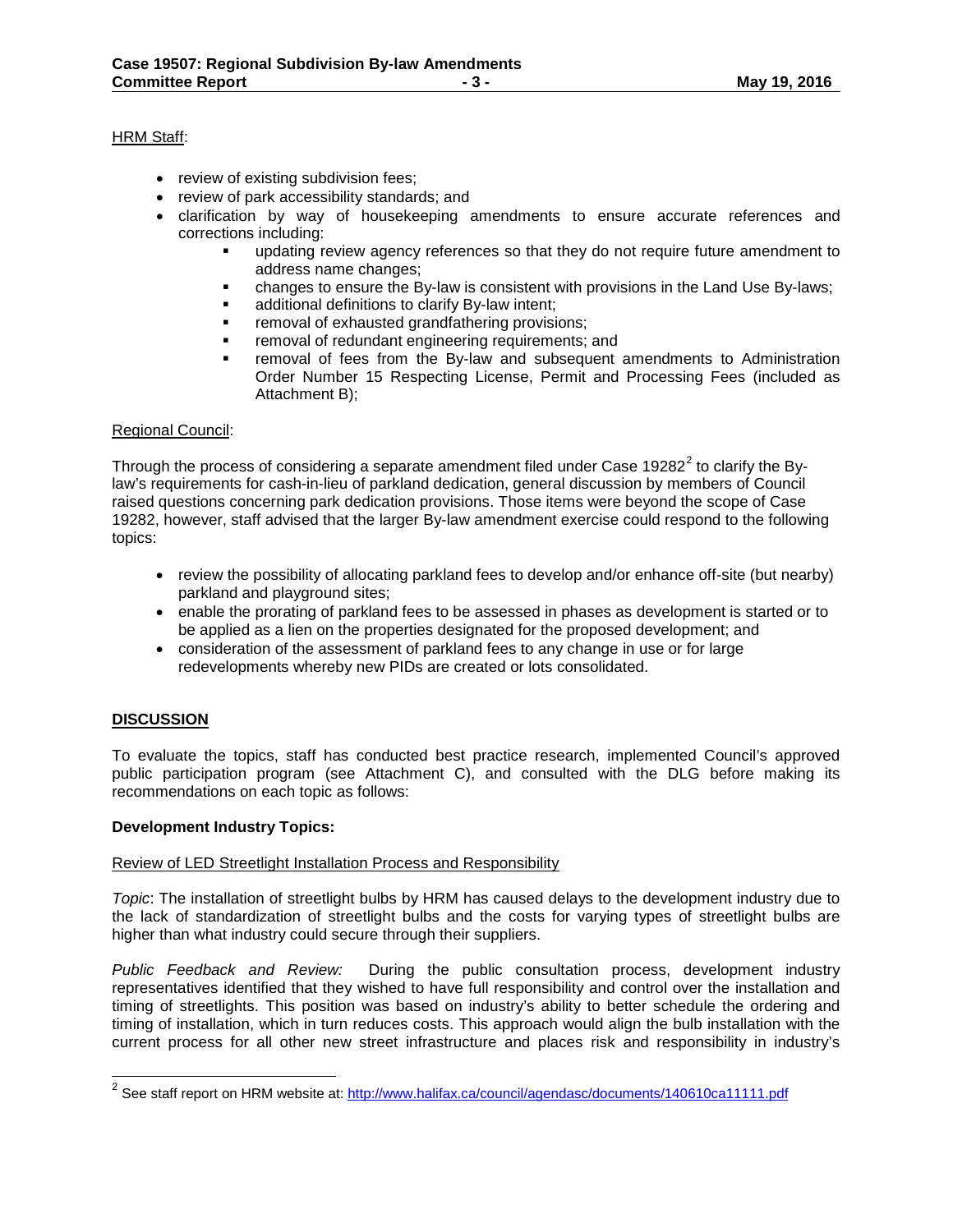control. Since Council's initiation in February of 2014, streetlight bulbs have been standardized and the process has improved, but both the Municipality and industry agree that the private sector can capitalize on economies of scale and alignment of this aspect of street construction will streamline the process and be more efficient for both the developer and the Municipality.

*DLG's Position:* Supports industry takeover of street light installation.

*Recommendation:*The By-law should be amended so that developers assume responsibility for installation of streetlights and to remove the requirement that a street lighting fee be submitted to the Municipality as a requirement of final subdivision approval.

#### Appropriateness of Audit Inspection Fees

*Topic:* In most cases, the 2% audit inspection fee required by the By-law for new infrastructure (i.e., roads) is higher than the amount currently needed to offset the cost of providing this service. To date, only a portion of the fee is used to recover the cost of HRM's inspections, with most of the fee being returned to the developer once the new infrastructure is constructed.

*Public Feedback and Review:* An internal and external review of received and refunded audit inspection amounts was conducted, and is included as Attachment D. This review indicates that an average of 0.59% of the estimated construction costs is used to cover inspections and that slightly more than half of the reviewed projects would still receive a refund. Through the public consultation process, staff heard strong support from industry for a lower fee to more closely align with the actual cost of providing the service.

*DLG's Position:* Supported the lowering of the audit inspection fee to a percentage closer to the actual cost of the fees. The by-law currently permits HRM to recover additional costs prior to acceptance of new infrastructure.

*Recommendation:* The By-law should be amended to require a 0.5% audit inspection fee, with the ability to reconcile the required fees prior to acceptance of new infrastructure. Attachment B contains proposed amendments to Administrative Order 15 to include this reduced fee.

#### Role of Utility Companies in the Subdivision Process

*Topic:* Heritage Gas wishes to be recognized as a required review agency in the subdivision process. Thus, they would have the ability to review and comment on subdivision engineering plans to ensure their distribution system is implemented efficiently. The By-law currently requires that, prior to approving a plan of subdivision, that the Development Officer distribute plans and require comments from essential utilities such as Halifax Water. The By-law identifies natural gas as a utility and requires that any such service be designed and installed as per the utility company's specification. However, natural gas is not an essential municipal service, therefore the By-law does not require it to be provided in new subdivisions. This is the case for other services such as telephone, power and cable.

*Public Feedback and Review:* To meet the commercial objectives of the utility, the request to include Heritage Gas as a required review agency could interfere with the intent of the By-law to require that essential municipal services be provided to service new subdivisions. The Development Officer is required to consider feedback from the agencies responsible for regulating municipal infrastructure as well as any other agencies as may be deemed necessary to effectively service the development. In order to achieve the By-law's objectives, non-essential utilities and agencies should not be included as approval agencies; this discretion should remain with the Development Officer.

Last June, Regional Council approved a new Municipal Operating Access Agreement with Heritage Gas. That document contains terms implementing a business process whereby subdivision applications are referred for review by Heritage Gas to assess the benefits of participating in and providing natural gas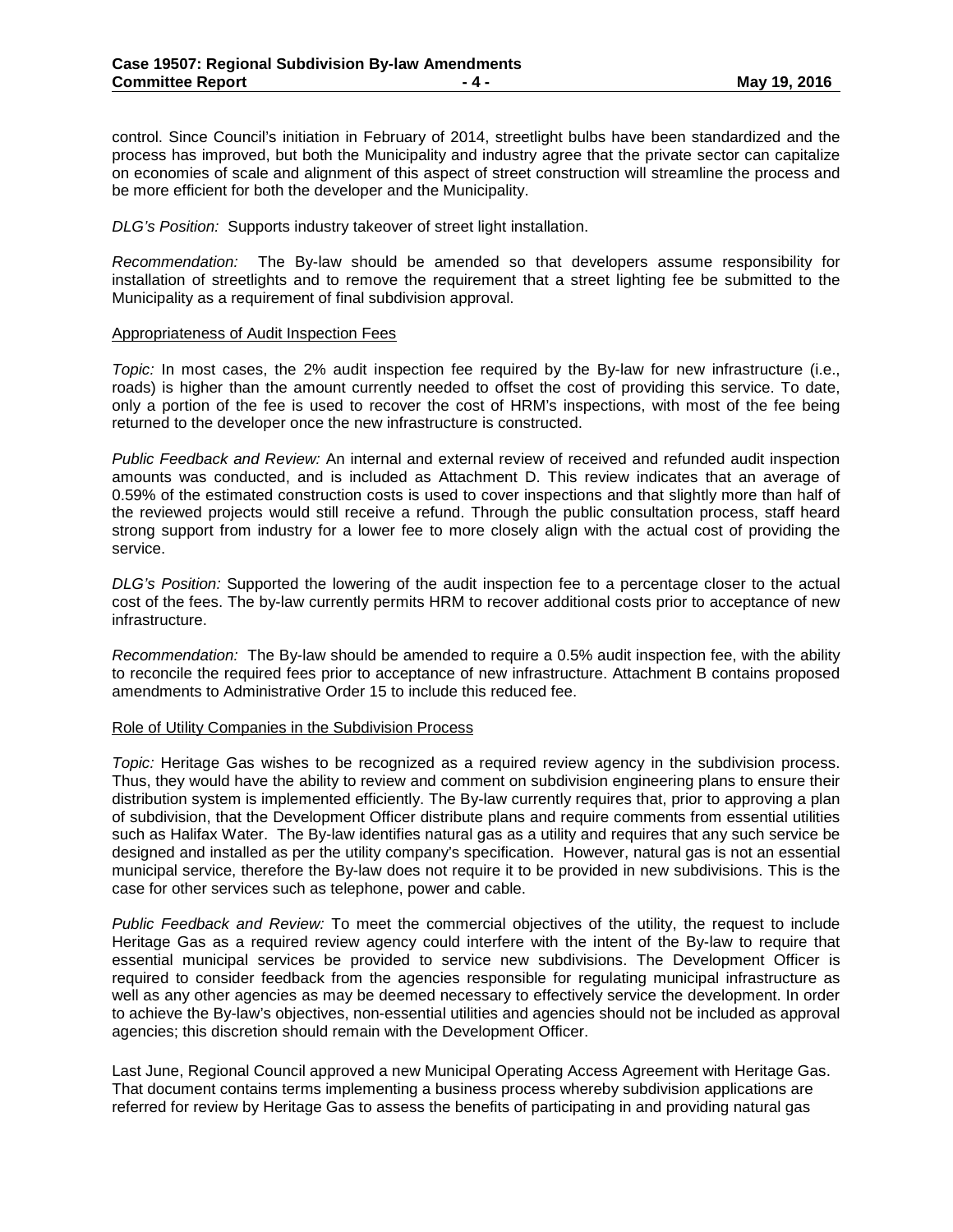service for proposed subdivisions. Where the utility commits to providing natural gas, the developer will be obligated to incorporate such infrastructure in their design drawings.

*DLG's position:* Supports the status quo.

*Recommendation:* The By-law should not be amended to include Heritage Gas as a required review agency. The business process of referral to determine interest and then requiring the provision of a system design is supported by the existing language contained within the By-law.

#### Warranty Security Period

*Topic:* Review the length of the warranty security period required for any defects in the performance of newly installed street infrastructure.

*Public Feedback and Review:* The feedback from the public consultation process indicated that the general public was in favour of extending the warranty period. However, the development industry indicated that such a change would impact costs and was not needed as most of the items addressed under the warranty are the result of contractor practices on site and not material defects. They suggest that the matter should be addressed by having developers working more closely with contractors to address damages to infrastructure than by increasing the warranty period. Capital projects undertaken by HRM require a minimum of 2 year warranty period, as do other benchmark cities in Canada. Additionally, a two year warranty period allows for review of infrastructure after two seasonal cycles, ensuring material issues are addressed.

*DLG's position:* Supports the status quo (no extension to the warranty period).

*Recommendation:* The By-law should be amended to extend the warranty period to 2 years to make it consistent with the industry standard used by HRM and Halifax Water for their capital works projects as well as by other Canadian cities.

#### Street Tree and Landscaping Installation and Timing

*Topic:* Street trees, sodding and other landscaping elements are frequently damaged during the warranty period and during home construction, and are required to be replaced.

*Public Feedback and Review:* The feedback from the consultation process indicated that the development industry would like to see amendments to the By-law that allow for posting of security for trees and landscaping until 80% of the new homes on the street were completed. The intent behind this position was that it would reduce damage and subsequent replacement during construction. However, due to the length of time for subdivision build-out to occur, it is possible that the amount of the security held could be insufficient and no longer cover the cost of the trees and landscaping. In this scenario, existing built homes would be occupied for long periods of time without proper trees and sodding. Without sodding to aid in uptake of rainwater, stormwater runoff could also become an issue. Installation of the trees and sod could take place at the end of the current warranty period, which is proposed to be extended (see the previous topic); this is the practice in other municipalities. However, developers can delay the installation of the trees and sod within the current structure of the By-law by requesting a reduced security and receiving a partial secondary takeover.

*DLG's position:* Supports delaying the installation of street trees and sodding in order to prevent damage and subsequent replacement of these elements.

*Staff's Recommendation:* The By-law should not be amended to enable security options for street trees and landscaping installation as industry best practice can address the performance issue and existing Bylaw provisions already enable the delay installation of trees and sod.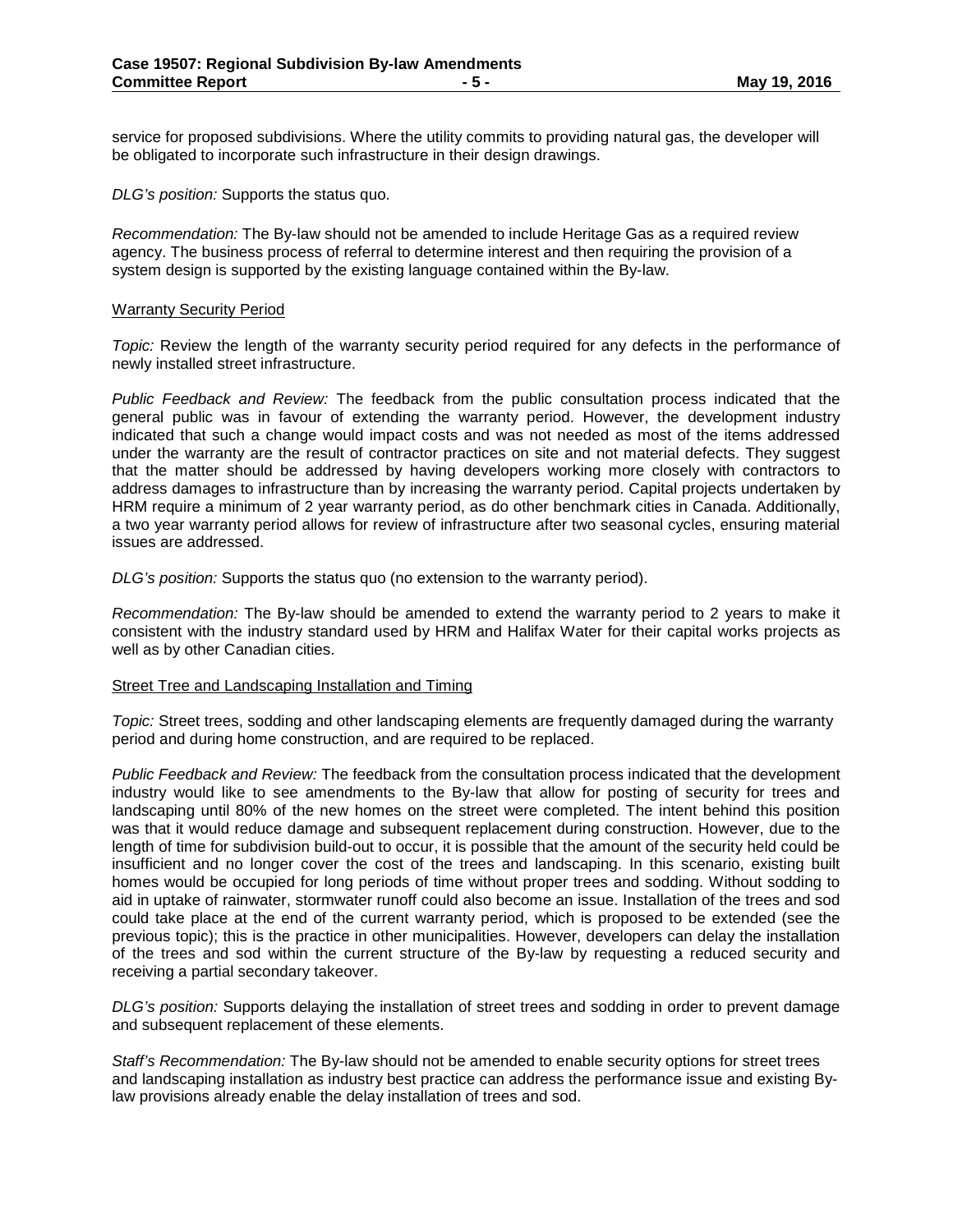### Parkland Dedication

*Topic:* Clarification of the acceptability of passive, open or 'conservation' land as parkland dedication; and the review of a possible reduction of required parkland dedication in unique situations.

*Public Feedback and Review:* Staff received strong feedback at both the public information sessions and the DLG meetings for the idea of HRM having the ability to accept passive open space, or conservation land as public parkland. This type of dedication would be proposed in addition to the typical active parkland dedications that are currently required by the By-law. The *HRM Charter* doesn't provide the Municipality the authority to obtain and manage this type of additional land acquisition through the subdivision process as parkland dedication. The current intent of the By-law is that parkland acquired through the subdivision process be of a certain quality and composition.

During the consultation process, staff received feedback from industry that the amount of parkland (10% of the gross land area) was too high and should be reduced back to 5%. Staff indicated that the adoption of the Regional Plan in 2006 and the more recent re-adoption of the Plan in 2014 indicate that the municipality would not be returning to a 5% parkland dedication. However, staff and the DLG discussed the possibility of a reduction of required parkland dedication in unique situations. One such situation is the requirement (percentage) for parkland on only commercial and industrial lands.

*DLG's position:* Supports the position that the specifications for park infrastructure be viewed more as a guideline, so that where the specifics (<1 metre grade differential at park entrance, for example) are very onerous due to site conditions, that a relaxation at the discretion of the Development Officer in consultation with the Parkland Planner could be considered. The DLG also supported the position that a reduction of parkland dedication be applied for land proposed for commercial or industrial uses exclusively. Further study of this proposal and the possible ramifications should be considered through the Halifax Green Network Plan.

*Staff's Recommendation:* The By-law is currently clear that open space, conservation land, riparian buffers, wetland areas, and other similar features are not acceptable parkland dedication, and so amendments are not required. The By-law does, however, enable staff to waive the parkland quality of land criteria where a proposed park parcel exhibits or provides access to unique physical, ecological, cultural or heritage characteristics or features which are valuable for public access and interpretation.

The Halifax Green Network Plan will establish a strategy and implementation framework for developing and managing an interconnected network of open space resources across the region and within communities. One of the objectives of the Plan is to proactively respond to developing communities and development projects by planning for an adequate amount, quality and character of open space. If Council wishes to allow conservation type land to be included as parkland, this could be considered through the development of the Plan. To provide a comprehensive framework that considers development in all contexts, staff further recommends that the Green Network Plan should consider the effects of reducing the parkland dedication for lands within exclusively commercial or industrial zones. Such a change would impact the amount of land and monies received through parkland dedication in these areas. Any alterations to the parkland dedication program would be premature while the Green Network policy study is underway.

#### **Topics Raised by HRM Staff**

#### Housekeeping Amendments

HRM staff has identified a number of housekeeping amendments to the By-law that help to clarify regulations without changing its context or outcomes, to align the By-law with outcomes of the 5-year review of the Regional Plan, and to update terminology as outlined in Attachment A to this report. For ease of reading, a strikeout/insert version of the proposed amendments within the full text of the By-law is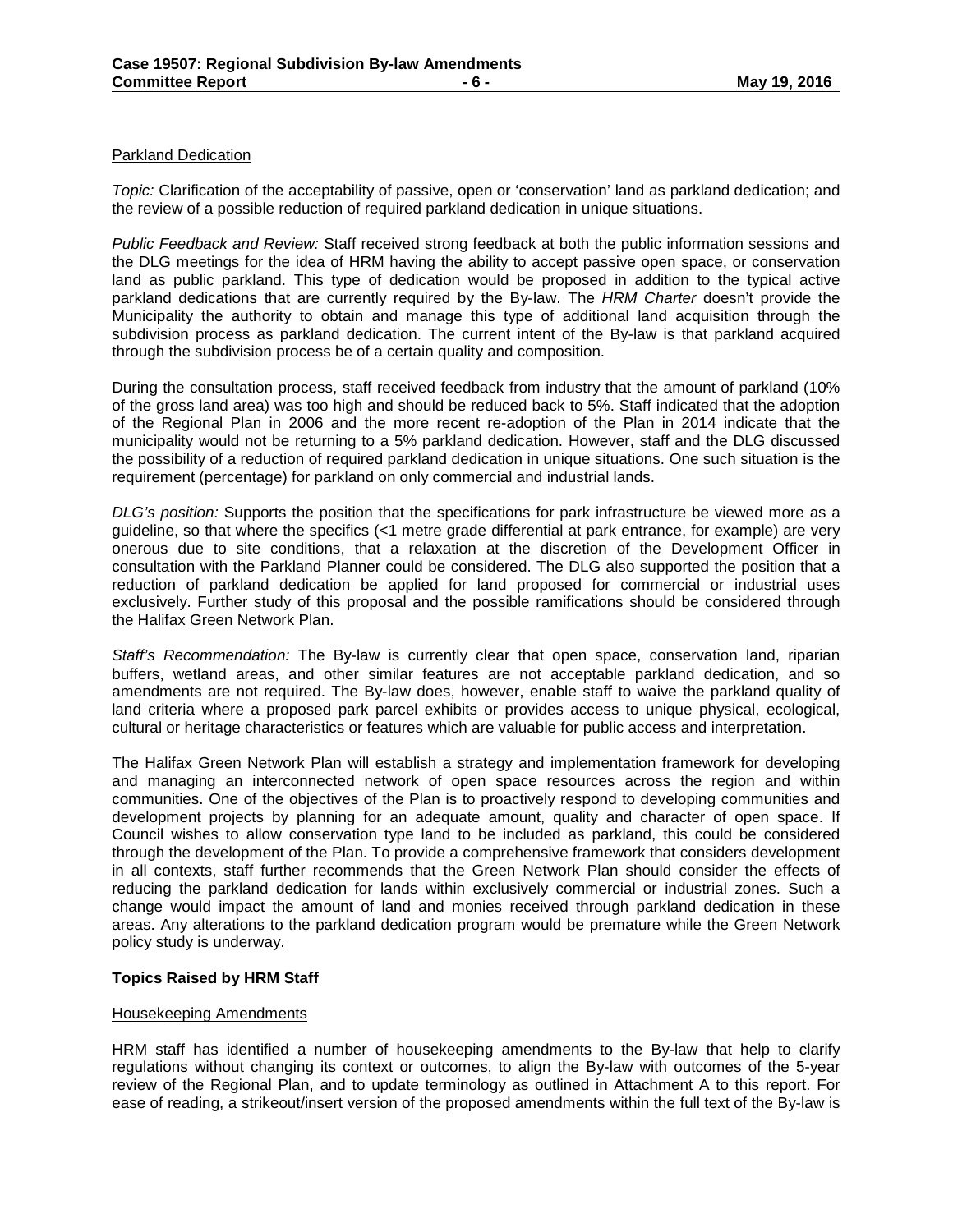available on the HRM webpage at http://www.halifax.ca/planning/applications/Case19507Details.php.

#### Park Accessibility Standards

Several existing parks have been identified by HRM Transportation and Public Works staff as having substandard accessibility due to a lack of curb cuts, driveways, parking areas and unstable pedestrian surfaces. These parks were acquired prior to the adoption of the 2006 version of the Regional Subdivision By-law and as such were not subject to the current parkland quality criteria standards which support accessibility conditions. Upgrades of older, less accessible parks is a matter that cannot be addressed through amendment to the current By-law but which may be addressed through future capital improvements for these sites.

#### Fee Review

As part of the Planning and Development Renewal program, to determine how fees relate to the actual costs of providing our services, a review of existing development-related fees is being undertaken. Recommendations on establishing guiding principles and policies for setting fees will be presented to Council for consideration in late spring 2016. Should Council approve of an altered fee program, any resulting changes would likely not come into effect until later this year.

Part of the amendment process was a review of administrative fees under the By-law. Staff recommends that all application fees and other related fees be removed from the By-law and incorporated in Administrative Order Number 15 (Respecting License, Permit and Processing Fees). By including all of the administrative fees under the Administrative Order 15, Council is able to review and alter its fees with greater efficiency in the future. Attachment B contains the fees to be removed from the By-law and included within Administrative Order 15.

### **Topics Raised by Regional Council**

Staff has investigated the possibility of creating policy to support the parkland dedication matters raised during Council's June 10, 2014 discussion concerning Amendments to the Regional Subdivision By-law regarding Park Dedication (Case 19282). It has been determined that all three topics require an amendment to the *HRM Charter* for the following reasons:

*1. review the possibility of allocating parkland fees to develop and/or enhance off-site (but nearby) parkland and playground sites*

The *HRM Charter* doesn't currently give the Municipality the authority through the By-law to direct cash-in-lieu of parkland dedications to improve off-site parks. Council can use funds acquired as cash paid in lieu of transferring parkland for the acquisition of, and capital improvements to, parks, playgrounds and similar public purposes. Presently, a developer may request that Council accept a park dedication outside of the area being subdivided, but there is no ability to incorporate such a discretionary decision into the as-of-right process as set out in the By-law.

*2. enable the prorating of parkland fees to be assessed in phases as development is started or to be applied as a lien on the properties designated for the proposed development*

The *HRM Charter* doesn't currently give the Municipality the authority to consider prorating cash-inlieu of land dedications. Parkland dedication is required at the time of final subdivision approval. To defer dedication until some point after lot endorsement would increase the difficulty in acquiring the required dedication as the developer may no longer maintain ownership of the affected lands. If dedication were delayed, and as property assessments increase, this option could potentially make it more expensive to provide the required dedication.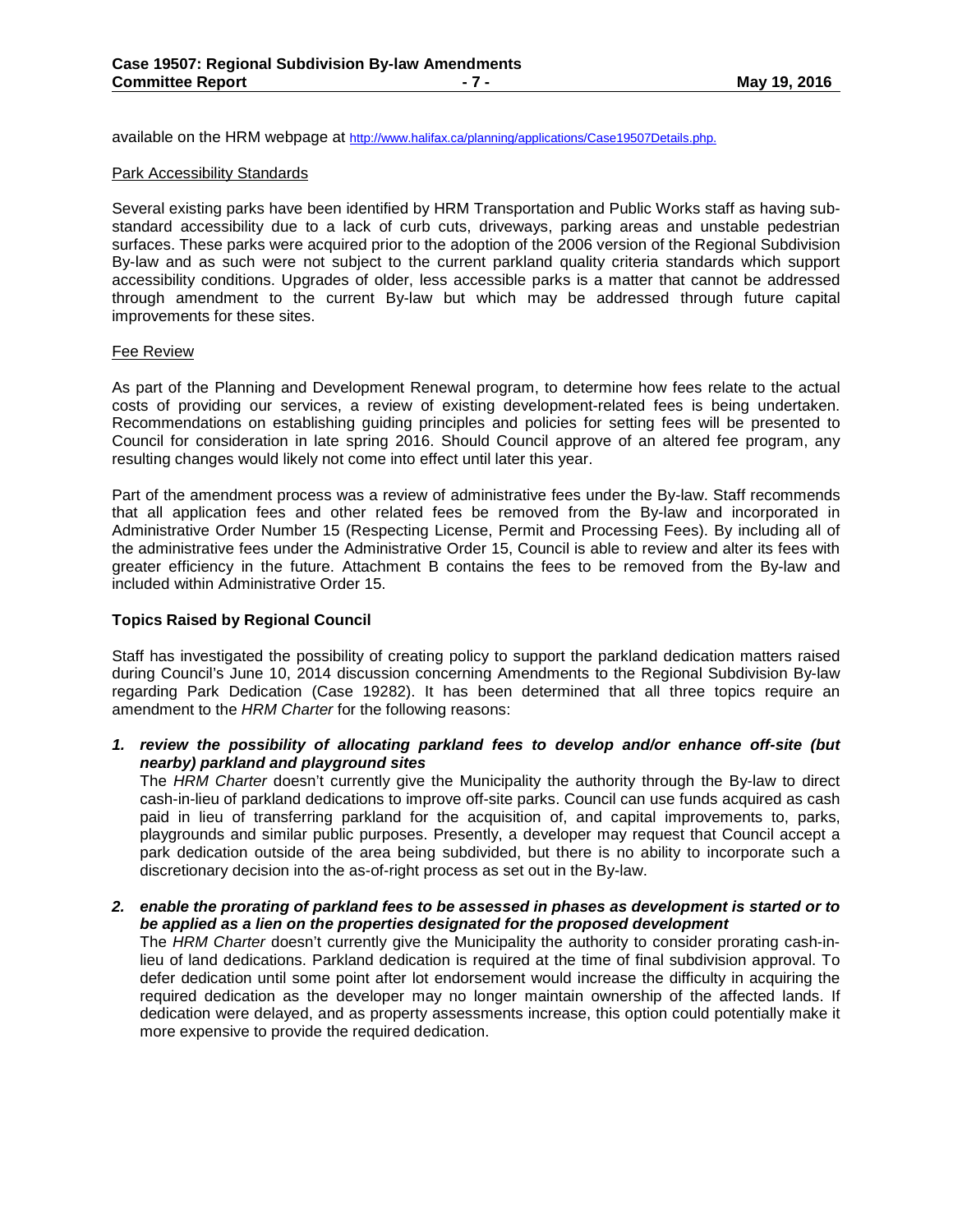## *3. consideration of the assessment of parkland fees to any change in use or for large redevelopments whereby new PIDs are created or lots consolidated*

The *HRM Charter* doesn't currently give the Municipality the authority to consider assigning parkland dedication to development other than subdivision.

While the *HRM Charter* does not presently enable these topics to be considered, the Halifax Green Network Plan will provide a strategic vision and decision-making framework for future open space protection and use. The Plan itself will not contain new zoning or regulation but rather it will provide the necessary land evaluation, public policy direction, and implementation tools and priorities to shape future community planning process. Following that exercise, staff will be in a position to provide Council with implementation options for any changes to the park dedication program which may include amendments to the Regional Subdivision By-law.

## **Conclusion**

The process used to review the Regional Subdivision By-law has allowed industry, the public, and staff to review possible changes to the By-law with the intent of clarifying and improving the subdivision approval process. There is agreement on a number of the topics raised but not all and others need further review. Despite not achieving agreement on all topics, the changes proposed in this report will have a positive impact on the subdivision approval process. Therefore, staff recommends that Regional Council approve the proposed amendments to the Regional Subdivision By-law as contained in Attachment A and to Administrative Order Number 15 Respecting License, Permit and Processing Fees as contained in Attachment B of this report.

### **FINANCIAL IMPLICATIONS**

There are no financial implications associated with this report. While the reduced audit inspection fees will result in smaller fees being collected and deposited as revenue initially, there will be no net effect to the operating budget as additional or surplus fees will continue to be charged or refunded to developers based on the actual costs of HRM's inspections.

## **RISK CONSIDERATIONS**

There are no significant risks associated with the recommendations in this report. The risks considered rate low. To reach this conclusion, consideration was given to operational, financial, and strategic risks.

### **COMMUNITY ENGAGEMENT**

Staff has consulted with the public and industry stakeholders in accordance with the public participation program approved by Regional Council on February 11, 2014, included as Attachment C to this report. The public participation program included information sharing and consultation through:

- an online survey on HRM's website held from August 6 to September 5, 2014, the results of which are included as Attachment E;
- three information meetings held across the municipality, the minutes of which are included as Attachment F; and
- meetings with the Development Liaison Group.

The results of the survey and information meetings were presented to the DLG for feedback and review of the proposed changes have been vetted through both internal (Traffic Services, Development Approvals, Civic Addressing, TPW), and external (HRWC) agencies. The results of the community engagement process largely informed the origins of the review topics and the recommendations included in this report.

Prior to considering the approval of any Regional Subdivision By-law amendments, Regional Council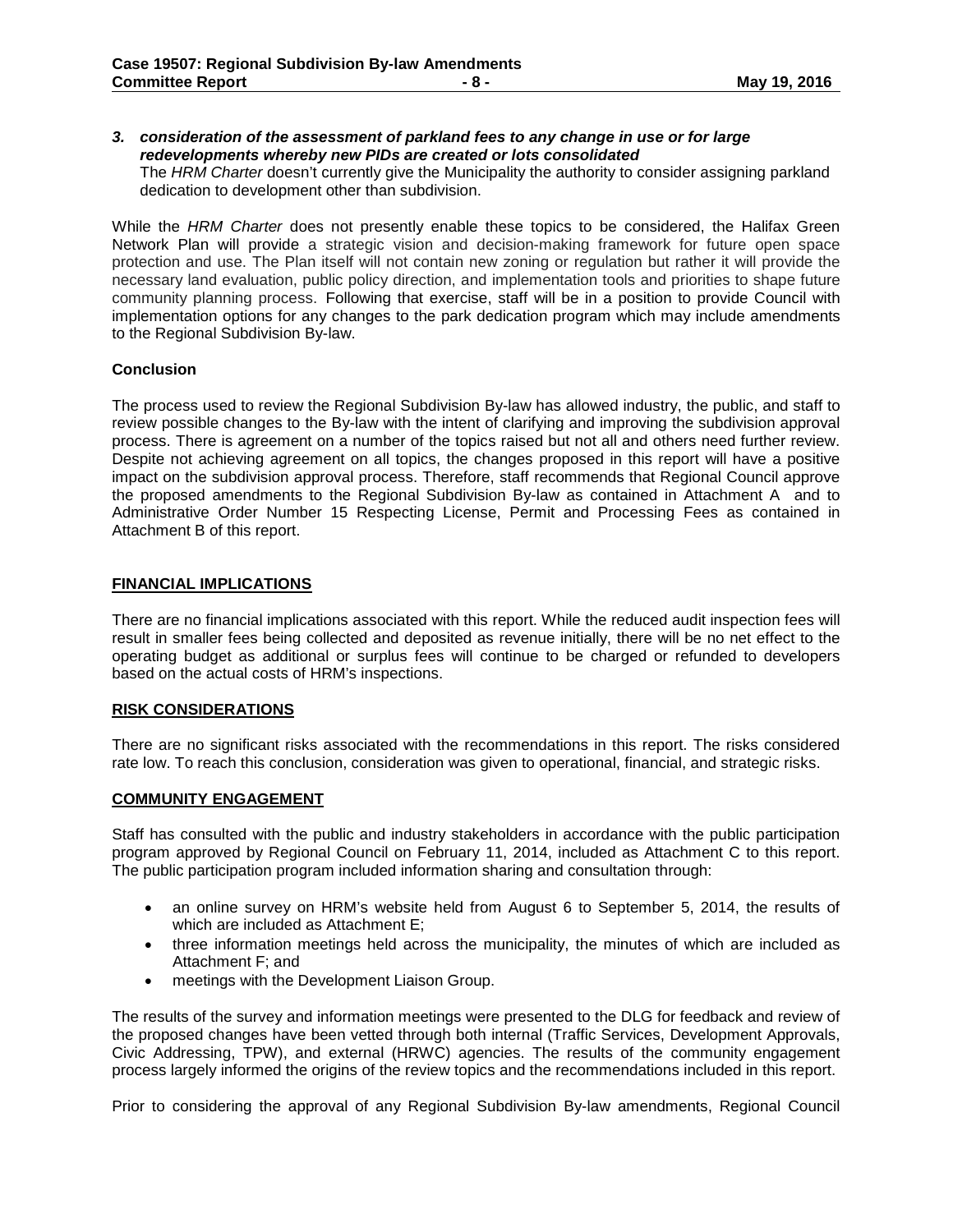must hold a public hearing. Should Regional Council decide to proceed with a public hearing on this application, in addition to the published newspaper advertisements, the HRM website will be updated to include notice of the public hearing.

The proposed amendments to the Regional Subdivision By-law will potentially impact developers and property owners.

#### **ENVIRONMENTAL IMPLICATIONS**

None associated with this report.

### **ALTERNATIVES**

- 1) Halifax Regional Council may choose to approve the proposed amendments to the Regional Subdivision By-law subject to modifications. This may necessitate further review, a supplementary staff report and an additional public hearing. If this alternative is chosen, specific direction regarding the requested modifications and amendments is required. A decision of Council to approve amendments to the Regional Subdivision By-law is not appealable to the N.S. Utility & Review Board as per Section 262 of the *HRM Charter.*
- 2) Halifax Regional Council may choose to refuse to approve the proposed amendments to the Regional Subdivision By-law as provided in Attachment A of this report. A decision of Council to refuse amendments to the Regional Subdivision By-law is not appealable to the N.S. Utility & Review Board as per Section 262 of the *HRM Charter*.

## **ATTACHMENTS**

| Attachment A: | Proposed Amendments to the Regional Subdivision By-law                     |
|---------------|----------------------------------------------------------------------------|
| Attachment B: | Proposed Amendments to Administrative Order Number 15 Respecting License,  |
|               | Permit and Processing Fees                                                 |
| Attachment C: | Public Participation Program for Amendments to Regional Subdivision By-law |
| Attachment D: | Audit Inspection Fee Research                                              |
| Attachment E: | <b>Online Survey Results</b>                                               |
| Attachment F: | <b>Public Information Session Minutes</b>                                  |
|               |                                                                            |

A copy of this report can be obtained online at http://www.halifax.ca/commcoun/index.php then choose the appropriate Community Council and meeting date, or by contacting the Office of the Municipal Clerk at 902.490.4210, or Fax 902.490.4208.

\_\_\_\_\_\_\_\_\_\_\_\_\_\_\_\_\_\_\_\_\_\_\_\_\_\_\_\_\_\_\_\_\_\_\_\_\_\_\_\_\_\_\_\_\_\_\_\_\_\_\_\_\_\_\_\_\_\_\_\_\_\_\_\_\_\_\_\_\_\_\_\_\_\_\_\_\_\_\_\_\_\_\_\_

Report Prepared by: Erin MacIntyre, Planner I, 902.490.6704

Original Signed by:

Report Approved by:

Kelly Denty, Manager of Development Approvals, 902.490.4800

 $\overline{\phantom{a}}$  ,  $\overline{\phantom{a}}$  ,  $\overline{\phantom{a}}$  ,  $\overline{\phantom{a}}$  ,  $\overline{\phantom{a}}$  ,  $\overline{\phantom{a}}$  ,  $\overline{\phantom{a}}$  ,  $\overline{\phantom{a}}$  ,  $\overline{\phantom{a}}$  ,  $\overline{\phantom{a}}$  ,  $\overline{\phantom{a}}$  ,  $\overline{\phantom{a}}$  ,  $\overline{\phantom{a}}$  ,  $\overline{\phantom{a}}$  ,  $\overline{\phantom{a}}$  ,  $\overline{\phantom{a}}$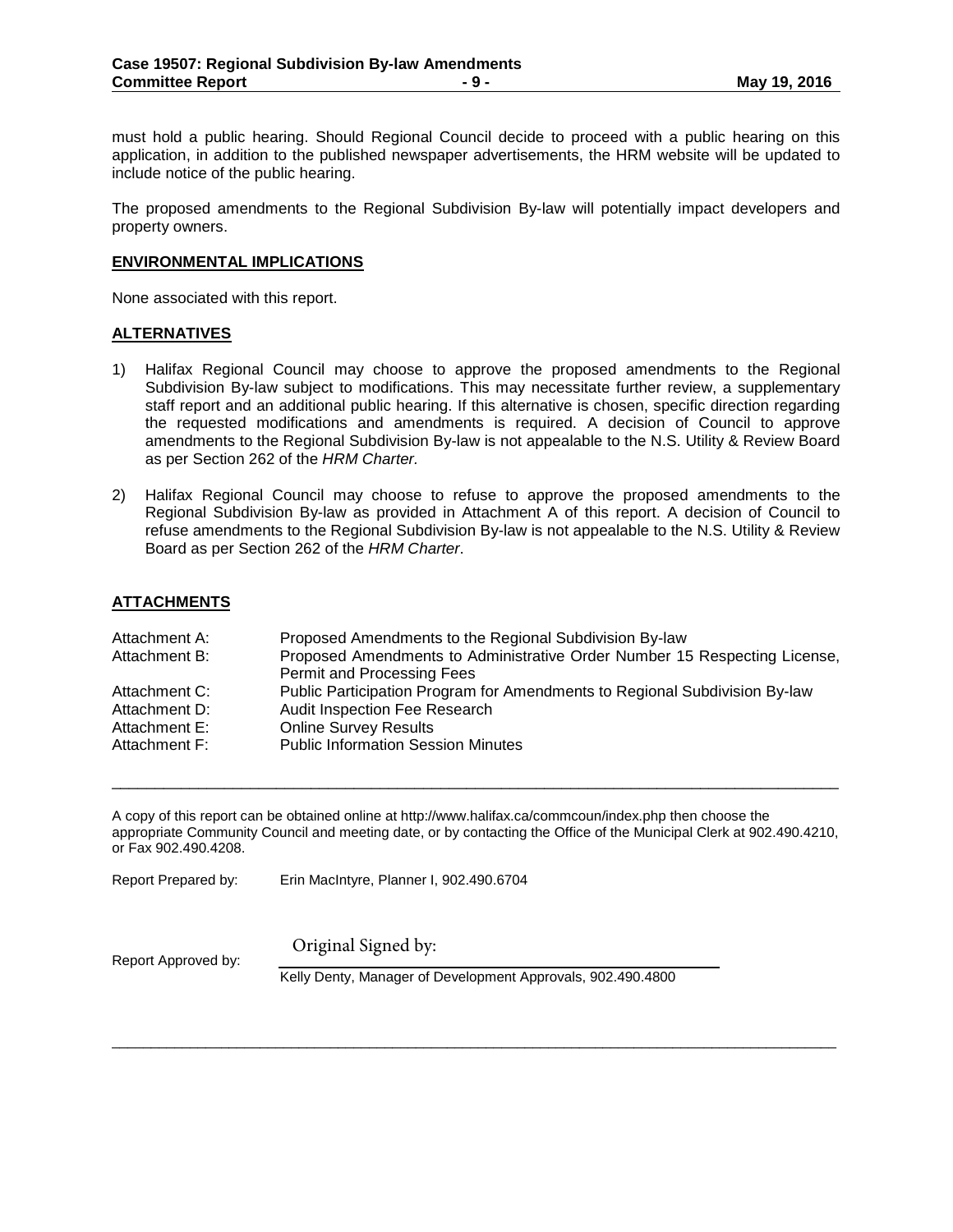## **Attachment A**

## Proposed Amendments to the Regional Subdivision By-law

**BE IT ENACTED** by the Regional Council of the Halifax Regional Municipality that the *Regional Subdivision By-law*, which was adopted by the Council of the Halifax Regional Municipality on the 25<sup>th</sup> day of June, 2014 and approved by the Minister of Municipal Affairs on the  $18<sup>th</sup>$  day of October, 2014, as amended, is hereby further amended as follows:

1. In the Table of Contents, directly after 'Schedule "A3" Patriquin Lane', by inserting text as shown in bold, as follows:

## **Schedule "A4" – Downey Simmonds Lane**

2. In the Table of Contents, directly after 'Schedule "A3" Patriquin Lane', by deleting text as shown in strikeout and inserting text as shown in bold, as follows:

Schedule "A4**5**" – Subdivision Application form

3. In the Table of Contents, directly after 'Schedule "A4" – Subdivision Application form', by inserting text as shown in bold, as follows:

## **Schedule "A6" – Form HRMSD-1**

4. In the Table of Contents, directly after 'Service Requirement Map', by inserting text as shown in bold, as follows:

Schedule "B" – Service Requirement Map **(as revised on [INSERT DATE])**

5. In the Table of Contents , after the words 'Appendix 1 - Subdivision Agreement', by deleting text as shown in strikeout and inserting text as shown in bold, as follows:

Appendix 2 - Water Services Agreement 106 **DELETED**

- 6. Section 1 Title, subsection (1) is amended by deleting text as shown in strikeout:
	- (1) This by-law may be cited as the "Subdivision By-law" of the  $H\text{alifax}\,$  Regional Municipality.
- 7. Section 2 Application and Administration is amended by deleting text as shown in strikeout and inserting text as shown in bold, as follows:
	- 2 (1) This by-law shall apply to the subdivision of land within all of the Halifax Regional Municipality and shall be administered by the Development Officers of the Municipality.
		- (2) Appendixes 1 through 8**9** do not constitute part of this by-law but are included for information purposes only.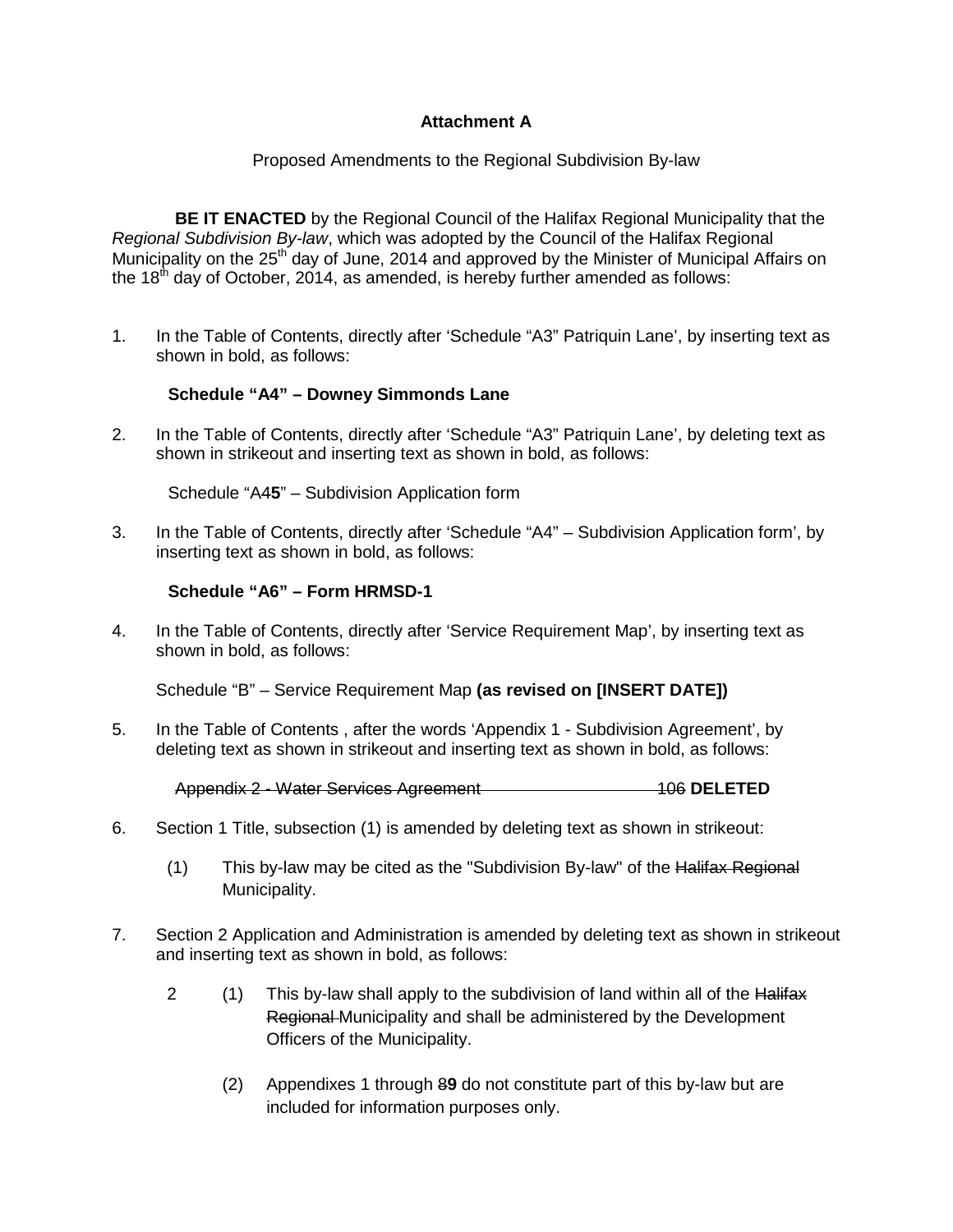- 8. Section 3 Definitions, clause (a) is amended by deleting text as shown in strikeout, as follows:
	- (a) "Agreement" means a written contact between the subdivider and the Halifax Regional Municipality which describes the responsibilities of each party with respect to the subdivision and servicing of land as outlined in the by-law.
- 9. In section 3 Definitions, clause (b) is amended by deleting text as shown in strikeout and inserting text shown as bold, as follows:
	- (b) "Area of land" means any lot or parcel **of land** as described by its boundaries, or as otherwise defined in a section of this By-law **by-law**, but shall not include a private road.
- 10. In section 3 Definitions, clause (ba) is added after clause (b), as follows:

# **(ba) "Building Official" means a building official or building officials appointed by the Council to administer and enforce the Building Code Act in the Municipality.**

- 11. In section 3 Definitions, clause (d) is amended by inserting text as shown in bold, as follows:
	- (d) "Charge area" means an area which has been designated by Council, **or in the case of Halifax Water by the Nova Scotia Utility and Review Board,** by amendment to this by-law, in which infrastructure charges are to be levied.
- 12. In section 3 Definitions, clause (f) is amended by deleting text as shown in strikeout, as follows:
	- (f) Council" means the Council of the Halifax Regional Municipality or any Community Council where applicable.
- 13. In section 3 Definitions, clause (fa) is added after clause (f), as follows:

## **(fa) "Curve" means a deviation from a straight line without sharp breaks or angularity having a maximum radius of 100 m.**

- 14. In section 3 Definitions, clauses (g), (h) and (i) are deleted, as shown in strikeout, and are amended by inserting text as shown in bold, as follows:
	- (g) "Department of the Environment and Labour" means the Nova Scotia Department of the Environment and Labour. **DELETED**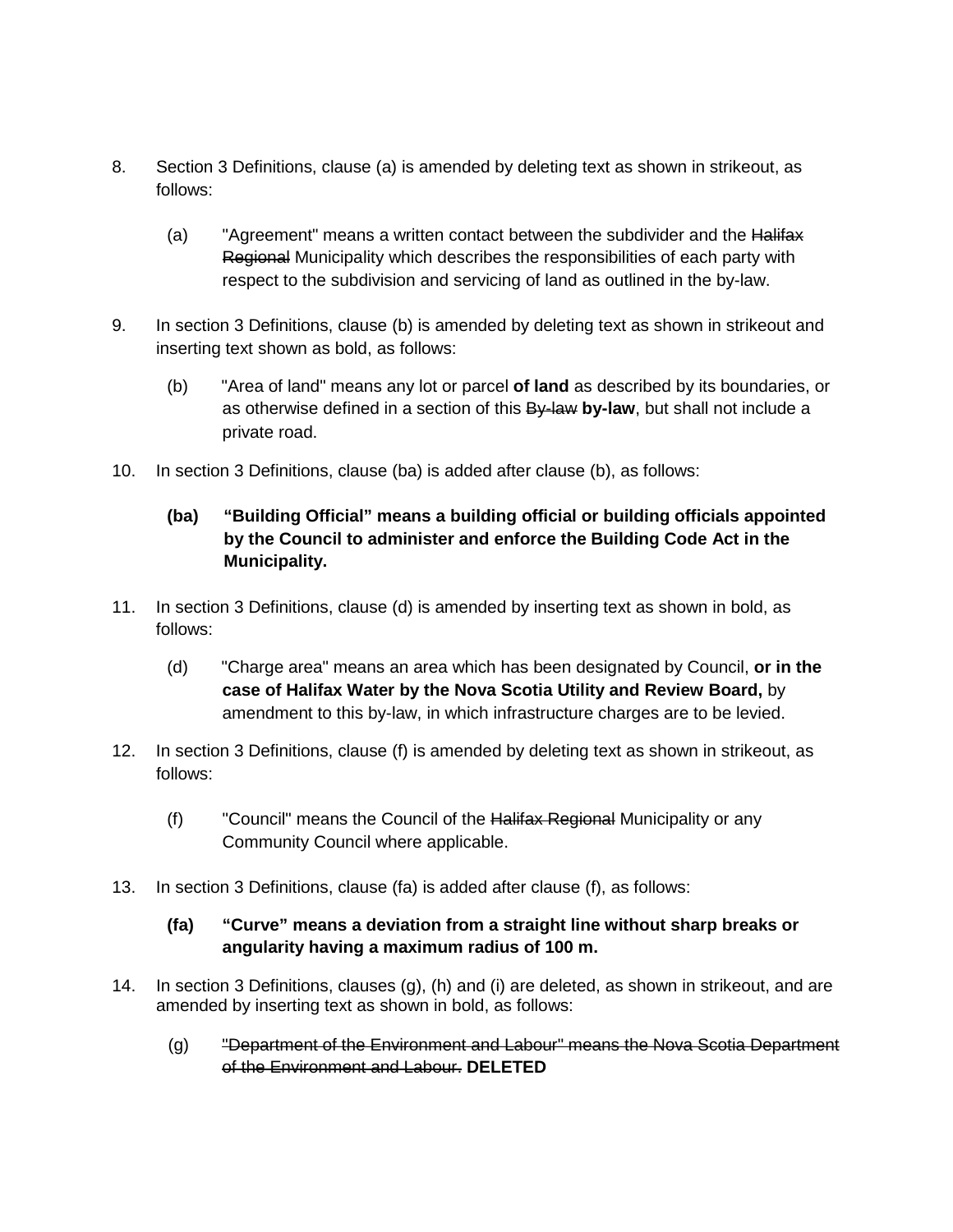- (h) "Department of Transportation and Public Works" means the Nova Scotia Department of Transportation and Public Works. **DELETED**
- (i) "Design Guidelines" means the latest edition of the Municipality's specification document comprised of three parts: Part A - Design Guidelines; Part B - Standard Details and Part C - Drafting Standards as adopted by Council. **DELETED**
- 15. In section 3, Definitions, clause (j) is amended by deleting text as shown in strikeout and nserting text as shown in bold, as follows:
	- (j) "Development Officer" means the Development Officers **person or persons** appointed by Council to administer this by-law.
- 16. In section 3, Definitions, clause (k) is amended by deleting text as shown in strikeout and inserting text as shown in bold, as follows:
	- (k) "Encumbrances" mean, for the purposes of park dedication, **any** legal, environmental, or physical constraint**(**s**)** on the property **land that is intended for future use as park dedication, public street or walkway,** that may limit its use and management or present unreasonable development or remediation costs to the Municipality.
- 17. In section 3 Definitions, clause (la) is added directly after clause (l), as follows:
	- **(la) "Engineering Regulations" means the latest edition of the Municipal Design Guidelines as approved by Council and/or the Halifax Regional Water Commission Design and Construction Specifications.**
- 18. In section 3 Definitions, section (n) is amended by inserting text shown as bold, as follows:
	- (n) "Flag lot" means a lot with a configuration that resembles a fully outstretched flag at the top of a flag pole and where the "pole" portion of the lot contains the required lot frontage and lot access route **and which is designed to meet the requirements of section 34 of this by-law.**
- 19. In section 3 Definitions, clauses (oa) and (ob) are added directly after clause (o), as follows:
	- **(oa) "***HRM Charter***" means the** *Halifax Regional Municipality Charter***, 2008, S.N.S., c. 39, as amended from time to time.**
	- **(ob) "Halifax Water" means the Halifax Regional Water Commission and its successors.**
- 20. In section 3 Definitions, clause (p) is amended by inserting text shown as bold, as follows:
	- (p) "Halifax Regional Water Commission Design and Construction Specifications" means the latest edition of the specifications approved by the Commission Board in accordance with the *Halifax Regional Water Commission Act* and containing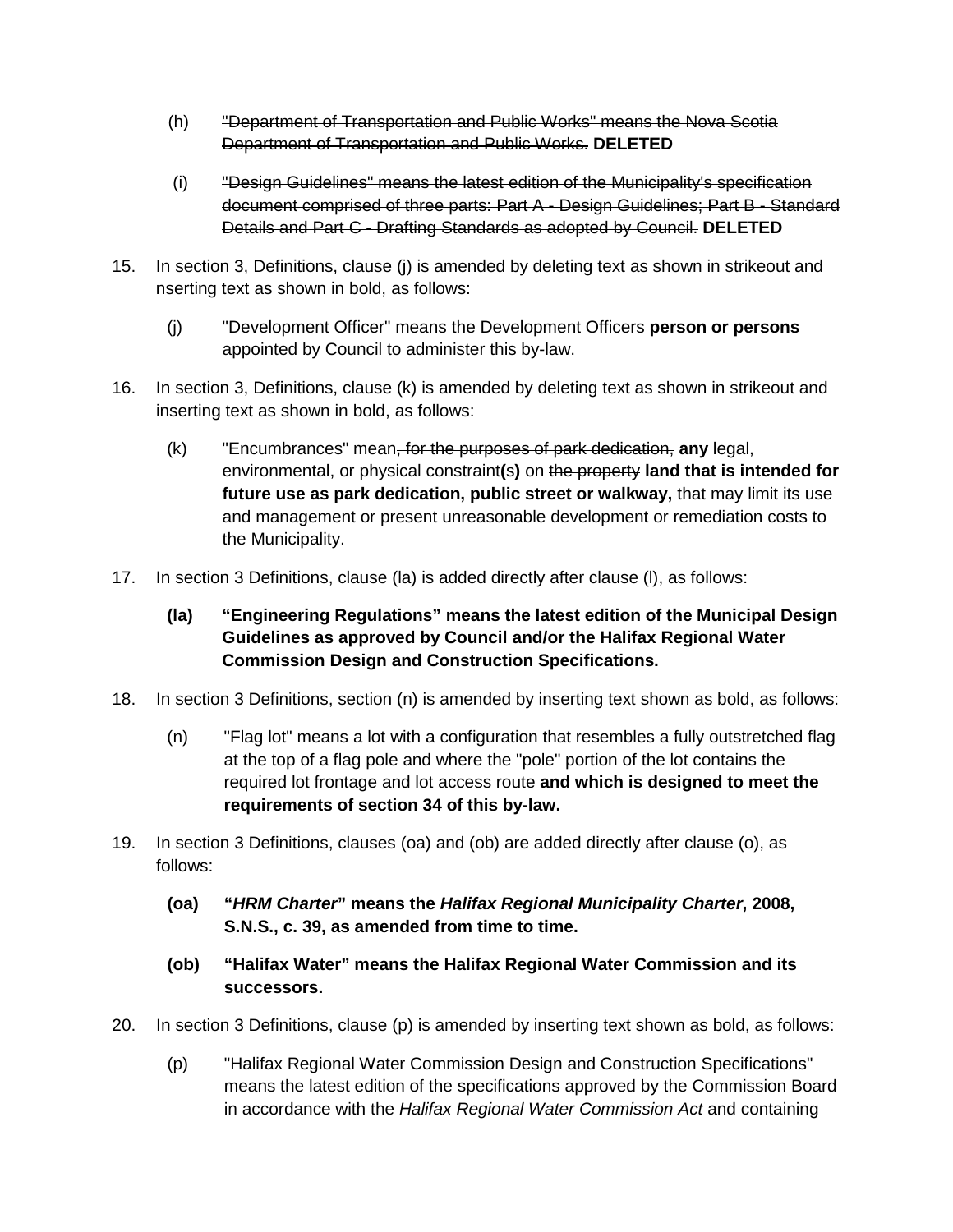the minimum design standards and specifications for all municipal water distribution systems, **sanitary sewer systems and stormwater systems** required by this by-law.

- 21. In section 3 Definitions, clause (t) is amended by deleting text as shown in strikeout and inserting text as shown in bold, as follows:
	- (t) "Municipality" means the Halifax Regional Municipality, body corporate, as established **continued** under the *Municipal Government Act HRM Charter.*
- 22. In section 3 Definitions, clauses (ta), (tb) and (tc) are added directly after section (t), as follows:
	- **(ta) "Municipal Design Guidelines" means the latest edition of the Municipality's specification document comprised of three parts: Part A - Design Guidelines; Part B - Standard Details and Part C - Drafting Standards as adopted by Council.**
	- **(tb) "NS Environment" means Nova Scotia Environment (formerly the Nova Scotia Department of Environment and Labour) and its successors.**
	- **(tc) "NSTIR" means the Nova Scotia Department of Transportation and Infrastructure Renewal (formerly the Department of Transportation and Public Works) and its successors.**
- 23. In section 3 Definitions, clause  $(v)$  is amended by deleting text as shown in strikeout and inserting text as shown in bold, as follows:
	- (v) "Primary services" means those services which must be installed and accepted by the authority having jurisdiction prior to accepting a public street or highway and include sanitary sewer, storm sewer, separated storm and sanitary sewer lateral **laterals**, storm surface drainage, water system, valves and hydrants, water service laterals up to and including the lateral shut off valve, dry hydrants in areas without a water distribution system, street construction including all gravel layers and base lift of asphaltic concrete or Portland cement concrete pavement including curb and gutter backfilled, permanent stabilization of all exposed areas, driveways, guiderails, electrical and communication distribution system including underground conduit, street name signs and sign base and standards, and street lighting system.
- 24. In section 3 Definitions, clause (w) is amended by deleting text as shown in strikeout and inserting text as shown in bold, as follows:
	- (w) "Primary services stage I" means those primary services which include sanitary sewer, storm sewer, separated storm and sanitary sewer lateral **laterals**, street construction to sub-grade including anti-dust gravel, driveways, surface drainage, water system, valves and hydrants, and water service laterals up to and including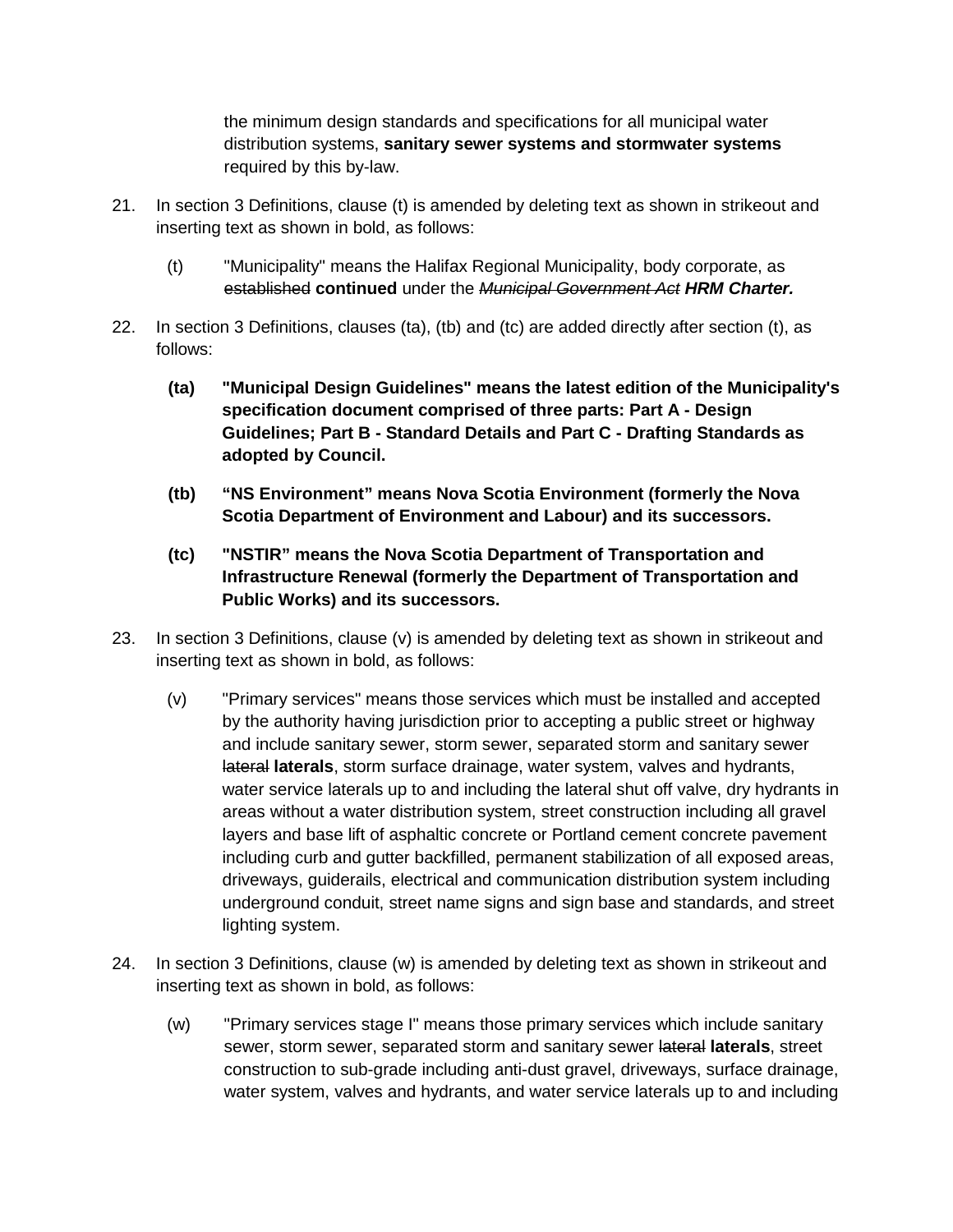the lateral shut off valve and dry hydrants in areas without a water distribution system.

- 25. In section 3 Definitions, clause  $(y)$ , subclause  $(i)$  is amended by deleting text as shown in strikeout and inserting text as shown in bold, as follows:
	- (i) the right-of-way, alignment and gradient of the road are **were** approved by the Municipality **or the Province**;
- 26. In section 3 Definitions, clause (y), subclause (ii) is amended by deleting text as shown in strikeout and inserting text as shown in bold, as follows:
	- (ii) the road extends to and has access to a public street or highway and where not totally located within the area of land proposed to be subdivided it shall be an easement for access which has been clearly granted to the subdivider by deed **grant of easement**, registered in the Office of the Registrar of Deeds for the County of Halifax; and
- 27. In section 3 Definitions, clause (z) is amended by deleting text as shown in strikeout, as follows:
	- (z) "Professional Engineer" means a registered or licensed member, in good standing, of the Association of Professional Engineers of Nova Scotia.
- 28. In section 3 Definitions, clauses (za) and (zab) are added directly after section (z), as follows:
	- **(za) "Project Specification" means job specific supplementary specifications for any engineered device that is not addressed in the Engineering Regulations.**
	- **(zab) "Province" means the Province of Nova Scotia.**
- 29. In section 3 Definitions, clause (aa) is amended by deleting text shown as strikeout and inserting text shown as bold, as follows:
	- (aa) "Public street or highway" means any road, street or highway which has been accepted and maintained by the Municipality or the Province of Nova Scotia but excluding a walkway as defined by this by-law or designated controlled access highways pursuant to Section 20 **21** of the *Public Highways Act* **and the HRM By-law S-900, the Controlled Access Streets By-law**.
- 30. In section 3 Definitions, clause (aaa) is added directly after section (aa), as follows:

# **(aaa) "Remainder" means the remaining portion(s) of an area of land for which no subdivision approval is required**.

31. In section 3 Definitions, clause (ac) is amended by deleting text shown as strikeout and inserting text shown as bold, as follows: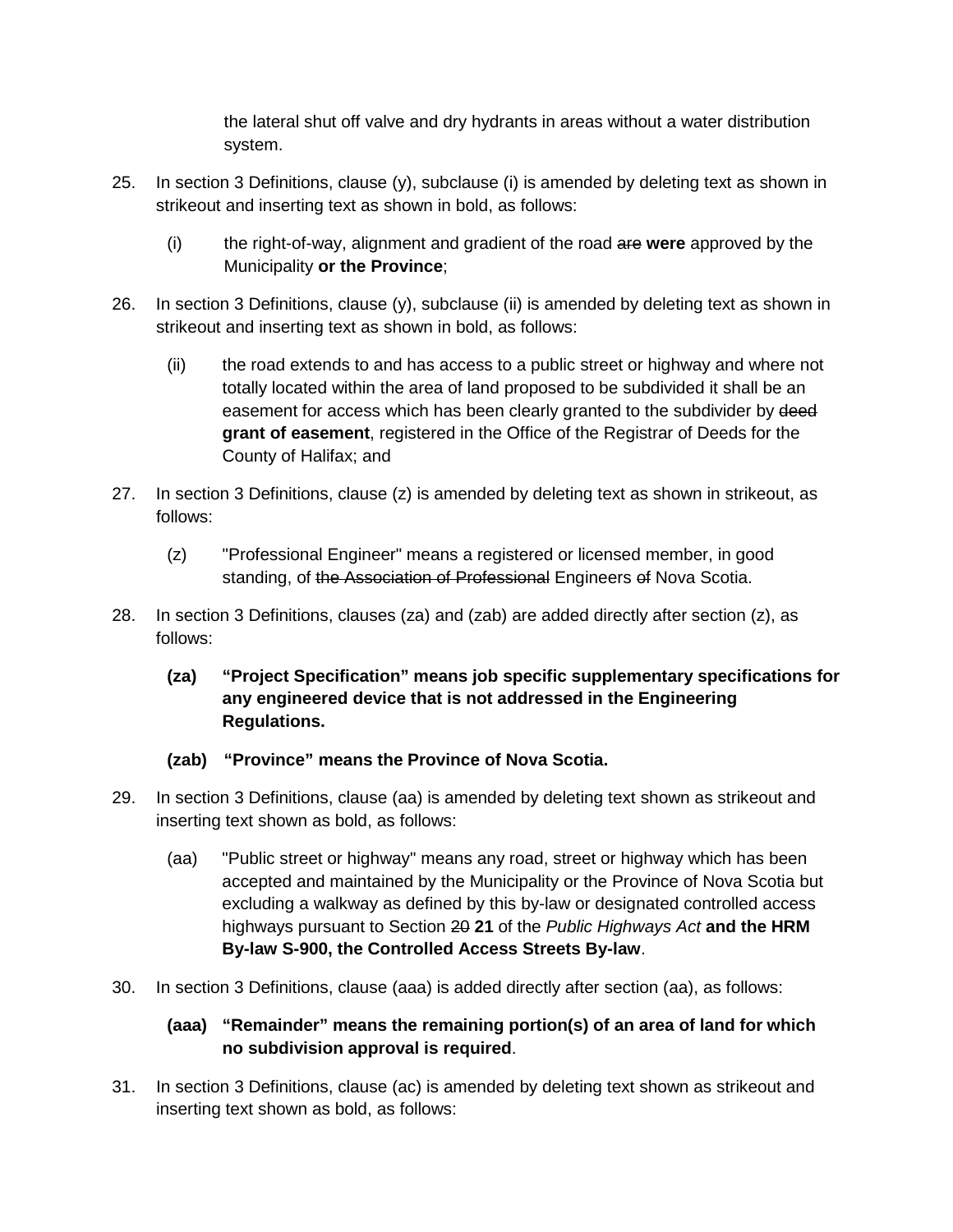- (ac) "Sanitary sewer system" means a complete and properly functioning system owned and maintained by the Municipality **Halifax Water** consisting of pipes or conduits, lateral lines from the pipes or conduits to street lines and appurtenances receiving and carrying water-borne wastes and includes any trunk sewers, pumping stations and treatment plants.
- 32. In section 3 Definitions, clause (af) is amended by deleting text as shown in strikeout and inserting text shown as bold, as follows:
	- (af) "Security" means cash, certified cheque, **bank draft** or an irrevocable letter of credit issued by a recognized financial institution in a format acceptable to the Halifax Regional Municipality.
- 33. In section 3 Definitions, clause (aj) is amended by inserting text shown as bold, as follows:
	- (aj) "Site improvements" means, **for the purposes of park dedication,** the construction required to eliminate any environmental or physical encumbrances on land to be provided as the park dedication.
- 34. In section 3 Definitions, clause (al) is amended by deleting text shown as strikeout and inserting text shown as bold, as follows:
	- (al) "Storm drainage **Stormwater** system" means a complete and properly functioning system receiving, carrying and controlling discharges in response to rain and snow which includes overland flow, subsurface flow, ground water flow and **ice and** snow melt, consisting of ditches, culverts, swales, subsurface interceptor drains, roadways, water courses, flood plains, canals, ravines, gullies, springs and creeks, and where applicable, curb and gutters, catch basins, manholes, pipes or conduits, control facilities, and lateral lines to the lots from the pipes or conduits to street lines.
- 35. In section 3 Definitions, clause (au) is amended by deleting text shown as strikeout and inserting text as shown in bold, as follows:
	- (au) "Water Commission" means the Halifax Regional Water Commission. **DELETED**
- 36. In section 3 Definitions, clause (aw) is amended by deleting text shown as strikeout, as follows:
	- (aw) "Water distribution system" means a complete and properly functioning system which is owned and maintained by the Halifax Regional Water Commission and which consists of water mains, valves, hydrants and water service laterals from the water main to the lateral shut off valve, and appurtenances carrying and distributing potable water for domestic or fire protection purposes and includes any pumping stations, pressure control facilities and reservoirs.
- 37. Section 4 of General Requirements is amended by inserting text as shown in bold, as follows: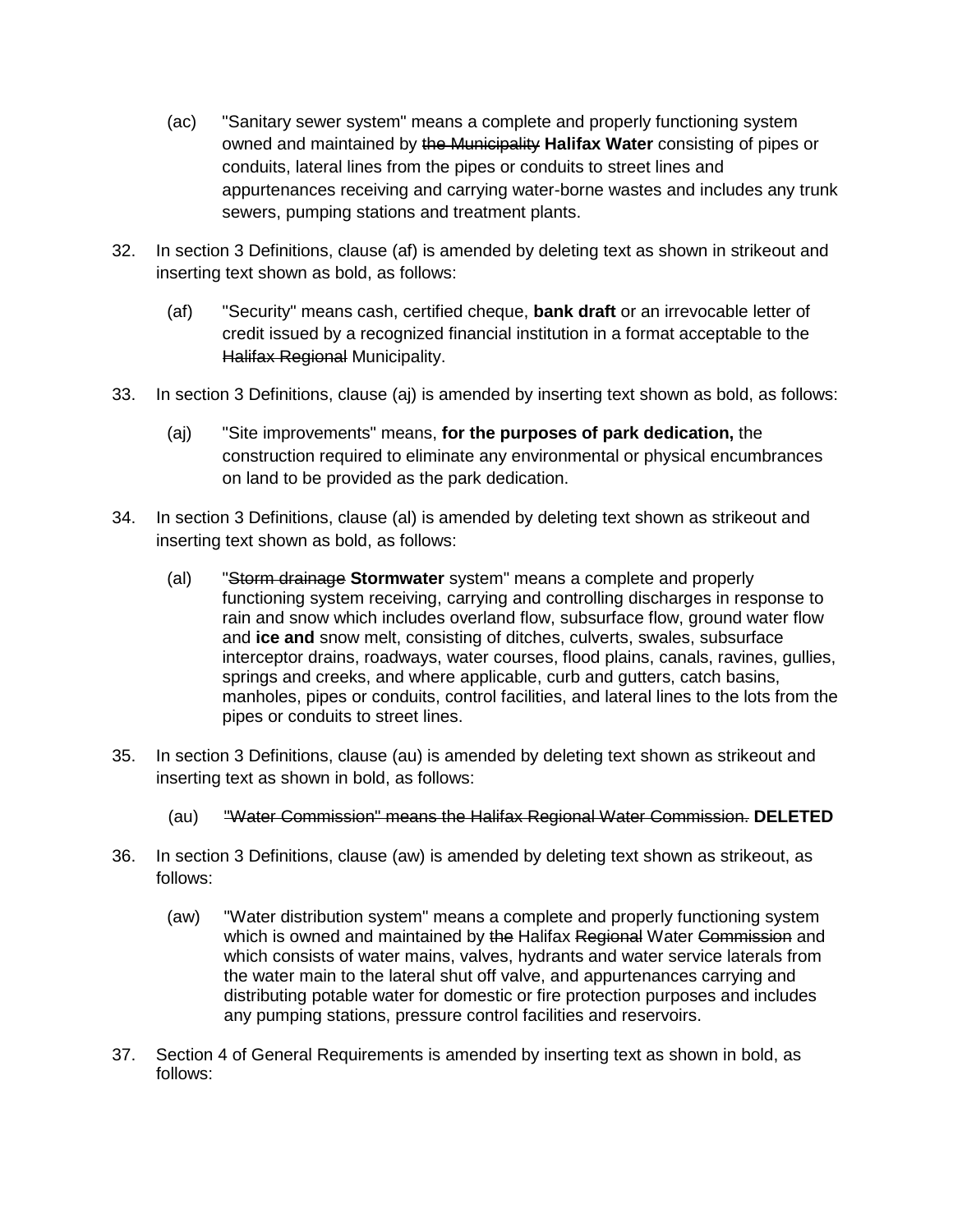- 4 Words used in the present tense include the future. Words used in the singular include the plural and words used in the plural include the singular unless otherwise indicated. All other words carry their customary meaning except those defined herein **or defined by the** *HRM Charter* **or the** *Interpretation Act***,** *1989 R.S.N.S c.245,* **as amended**.
- 38. Section 5 of General Requirements is amended by deleting text as shown in strikeout and inserting text as shown in bold, as follows:
	- 5 Nothing in this by-law shall exempt any person from complying with the requirements of any land use by-law or any other by-law in force within Halifax Regional **the** Municipality or from obtaining any license, permission, permit, authority or approval required by any other by-law of the Halifax Regional Municipality or statute or regulation of the Province of Nova Scotia.
- 39. Section 6 of General Requirements is amended by inserting text as shown in bold, as follows:
	- 6 Where the provisions of this by-law conflict with those of any other municipal or provincial; regulation, by-law or code, the higher or more stringent requirements shall prevail, except where the conflict is with the provisions of a land use by-law, in which case the requirements of the **applicable** land use by-law shall prevail.
- 40. In section 9 of General Requirements, subsection (1) is amended by deleting text as shown in strikeout and inserting text as shown in bold, as follows:
	- (1) **Unless otherwise provided for in sections 10, 11 or 12 of this by-law,** N**no** subdivision which creates lots for residential uses on new public streets or highways shall be approved within the areas designated on the Generalized Future Land Use Map in the Regional Municipal Planning Strategy as Rural Commuter, Harbour, (outside of the Urban Service Area as shown on Schedule "B"**)**, Rural Resource, Agricultural and Open Space and Natural Resources except as provided for in Sections 10, 11 and 12 of this By-law and on new roads identified as "Future Subdivision **Community** Connectors**"** on Map 1 of the Regional Municipal Planning Strategy.
- 41. In section 9 of General Requirements, subsection (3) is amended by deleting text as shown in strikeout and inserting text as shown in bold, as follows:
	- (3) For the purposes of subsection (2) **of this section,** and section 17, "existing" includes:…
		- (iii) those public streets or highways or private roads created in accordance with section 10 and subsections (2), and (3) **and (4)** of section 11;
- 42. In section 10 of General Requirements, subsection (1) is amended by deleting text shown as strikeout and inserting text shown as bold, as follows:
	- (1) Notwithstanding subsection (1) of section 9, w**W**ithin the Interim Growth Management Area identified on Schedule "H", a subdivision which creates lots for residential uses involving new public streets or highways or private roads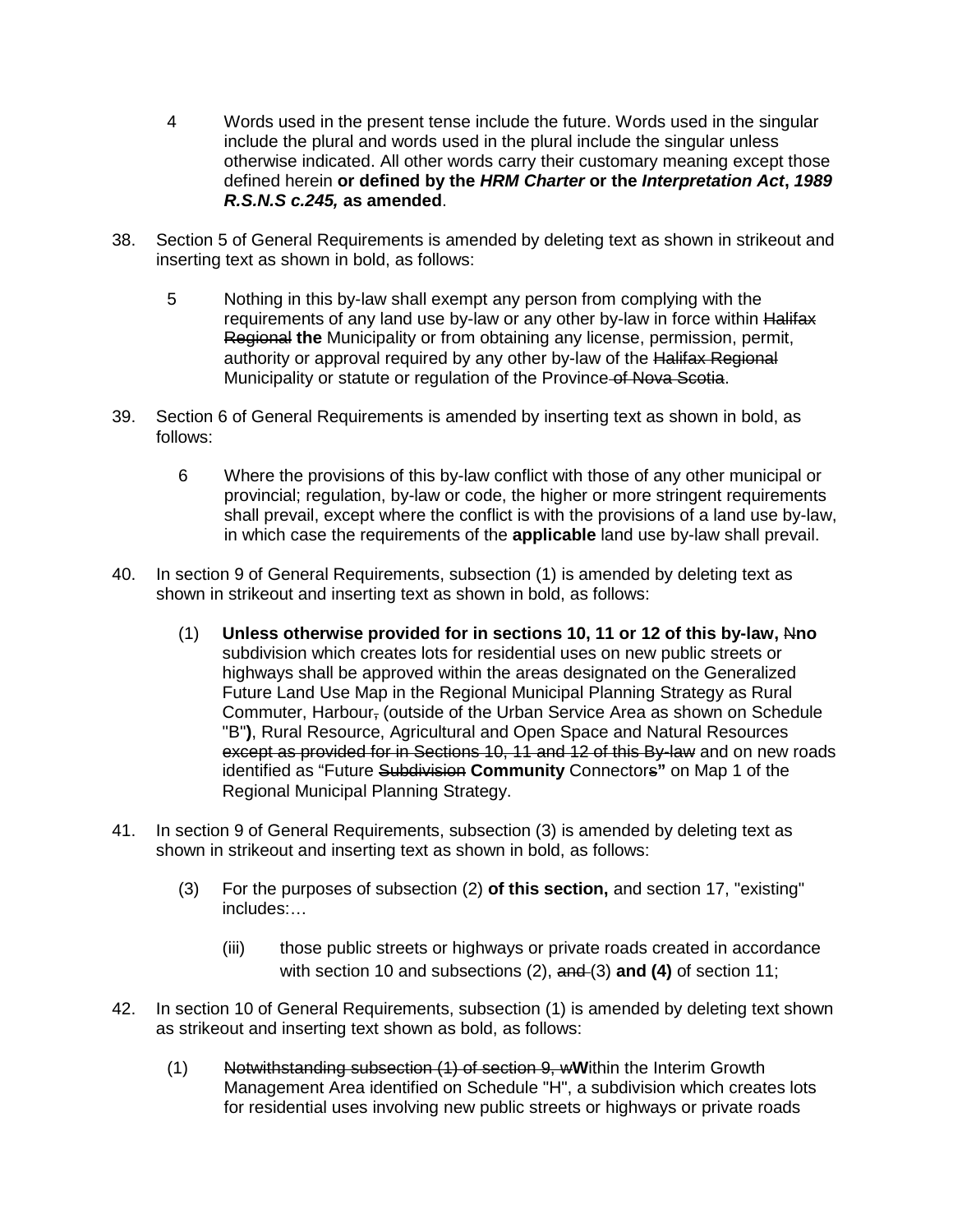shown on completed concept plan applications **a completed application for concept approval** on file prior to January 22, 2004, shall be permitted subject to meeting the following requirements:

- (a) no more than 25 lots plus a remainder lot shall be approved per one year period; and
- (b) the proposed lots must be contiguous and be designed to maximize the lot frontage of the street based on the applicable minimum required lot frontage.
- 43. In section 10 of General Requirements, subsection (4) is amended by deleting text shown as strikeout and inserting text shown as bold, as follows:
	- (4) Notwithstanding the January 22, 2004 date of subsection (1) and notwithstanding subsection (3), the subdivision of Lands of J. E. F. Hallett in Fall River (PID No's. 00506857 and 00506840), Lands of Atlantic East Properties Ltd. (Abbecombec Village) in Clam Bay (PID No. 41054024) and Lands of Kellswater Holdings Limited in Lake Echo (PID No's. 40168478 and 40881484) shall be permitted **in accordance with concept plans approved on February 23, 2007 and April 24, 2007, respectively.** Where a tentative or final subdivision application, for the initial phase of subdivision construction, has not been submitted by April 29, 2007, any subsequent subdivision application for these lands shall comply with the requirements of this by-law.
- 44. In section 11 of General Requirements, subsection (1a) is added directly after subsection (1), as follows:
	- **(1a) Notwithstanding subsection (1), within the areas identified on Schedule "J", a subdivision which creates lots for residential uses involving new public streets or highways may be approved where an active completed application for tentative or final subdivision approval was on file on or before April 26, 2006.**
- 45. In section 11, subsection (2) is amended by deleting text as shown in strikeout and inserting text as shown in bold, as follows:
	- (2) Notwithstanding section 9, within the portions of the Beaver Bank, Hammonds Plains and Upper Sackville Plan Area outside of the areas identified on Schedule "J", a subdivision which creates lots for residential uses involving new public streets or highways shown on completed concept plan applications on file prior to April 29**6**, 2006, shall be permitted subject to meeting the following requirements:
		- (a) no more than 25 lots plus a remainder lot shall be approved per one year period; and
		- (b) the proposed lots must be contiguous and be designed to maximize the lot frontage of the street based on the applicable minimum required lot frontage.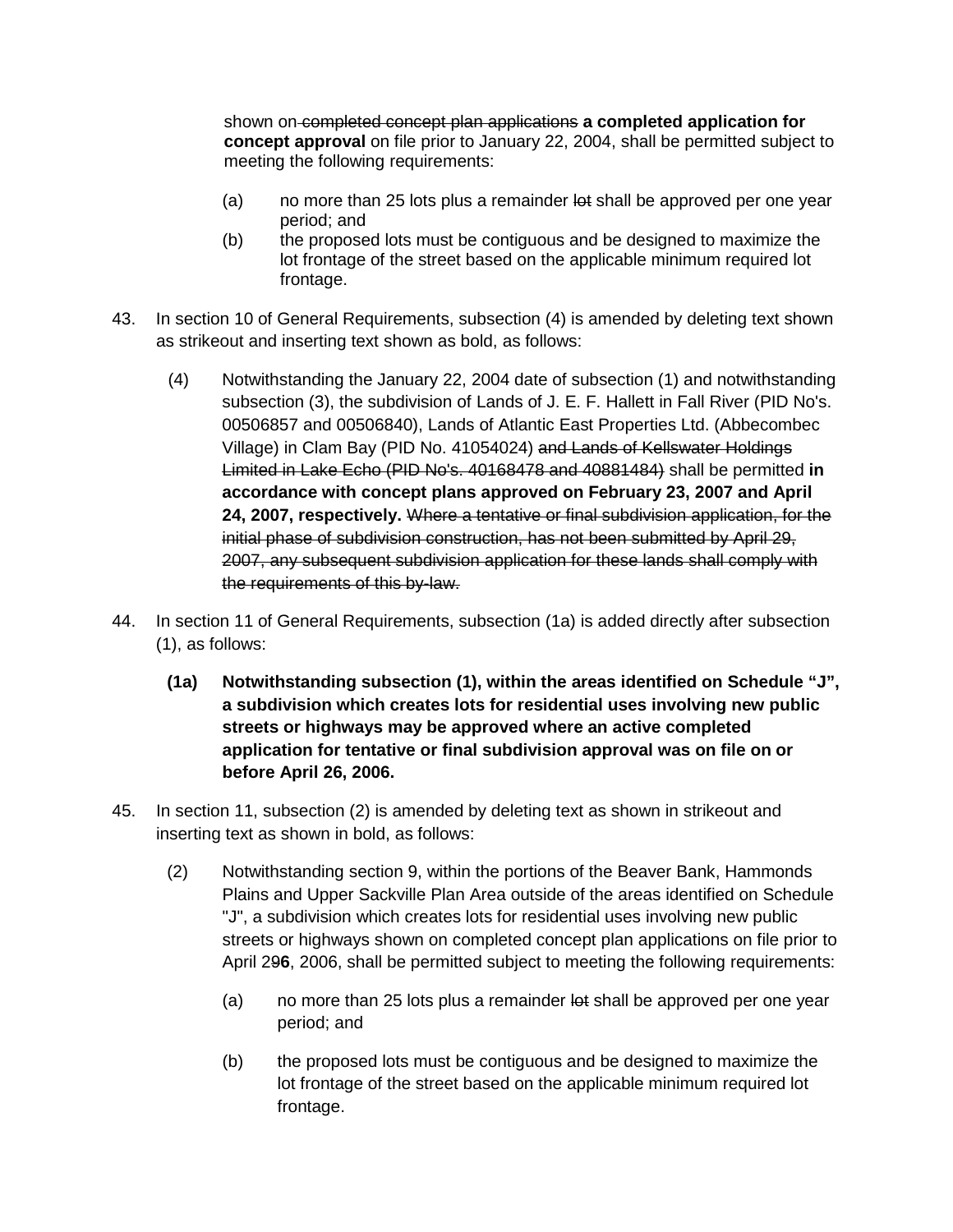- 46. In section 11 of General Requirements, subsection (3) is amended by deleting text as shown in strikeout and inserting text as shown in bold, as follows:
	- (3) Where in the opinion of the Development Officer, it is necessary to provide for efficient street connections, the requirements of clause (3**2**)(b) may be relaxed.
- 47. In section 11 of General Requirements, subsection (4) is amended by deleting text shown as strikeout and inserting text shown as bold, as follows:
	- (4) Where a tentative or final subdivision application, for the initial phase of subdivision construction, pursuant to subsection (3**2**) has **was** not been submitted by **on or before** April 29**6**, 2007, any subsequent subdivision application for these lands shall conform to the requirements of sections 9 and 12 of this by-law.
- 48. Section 12 of General Requirements is amended by deleting text shown as strikeout and inserting text shown as bold, as follows:
	- 12 Notwithstanding section 9, w**W**ithin the areas designated on the Generalized Future Land Use Map in the Regional Municipal Planning Strategy as Rural Commuter and Rural Resource, **but excluding the area identified as Rural Area Designation under the Municipal Planning Strategy in the Eastern Passage/ Cow Bay plan area,** a subdivision which creates lots for residential uses involving new public streets or highways, shall be permitted subject to meeting the following requirements:
		- (a) no street shall intersect with the trunk and route highways identified on Schedule "K", except within the areas designated on the Generalized Future Land Use Map in the Regional Municipal Planning Strategy as Rural Resource or Open Space and Natural Resources;
		- (b) no more than 8 lots plus a remainder let shall have frontage on any new public street or highway within any area of land:
			- (i) with a minimum of 20 m of frontage on an existing street; and **a public street that existed on April 26, 2006, from which access will be gained; or**
			- **(ia) with a minimum 20 m frontage on a road reserve owned by NSTIR or the Municipality, that existed on April 26, 2006, that is capable of being upgraded to public street standards; and**
			- (ii) that existed on or before August **April** 26, 2006;
		- **(ba) lots proposed to be created pursuant to lot frontage exemptions of this by-law are subject to the requirements of subsection (b), unless**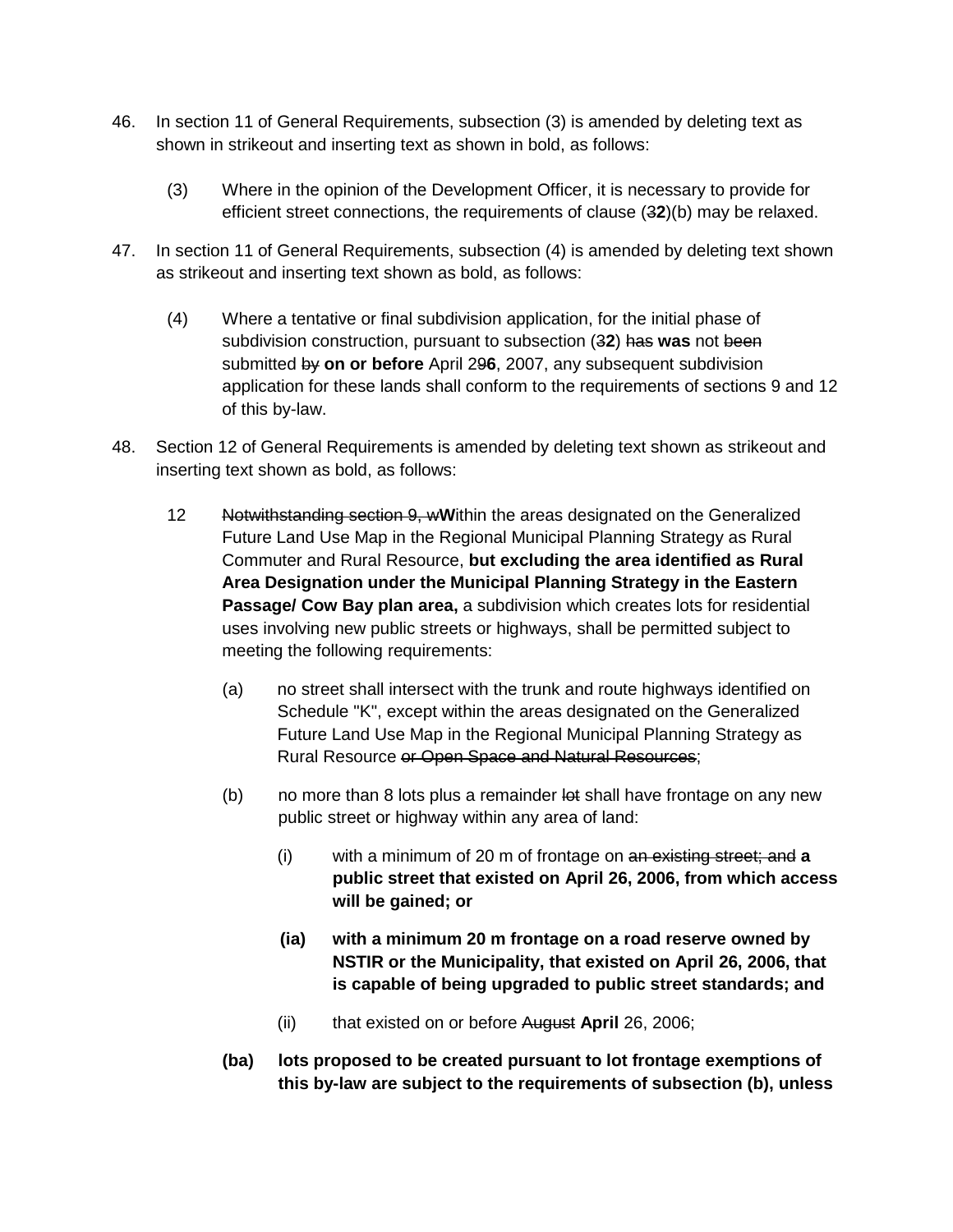# **the required minimum frontage is achieved on an existing public street or highway;**

- (c) the proposed lots must be contiguous and be designed to maximize the lot frontage of the public street or highway based on the applicable minimum required lot frontage;
- (d) no new public street or highway shall extend beyond the limit of the new lots being created.; and
- (e) **For greater certainty, this section shall not apply within areas designated as Rural Commuter under the Regional Municipal Planning Strategy and designated as Rural Area Designation under the Municipal Planning Strategy in the Eastern Passage/Cow Bay plan area.**
- 49. Section 14 of Service Area Requirements is amended by deleting text shown as strikeout and inserting text shown as bold, as follows:

# **SERVICED AREA REQUIREMENTS**

- 14 (1) For lots to be approved on a final plan of subdivision the subdivider shall provide the primary and secondary services in compliance with Schedule "B", the service requirement map. The subdivider shall, at its cost, design and construct all primary and secondary services to the subdivision boundary in accordance with the specifications and procedures as outlined in the current Design Guidelines and Halifax Regional Water Commission Design and Construction Specifications and as outlined by the appropriate utility company.
	- **(1a) Where lands to be subdivided are within the Urban Service Area, Water Service Area and the Serviced (sewer only) area, as identified on Schedule B, have frontage on an existing public street or highway which does not have Municipal sewer and/or water in that portion of the street or highway, the subdivider shall, at its cost, design and construct all primary and secondary services at least to the midpoint of the frontage of the last lot to be created by the proposed subdivision.**
	- (2) Notwithstanding subsection**s** (1) **& (1a)**, within the Herring Cove Serviceable Area as identified in the Chebucto Peninsula (former Halifax County Municipality Planning District 5) Municipal Planning Strategy, the Development Officer may approve lots serviced by on-site sewage disposal and water systems with frontage on existing public streets or highways, prior to the installation of central sewer and water services by the Municipality **Halifax Water**.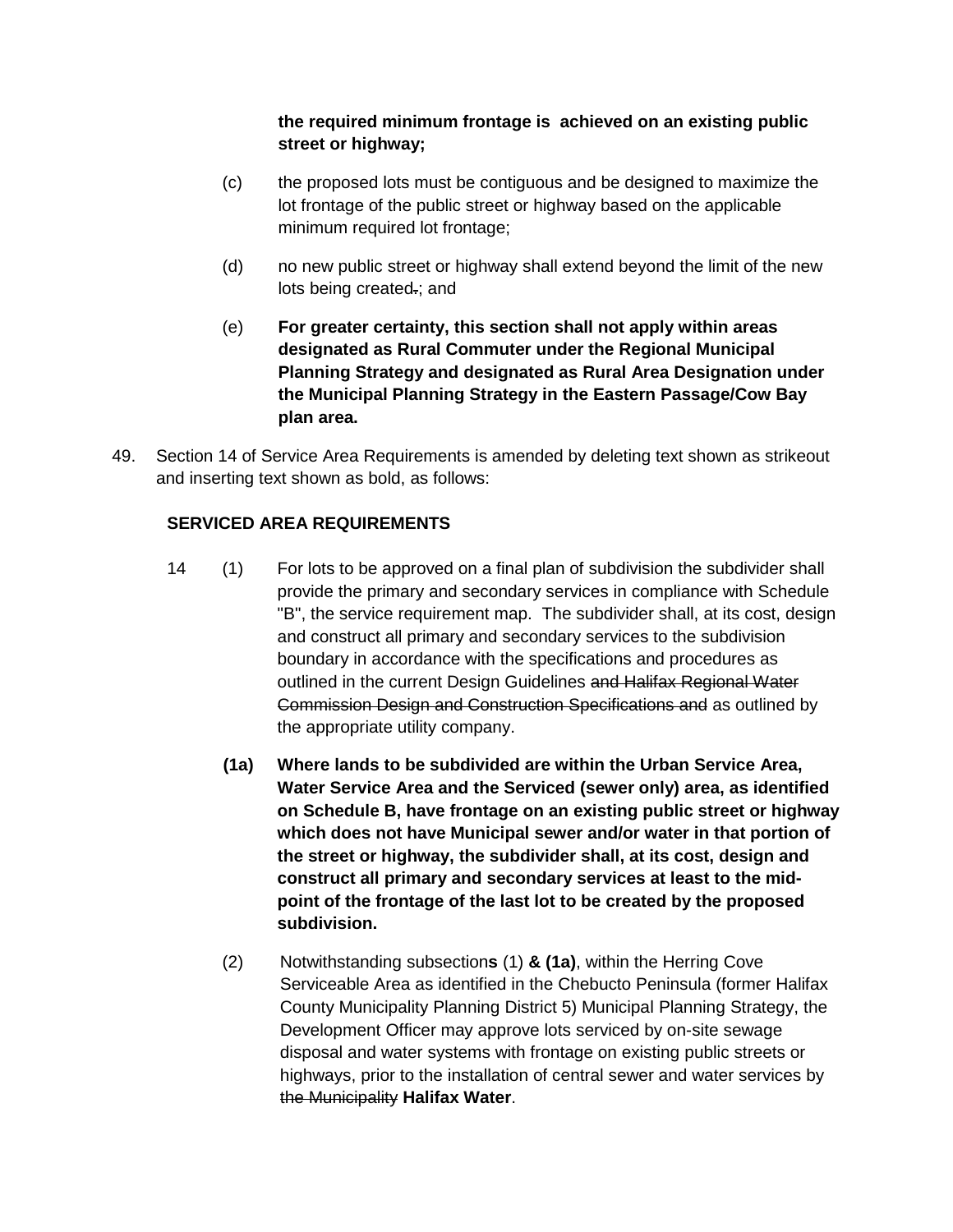50. In Section 17 of Service Area Requirements, clause (4) is added directly after clause (3), as follows:

# **(4) For the purposes of this section, existing is defined in subsection 9(3).**

- 51. In section 23 of Municipal Service and Street Design Requirements, clause (b) is amended by inserting text shown as bold, as follows:
	- (b) local industrial **street**
- 52. Section 24 of Municipal Service and Street Design Requirements is amended by inserting text shown as bold, as follows:
	- 24 The characteristics of the street classification shall be as defined in the **Municipal** Design Guidelines.
- 53. Section 25 of Municipal Service and Street Design Requirements is deleted and text is inserted as shown in bold, as follows:
	- 25 Intersections shall be designed to meet the requirements of the Design Guidelines. No variance from the Design Guidelines shall be approved relating to the vertical alignment of intersection approaches. **DELETED**
- 54. Sections 29 and 30 are deleted and text is inserted as shown as strikeout, as follows:
	- 29 Bus bays shall be provided along all new arterial streets and major collector streets in accordance with the Design Guidelines. **DELETED**
	- 30 All sewer services shall be constructed within a public street or highway. Utility easements may be considered where the option of locating a public street or highway over a servicing corridor is not practical, or when required by the Water Commission to facilitate looping and service redundancy requirements. **DELETED**
- 55. Section 30A is amended by deleting text as shown in strikeout and inserting text as shown in bold, as follows:

Where any public street is constructed within an Urban Service Area after this By-law **by-law** becoming effective, electrical power and telecommunication wires shall be installed underground from the utility pole within the street right of way to the individual properties and shall**:**

…

56. In section 32, clause (a), subclause (ii) is amended by deleting text as shown in strikeout and inserting text shown as bold, as follows: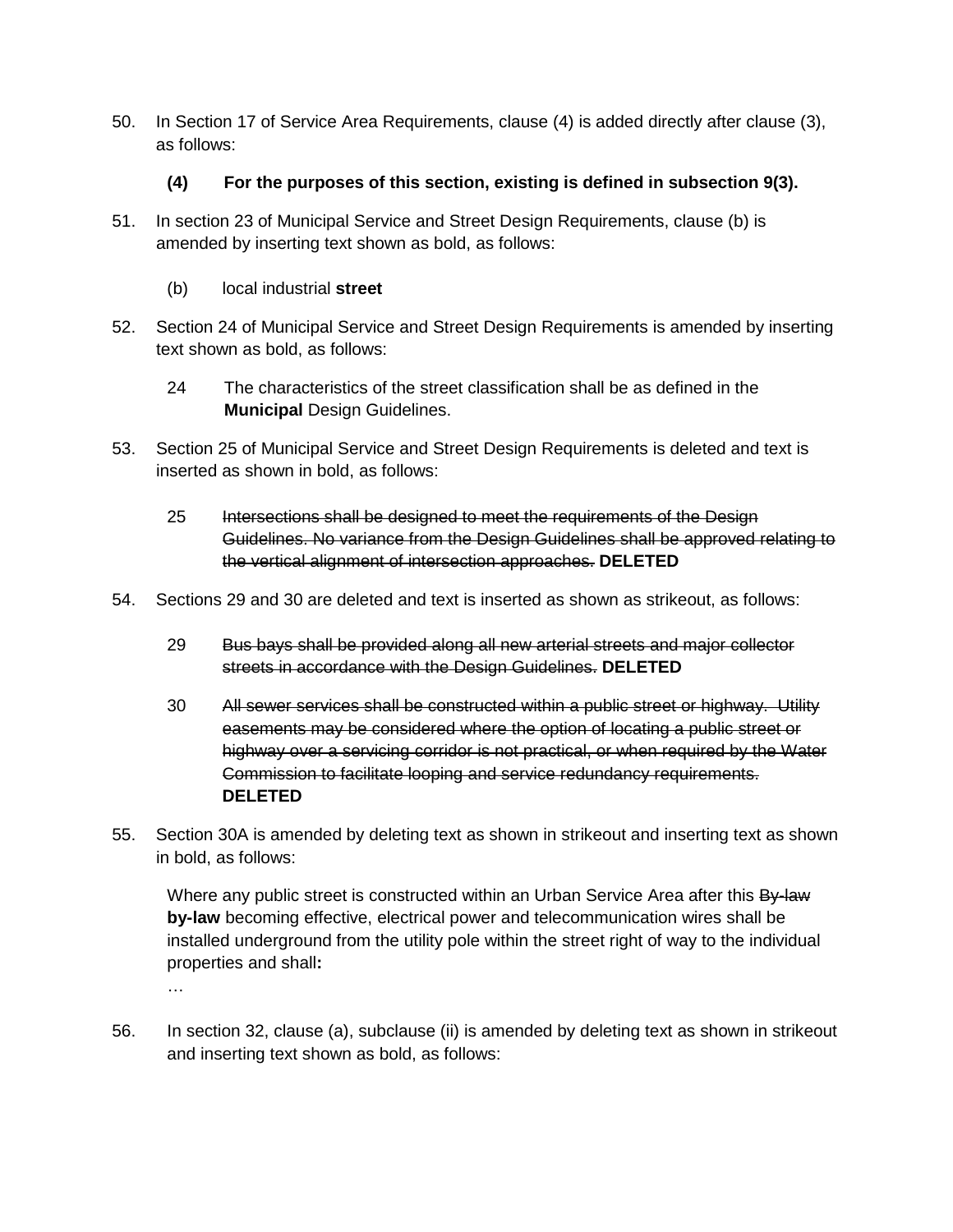- (ii) a minimum frontage of 15.24 m, except when a lot faces on the outside of a curve in a street, in which case the minimum frontage may be reduced to 7.62m.**, provided the lot measures a minimum distance of 15.24 m along a line joining points on the side lot lines which points are 6.1 m from the street or road**.
- 57. In section 32, clause (a), subclause (iii) is added directly after subclause (ii), as follows:
	- **(iii) notwithstanding subclause 32(a)(ii), where the proposed subdivision subdivides a semi-detached dwelling, the minimum frontage for each unit shall be 7.62 m, except when the lot faces on the outside of a curve in a street, in which case the minimum frontage may be reduced to 3.81 m for each unit, provided the lot measures a minimum distance of 7.62 m along a line joining points on the side lot lines which points are 6.1 m from the street or road.**
- 58. In section 32, clause (b), subsubclause (ii) is amended by deleting text as shown in strikeout and inserting text as shown in bold, as follows:
	- (ii) a minimum frontage of 45.72 m.**, except when the lot faces on the outside of a curve, in which case the minimum frontage may be reduced to 22.86 m provided the lot measures a minimum distance of 45.72 m along a line joining points on the side lot lines which points are 6.1 m from the street or road**.
- 59. Section 33 is amended by inserting text as shown in bold, as follows:
	- 33. Lots shall not be subdivided to create a width or depth of less than 6**.1** m unless a lesser width or depth is permitted by an applicable land use by-law.
- 60. In section 37, clause (c) is amended by deleting text as shown in strikeout and inserting text shown as bold, as follows:
	- (c) areas of land which met the requirements of clause (a) or (b) which **have had their boundaries altered, but such alteration** did not alter **change** the general dimensional characteristics of the parcel, nor **and which have not** utilized the provisions of section 38.
- 61. In section 39, clause (d), subclause (i) is amended by deleting text as shown in strikeout and inserting text shown as bold, as follows:
	- (i) properties zoned for commercial, industrial or community facility purposes within the Sackville Plan Area, Timberlea/Lakeside/Beechville Plan Area, Eastern Passage/Cow Bay Plan Area, and Cole Harbour/Westphal Plan Area **and the Planning District 4 (Prospect) Plan Area**;
- 62. In section 40, subsection (4) is amended by deleting text as shown in strikeout and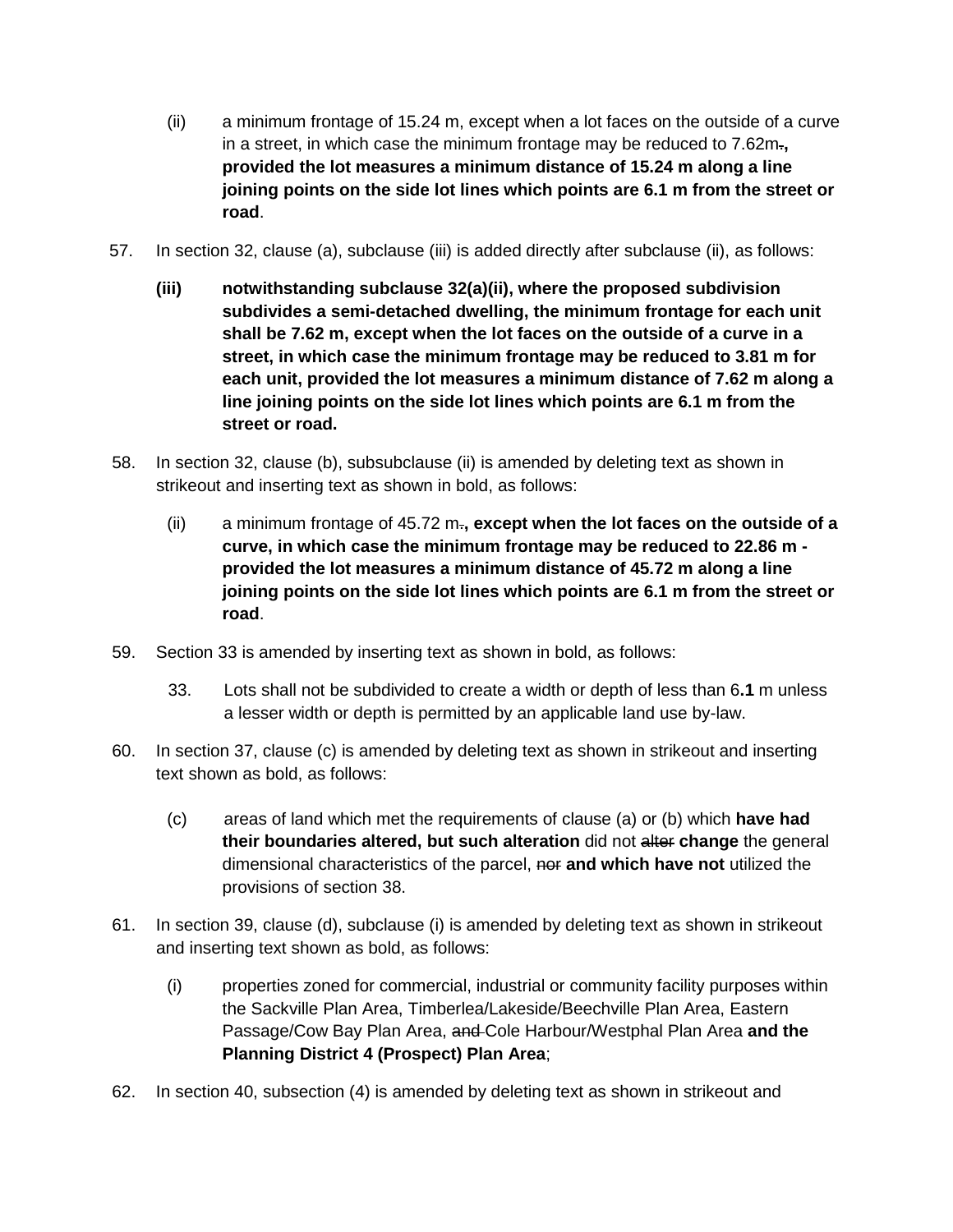inserting text shown as bold, as follows:

- (4) Notwithstanding the lot area requirements of sections 7 and 31, where an area of land contains more than one main building, **built or placed on the land prior to the effective date of the respective land use by-law**, the Development Officer may approve a final plan of subdivision showing the same number or fewer lots as there are **main** buildings, provided that each proposed lot is approved by the Department of the Environment and Labour or the Engineer, with respect to servicing and the Building Inspector Official, with respect to spatial separation.
- 63. Section 43 is amended by inserting text shown as bold, as follows:
	- 43 Within the **Planning District 4 (**Prospect) Plan Area (former Halifax County Municipality Planning District 4) and notwithstanding the lot frontage requirements of section 7 and subsection 31(2), within the boundaries of any area of land that existed on March 3, 1995, the Development Officer may approve a plan of subdivision **creating lots for residential use,** showing a maximum of 3 lots having a minimum frontage of 6.1 m.
- 64. In section 47(A), clause (d) is amended by deleting text as shown in strikeout and inserting text shown as bold, as follows:
	- (d) has been reviewed by the Development Engineer, Building Inspector **Official** and the Development Officer is notified in writing that they will have no objection to the proposed subdivision.
- 65. Section 48 is amended by deleting text shown as strikeout and inserting text shown as bold, as follows:
	- 48 Within the Lawrencetowm **Lawrencetown** Plan Area and notwithstanding the lot frontage requirements of the Land Use By-law for Lawrencetown and subsection 31(2), where an area of land which existed on November 29, 1990 has frontage on Highway No. 207, the Development Officer may approve a plan of subdivision showing not more than two lots or one lot and a remainder which do not meet the lot frontage requirements of that land use by-law, provided the lot frontage requirements of clause 32(b) of this by-law are met **is not less than 30.48m**.
- 66. Section 50 is amended by deleting text shown as strikeout and inserting text shown as bold, as follows:
	- 50 Within the Lake Echo/Porters Lake Plan Area, where more than one main building exists on a **an** area of land which existed on March 10, 1989, the Development Officer may approve a plan of subdivision showing the same number or fewer lots than there are **main** buildings, and a remainder lot, provided that each proposed lot: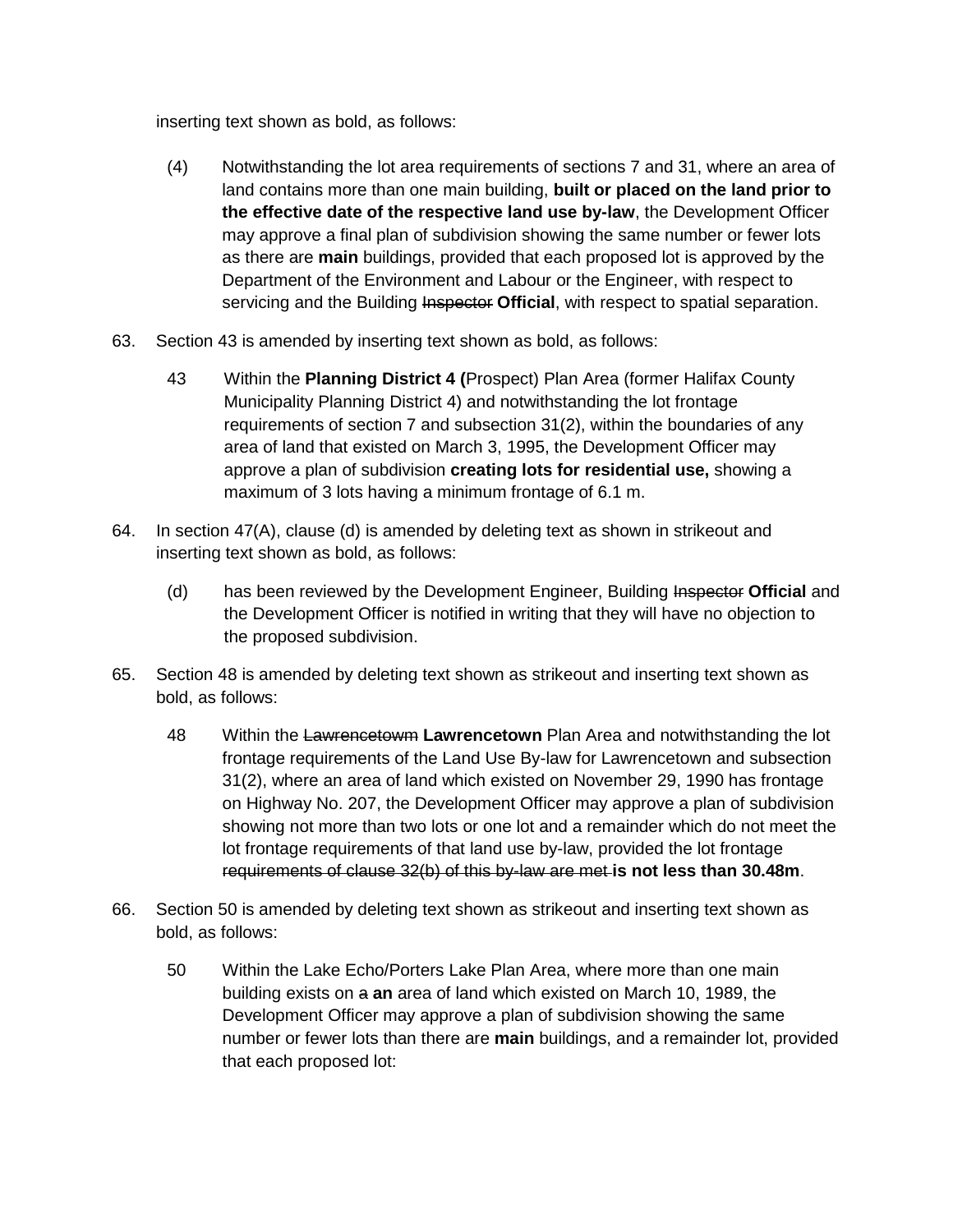- (a) has a minimum frontage of 6.1 m;
- (b) has been reviewed by the Department of the Environment and Labour and the Building Inspector **Official** and the Development Officer is notified in writing that they have no objection to the proposed subdivision; and
- $\sigma$  the remainder lot, if any, meets the lot area requirements of section 7, and has a minimum frontage of 6.1 m.
- 67. Section 52 is amended by deleting text shown as strikeout and inserting text shown as bold, as follows:
	- 52 Within the Eastern Shore (West) Plan Area, where more than one main building exists on a **an** area of land which existed on March 29, 1996, the Development Officer may approve a plan of subdivision showing the same number or fewer lots than there are **main** buildings, and a remainder lot, provided that each proposed lot:
		- (a) has a minimum frontage of 6.1 m;
		- (b) is approved **by the Building Official and** the Department of the Environment and Labour for the installation of an on-site sewage disposal system and the Development Officer is notified in writing of such **their** approval; and
		- $(c)$  the remainder lot, if any, meets the lot area requirements of section 7, and has a minimum frontage of 6.1 m.
- 68. Section 59 is amended by deleting text shown as strikeout and inserting text shown as bold, as follows:
	- 59 Within the Eastern Shore (East) Plan Area, where more than one main building exists on a **an** area of land which existed on March 29, 1996, the Development Officer may approve a plan of subdivision showing the same number or fewer lots than there are **main** buildings, and a remainder lot, provided that each proposed lot:
		- (a) has a minimum frontage of 6.1 m;
		- (b) is approved by **the Building Official and** the Department of the Environment and Labour for the installation of an on-site sewage disposal system and the Development Officer is notified in writing of such **their** approval; and
		- $(c)$  the remainder  $\theta$ , if any, meets the lot area requirements of section 7, and has a minimum frontage of 6.1 m.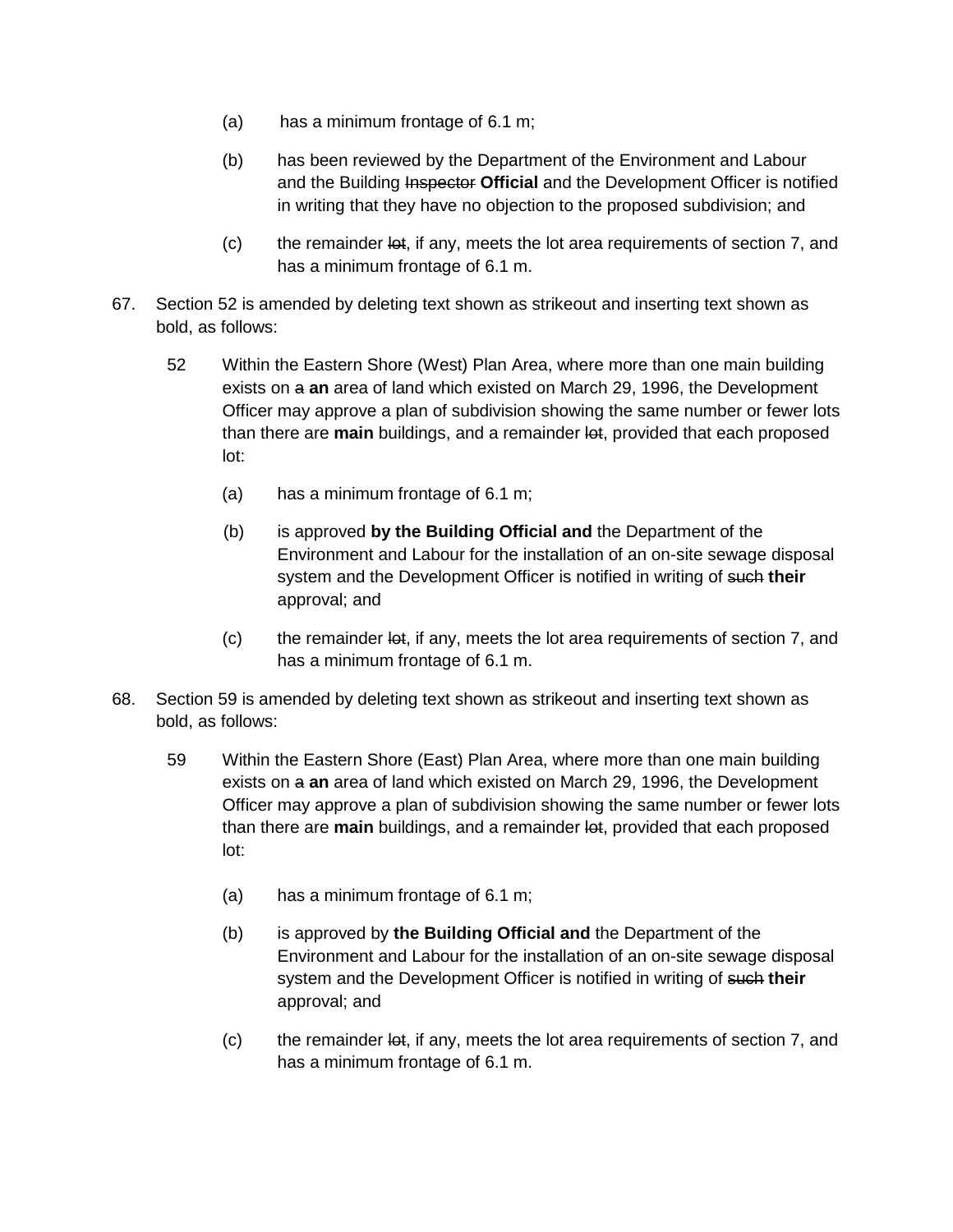- 69. Section 62 is amended by deleting text shown as strikeout and inserting text shown as bold, as follows:
	- 62 Within the Musquodoboit Valley-Dutch Settlement Plan Area, where more than 1 main building exists on a **an** area of land which existed on May 3, 1996, the Development Officer may approve a plan of subdivision showing the same number or fewer lots than there are **main** buildings, plus a remainder lot, provided that each proposed lot:
		- (a) has a minimum frontage of 6.1 m;
		- (b) is approved by **the Building Official and** the Department of the Environment and Labour for the installation of an on-site sewage disposal system and the Development Officer is notified in writing of such **their** approval; and
		- $\sigma$  the remainder lot, if any, meets the lot area requirements of section 7, and has a minimum frontage of 6.1 m.
- 70. Section 63 is amended by inserting text shown as bold, as follows:
	- 63 Within the Musquodoboit Valley-Dutch Settlement Plan Area and notwithstanding section 34 and the lot frontage requirements of section**s** 7 and subsection 31(2), within the boundaries of any area of land in existence on May 3, 1996 and located within the Mixed Use Designation, the Development Officer may approve a plan of subdivision showing a maximum of 5 lots having a minimum frontage of 6.1 m and one lot having no frontage on a public street or highway. **This section does not preclude the application of Section 38 to any eligible area of land**.
- 71. Section 64 is amended by inserting text shown as bold, as follows:
	- 64 (1) Within the Musquodoboit Valley-Dutch Settlement Plan Area and notwithstanding the lot frontage requirements of section**s** 7 **and 31(2)**, where a **an** area of land was in existence on May 3, 1996, the Development Officer may approve a plan of subdivision showing not more than two lots, or one lot plus a remainder, where either one or both lots do not meet the lot frontage requirements of the Land Use By-law for Musquodoboit Valley-Dutch Settlement Area and section 7 **and subsection 31(2). This section does not preclude the application of Section 38 to any eligible area of land.**
		- (2) Where any lot or remainder is created pursuant to subsection (1) without frontage on a public street or highway, a minimum 6.1 m wide right-of-way easement, extending from that lot to its point of intersection with the public street or highway, must be shown on the **final** plan of subdivision. In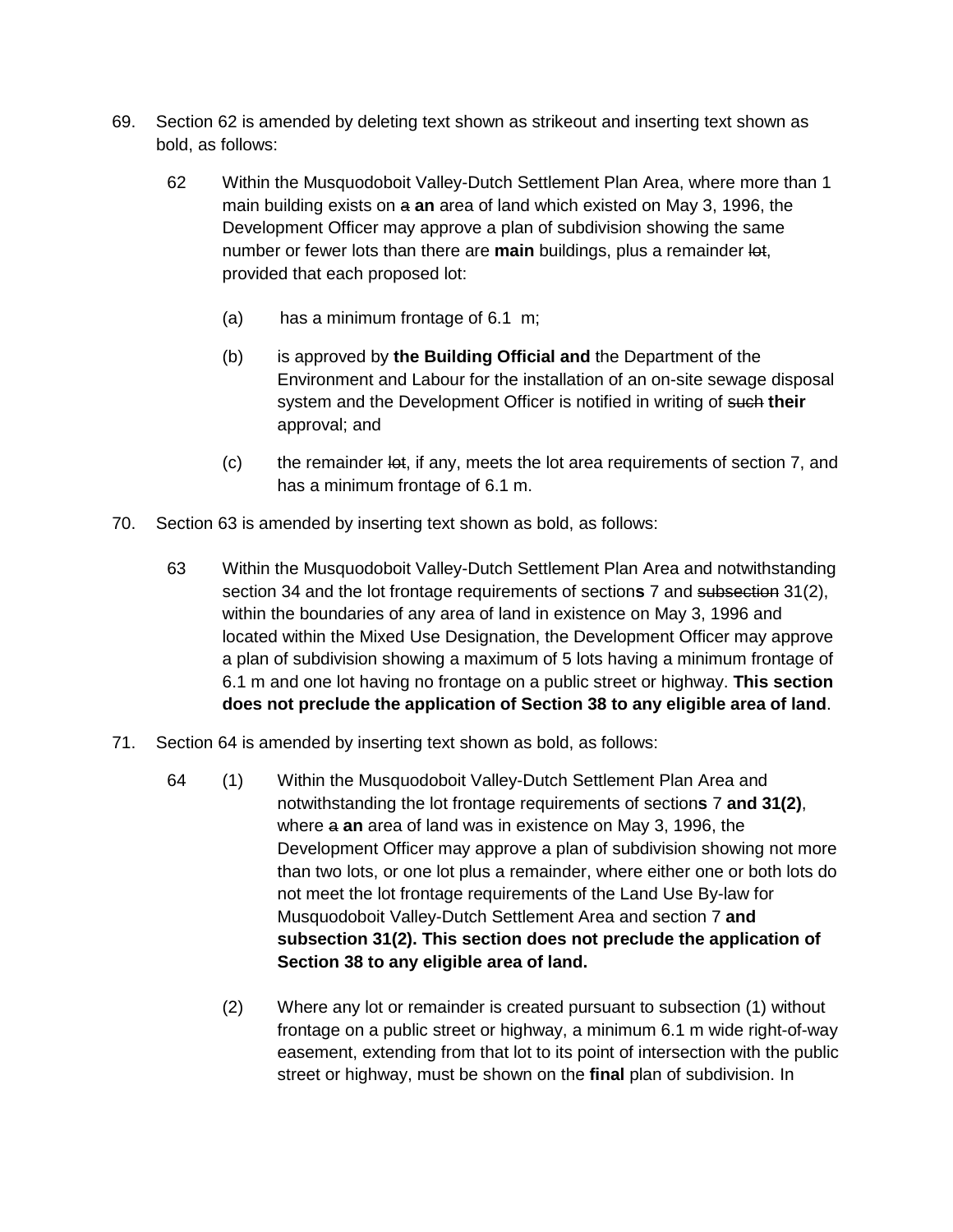addition, the subdivider must convey such right(s)-of-way concurrently with the conveyance of the lot(s).

- 72. Section 65 is amended by inserting text shown as bold, as follows:
	- 65 Within the former City of Dartmouth Plan Area and notwithstanding section 32, where an area of land contains more than one main building which was built or placed **on the area of land** prior to January 1, 1967, the Development Officer may approve a final plan of subdivision showing the same number or fewer lots than there are main buildings provided **that the Building Official has notified the Development Officer in writing of their approval, and provided** that each lot:
		- (a) has a separate right-of-way to a public street or highway,
		- (b) has a minimum width of 6.1 m; and
		- (c) is serviced by a separate sanitary sewer system and a separate water **distribution** system.
- 73. Section 66 is amended by inserting text shown as bold, as follows:
	- 66 Within the former Town of Bedford Plan Area and notwithstanding the requirements of section 7, the Development Officer may approve a plan of subdivision showing **the subdivision of** a vacant lot located within an RSU or RTU zone held in separate ownership from adjoining parcels, prior to October 9, 1991, having less than 36.576 m of frontage, to create two lots, each of which shall have a frontage of not less than 15.24 m and a lot area of not less than 557.4  $m<sup>2</sup>$  provided that each lot is serviced with municipal sewer and water services. This option does not apply to a lot which is occupied by a non-conforming or illegal use.
- 74. Section 67 is amended by deleting text shown as strikeout and inserting text shown as bold, as follows:
	- 67 Within the former Town of Bedford Plan Area and notwithstanding the requirements of section 7, the Development Officer may approve a plan of subdivision showing **the subdivision of** a lot located within an RSU or RTU Zone containing an existing dwelling and held in separate ownership from adjoining parcels prior to October 9, 1991 to create two lots, each of which shall have a frontage of not less than 15.24 m and a lot area of not less than 557.4  $m^2$ , provided that each lot created is serviced with municipal central water and sewer services, and the common boundary line is located no closer than a hypothetical line extending from the front lot line to the rear lot line drawn perpendicular **parallel** to the nearest main wall of the existing dwelling or attached garage at a distance specified by the minimum applicable yard requirement for the zone in which the lot is located. This option does not apply to a lot which is occupied by a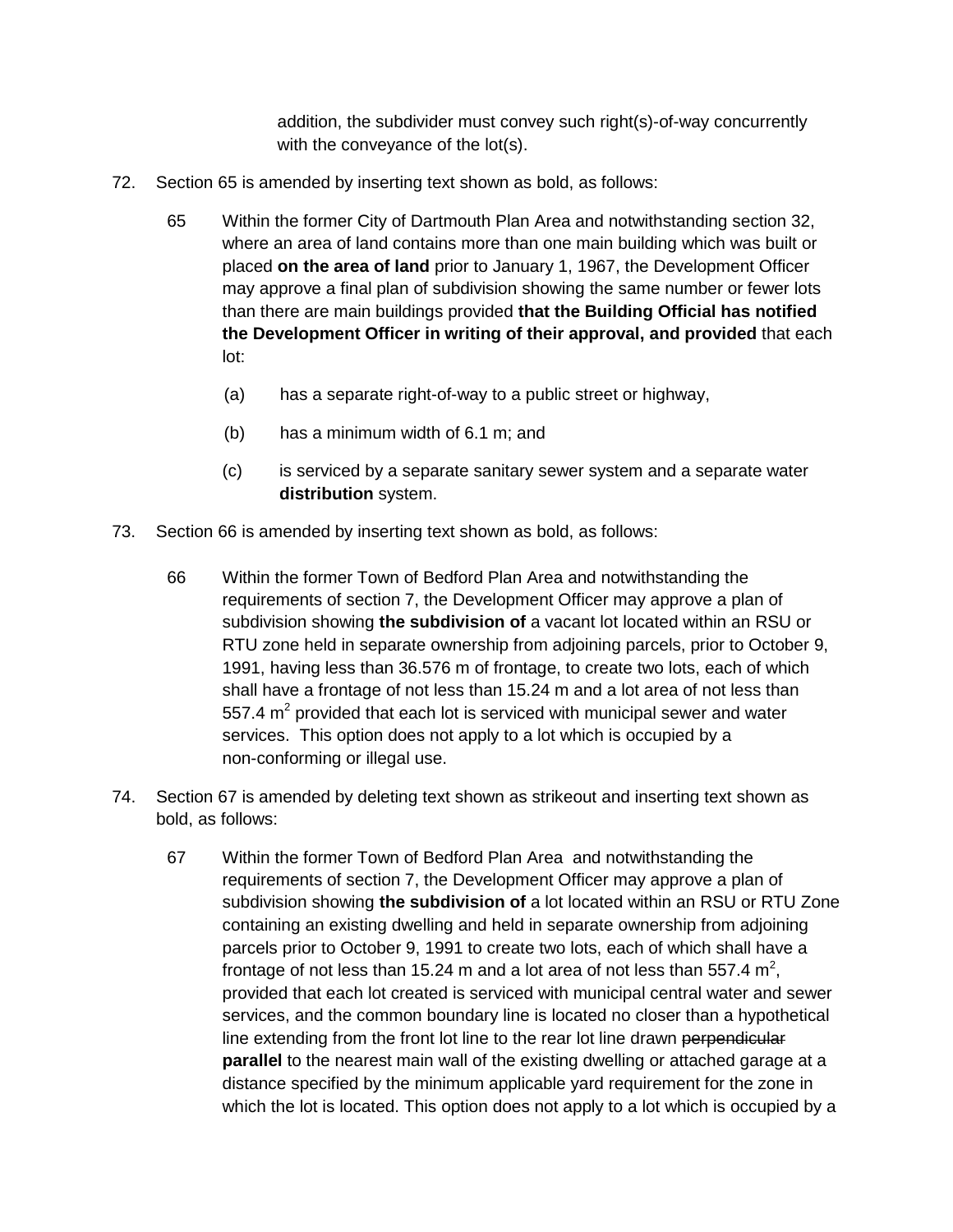non-conforming or illegal use.

- 75. In section 79, subsection (1) is amended by deleting text shown as strikeout and inserting text shown as bold, as follows:
	- (1) Within the **Planning Districts 14 & 17 (**Shubenacadie Lakes**)** Plan Area (former Halifax County Municipality Planning Districts 14 and 17) the subdivision of lots with frontage on existing private roads shall be permitted provided no more than 10 additional lots fronting on an existing private road **shall be** approved **as of the effective date of** under the 1984 Subdivision By-law for Halifax County Municipality **(December 31, 1984)**, shall be approved.
- 76. In section 79, subsection (3) is amended by deleting text shown as strikeout and inserting text shown as bold, as follows:
	- (3) For McGuire Lane as listed in Schedule "A" of this by-law, any plan of subdivision showing lots with a minimum frontage of 30.48 m on the Lane, shall also show access to a public street or highway either by the lot abutting the public street or highway or where an easement for access has been clearly granted to the subdivider by deed **grant-of-easement**, registered in the Office of the Registrar of Deeds for the County of Halifax.
- 77. In section 82, subsection (1), clause (a) is amended by deleting text shown as strikeout and inserting text shown as bold, as follows:
	- (a) if in the form of land, shall be equal to at least **not be less than** 10% of the total area of all newly created lots, including any proposed parkland, but excluding proposed public streets or highways, private roads, walkways, and the remainder of land owned by the subdivider; and
- 78. In section 82, subsection (3), clause (c) is amended by inserting text shown as bold, as follows:
	- (c) site development, where sufficient parkland is available but a deficiency in recreation facilities, **as outlined in Table A of section 83 of this bylaw, or similar facilities as determined by the Development Officer,** exists; or
- 79. In section 82, subsection (4) is amended by deleting text shown as strikeout, as follows:
	- (4) Notwithstanding subsection (3), within the former Town of Bedford Plan Area, where a developed area of land is subdivided which is less than 11,148 m<sup>2</sup> in area, the park dedication shall be in the form of cash.
- 80. In section 82, subsection (4a) is added directly after subsection (4), as follows: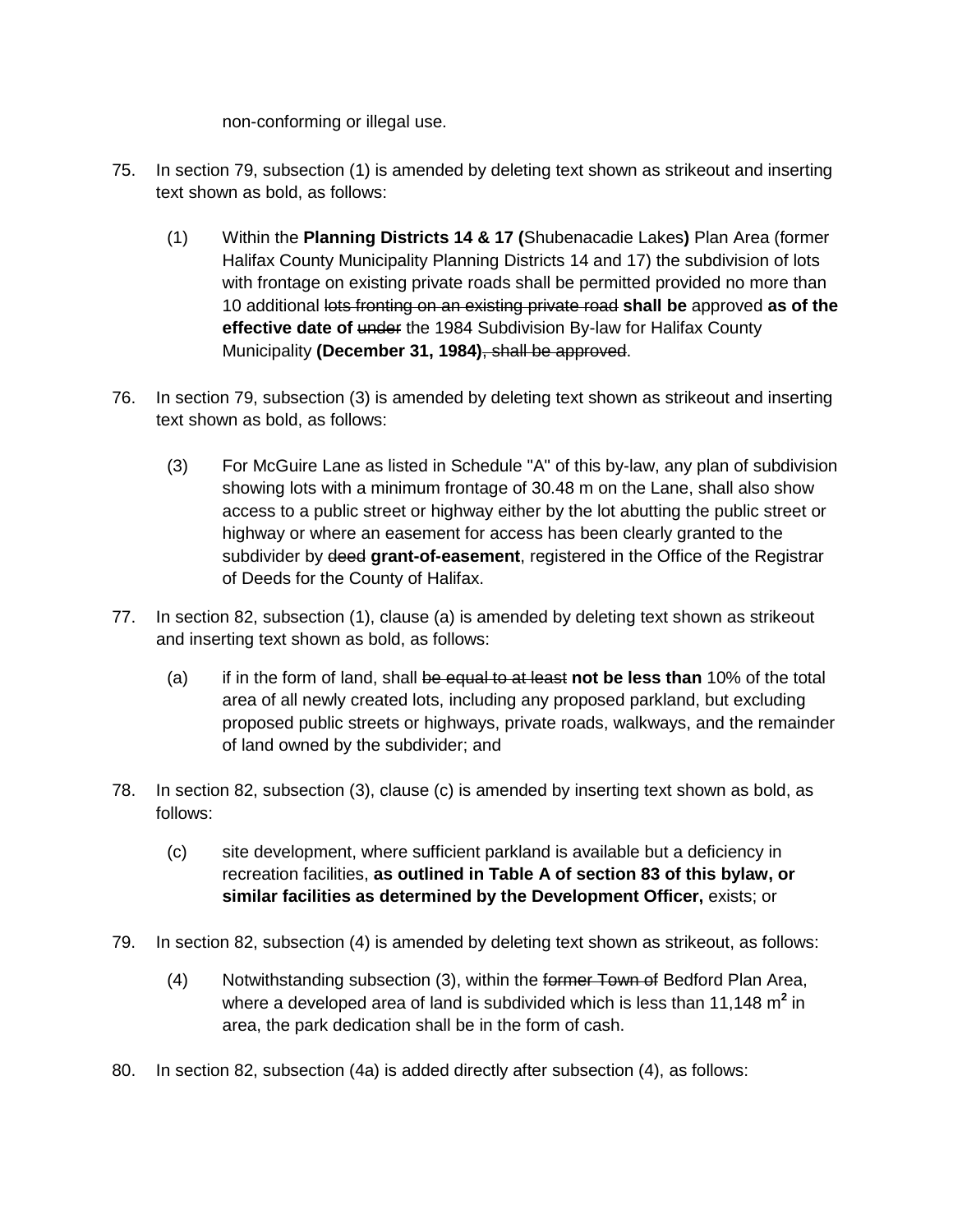- **(4a) Notwithstanding subsection (3), within the Bedford Plan Area, where an area of land which is more than 11,148 m² in area is subdivided, the park dedication shall be in the form of land.**
- 81. Section 83 is amended by deleting subsection (3) as shown below in strikeout and by inserting text as shown in bold, as follows:
	- (3) In addition to the requirements of subsection (1), within the former Town of Bedford Plan Area, where an area of land is subdivided which is more than 11,148 m<sup>2</sup> in area, the park dedication shall be in the form of land. **DELETED**
- 82. In section 83, subsection (5) is amended by deleting text as shown in strikeout and inserting text shown as bold, as follows:
	- (5) The Development Officer may waive **some or all of** the requirements of subsection (1), where the land exhibits or provides access to unique physical, ecological, cultural or heritage characteristics or features which are valuable for public access or interpretation.
- 83. The title of section 84 is amended by inserting text as shown in bold, as follows:

Combination of Land and Equivalent Value **(Site Development)**

- 84. Section 84 is amended by adding section 84A directly after subsection (c), as follows:
	- **84A Where there is an approved concept plan in place for the proposed subdivision, which includes more than one phase to be developed, should the park dedication (land/equivalent value) in the phase of the subdivision being developed exceed the minimum park dedication required for that phase of the development, the additional park dedication shall be credited to a future phase(s) of the development.**
- 85. Section 85 is amended by deleting text shown as strikeout and inserting text shown as bold, as follows:
	- 85 Notwithstanding section 82, in the alternative to conveying land prior to approval of a final plan of subdivision and where there is an approved concept plan in place, the Development Officer may permit the subdivider to post security **in a form and amount satisfactory of the Municipality and generally in the form exhibited in Appendix 9** and enter into an agreement with the Municipality to guarantee the park dedication in a future phase of the development. The agreement shall be generally of the form exhibited in Appendix 2 **3**.
- 86. Section 86 is amended by deleting text as shown in strikeout and inserting text shown as bold, as follows:
	- 86 Section 82 of this by-law shall not apply to:
		- (a) the subdivision of land where no additional lots are created;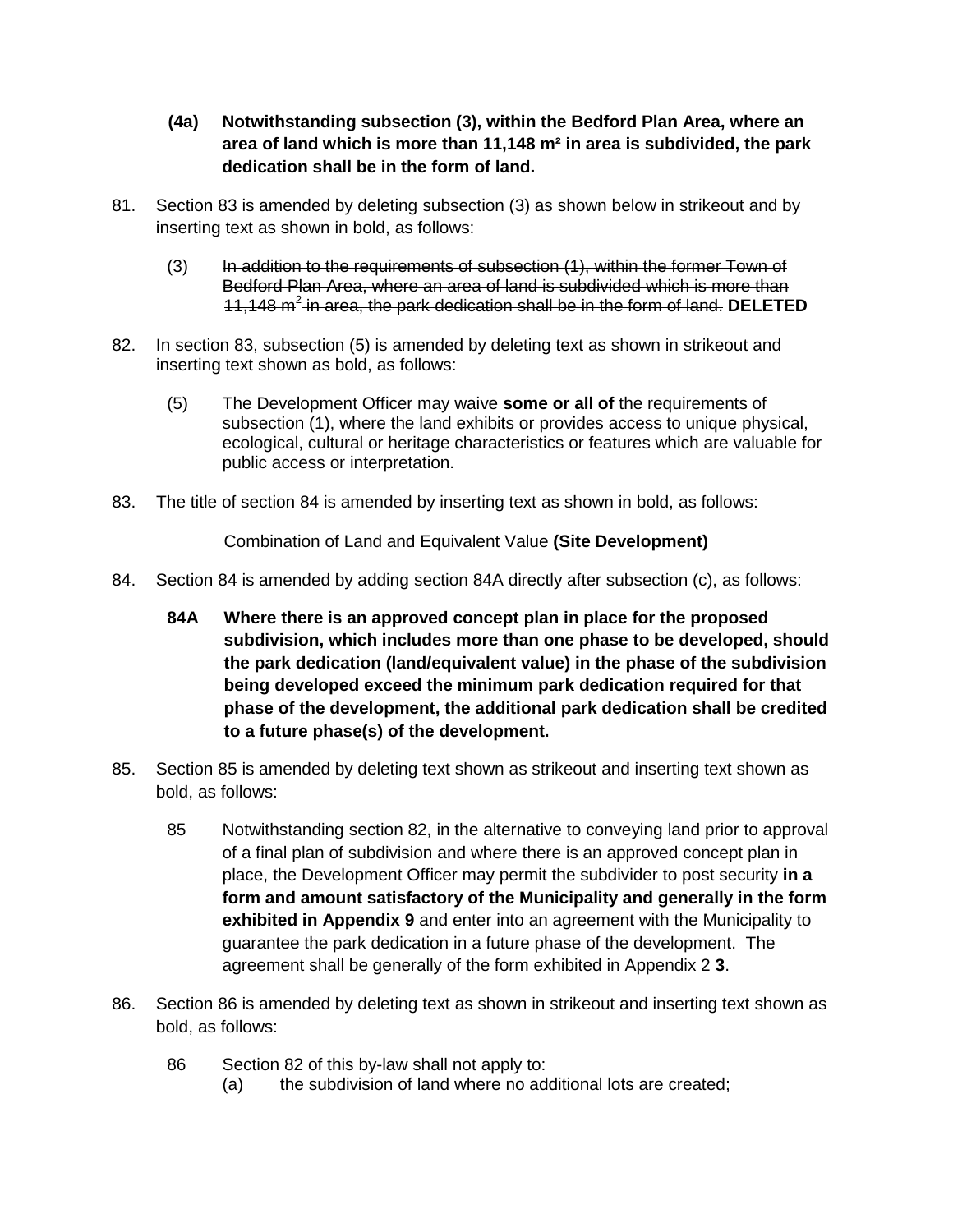- (b) the re-subdivision of land for individual semi-detached or townhouse dwelling units; and
- (c) the subdivision of land owned by the Municipality, in a business or industrial park.**, or**
- **(d) the subdivision of an area of land for which park dedication, in the form of land, has previously been dedicated.**
- 87. Section 87 is amended by deleting text shown as strikeout and inserting text shown as bold, as follows:
	- 87**(1)** Where new public streets or highways or private roads are not to be constructed, the subdivider may submit an application for evaluation of a preliminary plan of subdivision to the Development Officer, and **together with** 12 copies of a preliminary plan of subdivision.
	- **87(2)** The **preliminary** plan **of subdivision** shall be drawn to scale, on one piece of paper and shall show the following information and documentation:
		- (a) the name and address of the owner;
		- (b) the name of each abutting subdivision or the names of the owners of all abutting land;
		- (c) the approximate dimensions and area of each proposed lot including the approximate frontage;
		- (d) each proposed lot, numbered for identification purposes, with no duplication of numbers, and where a parcel is being added to or subtracted from an existing lot, the new lot, or where a lot shown on a plan of subdivision is being divided, the resulting lots shall be identified by the existing lot identifier and a number or letter;
		- (e) each remainder  $\theta$  identified by the letter "R" and a number;
		- (f) all existing structures on each proposed lot **and any Remainder(s)**;
		- (g) the identification, location, approximate dimensions and approximate area of land proposed to be reserved for park dedication and similar public recreation purposes;
		- (h) the approximate location, dimension and name of all existing and proposed public streets or highways, private roads and Schedule "A" roads;
		- (i) the approximate location and dimension of any proposed easement for shared driveway accesses, if any;
		- (j) the approximate location and dimension of any existing right-of-way, easement, railway line and utility line affecting the area of land proposed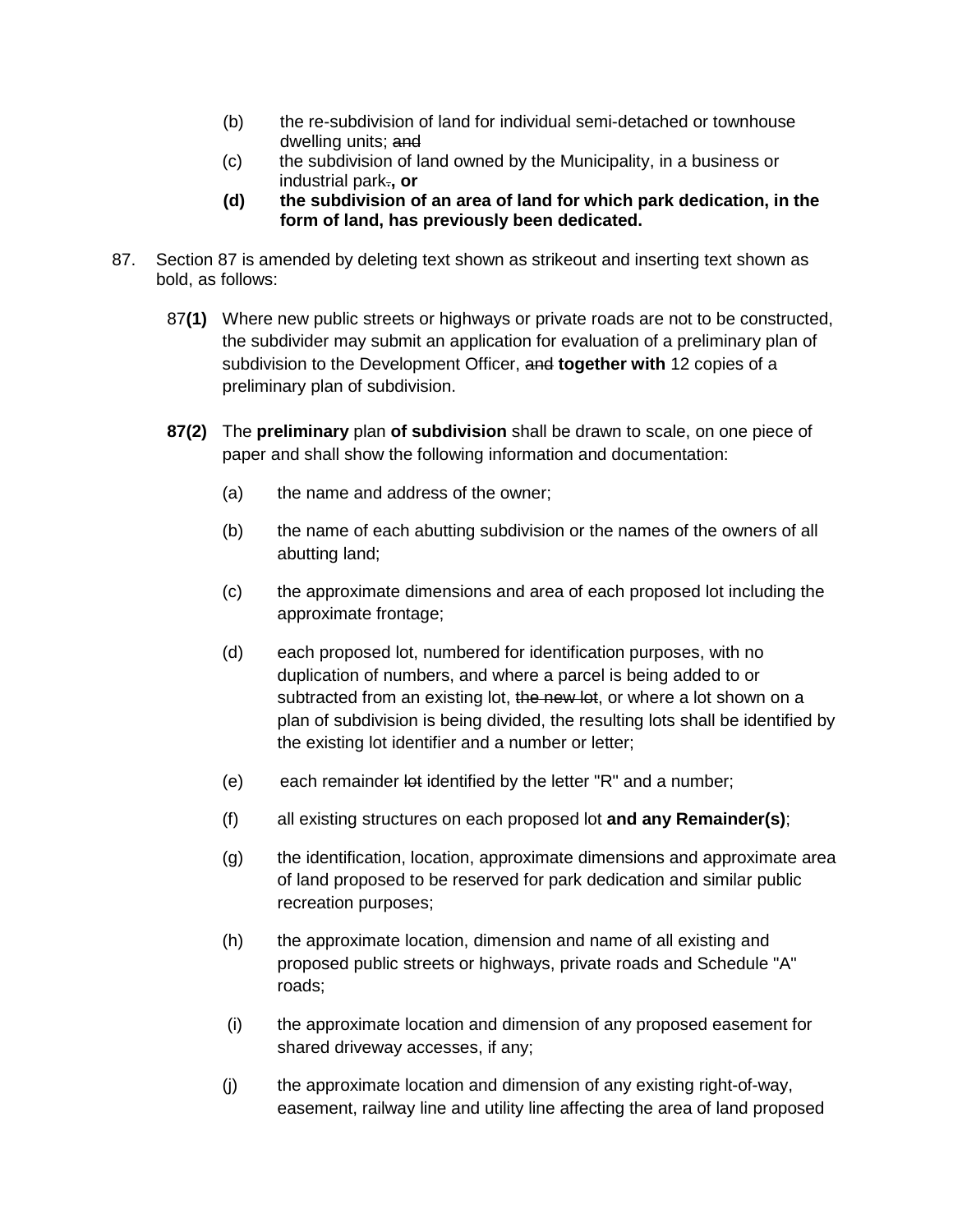to be subdivided and any access to an existing public street or highway or private road;

- (k) the approximate location of any watercourse, wetland, prominent rock formation, wooded area, area subject to flooding and any other prominent natural feature which might affect the number of lots on the area proposed to be subdivided;
- (l) the North Point **arrow**;
- (m) the scale to which the plan is drawn;
- (n) a key plan located on the top right-hand corner of the plan, with the same orientation as the area of land, showing the general location of the proposed subdivision with respect to the community within or closest to which it is located; **and**
- (o) any other information required by the Development Officer in order to provide an evaluation.
- 88. Section 91 is amended by deleting text shown as strikeout and inserting text shown as bold, as follows:
	- 91**(1) Within the Urban Service Area as shown on Schedule B**, W**w**here new public streets or highways are to be constructed in an area(s) of land being subdivided under the ownership of the subdivider, and where no concept plan has previously been provided **approved, or where subsection 2 of this section applies**, the subdivider shall submit an application accompanied by the following information:
		- (a) 18 copies of a concept plan for the entire area of land;
		- (b) 1 reduced copy (28 cm by 43 cm) of the concept plan;
		- (c) an electronic version of the concept plan in an acceptable file format; and
		- (d) a processing fee payable to the Municipality in the amount of  $$250$  total **accordance with Administrative Order 15 Respecting License, Permit and Processing Fees**.
- 89. Section 92 is amended by deleting text shown as strikeout and inserting text shown as bold, as follows:
	- 92 Section 91 does not apply to subdivision applications involving new public streets or highways pursuant to the provisions of section 12. **Upon approval of the concept plan by the Development Officer, tentative or final subdivision applications may be submitted to the Municipality provided that all other requirements of this by-law are met.**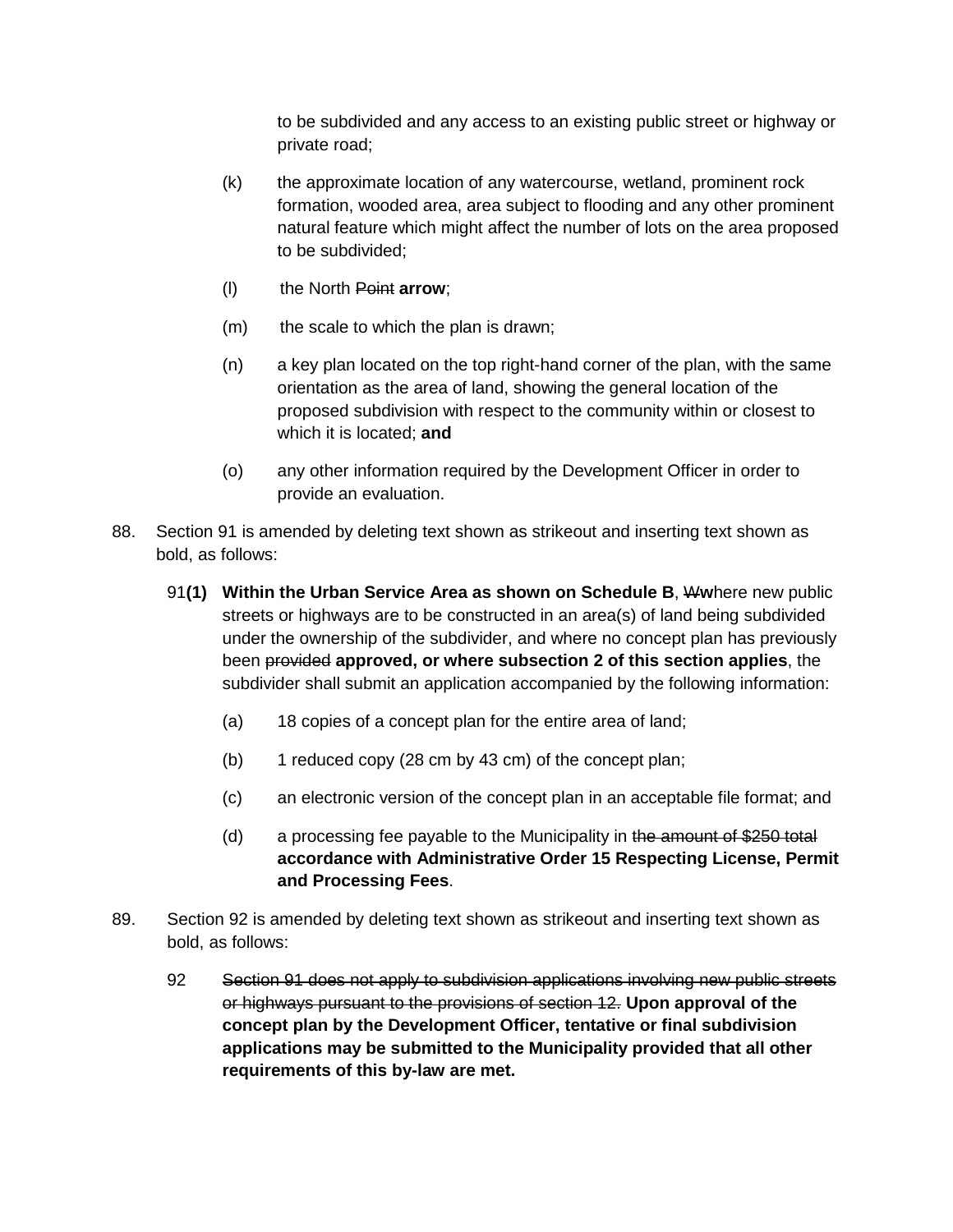- 90. Section 93 is amended by deleting text shown as strikeout and inserting text shown as bold, as follows:
	- 93 (1) Upon approval of the concept plan by the Development Officer, tentative or final subdivision applications may be submitted provided that all other requirements of this by-law are met. DELETED
		- (2) Where the area of land is being subdivided in one phase, the completed tentative or final subdivision application shall satisfy the requirements of concept plan approval.
		- **(3) Where the area of land is being subdivided pursuant to the provisions of section 12 of this by-law, a completed tentative or final subdivision application shall satisfy the requirements of concept plan approval.**
- 91. Section 94 and 94A are amended by deleting text shown as strikeout and inserting text shown as bold, as follows:
	- 94 The concept plan shall be:
		- **(a) at drawn to a scale sufficient for clarity of all particulars of the plan;**
		- **(b) folded to approximately 22 cm by 28 cm with the face of the folded print being the title block which is located in the lower right-hand corner of the concept plan; and**
		- **(c)** The concept plan shall be prepared by a Nova Scotia Land Surveyor or Professional Engineer and be based on the best available mapping or aerial photos.
	- **94A** The **concept** plan shall illustrate:
		- (a) the name of the proposed subdivision and of the owner of the area of land if different from the subdivision name, including the book and page number of the deed for the area of land as recorded in the name of the owner in the Registry of Deeds or Land Registration Office;
		- (b) the name of each abutting subdivision or the names of the owners of all abutting land;
		- (c) a key plan drawn to a scale not smaller than 1:50 000 located on the top right-hand corner of the plan, with the same orientation as the area of land, showing the scale to which the key plan is drawn and the community within or closest to which the proposed subdivision is located;
		- (d) the North point **arrow**;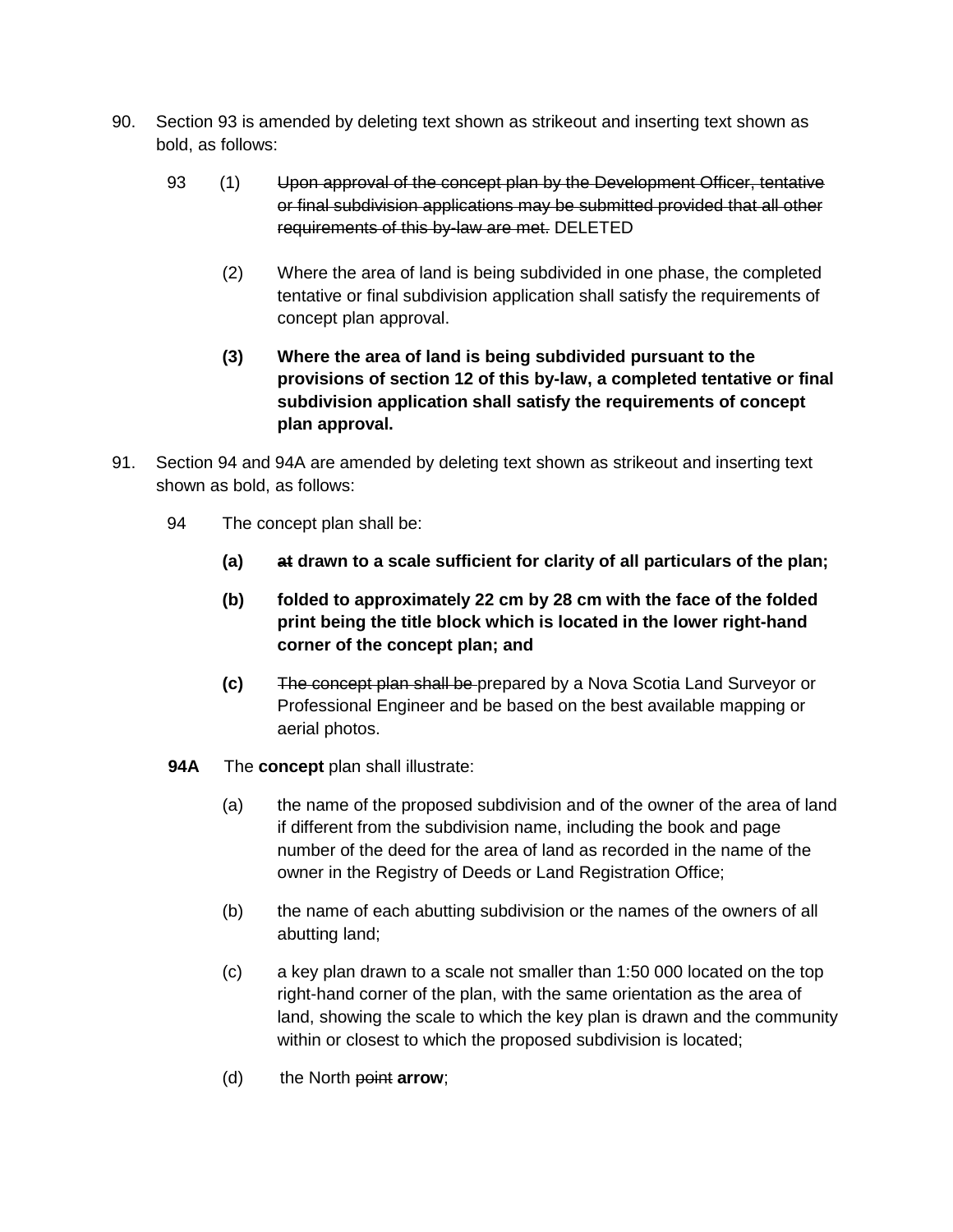- (e) the scale to which the plan is drawn;
- (f) the internal street system of the development with connections to abutting public streets or highways and private roads, and anticipated major pedestrian traffic patterns;
- (g) the location of all watercourses and wetlands within and adjacent to the area of land, any prominent rock formation, wooded area, area subject to flooding and any other prominent natural feature which might affect the provision or layout of sanitary sewer systems, storm sewer systems, water distribution systems, or public streets or highways and private roads;
- **(ga) watercourse buffers, in accordance with the requirements of the applicable land use bylaw. Where a wetland is contiguous with a watercourse the watercourse buffer shall be measured from the edge of the wetland;**
- (h) the proposed street names in accordance with the Civic Addressing By-law;
- (i) the words "Concept Plan" above the title block along with an estimated lot yield figure, based on zoning and the Department of Environment and Labour lot size requirements, if applicable;
- (j) a clear space for stamping, measuring at least 10 cm wide by 25 cm high and located in the lower left-hand corner of the plan;
- (k) the proposed subdivision phasing sequence;
- (l) the proposed location of the park dedication in the form of land, including the delineation of any 1 in 10 year floodplain within the site;
- **(la) a table showing calculation of the approximate amount of park dedication required;**
- (m) existing on-site development, and existing and proposed community and commercial uses;
- (n) all existing registered easements and rights-of-way;
- (o) contours at a 5m interval minimum;
- (p) the location of any municipal service boundary on the site; and
- (q) any other information required by the Development Officer to determine if the concept plan conforms to this by-law.
- 92. Section 97 is amended by deleting text as shown in strikeout and inserting text shown as bold, as follows: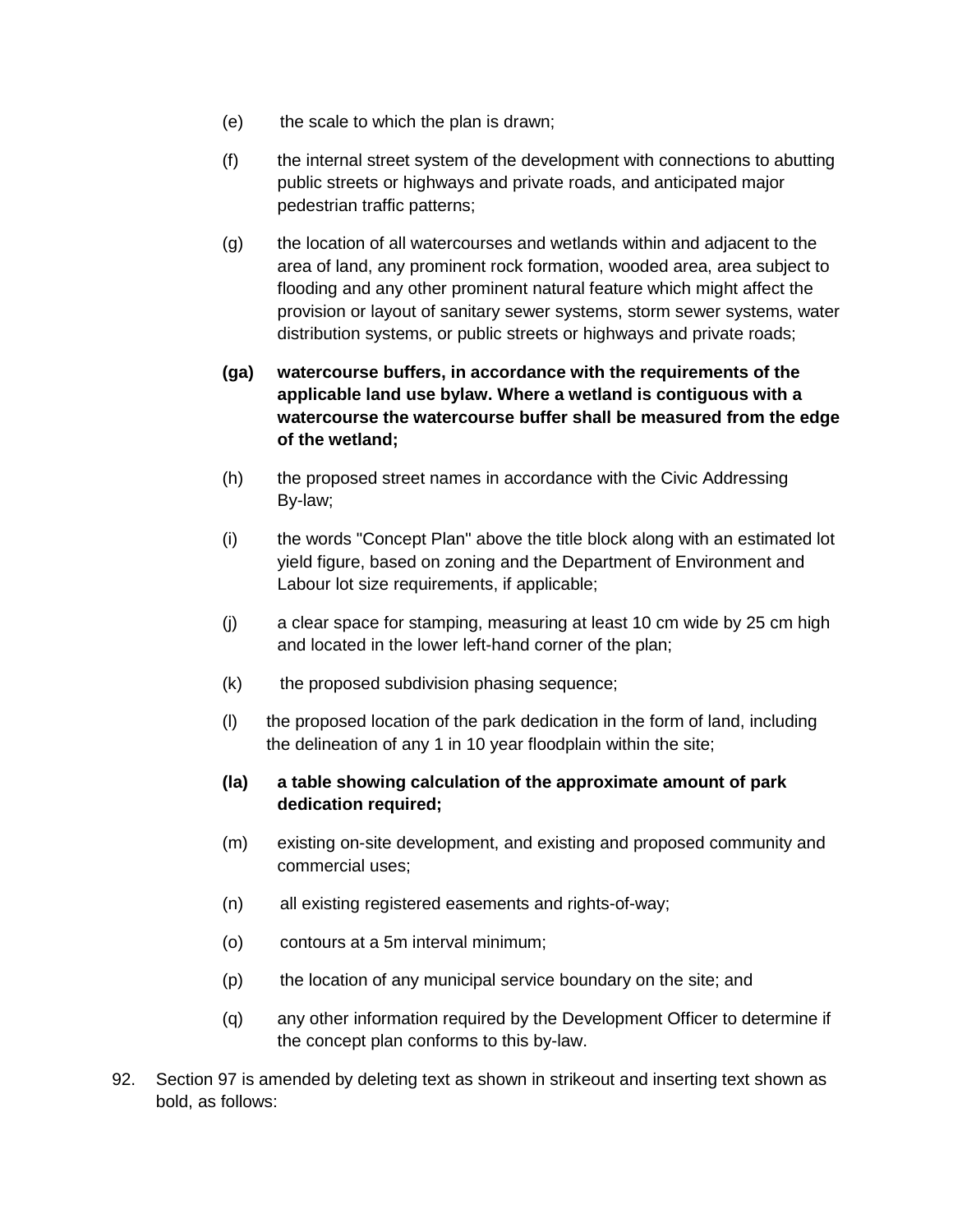- 97 Where the proposed subdivision is to be serviced by a sanitary sewer system, storm sewer system or water distribution system, the concept plan is to be accompanied by 8 copies of a concept plan servicing schematic, prepared by a Professional Engineer in accordance with the Municipal Service Systems Design Guidelines **Engineering Regulations**, which in the context of the proposed street system and park land dedication shows:
- 93. In section 100, clause (c) is amended by deleting text as shown in strikeout and inserting text shown as bold, as follows:
	- (c) a processing fee payable to the Municipality in the amount of \$250 total **accordance with Administrative Order 15 Respecting License, Permit and Processing Fees.**
- 94. Section 101 is amended by deleting text as shown in strikeout and inserting text shown as bold, as follows:
	- 101 Tentative subdivision plans shall be:
		- **(a) prepared by a Nova Scotia Land Surveyor;**
		- **(**a**aa)** drawn to a scale sufficient to fully illustrate the information required; and
		- (b) folded to approximately 22 cm by 28 cm with the face of the folded print being the title block which is located in the lower right-hand corner of the tentative subdivision plan.
- 95. In section 102, clauses (i) and (p) are amended by deleting text as shown in strikeout and inserting text shown as bold, as follows:
	- (i) the North Point **arrow**;
	- $(p)$  each remainder lot identified by the letter  $R$  and a number;
- 96. In section 102, clause (v) is amended by inserting text as shown in bold, as follows:
	- (v) all existing structures on each proposed lot **and the Remainder, if any**, including civic numbers;
- 97. In section 102, clause (wa) is added directly after clause (w), by inserting text as shown in bold, as follows:
	- **(wa) watercourse buffers, in accordance with the requirements of the applicable land use bylaw. Where a wetland is contiguous with a watercourse the watercourse buffer shall be measured from the edge of the wetland. In addition, the watercourse buffer shall be shown graphically on the remainder;**
- 98. In section 103 Drainage Plan, clause (c) is amended by deleting text as shown in strikeout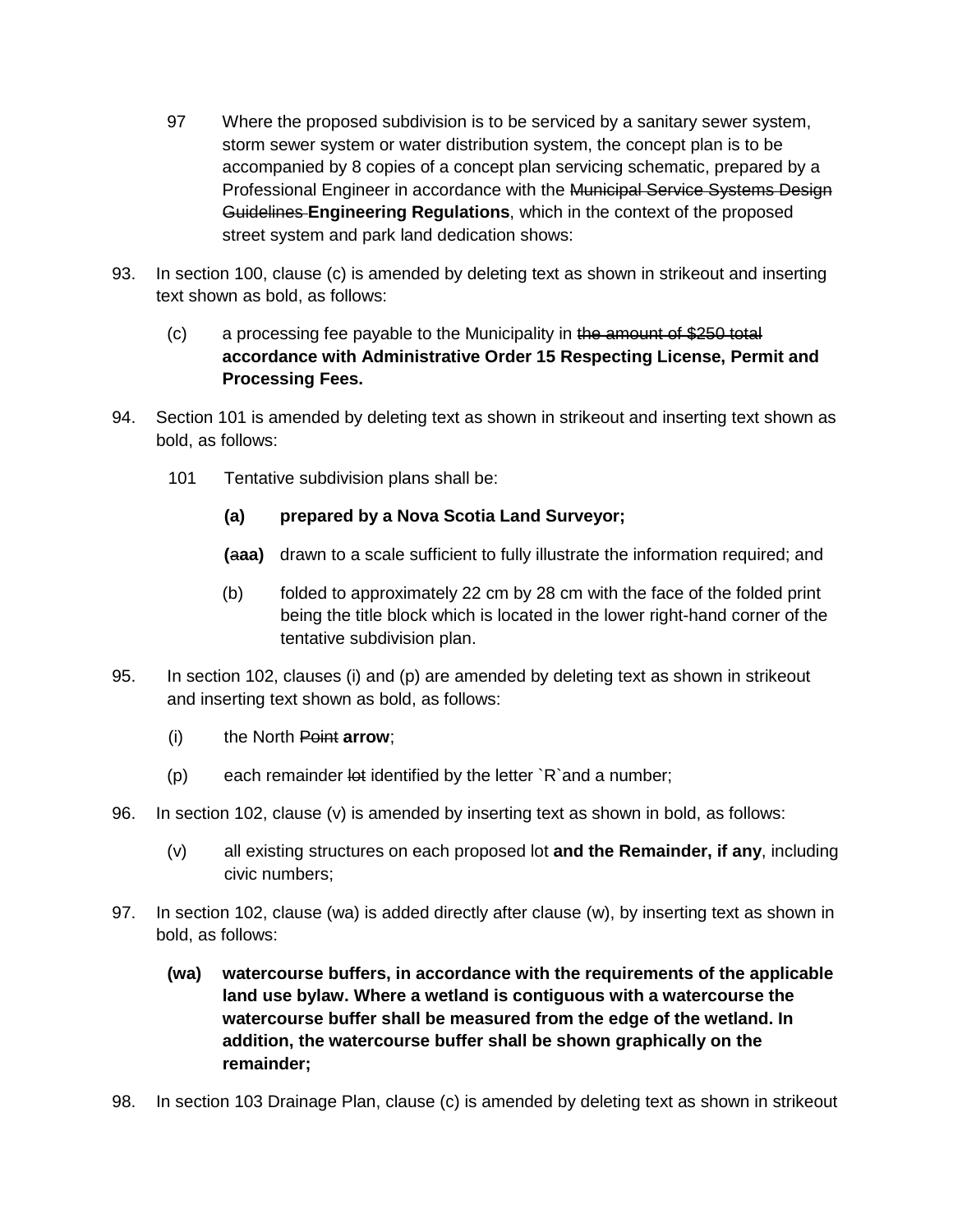and inserting text shown as bold, as follows:

- (c) the receiving water of the proposed storm drainage **stormwater** system;
- 99. Section 104 of Schematics is amended by deleting text as shown in strikeout and inserting text shown as bold, as follows:
	- 104 Where primary or secondary services or a private road is to be constructed, the Development Officer shall require the owner to provide 8 copies of schematics, prepared by a Professional Engineer in accordance with the Design Guidelines **Engineering Regulations**, showing the following, in the context of the proposed lots and park land dedication, where applicable:

…

- 100. Section 106 is amended by deleting text as shown in strikeout and inserting text as shown in bold, as follows:
	- 106 The subdivider shall submit to the Development Officer an application accompanied by the following:
		- (a) 18 copies of a final plan of subdivision meeting the requirements of this by-law**;**
		- **(aa) a completed HRMSD-1 form, as specified in Schedule A6;**
		- (b) an electronic version of the final plan in an acceptable file format;
		- (c) a processing fee payable to the Municipality **in accordance with Administrative Order Number 15 Respecting License, Permit and Processing Fees, and;** based on the total number of lots requested for final approval, as follows:
			- (i) for up to 10 lots, \$250 total; **DELETED**
			- (ii) for up to 20 lots, \$500 total; **DELETED**
			- (iii) for up to 50 lots, \$1000 total; **DELETED**
			- (iv) for over 50 lots, \$1500 total; and **DELETED**
		- (d) the fees contained in the *Costs and Fees Act*, and its regulations, for registering subdivision plans, agreements, deeds, easements and all related documents of conveyance.
- 101. Section 107 is amended by adding clause (aa) directly after clause (a), by inserting text as shown in bold, as follows:
	- 107 Before approving a final plan of subdivision that adds or consolidates parcels or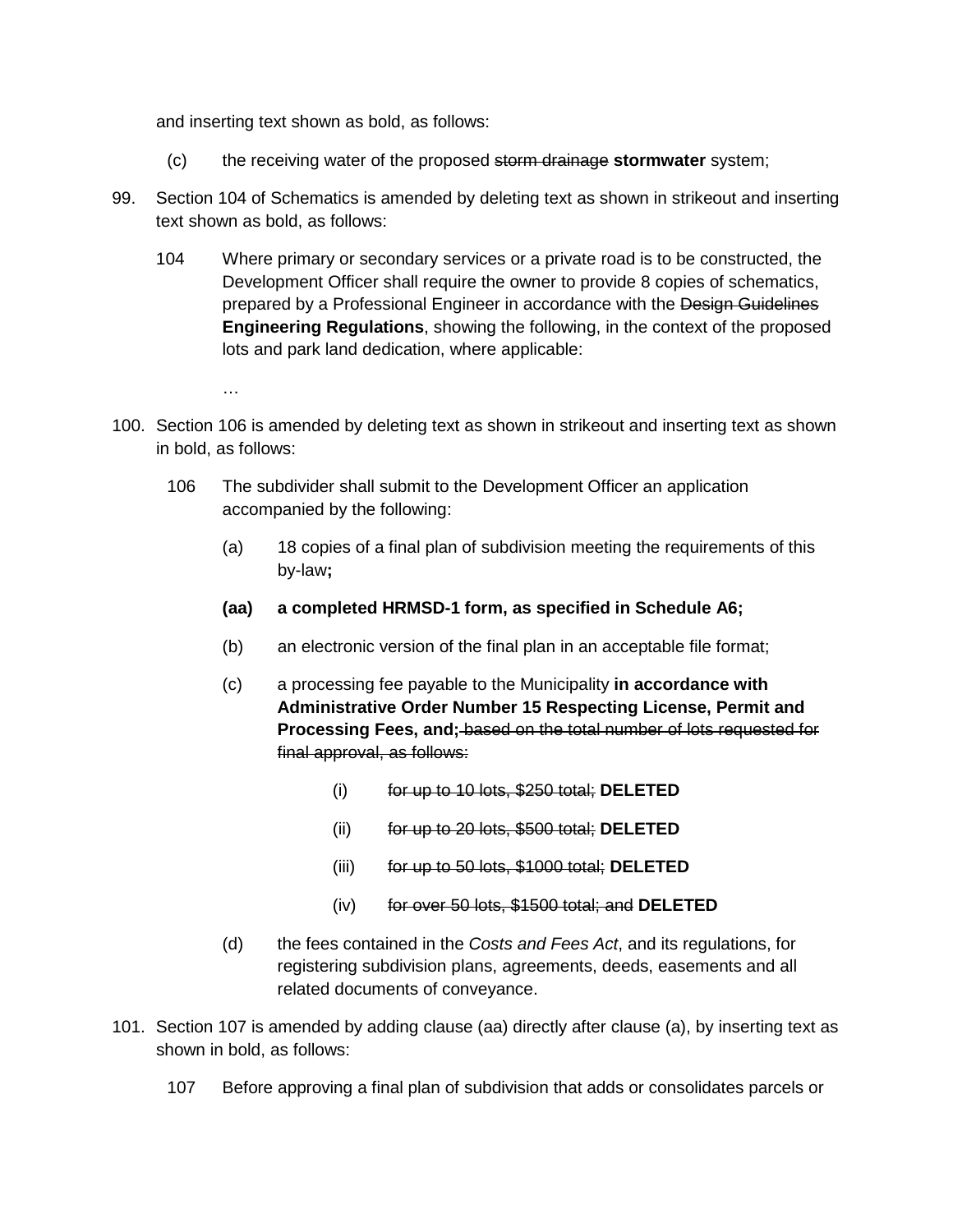areas of land in different ownerships, the Development Officer shall have received:

- (a) the executed deeds suitable for registering to effect the addition or consolidation;
- **(aa) the applicable completed forms for Land Registration (if required);**
- (b) the fees for registering the deeds;
- (c) the affidavit of value, including particulars of any exemption, pursuant to Part V of the *Municipal Government Act*; and
- (d) where applicable, the deed transfer tax.
- 102. In section 108, subsection (1) is amended by deleting text shown as strikeout and inserting text shown as bold, as follows:
	- (1) Where primary or secondary services are to be installed, an audit inspection fee of 2**0.5**% of the approved cost estimates, in accordance with section 120, shall be received by the Development Officer prior to construction.
- 103. In section 108, subsection (2) is amended by deleting text shown as strikeout and inserting text shown as bold, as follows:
	- (2) Prior to the acceptance of the primary or secondary services, the audit inspection fee shall be adjusted so that:
		- (a) any fee received below the actual cost of audit inspection incurred by the Municipality or the **Halifax** Water Commission shall be assessed to the subdivider; and
		- (b) any fee received in excess of the actual cost of audit inspection incurred by the Municipality and the **Halifax** Water Commission shall be refunded to the subdivider.
- 104. Section 108, subsection (3) is amended by deleting text shown as strikeout, as follows:
	- (3) Where new street lights, street signs and traffic signs are to be installed, the fees for these fixtures shall be received by the Development Officer prior to construction.
- 105. Section 109 is amended by deleting text shown as strikeout, as follows:
	- 109 Where the proposed subdivision forms part of a larger area of land under the same ownership as the proposed subdivision, the final plan of subdivision shall show any remaining public street or highway and private road frontage and the dimensions of the remainder lot, based on a description of the property to be subdivided, preferably, but not necessarily as surveyed.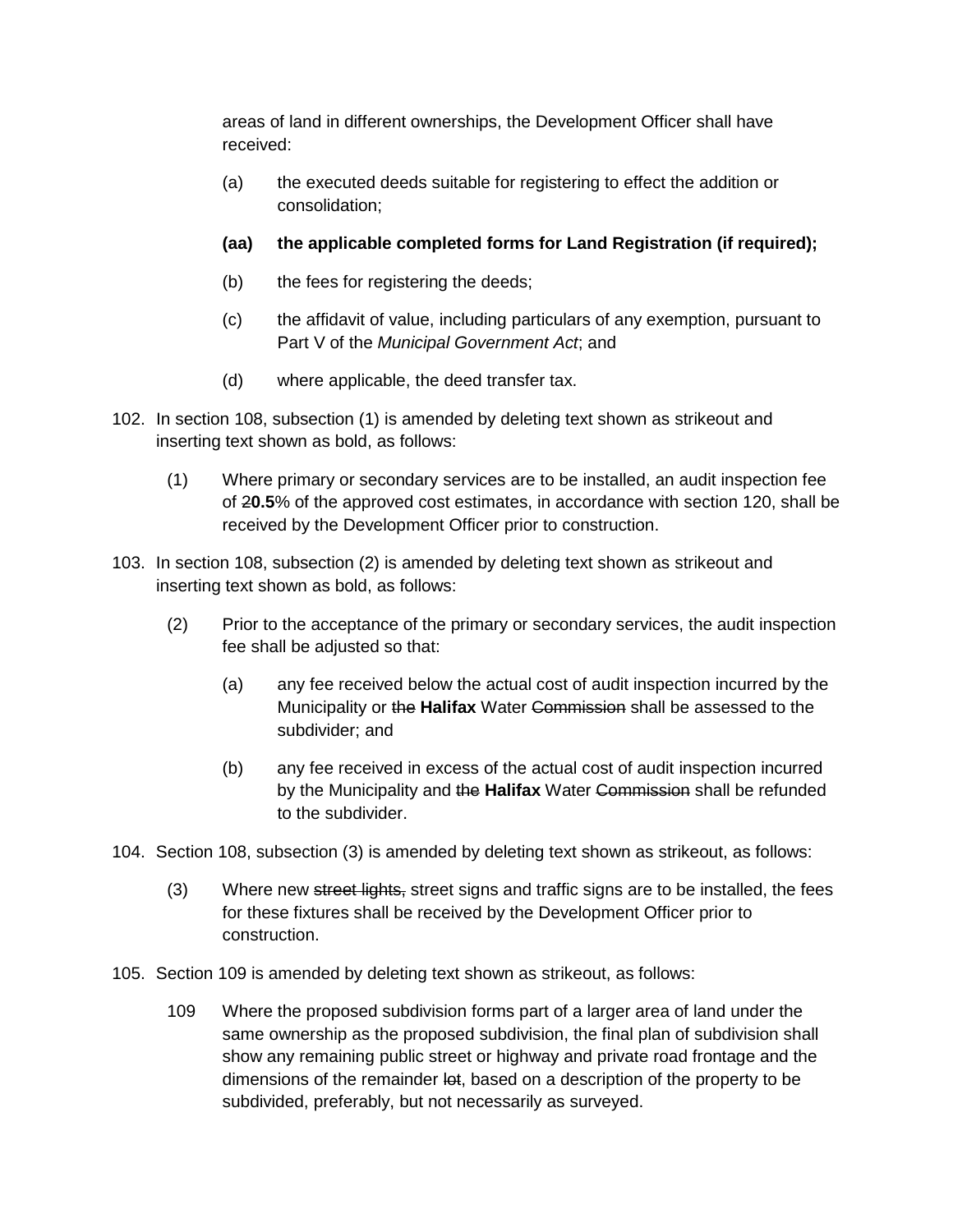- 106. Section 111 is amended by deleting text shown as strikeout and inserting text shown as bold, as follows:
	- 111 Final subdivision plans shall show:
		- (a) the name of the proposed subdivision and the owner of the area of land if different from the subdivision name including the book and page number of the deed for the area of land as recorded in the name of the owner in the Registry of Deeds or **the document number as recorded at** the Land Registration Office;
		- (b) the name of each abutting subdivision or the names of the owners of all abutting land;
		- (c) a key plan drawn to a scale not smaller than 1:50 000 located on the top right-hand corner of the plan, with the same orientation as the area of land, showing the scale to which the key plan is drawn and the community within or closest to which the proposed subdivision is located;
		- (d) a clear space for stamping, measuring at least 10 cm wide by 25 cm high, and located in the lower left-hand corner of the plan;
		- (e) the North Point **arrow**;
		- (f) the scale to which the plan is drawn;
		- (g) the date on which the plan was certified;
		- (h) the date of revision, if any, and the reason for the revision;
		- (i) the dimensions and total area of the area of land to be subdivided and the dimensions and area of each proposed lot, including the frontage of each proposed lot according to clause 3(o);
		- (j) the boundary lines of existing lots being re-subdivided, consolidated or both shown as broken lines, with the new boundaries of these lots shown as solid lines;
		- (k) each proposed lot, individually identified without duplication of lot identifiers, and where a parcel is being added to or subtracted from an existing lot or where a lot shown on a plan of subdivision is being divided the proposed lot or lots shall be identified by the existing lot identifier and a number or letter;
		- **(ka) each parcel being added to or subtracted from an existing lot shall be identified by a letter;**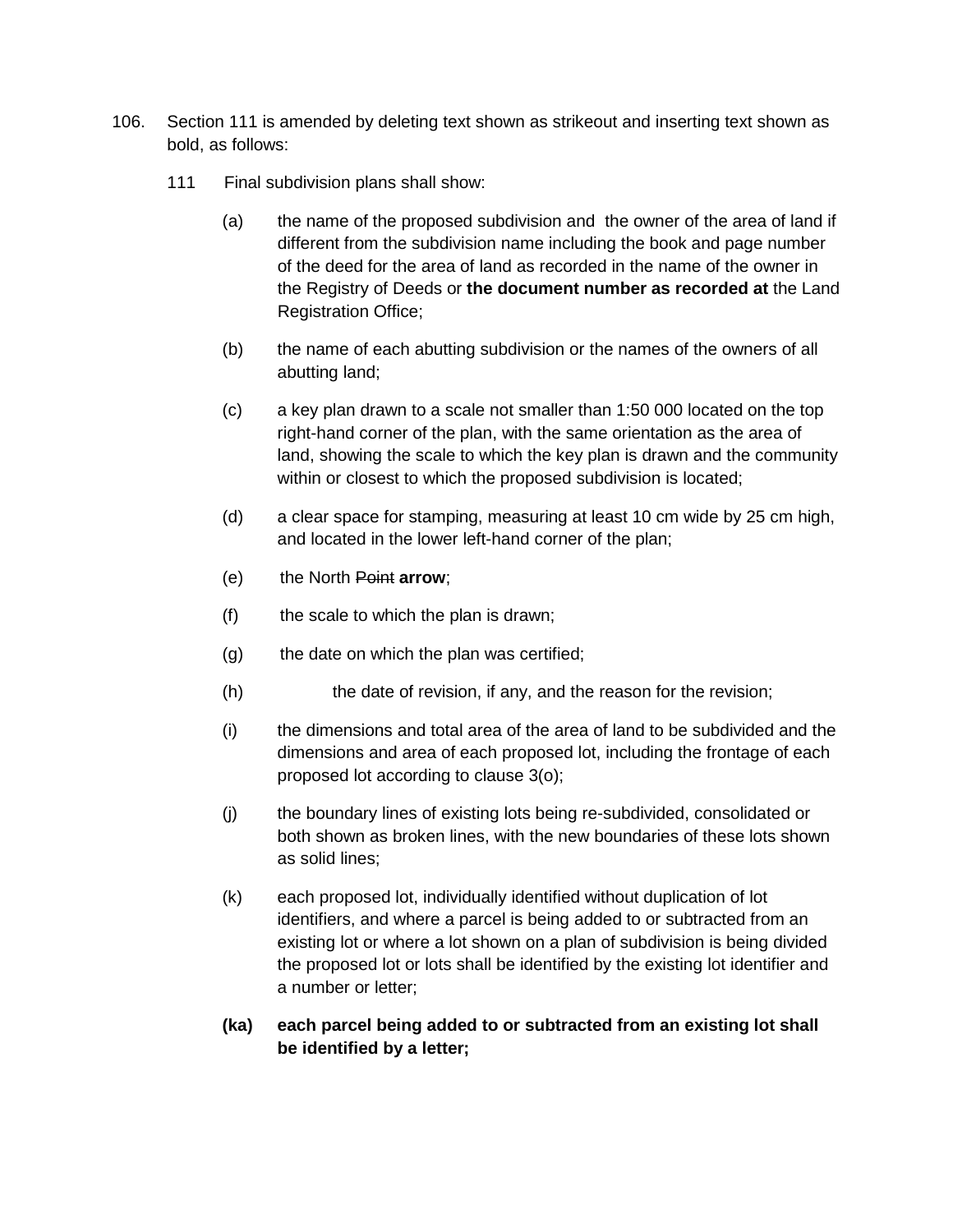- (l) each remainder lot **the approximate dimensions and area of the Remainder,** identified by the letter "R" and **the parent parcel identifier or** a number;
- (m) the identification, location and dimensions of the area of land proposed to be reserved for park dedication, including the delineation of any 1 in 10 year floodplain within the site;
- (n) the locations of any community postal service box, and telecommunication box **and water shut-off valves**;
- (o) the location, dimensions and name of all existing and proposed public streets or highways, private roads and Schedule "A" roads; and the proposed street names in accordance with the Civic Addressing By-law;
- (p) the approximate location and dimension of any proposed easement for shared driveway accesses, if any;
- (q) the location and dimensions and purpose of any existing and proposed right-of-way, **public or private** easement, railway line and utility line, including power poles, affecting the area proposed to be subdivided and access to an existing public street or highway or private road;

# **(qa) the location and dimensions of any proposed easement for a temporary turning "T", where the area proposed to be subdivided is part of a phased subdivision;**

- (r) the approximate location of all existing buildings, including civic numbers, on the area of land proposed to be subdivided **(including the Remainder)** in addition to the graphical and mathematical locations for all buildings within 3 m of the boundaries of the property;
- (s) within and adjacent to the area of land, the location of all watercourses and wetlands, and including other areas prone to flooding;
- **(sa) watercourse buffers, in accordance with the requirements of the applicable land use bylaw. Where a wetland is contiguous with a watercourse the watercourse buffer shall be measured from the edge of the wetland. In addition, the watercourse buffer shall be shown graphically on the Remainder;**
- **(sb) the 1 in 100 year flood limits;**
- (t) the unique parcel identifier (PID) for all areas of land being subdivided;
- (u) the lengths and bearings of the boundary lines of each proposed lot, public street or highway or private road, right-of-way, and easement,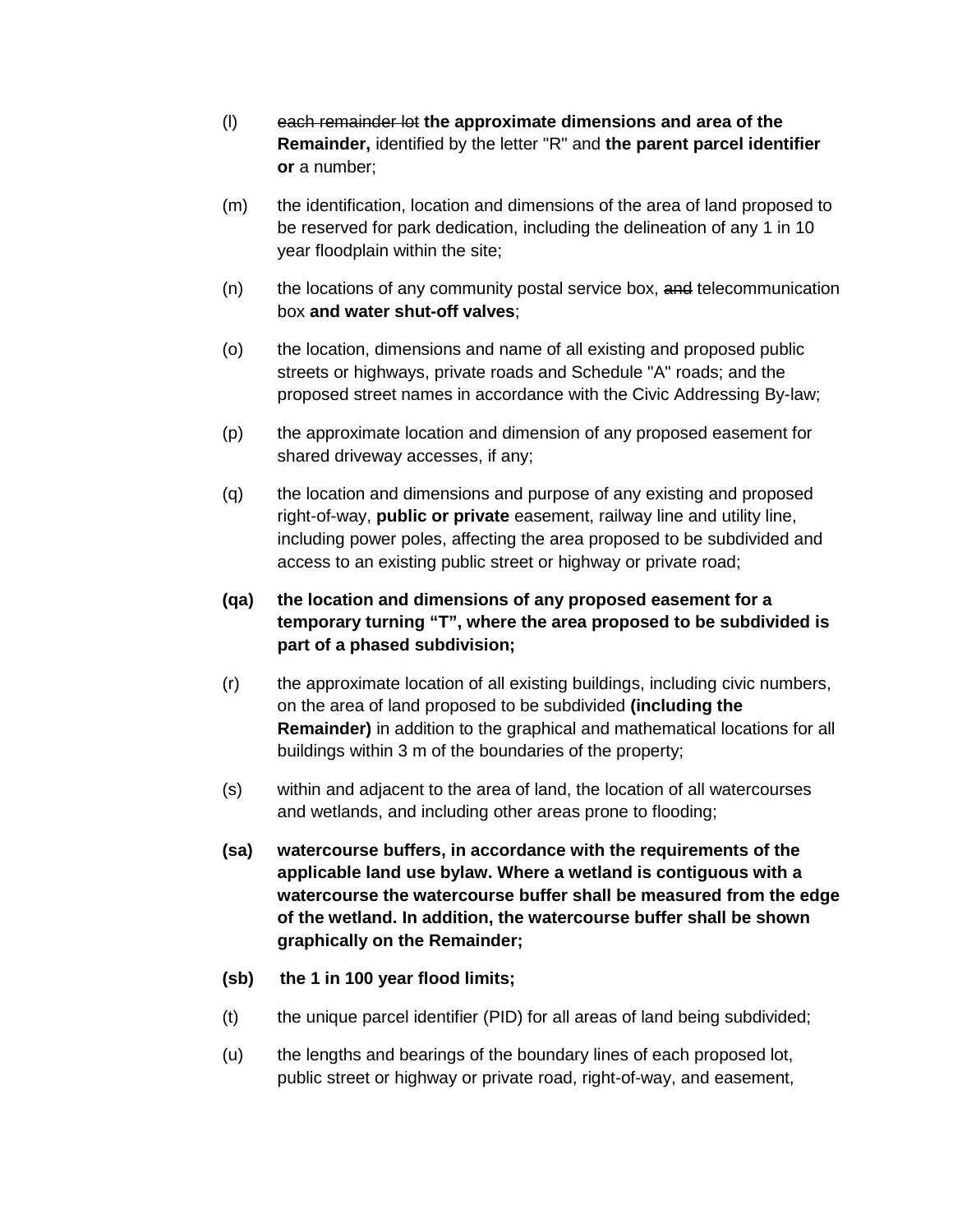including the lengths of arcs, points of curvature and radii in the case of curved lines;

- (v) the length and bearing of each tie line which connects at least one point on the boundary of the subdivision to the Nova Scotia co-ordinate system, as per the *Nova Scotia Land Surveyors Act*; and
- (w) any other information which the Development Officer requires to determine if the final plan of subdivision conforms to this by-law.
- 107. Section 113 is amended by deleting text shown as strikeout and inserting text shown as bold, as follows:
	- 113 Where the **a** lot frontage, **lot area or lot width** exemption of section**s** 38**, 43, 44, 45, 48, 49, 50, 52, 53, 54, 55, 57, 58, 59, 60, 62, 63, 64, 66 or 67 or subsections 40(2) or 40(3)** is used, the final plan shall bear a notation referencing the instrument that created the area of land. Where the area of land was not created as a result of an approved final plan of subdivision, the subdivision plan shall bear the following notation:
		- (a) **"Approval of Lot(s) \_\_\_\_\_ is requested pursuant to Section \_\_\_\_of the Regional Subdivision By-law.** Lot is described in Bk at Pg recorded at the Registry of Deeds on This exemption has not previously been used for this area of land."
		- (b) Where the citation in clause (a) does not meet the area of land requirements of section 37 **the applicable exemption**, the following words are to be added to the end of the first **second** sentence "... and is the same area of land described in Bk at Pg recorded at the Registry of Deeds on \_\_\_\_\_\_\_\_."
- 108. Sections 114, 115 and 116 are deleted, as shown in strikeout and are amended by inserting text as shown in bold, as follows:
	- 114 The complete engineering drawings and design shall be signed and stamped by a Professional Engineer registered to practice in the Province of Nova Scotia. **DELETED**
	- 115 Engineering plans shall be prepared and submitted in accordance with the Design Guidelines. **DELETED**
	- 116 The details of the engineering design and specifications shall include all necessary information required to bid upon and construct the services and shall conform to the Halifax Regional Municipality standards and procedures. **DELETED**
- 109. Section 117 is amended by deleting text shown as strikeout and inserting text shown as bold, as follows: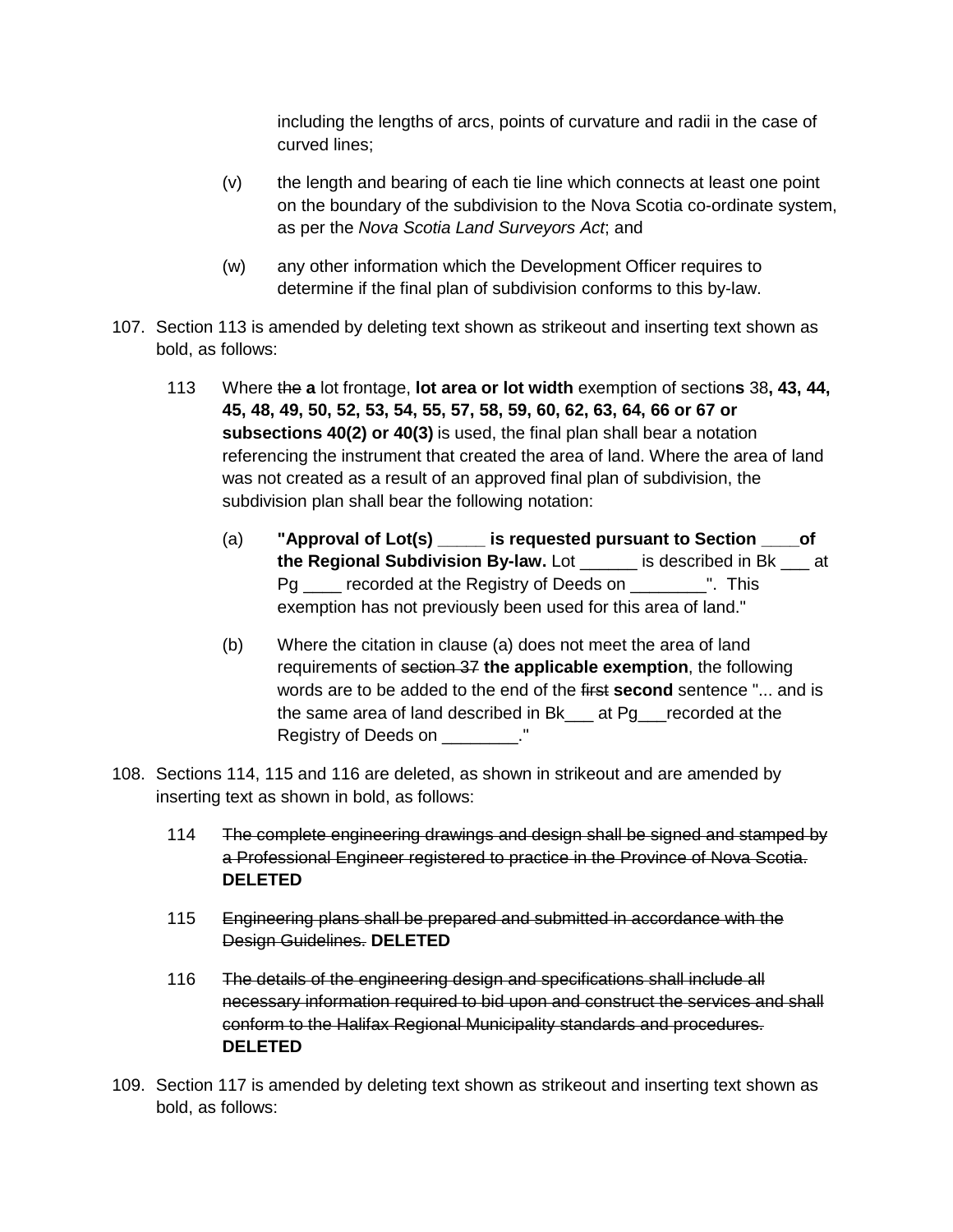#### Required Engineering Design

117 Where primary or secondary services are required to be constructed, the Development Officer shall require the subdivider to provide 8 copies of engineering drawings and reports, prepared in accordance with the Design Guidelines, showing all applicable systems as follows:

#### Sanitary Sewer Systems

- (a) General information including an overall plan indicating tributary service areas, the existing and proposed sanitary sewer system, including the location of manholes, size of pipes, direction of flow and means of disposal of effluent, specifications and contract documents. **Drawings of the existing and proposed sanitary sewer system shall be submitted including the size of the pipes, location of manholes, direction of flow and means of disposal of effluent, specifications and contract documents, all in conformance with the Halifax Water Design and Construction Specifications.**
	- (i) Gravity Systems:
		- (A) plan and profile drawings;
		- (B) cross-section and detail drawings; and
		- (C) design calculations, including a tabulation of calculations for population density, peak flow, design flow, pipe size, flow velocity (minimum and maximum) and depth of flow or percent full for each pipe. **DELETED**
	- (ii) Pumping Station and Forcemain:
		- (A) design calculations and system curves;
		- (B) minimum, average and peak flow rates;
		- (C) pipe size and flow velocity in forcemain;
		- (D) capacity of selected pumps with flow rates and pump curves;
		- (E) motor horsepower;
		- (F) pump cycle and detention times;
		- (G) wet well size and capacity; and
		- (H) detail of auxiliary power supply unit and building, if applicable. **DELETED**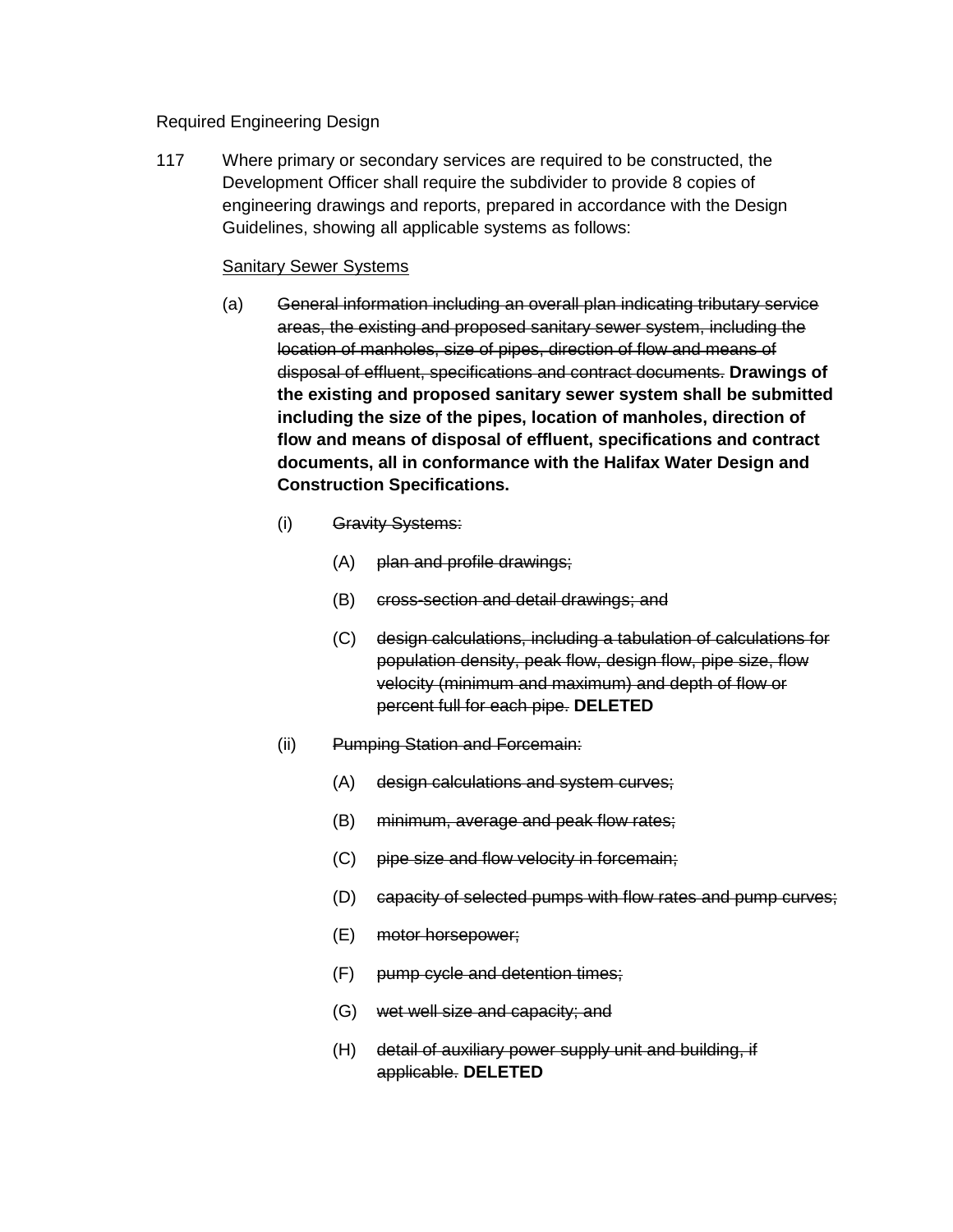# **Water Distribution System**

- **(b) Drawings of the existing and proposed water distribution system shall be submitted including:**
	- **(i) the size of the pipes;**
	- **(ii) location of valves, services and fire hydrants, and**
	- **(iii) the calculations used to determine the hydraulic capacity of the system, all in conformance with the Halifax Water Design and Construction Specifications.**

#### Storm Drainage **Stormwater** Systems

- (b**c**) (i) Drainage Plan:
	- (A) scale of plan **drawn to a scale that is sufficient, in the opinion of the Engineer, to fully illustrate the information required**;
	- (B) site layout including proposed Street and lots;
	- (C) pre and post development contours or spot elevations, at intervals not exceeding 2 m or based on the best available mapping;
	- (D) the location of every watercourse and its direction of flow;
	- (E) the location and layout of storm sewers (pipes, minor drainage system) including manholes, catch basins, pipe size, grade and direction of flow;
	- (F) boundaries of pre-development and post-development sub-drainage areas tributary to each set of catch basins or pipes, including the size of the area in hectares with pre and post development run-off coefficients tributary to the point of discharge;
	- (G) the location and size of post development, retention or detention areas, if proposed;
	- (H) the predominant direction of surface flow including the route of flow of the major drainage system; and
	- (I) any other information required by the Development Officer to determine if the final subdivision plan conforms to this by-law.
	- (ii) System Design: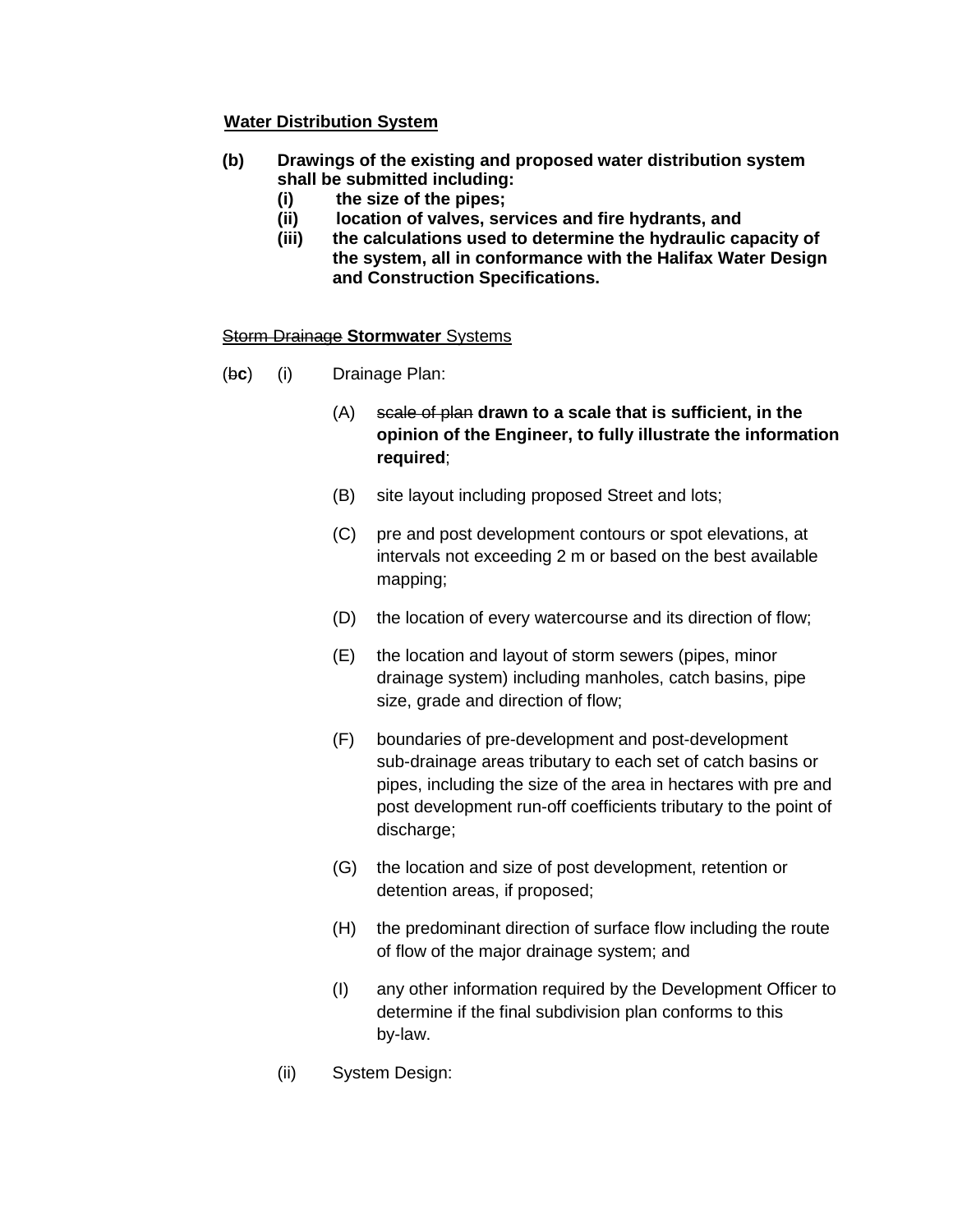- (A) an overall plan indicating the contributing area, the area tributary to each inlet, the existing and proposed storm sewer system, including the location of manholes and catch basins, the size of pipes, all culverts and the direction of flow;
- (B) specifications and contract documents;
- (C) storm drainage report complete with drainage plan;
- (D) plan and profile drawings;
- (E) cross-section and detail drawings; and
- (F) where the installation of services is to be carried out in phases, a plan shall be submitted indicating a method to deal with runoff from the later phases onto or through areas being developed earlier.
- (iii) Design Calculations:

Calculations are required including a tabulation of runoff to each inlet, design flow, pipe or channel size, flow velocity (minimum and maximum), depth of flow or percent full for each pipe, and energy losses at manholes during peak flow conditions. Where a computer model has been used, the design calculations shall include a summary output which gives the main steps of the simulation and the main results (peak discharge, time to peak and volumetric runoff coefficient) at key points of the system. This information shall be provided complete with a map indicating sub-watersheds and schematization of the system for pre-development conditions, post-development conditions and all stormwater management alternatives.

#### **Subdivision Grading Plan**

- (c**d**) (i) General:
	- (A) the subdivision grading plan shall be drawn at a scale of 1:500;
	- (B) a title block shall be used indicating the following:
		- (I) the name of the subdivision and community;
		- (II) lot numbers;
		- (III) the name, firm and address of the designer;
		- (IV) scale; and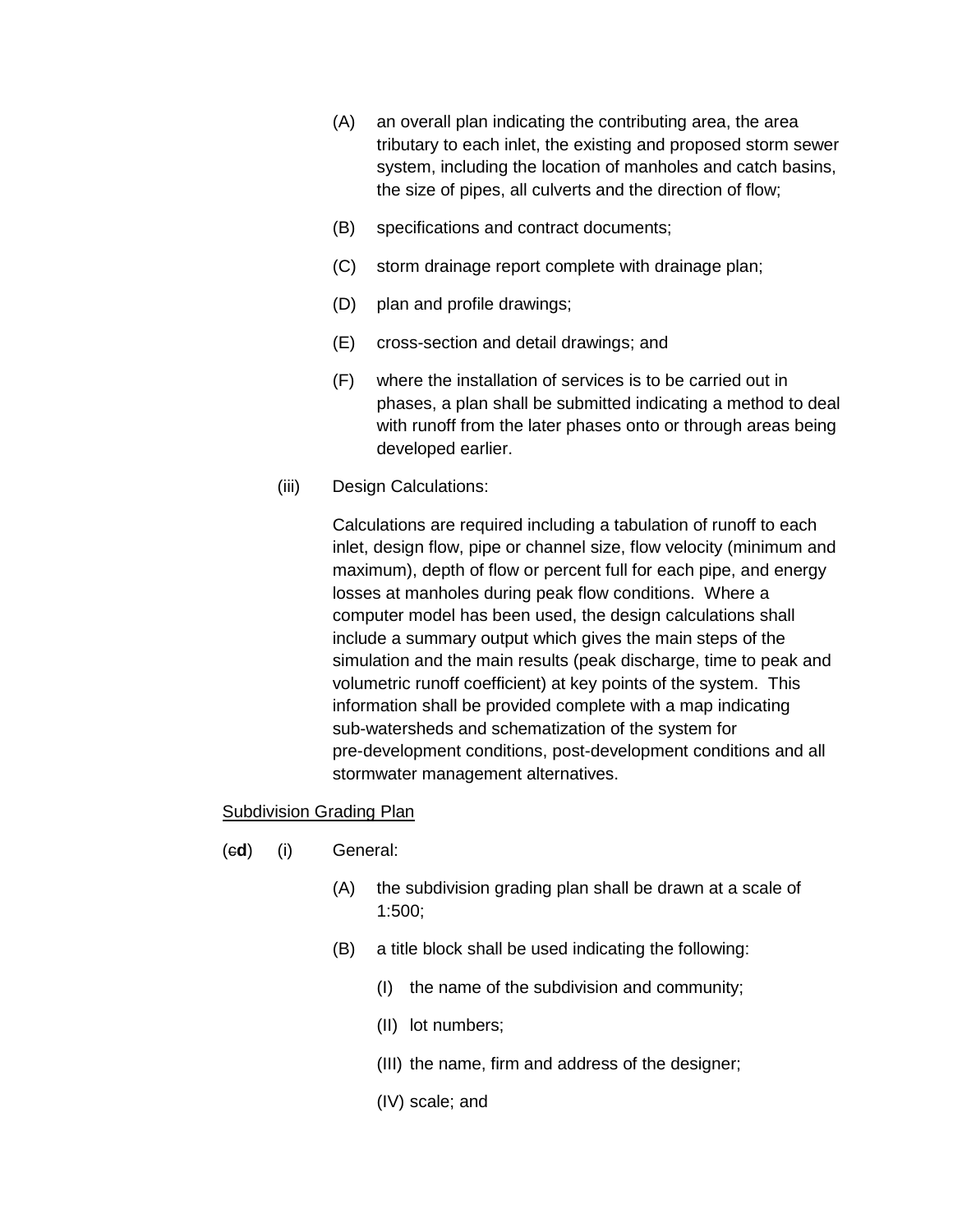- (V) date (original and revisions) with revision information clearly identified;
- (C) a grid north arrow shall be shown;
- (D) existing and proposed elevations are to be related to geodetic datum;
- (E) a legend giving an explanation of symbols is to be provided;
- (F) appropriate notes relative to construction requirements are to be provided;
- (G) all lots and blocks within the subdivision are to be shown on one or more drawing sheets and are to be numbered in accordance with the plan of subdivision proposed for registration; and
- (H) the grading and drainage **stormwater** system construction to be performed by the subdivider prior to final subdivision approval is to be clearly indicated as well as systems to be constructed by subsequent lot owners.
- (ii) Existing Conditions:
	- (A) existing information, to be field collected and representative of conditions at the time of design, is to be expressed as spot elevations or contours at maximum 1 m intervals on the specific lots and adjacent properties to adequately illustrate the drainage interrelation between properties with common property lines and the existing topography. As a minimum, existing elevation information is to extend 6.1 m onto adjacent properties;
	- (B) centreline street elevations and **the** related to the chainage **stations** on the profile record drawings where such drawings exist;
	- (C) top of curb elevations at sideline extensions and driveway cuts;
	- (D) existing storm drainage **stormwater** system elements, e.g., catchbasins, swales;
	- (E) public and private easements or rights of way;
	- (F) utility poles, fire hydrants, traffic signs, or other surface features adjacent to the lot;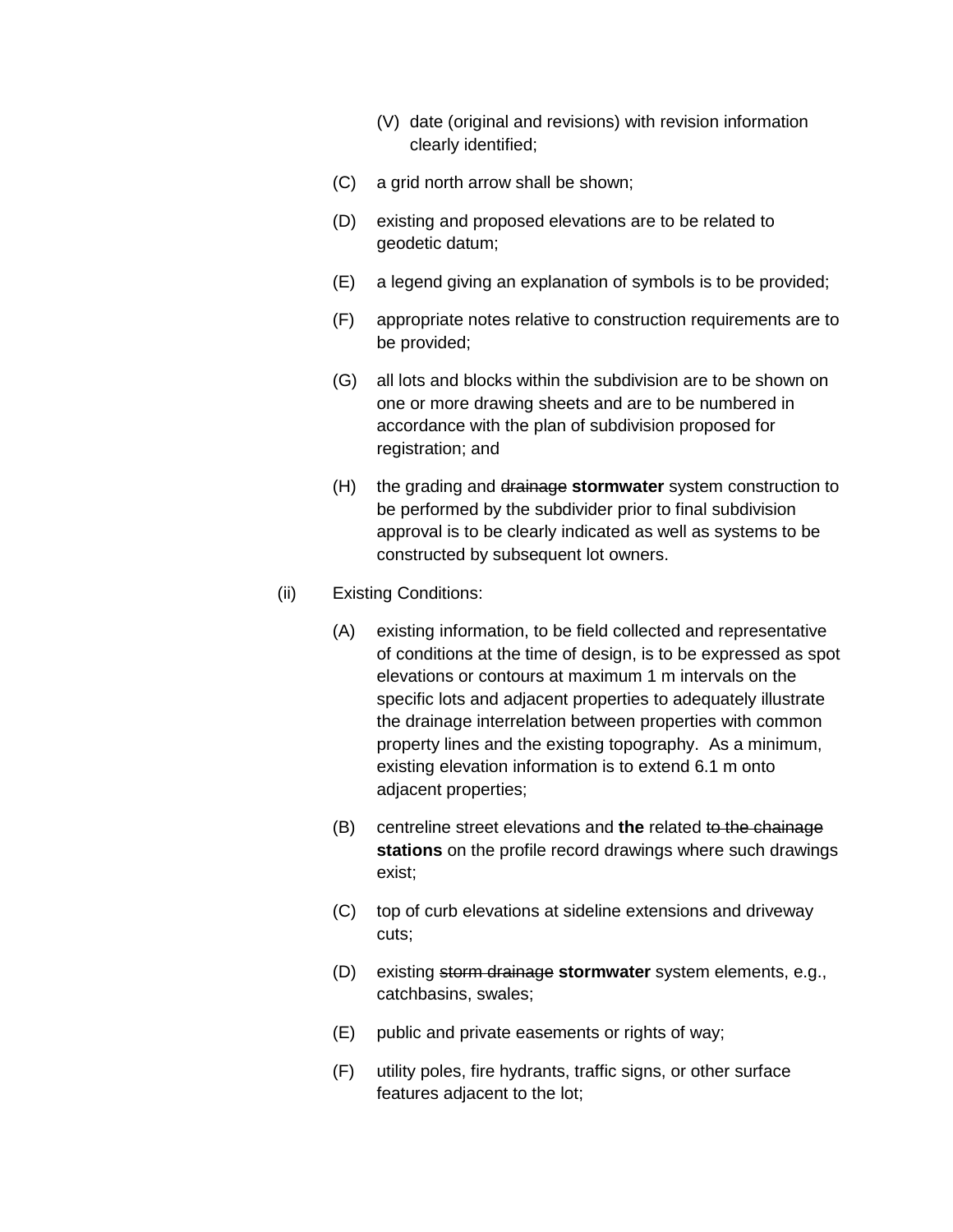- (G) where a lot is adjacent to a watercourse or a major drain system exists on the lot, the normal water elevations and the 1 in 100 year water levels;
- (H) where buildings exist on adjacent lots, the elevation at the adjoining corners of the building if located within 10 m of the lot limit; and
- (I) any other items affecting storm water drainage.
- (iii) Proposed Grading and Drainage **Stormwater** Systems:
	- (A) proposed road centreline elevations are to be shown in accordance with the chainage **stations** of the profile drawings;
	- (B) the proposed elevations for all lot corners as well as intermediate points of grade change on all lot lines and sloped surfaces. The frequency of proposed elevations shall depend upon the degree of development (with developed areas requiring more detailed information) and also upon the topography;
	- (C) all swales along with proposed elevations at all lot lines or changes in direction of slope of the swale;
	- (D) all catchbasins, or other drainage structures, within and adjacent to the lots along with the grade elevation of the catchbasin and the invert of all inlet and outlet pipes;
	- (DA) **notation shall be clearly provided on the subdivision grading plan(s) indicating that it is the responsibility of the Developer (subdivider) to fully construct, to final elevations, including proposed surface treatment, all private and public drainage easements, corridors and necessary components, prior to primary service acceptance.**
	- (E) all areas that are to be left in an undisturbed condition;
	- (F) significant proposed slopes steeper than 4:1 (H:V);
	- (G) proposed surface treatment of disturbed areas is to be indicated;
	- (H) direction of surface flow to be indicated by arrows so that the proposed drainage patterns on all areas of the lot are clearly indicated;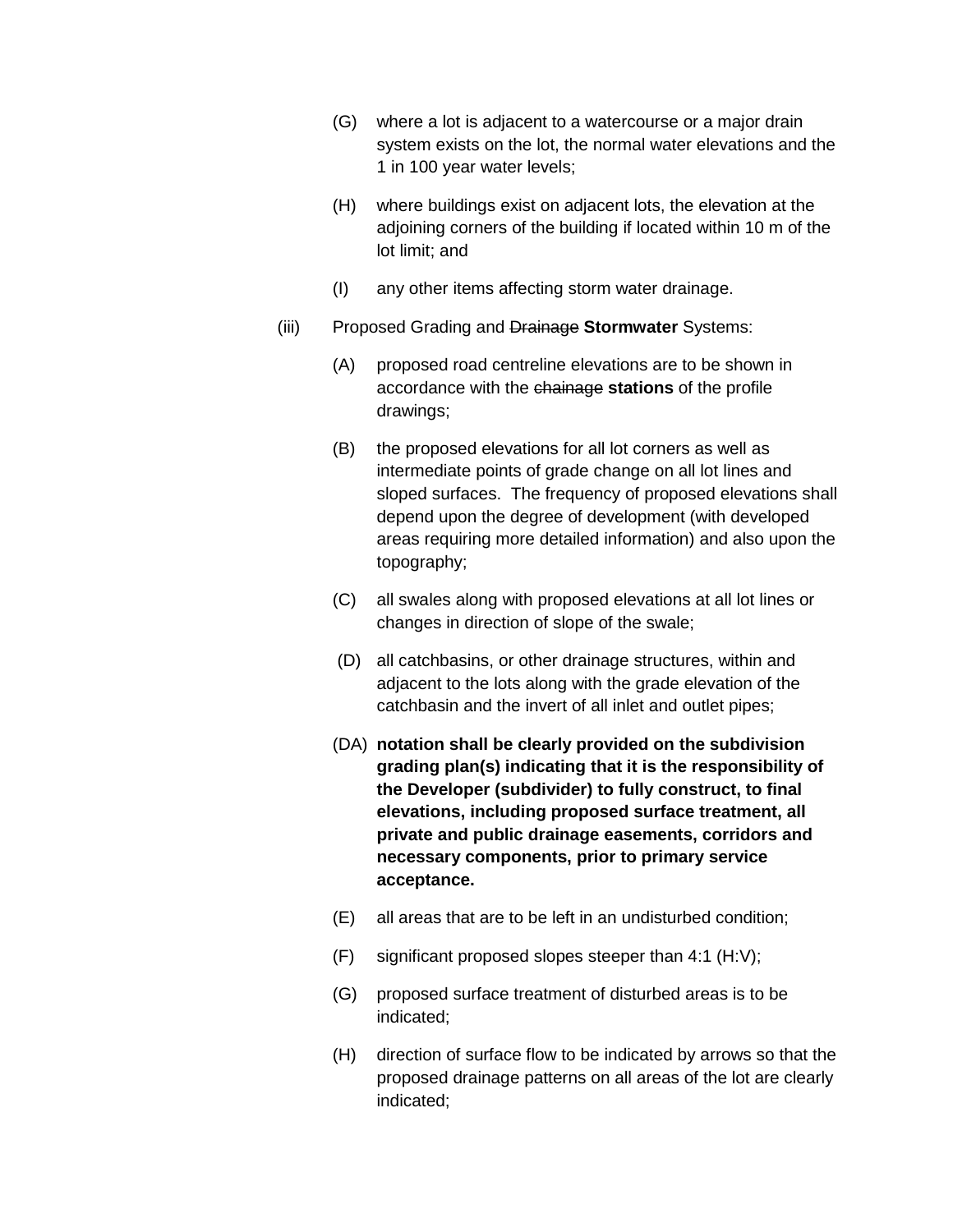- (I) split in drainage direction is to be shown;
- (J) proposed grading and design details of any retaining walls; and
- (K) design details and location information for any other drainage appurtenances.

#### Street System

- (d**e**) The existing and proposed public street or highway systems abutting and within the proposed subdivision including:
	- (i) plan and profile drawings showing the centreline profiles of proposed public streets or highways and walkways;
	- (ii) design calculations including horizontal and vertical curve information; and
	- (iii) for rural streets, cross sections shall be provided at 30 m spacings or as otherwise required by the Development Officer.

#### **Park Dedication**

- (e**f**) Details of any proposed grading and site development, site improvements and site preparation for any park dedication in the form of land.
- 110. Sections 117A, 117B and 117C are added directly after section 117, by inserting text as shown in bold, as follows:
	- **117A The complete engineering drawings and design shall be signed and stamped by a Professional Engineer.**
	- **117B Engineering plans shall be prepared and submitted in accordance with the Engineering Regulations.**
	- **117C The details of the engineering design and specifications shall include all necessary information required to bid upon and construct the services and shall conform to the Municipality's standards and procedures.**
- 111. Section 118 is deleted, and text is inserted as shown in bold, as follows:
	- 118 Drawings of the existing and proposed water distribution system shall be submitted including the size of the pipes, location of valves, services and fire hydrants, and also calculations used to determine the hydraulic capacity of the system, all in conformance with the Halifax Regional Water Commission Design and Construction Specifications. **DELETED**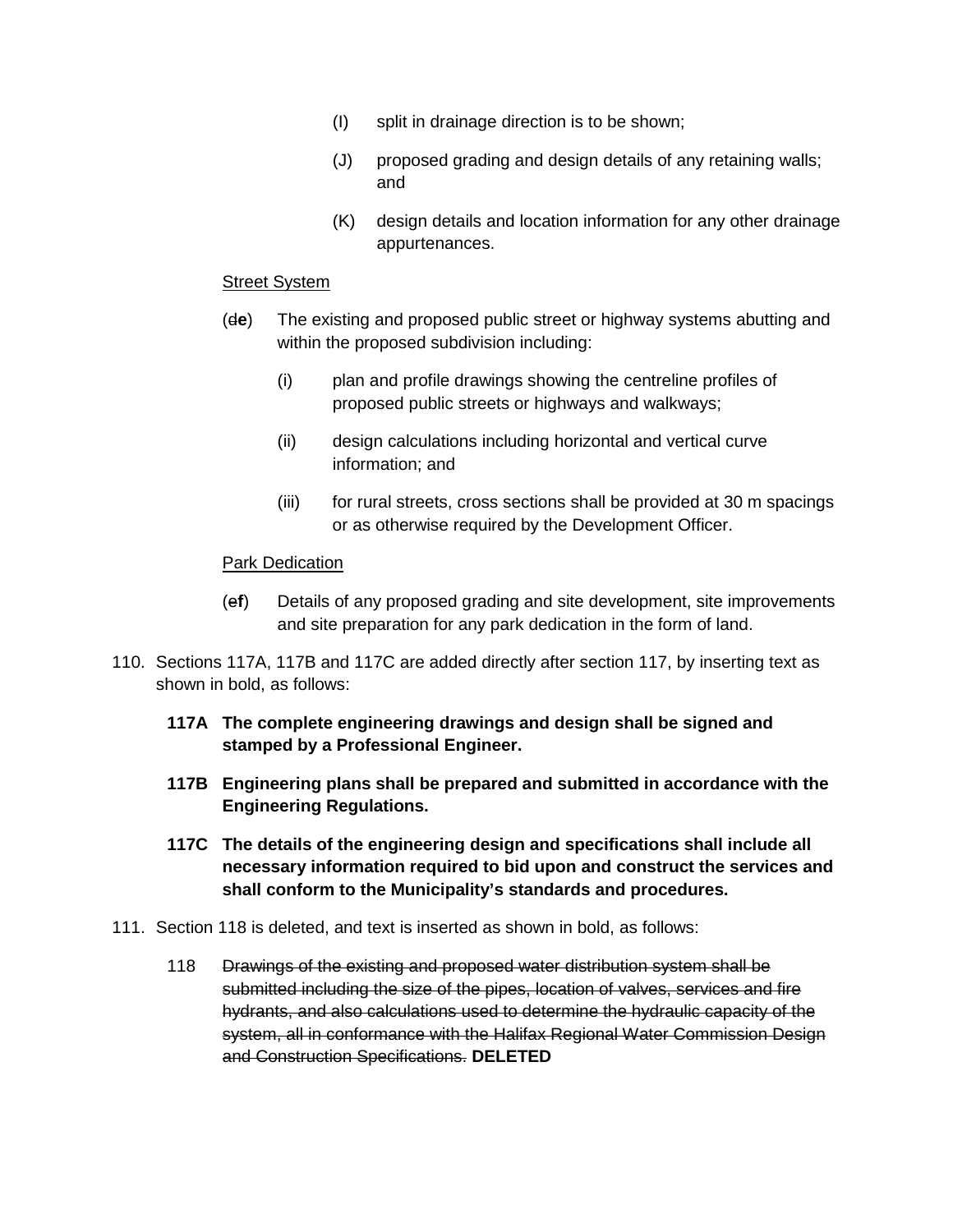- 112. In section 119, clause (b), subclause (iii), (iv) and (v) are amended by deleting text as shown in strikeout and inserting text as shown in bold, as follows:
	- (b) (iii) the chainage **station** at 30m intervals;
		- (iv) the control monuments and bench marks within the area of the plan;
		- (v) the sanitary sewer system and storm drainage **stormwater** system showing the lengths, sizes and types of all pipes and the direction of flows;
- 113. In section 119, clause (b), subclause (vi) is amended by deleting text as shown in strikeout, as follows:
	- (vi) the water distribution system including all valves, hydrants, tees, bends and services and all other requirements of the Halifax Regional Water Commission;
- 114. In section 119, clause (c), subclause (ii) is amended by deleting text as shown in strikeout and inserting text as shown in bold, as follows:
	- (ii) the complete sanitary sewer system and storm drainage **stormwater** system including all appurtenances and pipe lengths, sizes, types, classifications and slopes;
- 115. Section 123 is amended by deleting text as shown in strikeout and inserting text as shown in bold, as follows:

The Development Officer shall comply with the notification and approval provisions of the *Municipal Government Act HRM Charter*.

- 116. Section 124 is amended by inserting text as shown in bold, as follows:
	- 124 The Development Officer shall forward a copy of the plan of subdivision, the required engineering design drawings and cost estimates to:
		- (a) in areas served by primary or secondary services, the authorities having jurisdiction;
		- (b) the authorities having jurisdiction for public streets or highways and private roads;
		- (c) in areas not serviced by a central sewer, the Department of the Environment and Labour NS Environment to determine compliance with the On-site Sewage Disposal Systems Regulations, except where the proposed lot(s):
			- (i) is more than 9000  $m^2$ ;
			- (ii) has a width of 75m or more, and**;**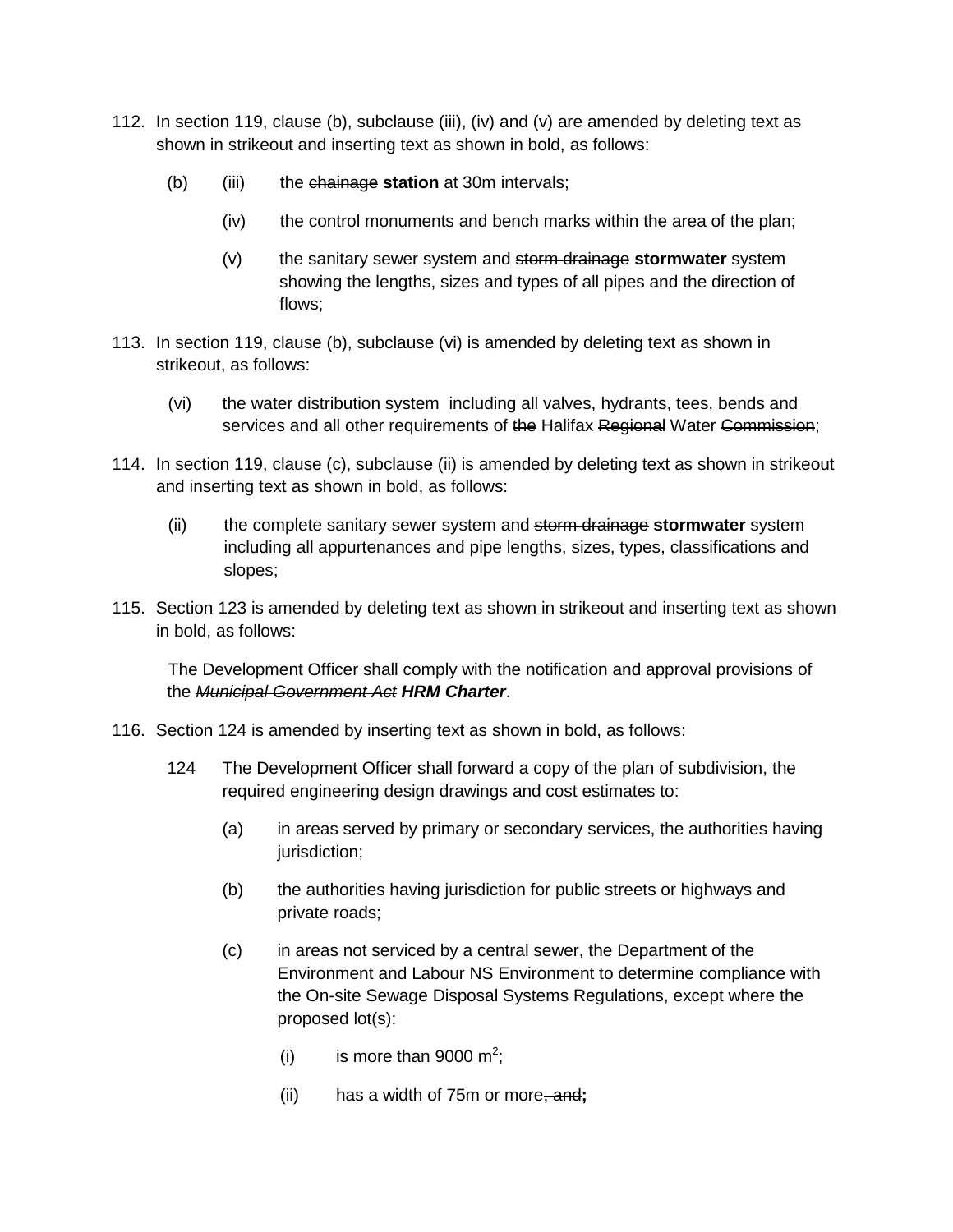(iii) is to be used for a purpose which does not require an on-site sewage disposal system; and

# **(iv) is proposed to be enlarged and has an existing on-site sewage disposal system;**

- (d) any other agency of the Province, the Municipality, or utility company which the Development Officer deems necessary.
- 117. Section 126, subsection (1) is amended by deleting text as shown in strikeout and inserting text as shown in bold, as follows:
	- 126 (1) Prior to the installation of any primary or secondary services or the approval of the final plan of subdivision by the Development Officer or the acceptance of the parkland dedication by the Municipality, the subdivider shall enter into an agreement with the Municipality. Upon execution, this agreement shall be filed with the Registry of Deeds **in the Land Registration Office**.
- 118. Section 126, subsection (2) is amended by deleting text as shown in strikeout and inserting text as shown in bold, as follows:
	- (2) The agreement referenced in subsection (1) shall be generally of the **in a** form exhibited in Appendix 1 **acceptable to the Municipality,** and shall include the following options:
- 119. In section 127, subsection (1), clause (b) is amended by deleting text as shown in strikeout and inserting text as shown in bold, as follows:
	- (b) the requirement to enter into a water services agreement **for water, sanitary sewer or stormwater systems** with the Halifax Regional Water Commission;
- 120. In section 127, subsection (1), clause (e), inserting text as shown in bold, as follows:
	- (e) the procedure for the acceptance of the **primary or secondary** services;
- 121. In section 127, subsection(1), clause (i), deleting text as shown in strikeout and inserting text as shown in bold, as follows:
	- (i) an inspection of services deposit in the amount of 2% of **accordance with Administrative Order Number 15 Respecting License, Permit and Processing Fees, based on** the approved cost estimates for costs of services as per section 120;
- 122. In section 127, subsection (1), deleting clause (q) and inserting text as shown in bold, as follows:
	- (q) street light fee; **DELETED**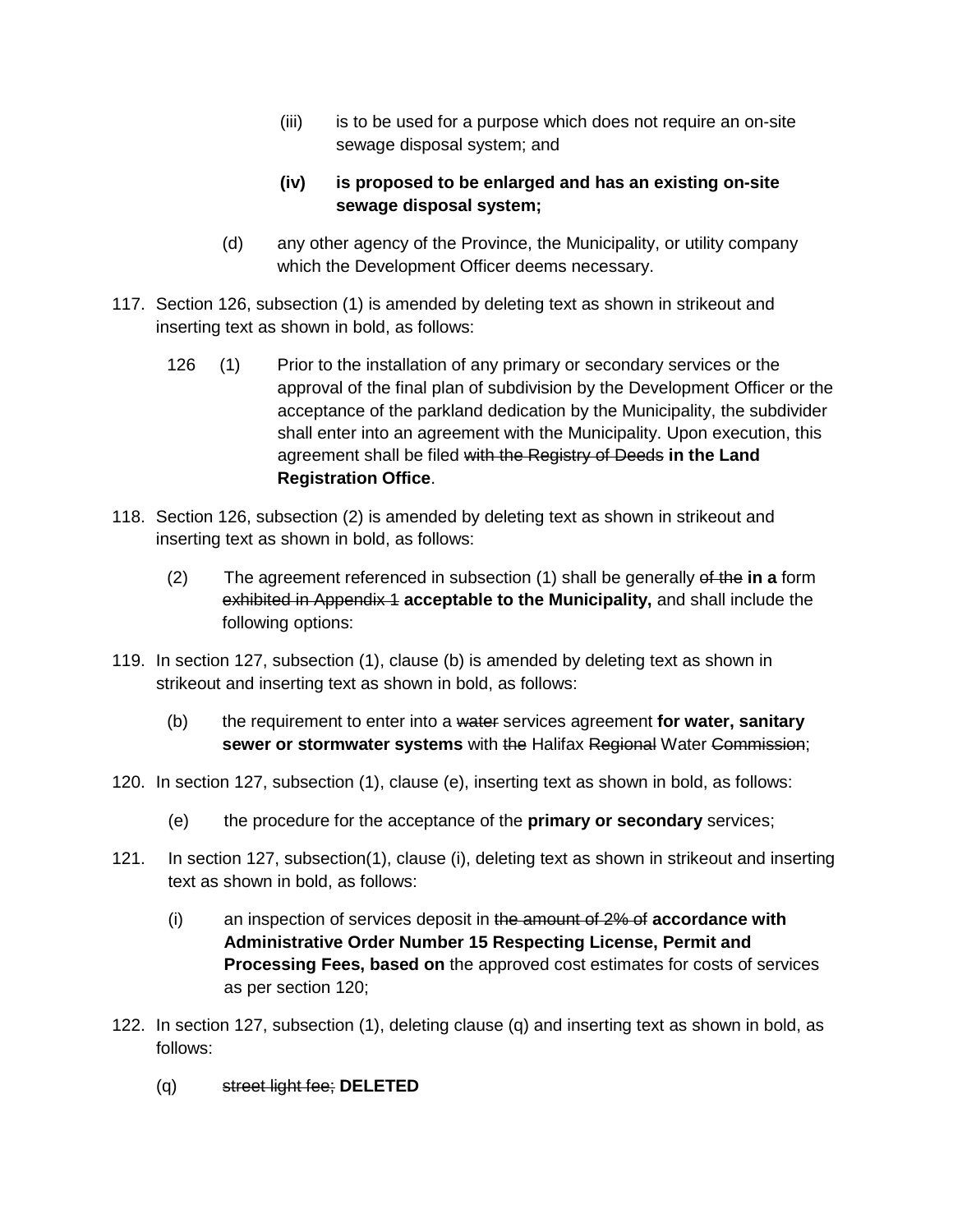- 123. In section 127, subsection (t), by deleting text as shown in strikeout and inserting text as shown in bold, as follows:
	- (t) the placing of monuments and markers for the control and layout of the subdivision and its services to be installed under the supervision of a Nova Scotia Land Surveyor**.; and**
- 124. In section 127, subsection (1), adding clause (u) directly after clause (t), by inserting text as shown in bold, as follows:

# **(u) terms and conditions for renewal or extension of the agreement if construction has not been completed within the timeframe specified in the approved construction schedule.**

- 125. In section 127, subsection (2), clause (h), is amended by inserting text as shown in bold, as follows:
	- (h) park dedication **site** development.
- 126. In section 128, subsection (1) is amended by deleting text as shown in strikeout and inserting text as shown in bold, as follows:
	- (1) Securities shall be of a **generally in the** type and format specified in Appendix **Appendices** 8 **and 9**;
- 127. In section 128, subsection (3), clause (a), subclause (vi) is amended by deleting text as shown in strikeout and inserting text as shown in bold, as follows:
	- (vi) letter of consent from the **Halifax** Water Commission;
- 128. Section 129 Warranty Security is amended by deleting text as shown in strikeout and inserting text as shown in bold, as follows:
	- 129 Upon completion of construction and acceptance of any primary or secondary services by Halifax Regional **the** Municipality of the **or** Halifax Regional Water Commission, warranty security shall be required as indicated:
		- (a) warranty security shall be **generally in a form as** of a type and format specified in Appendix 8;
		- (b) the warranty security shall remain in effect for a period of one year **two years** from the date of acceptance of the primary or secondary services and shall be in the amount of 10% of the actual cost of the services installed;
		- (c) this security shall guarantee the correction or repair by the subdivider of any defect in or failure of the installed services that may occur within the one year **two year** warranty period; and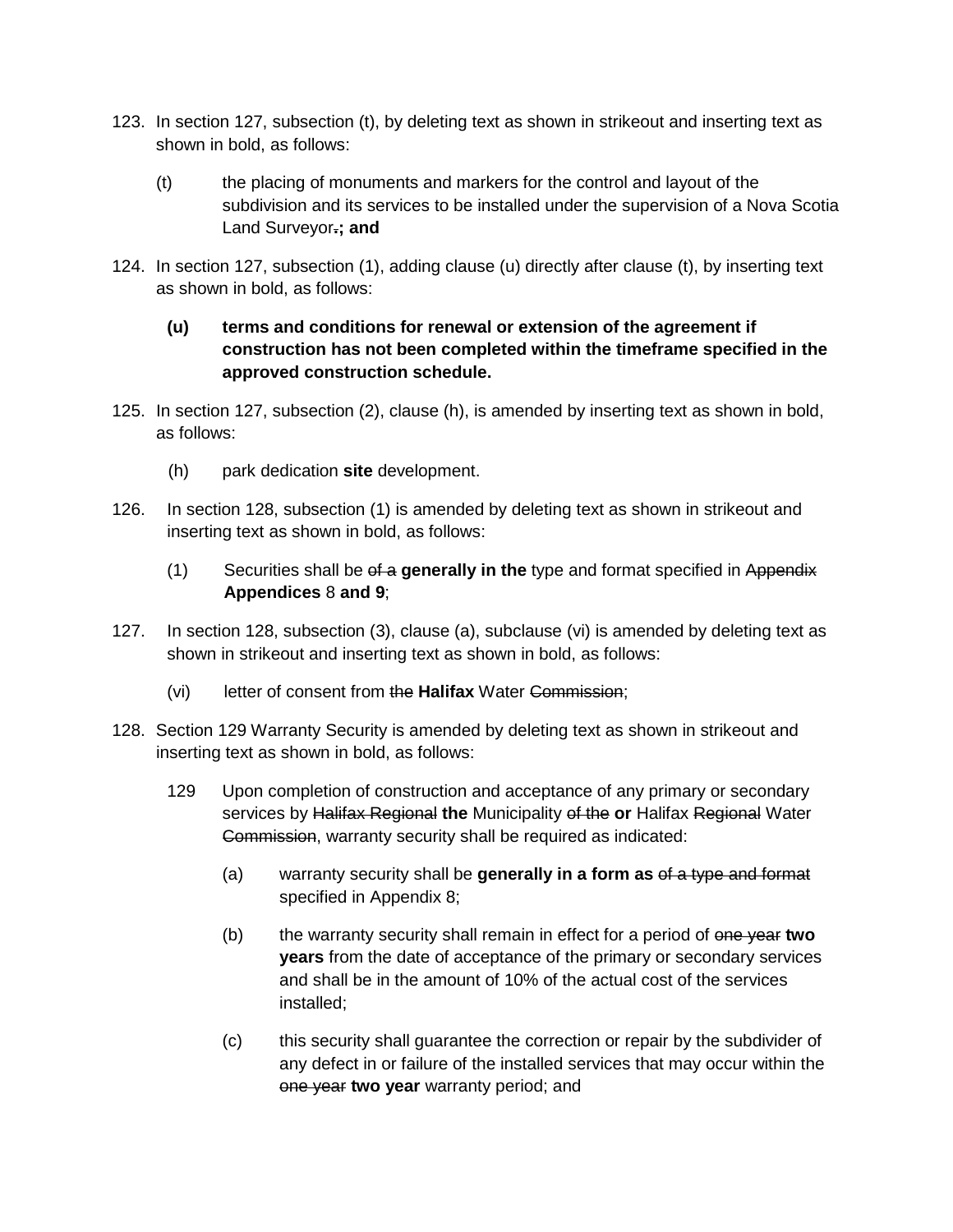- (d) a final inspection will be done by the Municipality and the **Halifax** Water Commission prior to the expiration date and any deficiencies noted shall be corrected prior to the expiration of the security.
- 129. In section 130, clause (c) is amended by deleting text as shown in strikeout and inserting text as shown in bold, as follows:
	- (c) simultaneously provide the Development Officer with the necessary information including:
		- (i) three (3) copies of record drawings, certified by a Professional Engineer-**(one** in 3 mil Mylar, **one paper copy** and **one in** an acceptable electronic file format), of the primary services prepared in accordance with the record drawing procedures contained within the Design Guidelines and including calculations for redesigned services;
		- (ii) for sanitary sewer systems, the following shall be provided: **copies of documentation required by Halifax Water to be submitted for acceptance of systems as detailed in the Halifax Water Design and Construction Specifications;**
			- (A) video inspection (CCTV) and report, complete with mandrel testing (required also immediately prior to end of warranty security period);
			- (B) pipe test report including laterals to the property lines;
			- (C) manhole test and inspection report;
			- (D) sewer lateral cards in the Municipality's format;
			- (E) 3 copies of Design, Operation and Maintenance Manuals for pumping stations which include:
				- (I) system description;
				- (II) design parameters, system hydraulics & design calculations (including system curves);
				- (III) as constructed civil, mechanical and electrical drawings;
				- (IV) pump literature, pump curves and operating instructions;
				- (V) manufacturer's operation and maintenance instructions for all equipment;
				- (VI) name, address, telephone number for all equipment suppliers and installers; and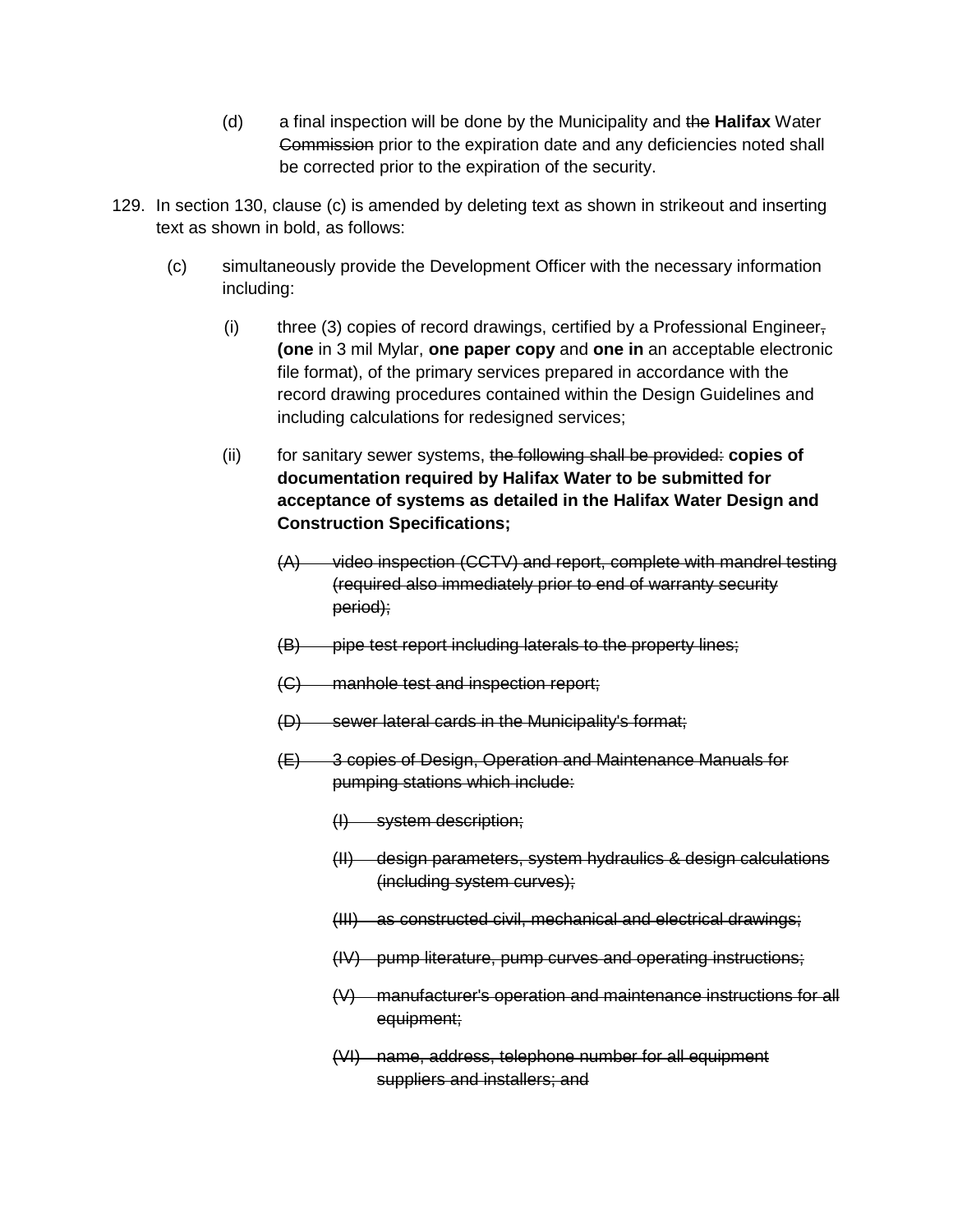(VII) all manufacturer's warranties;

- (F) special tools and standard spare parts for pumping station equipment; and
- (G) copies of reports from a Geo-technical Engineer where soft ground conditions were encountered or where select fill or backfill materials were used. **DELETED**
- (iii) for storm drainage **stormwater** systems, the following shall be required: **copies of documentation required by Halifax Water to be submitted prior to acceptance of systems as set out in the Halifax Water Design and Construction Specifications;**
	- (A) video inspection (CCTV) and report, including catch basin leads (required also immediately prior to end of warranty security period);
	- (B) pipe test report, if requested by the Development Officer;
	- (C) manhole and catchbasin report;
	- (D) sewer lateral cards in the Municipality's format; and
	- (E) copies of reports from a Geo-technical Engineer where soft ground conditions were encountered or where select fill or backfill materials were used. **DELETED**
- (iv) for streets, the following shall be required: **copies of documentation required by the Engineer to be submitted prior to acceptance of the streets as set out in the Municipal Design Guidelines;**
	- (A) Professional Engineer's certification of inspection and completion at the following stages of street construction:
		- (I) after clearing (pre-construction);
		- (II) after grubbing (before culvert and drain installation);
		- (III) at subgrade, prior to the application of any gravels;
		- (IV) prior to surfacing gravel being applied;
		- $(V)$  prior to paving; and
		- (VI) final (prior to acceptance of services by the Municipality);
	- (B) copies of laboratory and field tests of materials (sieve analysis, density tests, concrete compressive strength tests, etc.);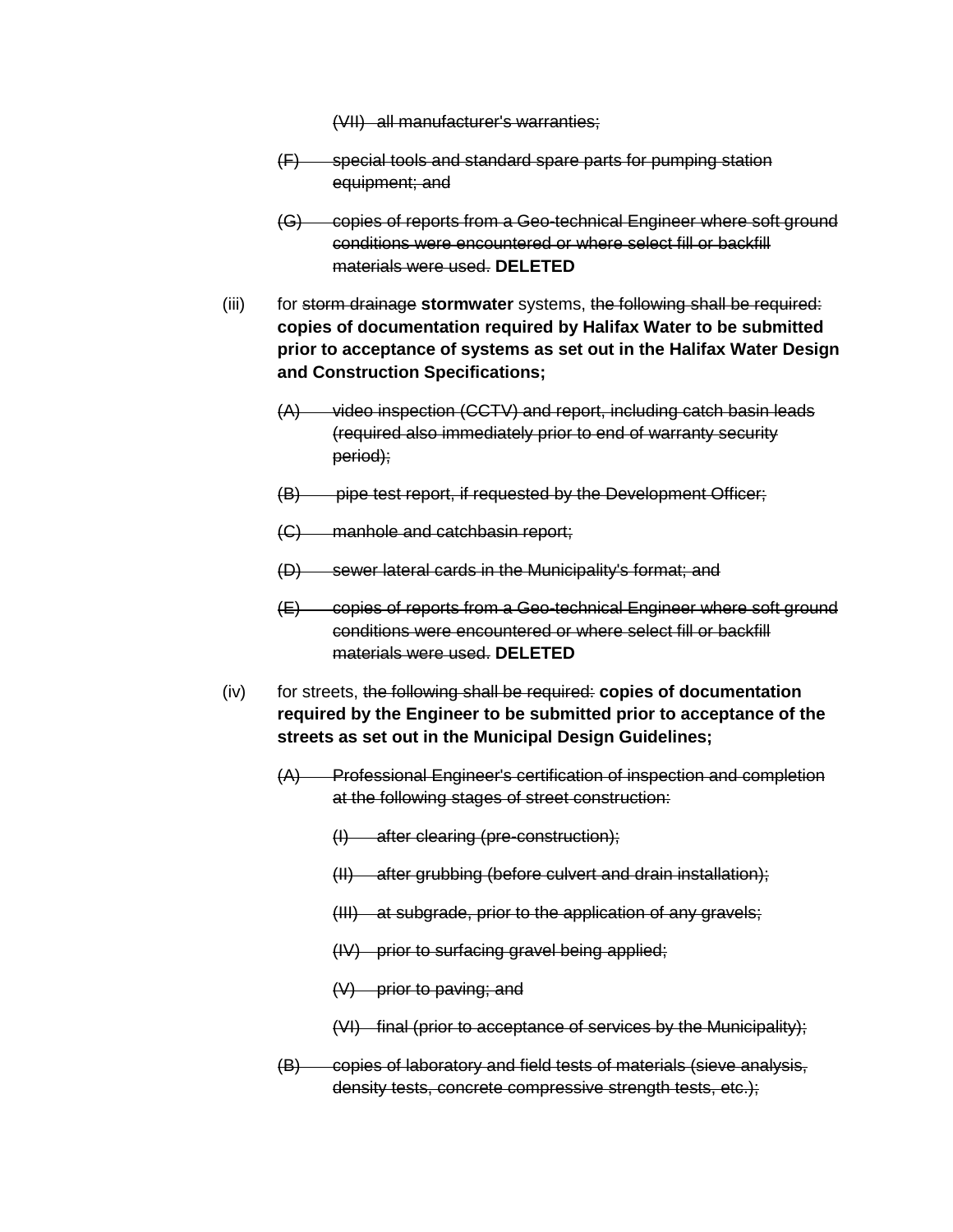- (C) Professional Engineer's Certification of asphalt mix, materials and plant compliance with specification requirements; and
- (D) copies of reports from a Geo-technical Engineer where soft ground conditions were encountered or where select fill or backfill material were used. **DELETED**
- (v) for the subdivision grading plan, the following shall be required:
	- (A) record drawing of the subdivision grading plan showing as-built elevations of those components of the grading and drainage systems identified as being the responsibility of the subdivider to construct, measured in accordance with the "tolerances" section below **road centreline elevations and elevations of the grading and drainage systems identified on the Subdivision Grading Plan, "Issued for Construction", as being the responsibility of the Subdivider to construct, measured in accordance with the 'tolerances' as outlined in subsection (C) of this section**;
	- (B) **a** subdivision grading certificate, in the Municipality's form, prepared and **stamped/**signed by a Professional Engineer, confirming that those components of the **road centreline elevations and elevations of the** grading and drainage systems identified as being the responsibility of the Subdivider **to construct,** have **having** been constructed in substantial conformance with the **"Issued for Construction"** approved subdivision grading plan and the **provisions of the** Lot Grading By-law;
	- (C) tolerances proposed grading and slope information is to be confirmed as being constructed on the subdivision grading plan as follows:
		- (I) where the as-built design elevation or slope is within the indicated tolerance, a graphical or written confirmation is acceptable;
		- (II) where the as-built design elevation or slope is not within the indicated tolerance, the as-built result is to be specifically shown;
		- (III) constructed elevation at lot lines shall match the proposed elevation as indicated on the approved subdivision grading plan within 5 cm;
		- (IV) grades along sloped surfaces or swales that are at minimum or maximum allowable grades shall match grades indicated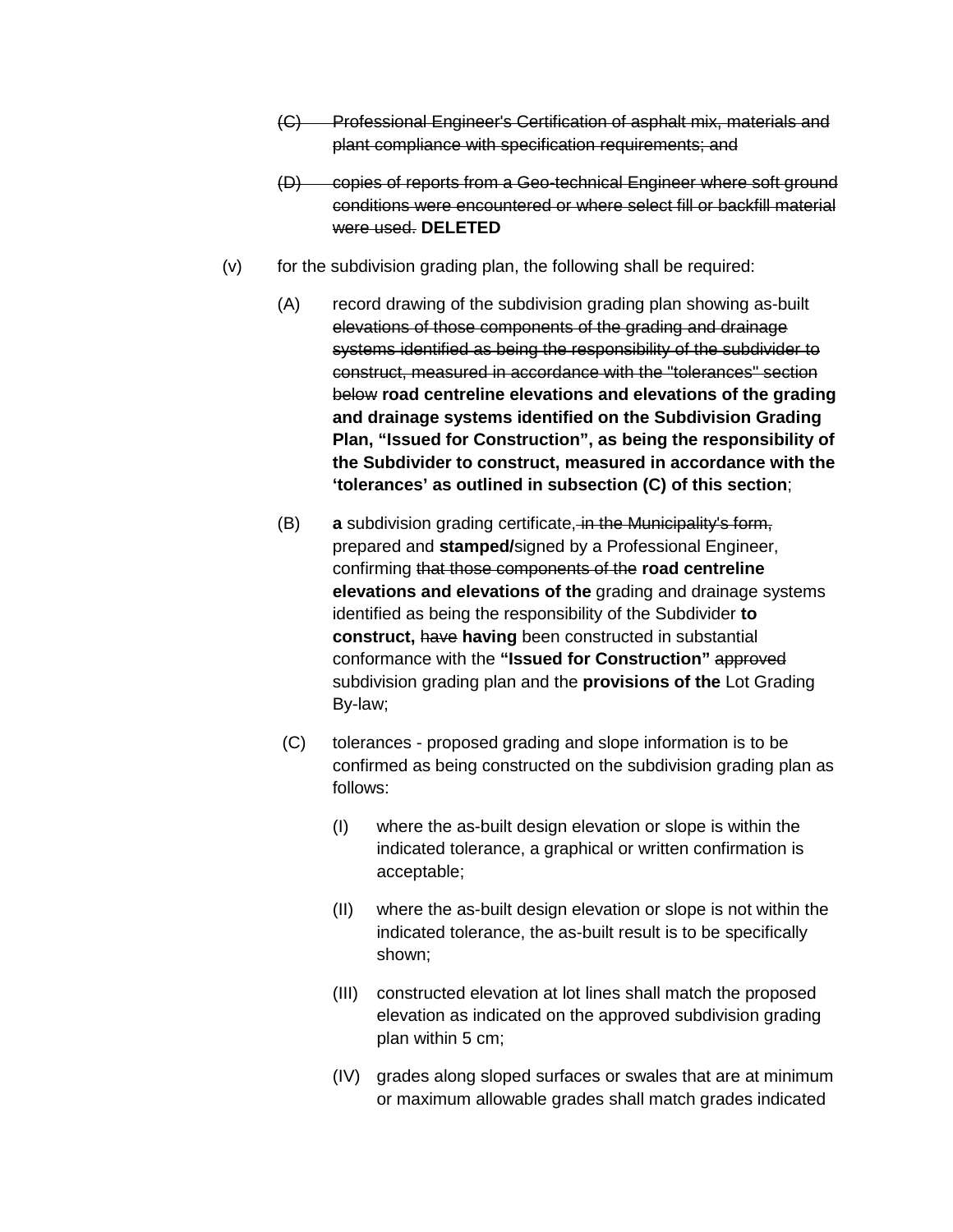on the approved subdivision grading plan, or deviate to the permitted side of the minimum or maximum; and

- (V) additional elevations or slopes not covered above are to be confirmed by the Inspector as meeting the intent of the approved subdivision grading plan.
- (vi) **for water distribution systems,** copies of documentation required by the **Halifax** Water Commission to be submitted for acceptance of systems as detailed in the Halifax Regional Water Commission Design and Construction Specifications;
- (vii) detailed records of all actual construction costs and quantities breakdown;
- (viii) warranty security for one year **two years** in the amount of 10% of the actual costs of the primary services;
- **(viiia) all warranty deeds for streets, walkways, park dedication and easements in the applicable form, to be conveyed to the Municipality and all warranty deeds for utility parcels and easements in the applicable form, to be conveyed to Halifax Water at no cost to the Municipality and Halifax Water;**
- **(viiib) a certificate of title prepared by a solicitor, in the specified form, certifying that the conveyed lands are free from encumbrances, with the exception of utility company easements;**
- (ix) a surveyor's certificate stating that all services have been installed within the limits of the survey markers defining the street or easements, walkways and any other land(s) reserved for public purposes, and that the as-constructed centreline aligns with the final subdivision plan of the public street or highway;
- (x) Certificate of Compliance from a Professional Engineer certifying that all works have been inspected and completed according to the approved engineering drawings and specifications;
- (xi) confirmation from a Professional Engineer that all deficiencies have been corrected with details on remedial action taken;
- (xii) performance security for the secondary services in the amount of 110% of the approved estimated costs for their installation and **performance security** for the parkland dedication in the amount of 110% of the estimated assessed value of the parkland dedication if Option A is used; and
- (xiii) written assurance from the utility companies and the **Halifax** Water Commission that all specifications and procedures as referenced in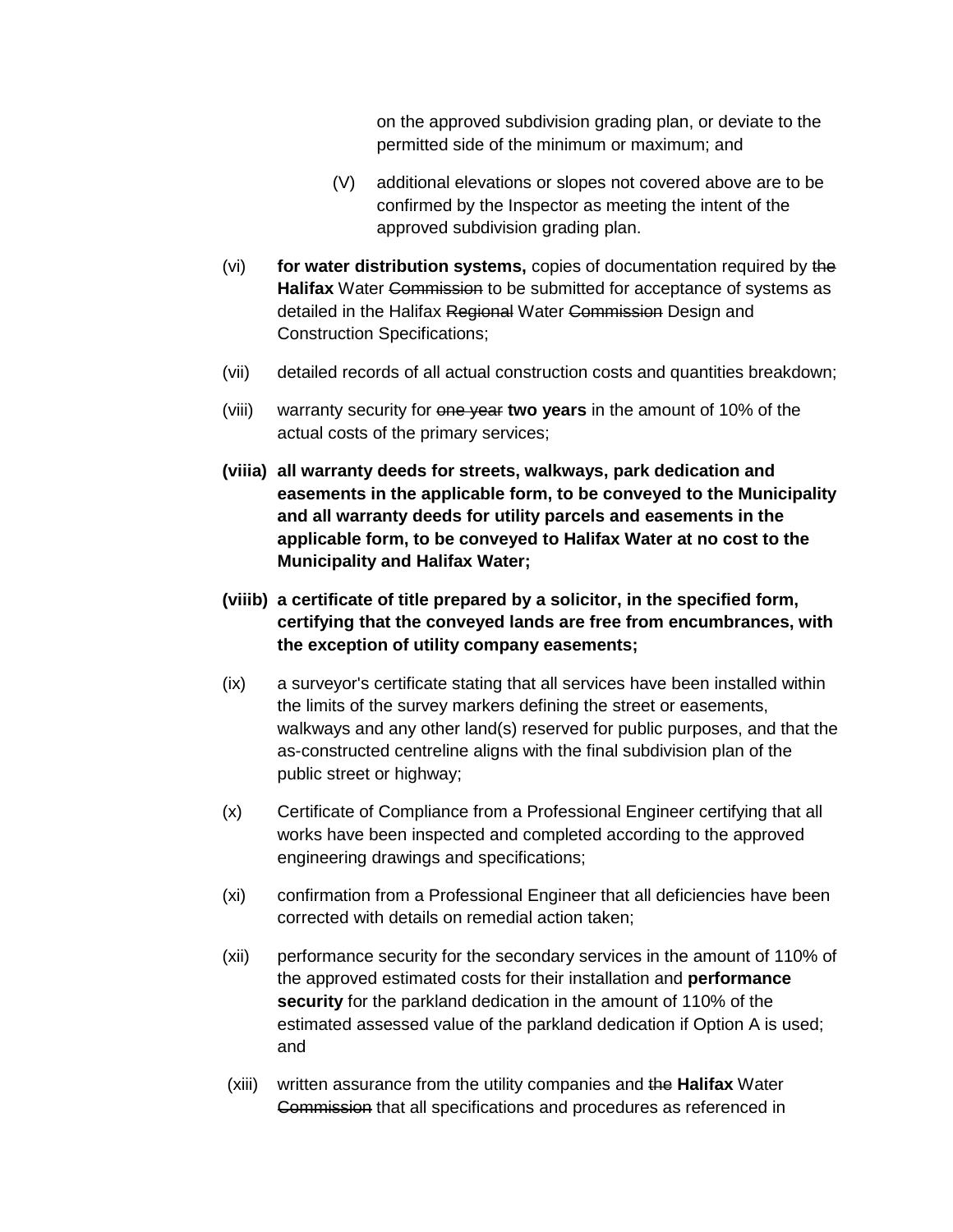section 14 have been fulfilled and that acceptance of the water, **sanitary sewer** main **and stormwater systems** has **have** been recommended.

- 130. In section 131, clause (c) is amended by deleting text as shown in strikeout and inserting text as shown in bold, as follows:
	- (c) simultaneously provide the Development Officer with the necessary information including:
		- (i) 3 copies of record drawings, certified by a Professional Engineer, **(one** in 3 mil Mylar, **one paper copy**, and **one** in an acceptable electronic file format), of the secondary services prepared in accordance with the record drawing procedures contained with the **Municipal** Design Guidelines;
		- (ii) copies of laboratory and field test of materials (sieve analysis, density tests, concrete compressive strength tests, etc.), confirming that the specified standards for the materials were achieved;
		- (iii) copies of reports from a Geo-technical Engineer where soft ground conditions were encountered or where select fill or backfill materials were used;
		- (iv) detailed records of actual construction costs and quantities breakdown;
		- (v) one year maintenance security in the amount of 10% of the actual costs of the secondary services;
		- (vi) a certificate of title prepared by a solicitor, in the specified form, certifying that the conveyed lands are free from encumbrances, with the exception of utility company easements; **DELETED**
		- (vii) all warranty deeds, in the specified form, for streets, walkways, easements and park dedication to be conveyed to the Municipality at no cost to the Municipality; **DELETED**
		- (viii) certification by a Nova Scotia Land Surveyor stating that all services have been installed within the limits of the survey markers for the streets, easements and walkways to be conveyed to the Municipality;
		- (ix) Certificate of Compliance from a Professional Engineer certifying that all works are completed according to the approved engineering drawings and specifications; and
		- (x) confirmation from a Professional Engineer that all deficiencies have been corrected, including a list of all deficiencies with remedial action taken.
- 131. Section 135 is amended by deleting text as shown in strikeout and inserting text as shown in bold, as follows: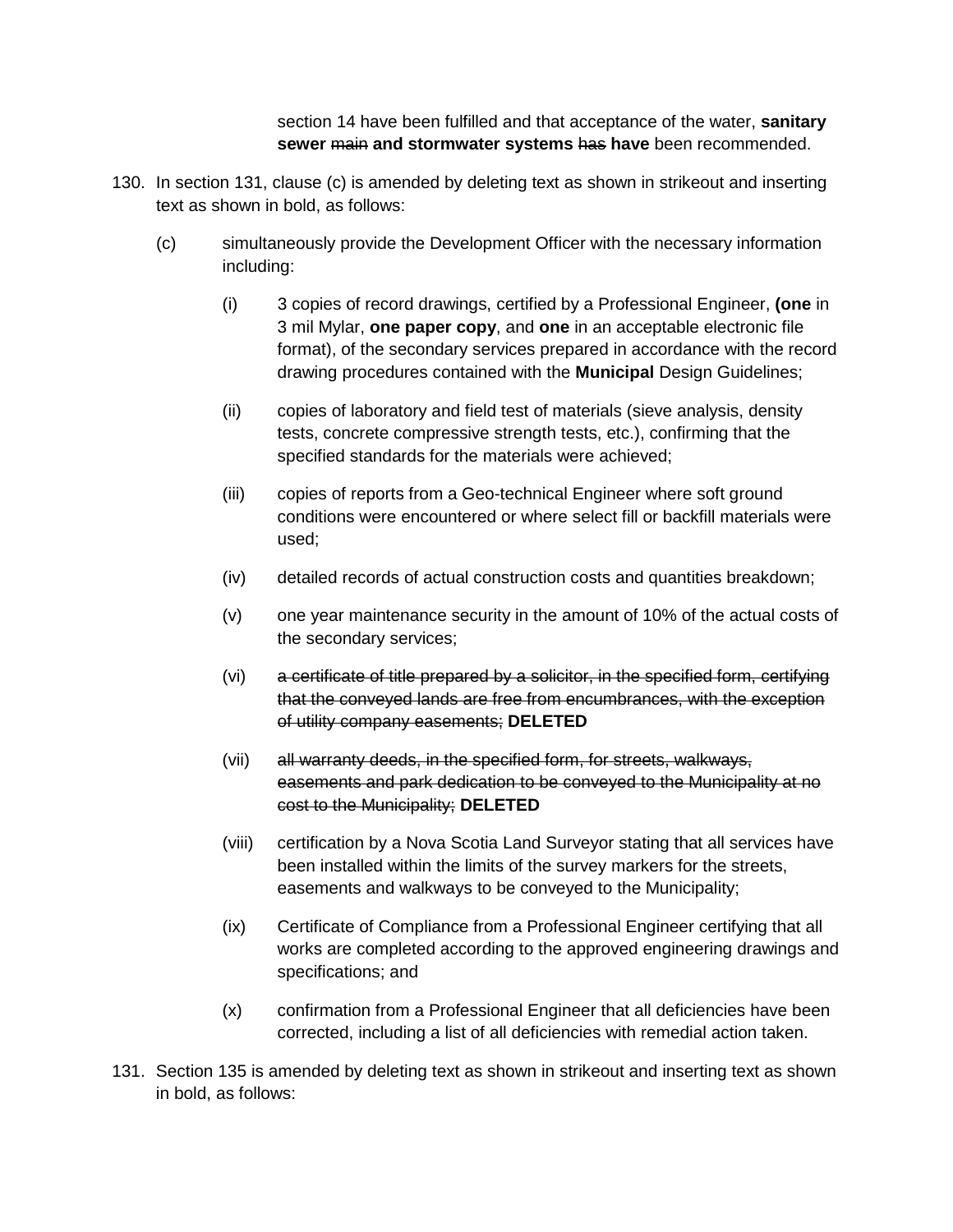Where the Development Officer refuses to approve a concept, tentative or final plan of subdivision, the Development Officer shall give notice of the refusal to all agencies which were forwarded a plan pursuant to section 124 and shall notify the subdivider, give reasons for refusal, and advise the subdivider of the appeal provisions of Part IX of the *Municipal Government Act HRM Charter*.

- 132. In section 137, clause (c) is amended by inserting text as shown in bold, as follows:
	- (c) "This concept plan shall not be filed in the Registry of Deeds **or Land Registration Office** as no subdivision takes effect until a final plan of subdivision is approved by the Development Officer and filed in the Registry of Deeds **or Land Registration Office.**"
- 133. In section 138, clause (c) is amended by inserting text as shown in bold, as follows:
	- (c) "This tentative plan of subdivision shall not be filed in the Registry of Deeds **or Land Registration Office** as no subdivision takes effect until a final plan of subdivision is approved by the Development Officer and filed in the Registry of Deeds **or Land Registration Office**."
- 134. In section 139, clause (c) is amended by deleting text as shown in strikeout and inserting text as shown in bold, as follows:
	- (c) **Approved** Private Roads:

A notation stating which lots abut a **an approved** private road and that no municipal or provincial services shall be provided to these lots,

"The following roads are not owned and maintained by either the Halifax Regional Municipality or the Department of Transportation and Public Works and these roads are not entitled to any Provincial or Municipal service or maintenance including grading, ditching, snow ploughing, gravelling, school busing and garbage collection:

- 135. In section 141, clause (c) is amended by deleting text as shown in strikeout and inserting text as shown in bold, as follows:
	- (c) a processing fee of \$250.00 per application **in accordance with Administrative Order Number 15 Respecting License, Permit and Processing Fees,** for repeal of a subdivision.
- 136. Section 142 is amended by deleting text as shown in strikeout and inserting text as shown in bold, as follows:
	- 142 The Development Officer shall comply with the notification and approval provisions of the *Municipal Government Act HRM Charter* which apply to the repeal of a plan of subdivision.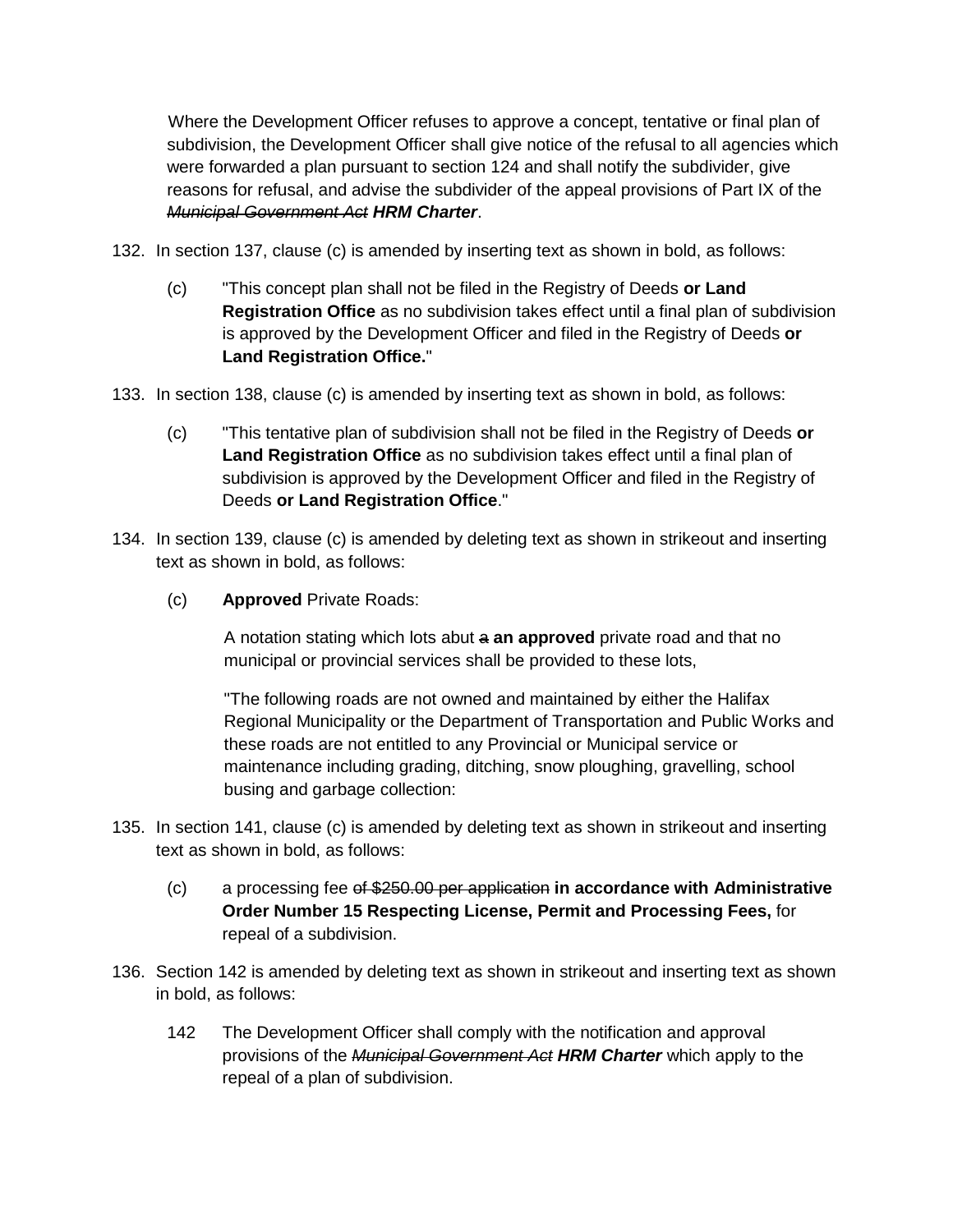- 137. Section 144 is amended by inserting text as shown in bold, as follows:
	- 144 Where buildings have been erected on the subject lands after the date of the subdivision approval sought to be repealed, no repeal shall be granted which would cause these buildings to be in violation of any building code regulations, land use by-law, or sewage disposal regulations unless the violation can be rectified by the approval of a new plan of subdivision filed at the Registry of Deeds**/Land Registration Office** on the same day as the repeal is filed.
- 138. Section 147 is amended by inserting text as shown in bold, as follows:
	- **147** The Development Officer shall forward to the Registry of Deeds **or Land Registration Office** the repeal notice in the form specified in Schedule "E".
- 139. Section 149 is amended by inserting text as shown in bold, as follows:
	- **149** Where the Development Officer refuses to repeal a plan of subdivision, the Development Officer shall give notice of the refusal to the subdivider and to all agencies which were forwarded the application for repeal pursuant to section 148**143**.
- 140. Section 151 is amended by deleting text as shown in strikeout and inserting text as shown in bold, as follows:
	- 151 Any person requesting the approval of an amended final plan of subdivision shall submit the following to the Development Officer:
		- (a) an application in the form specified in Schedule "A4**A5**";
		- (b) the fees contained in the *Costs and Fees Act*, and its regulations, for registering a plan of subdivision; and
		- (c) a processing fee of \$250.00 per application **in accordance with Administrative Order Number 15 Respecting License, Permit and Processing Fees,** for approval of an amended plan of subdivision.
- 141. Section 152 is amended by deleting text as shown in strikeout and inserting text as shown in bold, as follows:
	- 152 The Development Officer shall comply with the notification and approval provisions of the *Municipal Government Act HRM Charter* which apply to the approval of a plan of subdivision.
- 142. Section 156 is amended by deleting text as shown in strikeout and inserting text as shown in bold, as follows:
	- 156 The Development Officer shall forward**:**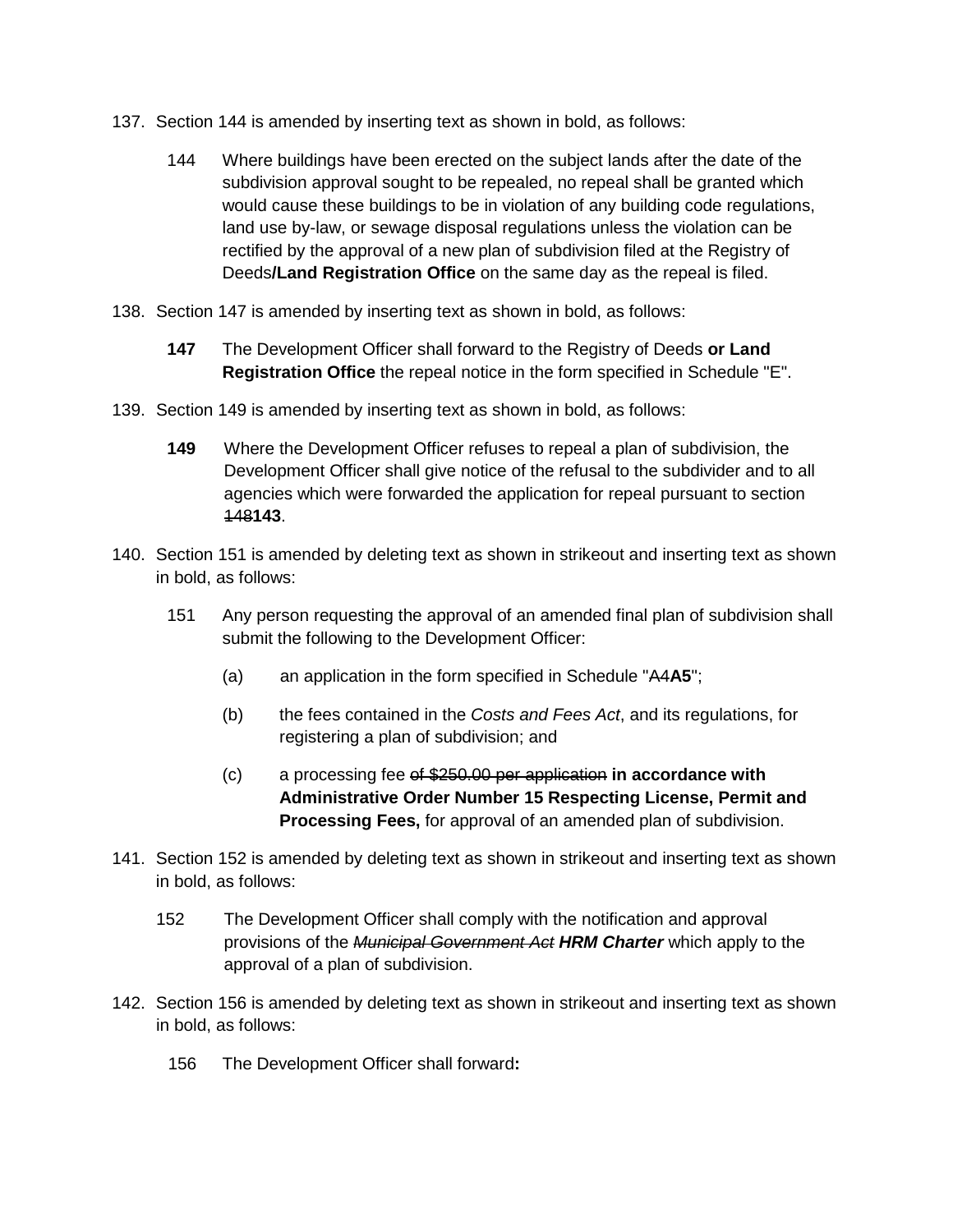- **(a)** to the Registry of Deeds one (1) approved copy of the amended final plan of subdivision and a notice of approval in the form specified in Schedule "C" of this by-law.**;**
- **(b) to the Land Registration Office, one (1) approved copy of the amended final plans of subdivision and the forms required by the** *Land Registration Administration Regulations.*
- 143. Deleting Schedule "A" and replacing it with the attached 'Schedule A"
- 144. Deleting Schedule "A4" and replacing it with the attached "Schedule "A4"- Downey Simmonds Lane".
- 145. Inserting the attached "Schedule "A5"- Subdivision Application Form" after Schedule A4.
- 146. Inserting the attached "Schedule "A6"- Form HRMSD" after Schedule A5.
- 147. In Schedule "C" "Notice of Approval of a Plan of Subdivision", deleting text as shown in strikeout and inserting text as shown in bold, as follows:

#### **SCHEDULE "C" - Notice of Approval of a Plan of Subdivision**

# **NOTICE OF APPROVAL OF A PLAN OF SUBDIVISION**

IN ACCORDANCE WITH SECTIONS 285 **297**(3) AND (4) OF THE *MUNICIPAL GOVERNMENT ACT HRM CHARTER*, C. 18 **39** OF THE ACTS OF 1998 **2008**

The following information is based on the information supplied to the Municipality at the time of subdivision approval:

| <u> 1980 - Johann John Stone, market fan it ferstjer fan it ferstjer fan it ferstjer fan it ferstjer fan it fers</u> |  |
|----------------------------------------------------------------------------------------------------------------------|--|
|                                                                                                                      |  |
|                                                                                                                      |  |
|                                                                                                                      |  |
|                                                                                                                      |  |
|                                                                                                                      |  |

\_\_\_\_\_\_\_\_\_\_\_\_\_\_\_\_\_\_\_\_\_\_\_\_\_\_\_\_\_\_\_\_\_\_\_\_\_\_\_\_\_\_\_\_\_\_\_\_\_\_\_\_\_\_\_\_\_\_\_\_\_\_\_\_\_\_\_\_\_\_\_\_\_\_\_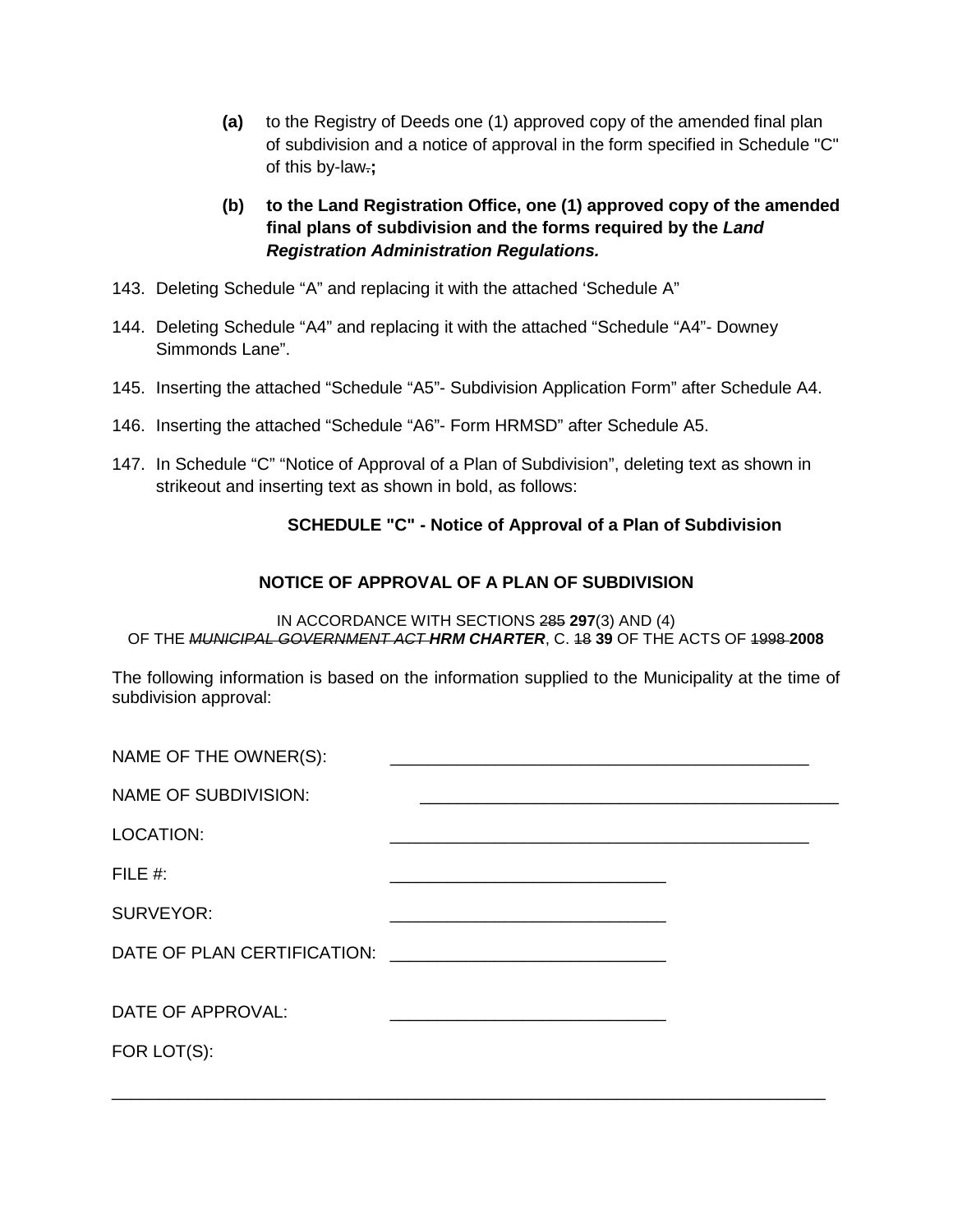DATED THIS \_\_\_\_ DAY OF \_\_\_\_\_\_\_\_, 20\_\_\_

\_\_\_\_\_\_\_\_\_\_\_\_\_\_\_\_\_\_\_\_\_\_\_\_\_\_\_\_\_\_\_\_\_\_\_\_ DEVELOPMENT OFFICER

**This plan of subdivision also contains information regarding the lots approved on this plan with respect to one or more of the following:**

PLAN NUMBER AT THE REGISTRY OF DEEDS: Plan #\_\_\_\_\_\_\_\_\_\_\_ Drawer #\_\_\_\_\_\_\_\_\_

|  |  |  | The lots' eligibility for the on-site sewage disposal systems. |
|--|--|--|----------------------------------------------------------------|
|  |  |  |                                                                |

2. The availability of public sewer and water systems.<br>3. Information indicating whether or not the lots abut a

Information indicating whether or not the lots abut a public street or highway.

- 148. Deleting "Schedule "K"- Trunk and Route Highways and replacing with the attached "Schedule K".
- 149. Deleting "Appendix 1: Subdivision Agreement" and replacing it with the attached "Appendix 1".
- 150. Deleting 'Appendix 2: Water Services Agreement'.
- 151. The Regional Subdivision By-law is hereby further amended as follows:

Deleting the words "the Department of Environment and Labour" in all instances where they appear, with the exception of the instance within the Table of Contents, and replacing them with the words "NS Environment".

152. The Regional Subdivision By-law is hereby further amended as follows:

Deleting the words 'the Department of Transportation and Public Works' in all instances where they appear, with the exception of the instance within the Table of Contents, and replacing them with the words 'NSTIR"

153. The Regional Subdivision By-law is hereby further amended as follows:

Deleting the words "Design Guidelines" in all instances where they appear, with the exception of the instance within the Table of Contents, and replacing them with the words "Engineering Regulations".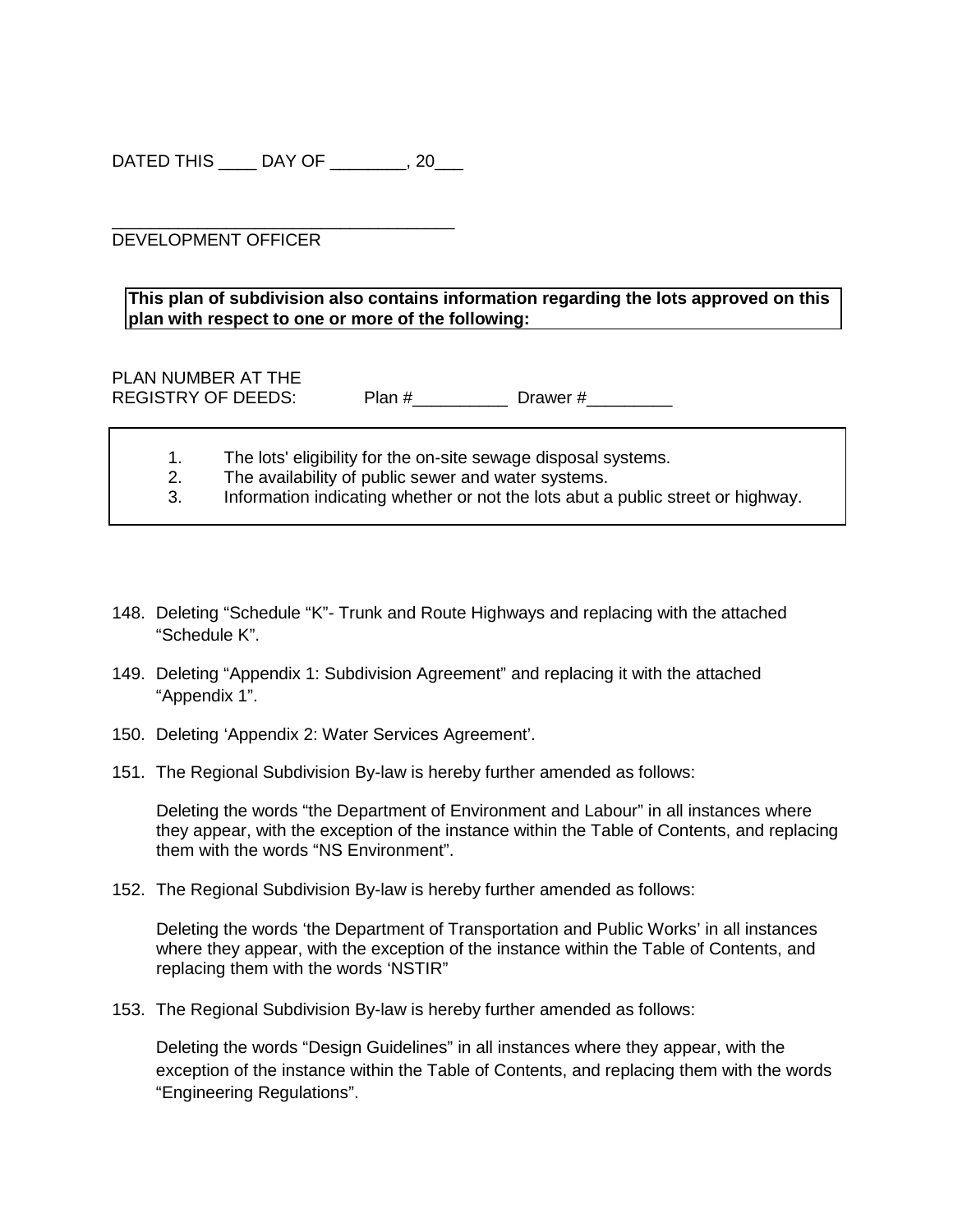154. The Regional Subdivision By-law is hereby further amended as follows:

Deleting the word "remainder" in all instances where it appears, with the exception of the instance within the Table of Contents, and replacing it with the word "Remainder".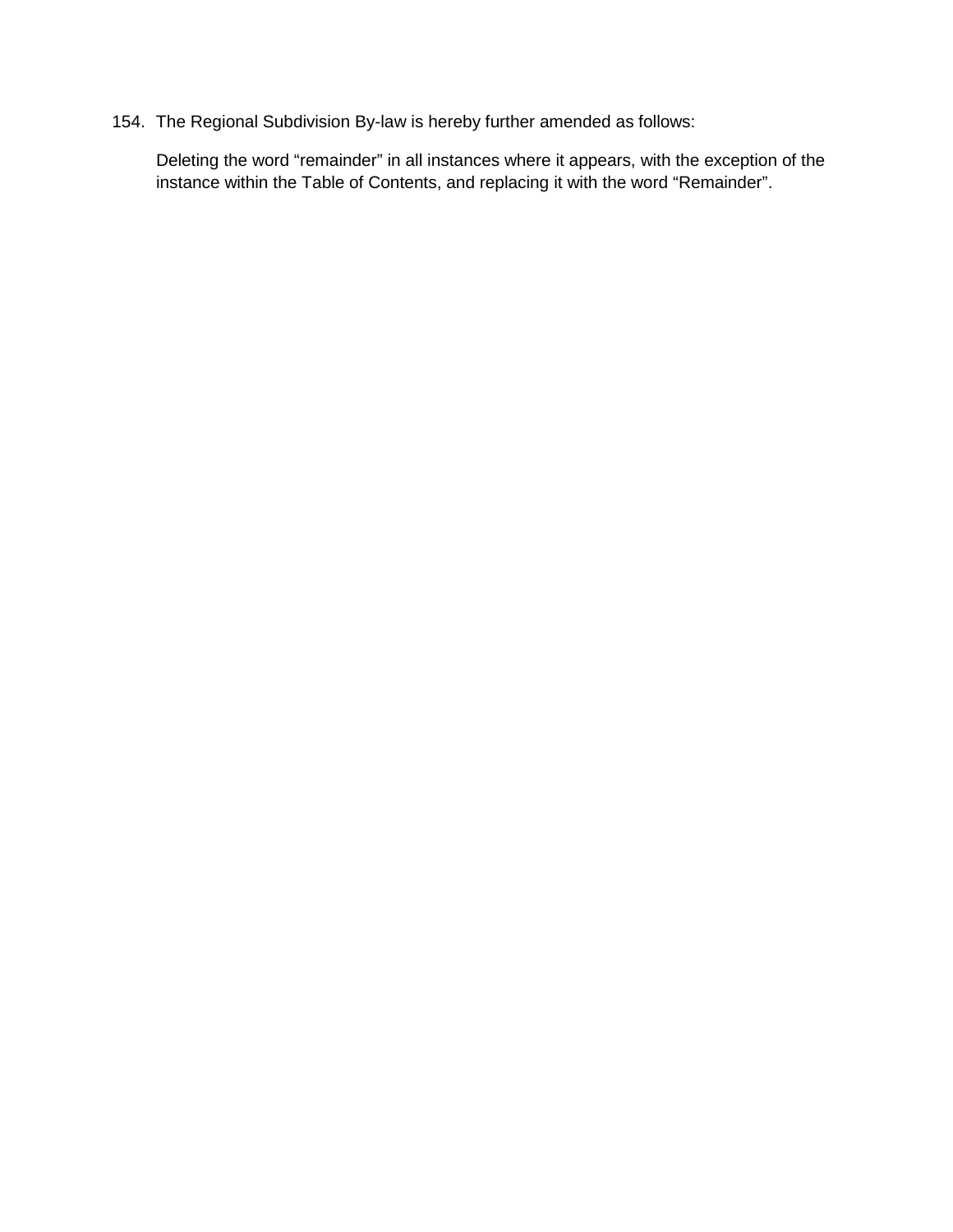# **SCHEDULE "A"**

In accordance with section 73, the Development Officer may give approval to a subdivision plan showing lots abutting the lengths of rights-of-way listed below, provided that all other requirements of this by-law are met:

| <b>Road and Location</b><br><b>Approximate Length from Intersection</b><br>with the Public Street Right of Way |                              |
|----------------------------------------------------------------------------------------------------------------|------------------------------|
| <b>Eastern Passage</b>                                                                                         |                              |
| Hornes Lane                                                                                                    | 213.36 m                     |
| <b>Maple Drive</b>                                                                                             | 91.44 m                      |
| Vivian Lane                                                                                                    | 121.92 m                     |
| Kilgar Road                                                                                                    | 213.36 m                     |
| <b>Millers Road</b>                                                                                            | 121.92 m                     |
| Myers Lane                                                                                                     | 182.88 m                     |
| Langilles Lane                                                                                                 | 91.44 m                      |
| <b>Henneberry Drive</b>                                                                                        | 182.88 m                     |
| <b>Silvers Lane</b>                                                                                            | 274.32 m                     |
| <b>Edwards Drive</b>                                                                                           | $91.44 \text{ m}$            |
| <b>McCormacks Lane</b>                                                                                         | entire right of way          |
| <b>Yorks Lane</b>                                                                                              | 213.36 m                     |
| Oceanview School Road                                                                                          | 106.68 m                     |
| <b>Hillside Lane</b>                                                                                           | 91.44 m                      |
| Lakeside                                                                                                       |                              |
| Nicholson Drive                                                                                                | 228.60 m                     |
| <b>Church Drive</b>                                                                                            | 121.92 m                     |
| Lakeside Drive                                                                                                 | 213.36 m                     |
| <b>Power Terrace</b>                                                                                           | 106.68 m                     |
| <b>Rockcliffe Drive</b>                                                                                        | 106.68 m                     |
| Poirier Lane (road name retired)                                                                               | 152.40 m                     |
| <b>North Preston</b>                                                                                           |                              |
| Amelia Court                                                                                                   | 259.08 m                     |
| Downey-Simmonds Lane                                                                                           | 45.72 m, as shown on Sch. A4 |
| <b>Windsor Junction</b>                                                                                        |                              |
| <b>McGuire Lane</b>                                                                                            | 60.96 m as shown on Sch. A1  |
| Lawrence Robinson Lane                                                                                         | 89.92 m as shown on Sch. A2  |
| <b>Fletchers Lake</b>                                                                                          |                              |
| Patriquin Lane                                                                                                 | 134.42 m as shown on Sch. A3 |
|                                                                                                                |                              |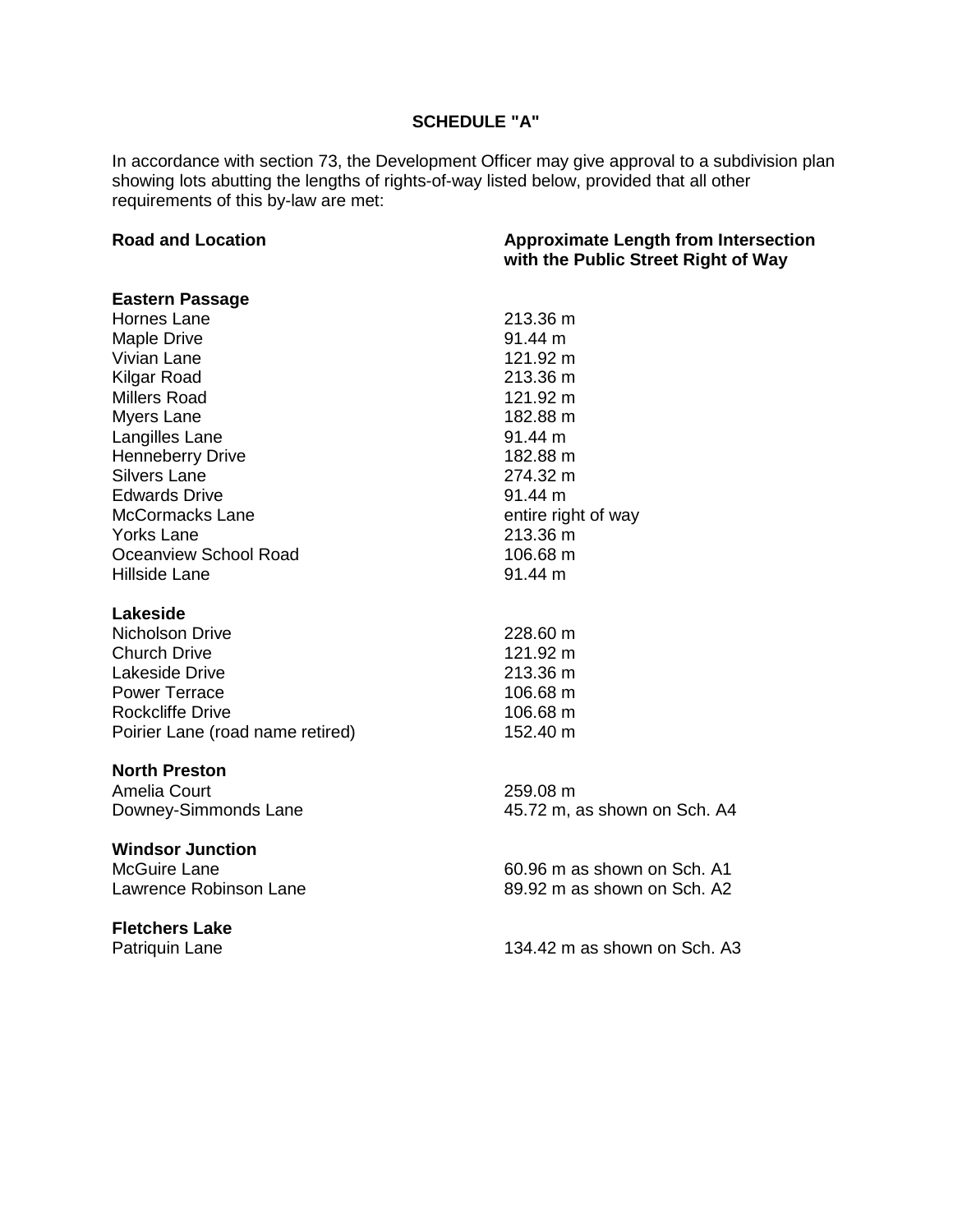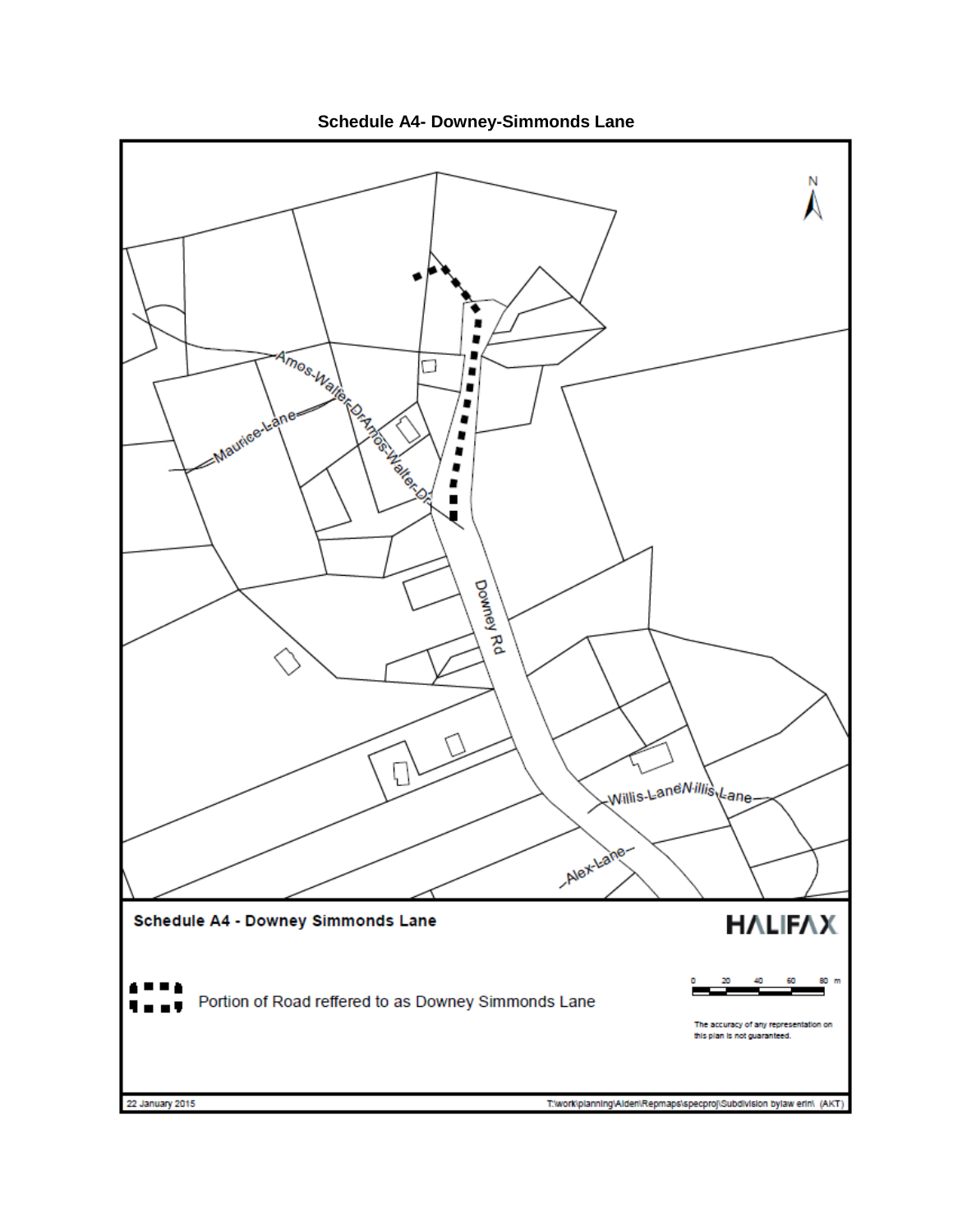# **Schedule A5- Subdivision Application Form**

| <b>Application Type</b>                       | <b>Preliminary</b>   | Concept      | <b>Tentative</b>          | <b>Final</b>                                          |
|-----------------------------------------------|----------------------|--------------|---------------------------|-------------------------------------------------------|
| <b>Subdivision Legal Name</b>                 |                      |              |                           |                                                       |
| <b>Subdivision Common Name</b>                |                      |              |                           |                                                       |
| Description of Proposed Lot(s)                |                      |              |                           |                                                       |
| Proposed # of Lots                            |                      |              | # of Plans Submitted      |                                                       |
| <b>Existing # Residential</b><br><b>Units</b> |                      | <b>Units</b> | Proposed #Residential     |                                                       |
| Surveyor                                      |                      |              | <b>Certification Date</b> |                                                       |
| <b>Water Service</b>                          |                      |              | <b>Receiving Staff</b>    |                                                       |
| <b>Sanitary Service</b>                       |                      |              | <b>Receiving Office</b>   |                                                       |
| <b>Existing Structures</b>                    |                      |              | <b>Processing Fee</b>     |                                                       |
| <b>Existing Land Use</b>                      |                      |              | <b>Registration Fee</b>   | (separate cheque<br>to Minister of<br><b>Financel</b> |
| <b>Proposed Land Use</b><br>(be specific)     |                      |              | <b>Total Fees</b>         |                                                       |
| <b>Primary Property</b>                       |                      |              |                           |                                                       |
| PID                                           | <b>Civic Address</b> |              | Owner(s) Name             |                                                       |
|                                               |                      |              |                           |                                                       |
| Other Property(s) affected                    |                      |              |                           |                                                       |
| PID                                           | <b>PID</b>           |              | PID                       |                                                       |

#### APPLICATION FOR SUBDIVISION APPROVAL

# **Supporting Documents**

| Title | Date | # of copies |
|-------|------|-------------|
|       |      |             |
|       |      |             |

I certify that I am submitting the above referenced plan of subdivision, including all of the required information indicated on the checklist on the back of this form, for approval with the consent of the owner(s) of the subject property(s). The owner(s) has/have seen the proposed  $\frac{1}{2}$ plan and have authorized me to act as the applicant for this subdivision request.

| <b>Applicant Signature</b>  |      | <b>Application Date</b> |     |  |
|-----------------------------|------|-------------------------|-----|--|
|                             |      |                         |     |  |
|                             |      |                         |     |  |
| <b>Applicant Name</b>       |      |                         |     |  |
| Mailing Address             |      |                         |     |  |
| <b>Email Address</b>        |      |                         |     |  |
|                             |      |                         |     |  |
| Phone                       | Cell |                         | Fax |  |
| <b>Application Comments</b> |      |                         |     |  |
|                             |      |                         |     |  |
|                             |      |                         |     |  |
|                             |      |                         |     |  |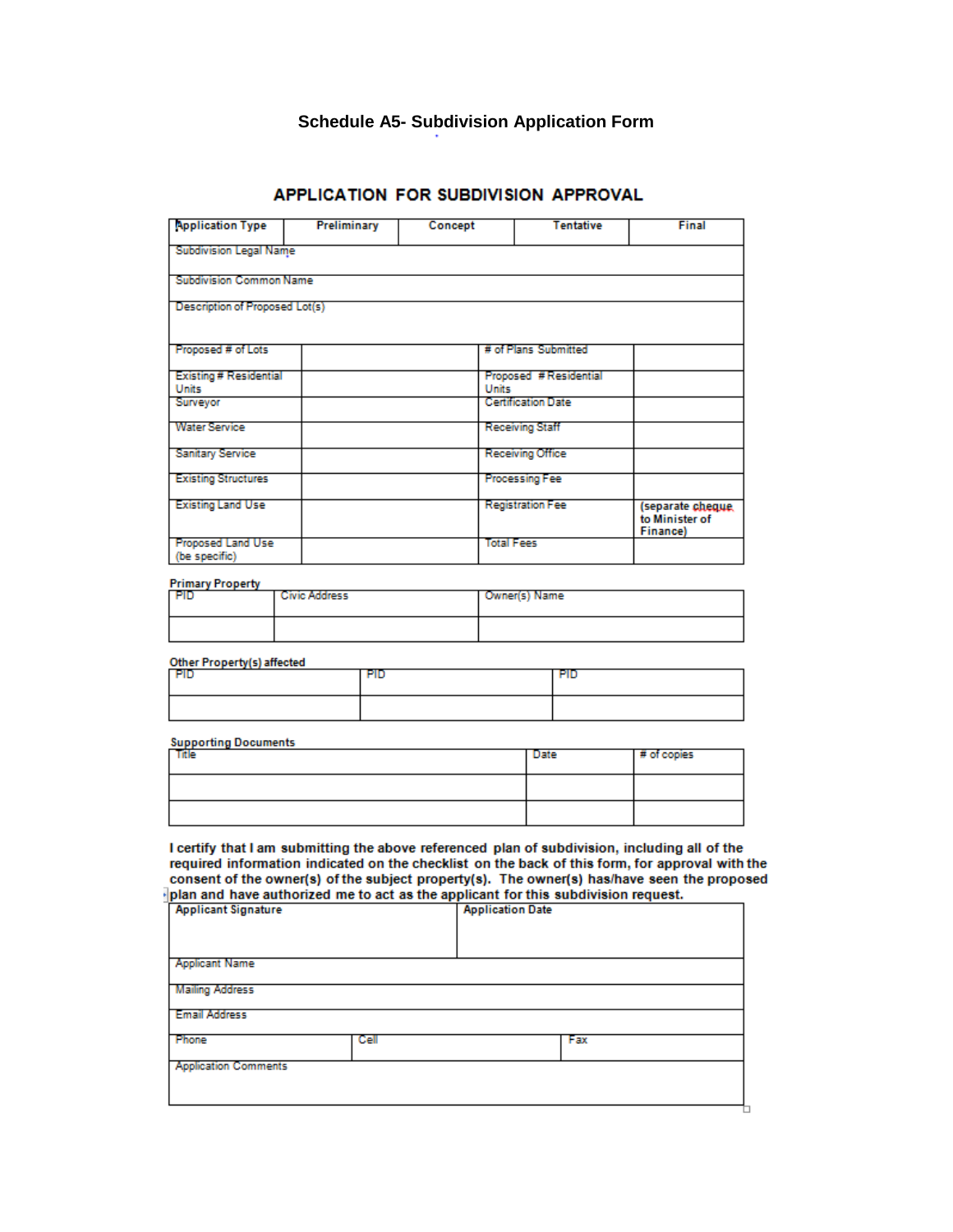#### **Schedule "A6"- Form HRMSD-1**



**Halifax Regional Municipality** PO Box 1749, Halifax, Nova Scotia Canada B3J 3A5

halifax.ca

Community and Recreation Services- Development Approvals

#### Final Subdivision Application Statement of Plan Registration Location and Request to Not Consolidate (Form HRMDS-1) **Underlying Lots**

This form is to be completed by a Nova Scotia Land Surveyor and must accompany all application to the Municipality for approval of a final plan of subdivision.

| <b>Subdivision Name</b>               |          |  |
|---------------------------------------|----------|--|
| <b>Location</b>                       |          |  |
| <b>Plan Date</b>                      | Plan No. |  |
| <b>Description of Proposed Lot(s)</b> |          |  |

Check only one-Subdivision Plan and parcels to be recorded in:

| <b>LAND REGISTRATION</b>                                | <b>Specify Trigger</b>                                                         |  |
|---------------------------------------------------------|--------------------------------------------------------------------------------|--|
|                                                         | о<br>subdivision results in 3 or more parcels                                  |  |
|                                                         | subdivision involves both Land Registration<br>& non Land Registration parcels |  |
| Proof of conversion for existing parcels<br>is attached | voluntary                                                                      |  |
|                                                         | other                                                                          |  |
| $\sim$                                                  |                                                                                |  |

OR

| <b>REGISTRY OF DEEDS</b> | <b>Specify Exemption</b>                                        |  |  |
|--------------------------|-----------------------------------------------------------------|--|--|
|                          | subdivision results in less than 3 parcels                      |  |  |
|                          | subdivision solely for the purpose of gifting to<br>⊏<br>family |  |  |
|                          | completed Affidavit of Family Gifting is<br>attached            |  |  |
|                          | other                                                           |  |  |

Check only if applicable- Consolidation of Underlying Lots

Where this subdivision plan shows a remainder lot that is made up of the remainder of two or more ο underlying lots that have not been consolidated, this is to verify that the underlying lots are not to be consolidated as per the provisions of Section 292 of the HRM Charter.

| <b>Surveyor Signature</b> | <b>Date</b> |  |
|---------------------------|-------------|--|
| <b>Surveyor Name</b>      |             |  |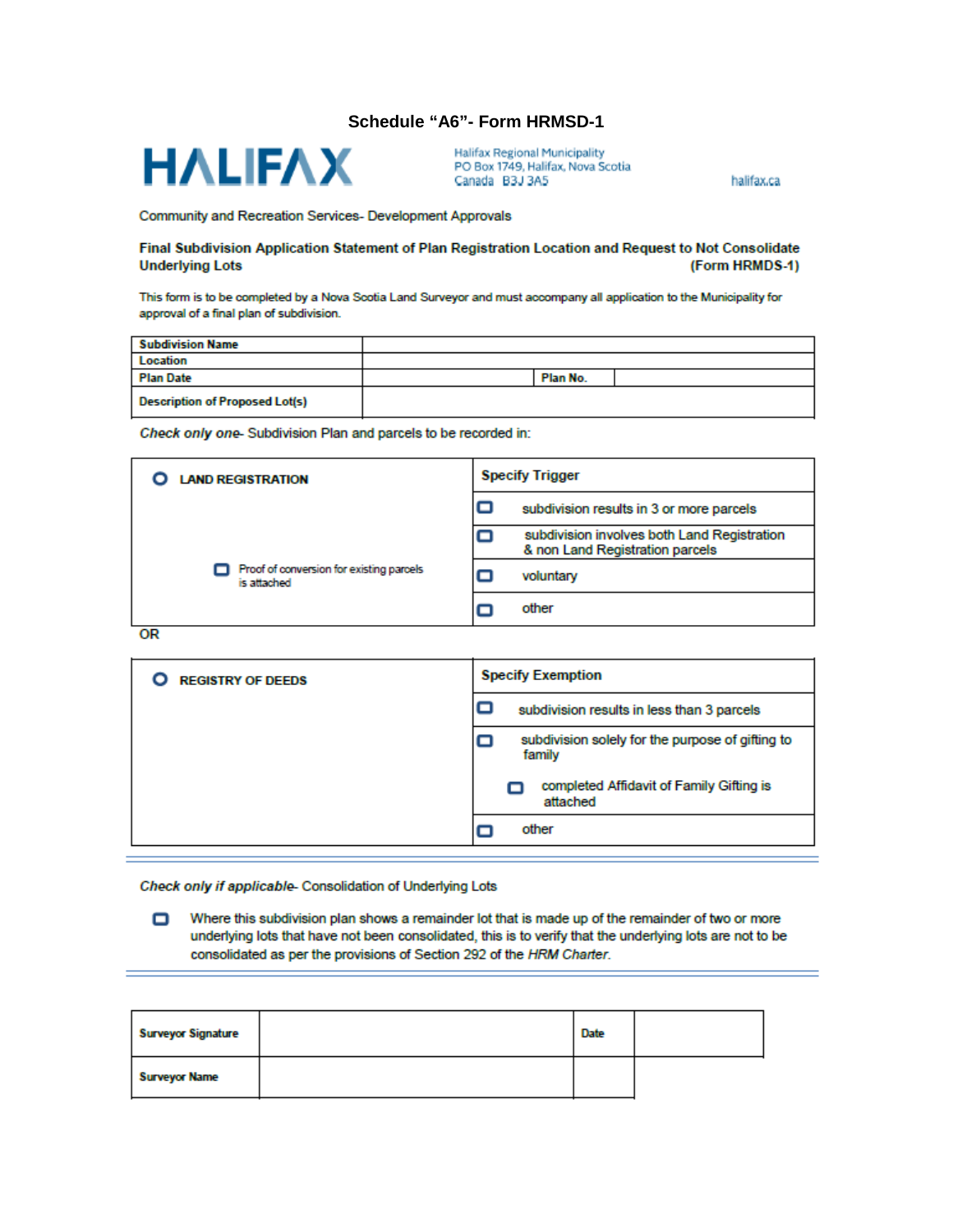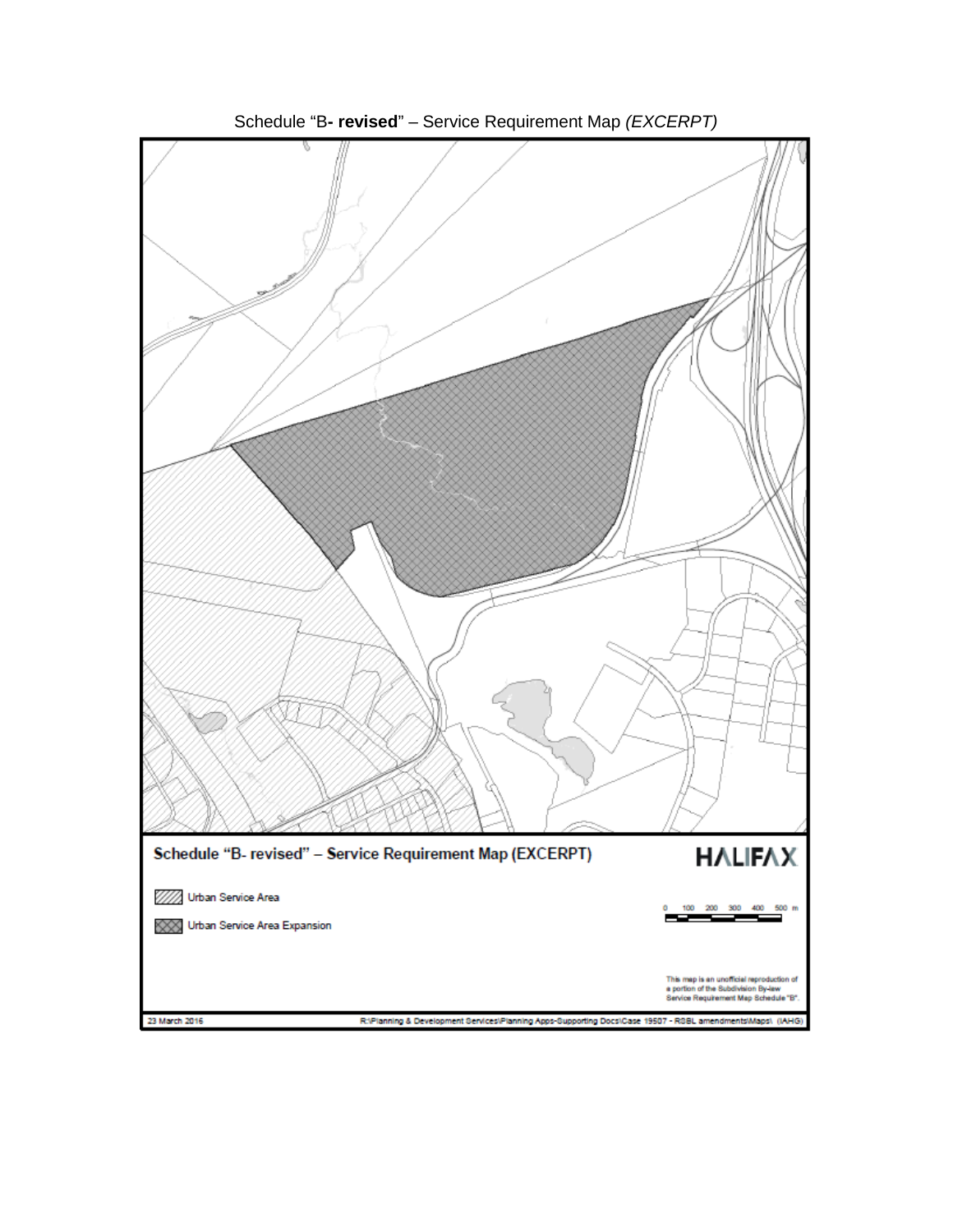# **SCHEDULE "K" - Trunk and Route Highways**

Trunk 1

Trunk 2

Trunk 3

Trunk 7

#### Route 207- **From Morash Dr, Cole Harbour to Highway 7, Porters Lake**

Route 213

Route 224

Route 253

Route 277

Route 306

Route 318 **- From Lake Charles Drive to Rocky Lake Dr**

Route 322

Route 328

Route 333

Route 336

Route 349

Route 354

Route 357

Lucasville Rd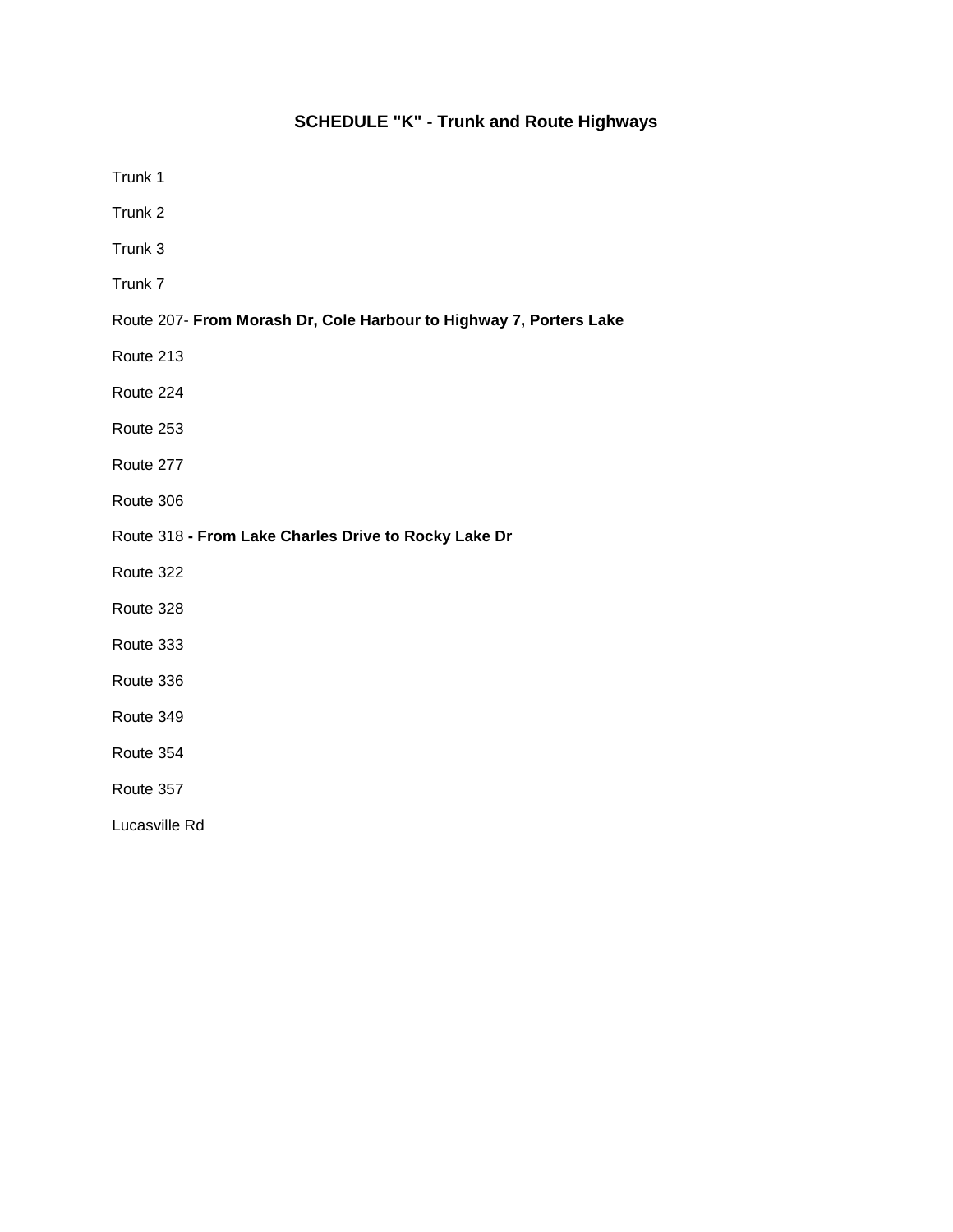**Appendix 1**

# **SUBDIVISION AGREEMENT**

**THIS AGREEMENT** made this day of  $\qquad 20$  .

**BETWEEN**:

\_\_\_\_\_\_\_\_\_\_\_\_\_\_\_\_\_\_\_\_\_\_\_\_\_\_\_\_\_\_\_\_\_, (hereinafter called the "Subdivider")

of the First Part

- and -

# **HALIFAX REGIONAL MUNICIPALITY**,

(hereinafter called the "Municipality")

of the Second Part

**WHEREAS** the Subdivider has applied to the Municipality for approval of the subdivision of certain lands which are more particularly described herein and as filed with the Halifax Regional Municipality Planning and Development Services Department as File No.

\_\_\_\_\_\_\_\_\_\_\_, in connection therewith, the Subdivider has agreed to enter into this agreement for the provision of certain municipal services/parkland pursuant to the provisions of the *Regional Subdivision By-law*.

**IN CONSIDERATION** of the sum of One Dollar (\$1.00), the mutual covenants and agreements herein contained and other good and valuable consideration (the receipt and sufficiency of which is hereby acknowledged), the parties covenant, promise and agree as follows:

1. In this agreement all words shall carry their customary meaning except those defined in the *Regional Subdivision By-law* and, unless the context otherwise requires, the following words shall have the following meanings:

(a) "Applicable Laws" means any law, rule, regulation, by-law, requirement, guideline, judgement or order of any federal, provincial or municipal government, governmental body or agency or court having jurisdiction, applicable from time to time to the design, construction, installation or operation of the primary or secondary services;

(b) "By-law" means the Halifax Regional Municipality's *Regional Subdivision By-law*;

(c) "Drawings" means the drawings submitted to the Municipality by the Subdivider in respect of the primary or secondary services prepared by \_\_\_\_\_\_\_\_\_\_\_\_\_\_\_ on behalf of \_\_\_\_\_\_\_\_\_\_\_\_\_\_\_\_\_\_\_\_\_\_\_\_\_ and as listed below: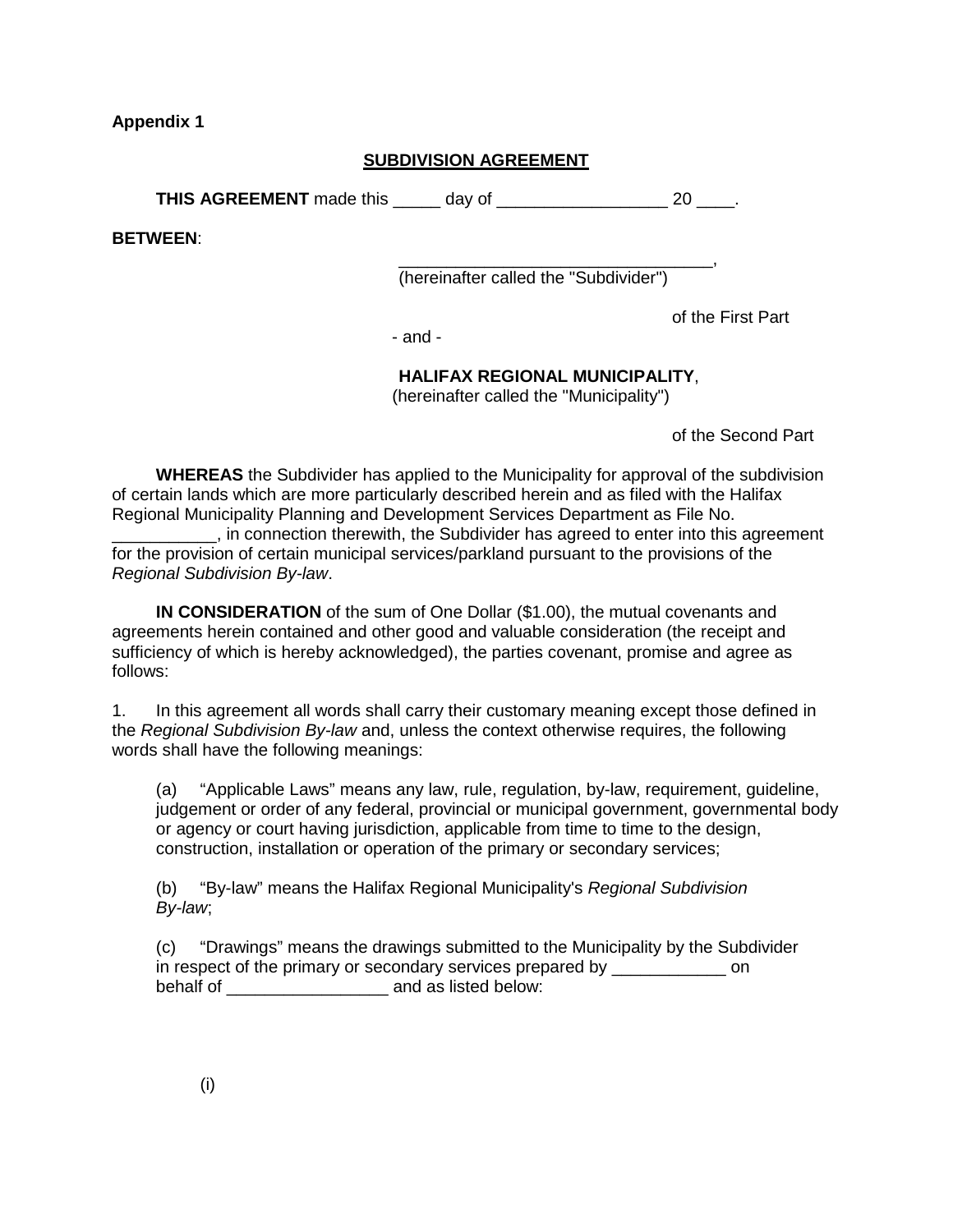(ii)

(d) "Final Record Drawings" means the Drawings and the Subdivision Grading Plans to scale showing the actual constructed primary or secondary services including plan and profile, elevations, lengths, materials, fittings, dimensions and any other construction information including valves, manholes, service laterals and other servicing appurtenances complete with swing tie data from power poles, hydrants, or other easily located surface features in a form acceptable to the Engineer;

(e) "Inspector" means a representative of the Engineer;

(f) "Lot Grading and Servicing Information" means the Subdivision Grading Plan and the service lateral information sheet;

(g) Options:

(i) "Option A" means upon execution of the agreement, the Subdivider may commence construction of the primary services; however, no lots shall receive final approval nor shall Building Permits be issued until acceptance of the primary services and until receipt of performance security, in the amount of 110% of the approved estimated costs for the installation of the secondary services, to guarantee their installation;

(ii) "Option B" means that, upon execution of the agreement, the Subdivider may commence construction of the primary and secondary services and shall deposit, with the Municipality, performance security, in the amount of 110% of the approved estimated costs for the installation of the primary and secondary services, to guarantee their installation. Upon receipt of the performance security by the Municipality, lots within the Subdivision may be approved and Building Permits issued, however, Occupancy Permits shall not be issued until acceptance of the primary services; and

(iii) "Option C" means upon execution of the agreement, the Subdivider may commence construction of the primary and secondary services. No lots shall receive final approval nor shall Building Permits be issued until acceptance of the primary and secondary services;

(h) "Plan of Subdivision" means the plan showing the proposed Subdivision of the Property dated prepared by Ensuingly RSLS and entitled, "

(i) "Property" means the land comprising the Subdivision as shown on the Plans of Subdivision;

(j) "Public Streets" means the complete and properly functioning public streets or highways providing land access to the Subdivision and includes the land area as shown on the Plan of Subdivision constructed in accordance with the Specifications and Drawings and the provisions of this agreement;

(k) "Subdivision" means the Subdivision proposed in the Plan of Subdivision;

(l) "Subdivision Grading Plans" means the plans illustrating the grading and drainage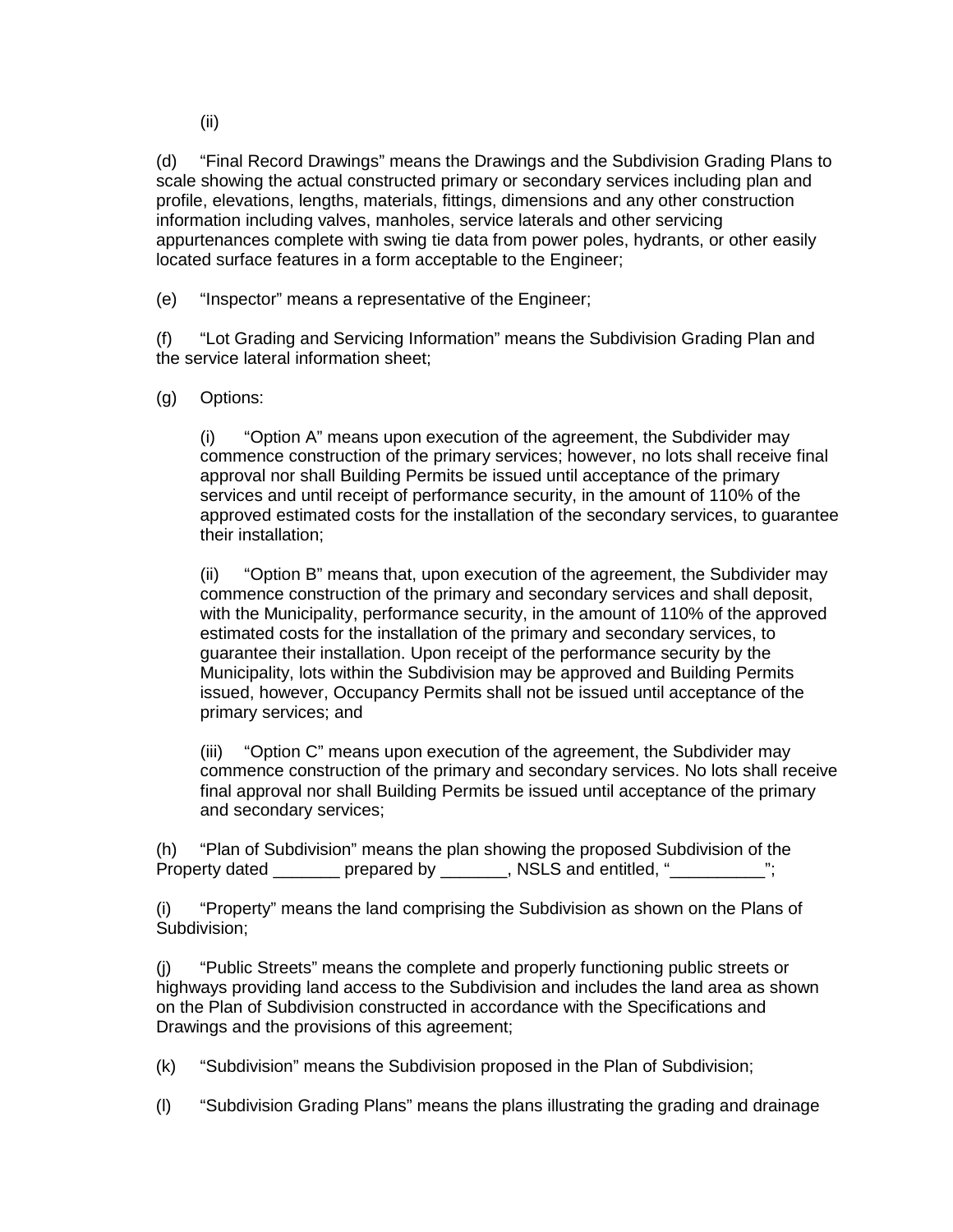systems proposed for the Subdivision, as shown on drawing number

\_\_\_\_\_\_\_\_\_\_\_\_\_\_\_\_\_\_\_\_\_\_\_\_, which identify the grading and drainage work which will be responsibility of the Subdivider and which identifies generally the grading and drainage work which will be the responsibility of others; and

(m) "Warranty Period" means the period of 24 months commencing on the date of acceptance of the primary or secondary services by the Municipality.

1A. References and terms used in this agreement carry the meaning as defined in the Regional Subdivision By-law, as amended from time to time, unless otherwise defined herein.

#### **Halifax Water Service Agreement**

2. The Subdivider agrees:

(a) that where a water, wastewater and/or stormwater distribution system is to be constructed by the Subdivider prior to receiving final approval of a Plan of Subdivision, the Subdivider shall enter into a water service agreement with Halifax Water; and

(b) the water service agreement shall form Appendix "1" of this agreement and shall be duly executed prior to the execution of this agreement;

#### **Pre-construction Requirements**

3. The Subdivider agrees not to start construction until:

(a) a preconstruction meeting with the Municipality, Halifax Water and the utility companies has been held;

(b) a Streets and Services permit has been issued;

(c) a letter of undertaking from the Subdivider's Engineer has been submitted and all applicable permits have been issued;

(d) audit inspection fees (0.5% of the approved cost estimates) have been submitted; and

(e) the Subdivider has obtained the Certificate to Construct from NS Environment.

# **Construction of Primary and Secondary Services**

The Subdivider agrees to:

(a) install and construct the primary or secondary services at their own cost in a good and workmanlike manner in accordance with the Enigeering Regulations, the Drawings and in compliance with all Applicable Laws;

(b) to commence and complete construction of the primary or secondary services in accordance with the construction time schedule as outlined in Schedule "A" attached hereto, or as otherwise agreed between the Subdivider and the Municipality;

(c) to engage the services of a Professional Engineer and to file with the Development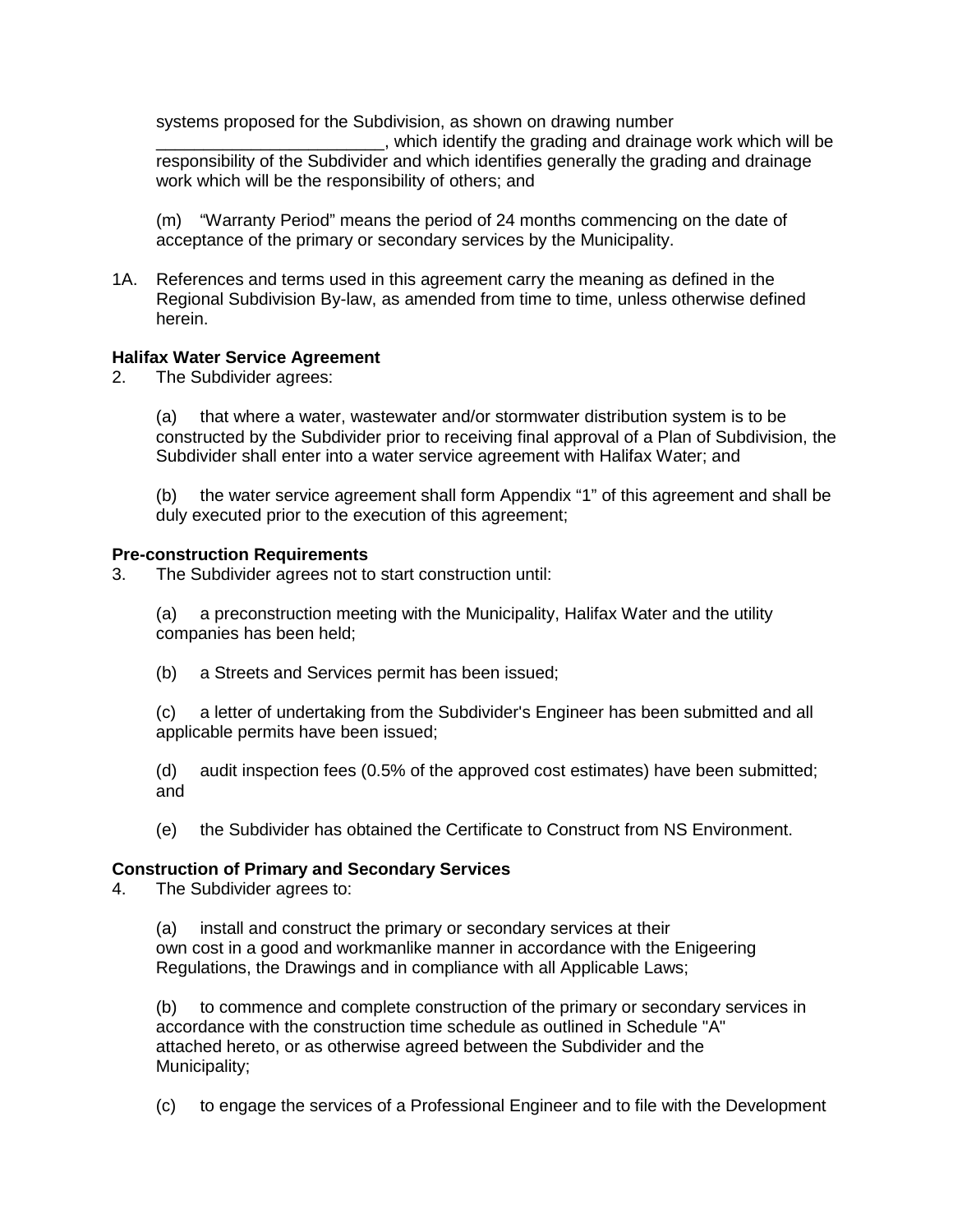Officer a written undertaking from him/her as follows:

(i) that the Professional Engineer has been engaged by the Subdivider to supervise and set out the work;

(ii) that the work will be done in accordance with the approved final Plan of Subdivision and all other provisions of this agreement; and

(iii) that the installation of services shall be subject to full time inspection and approval by the Professional Engineer or their representative.

# **Deposit for Construction of Primary and Secondary Services**

5. (1) The Subdivider agrees to:

(a) Deposit with the Municipality an audit inspection of services fee of 0.5% of the approved estimated costs for services in the amount of \$\_\_\_\_\_\_\_\_\_\_, such amount to be deposited with the Development Officer prior to construction;

(b) Submit a street and traffic sign fee to the Municipality in the amount of \$ for the signs required for the Subdivision;

(c) Submit \$\_\_\_\_\_\_\_\_\_\_\_ to the Municipality as payment for the costs associated with renaming or renumbering the existing Public Street,  $\sim$   $\sim$   $\sim$   $\sim$   $\sim$   $\sim$ 

(d) Submit an infrastructure charge to the Municipality in the amount of  $\frac{1}{2}$  ;

(2) In the alternative to submitting payment of the infrastructure charge prior to approval of the final plan of Subdivision, the Subdivider may defer payment until the acceptance by the Municipality of the primary services, provided the Subdivider deposits with the Municipality performance security, in the amount of \$\_\_\_\_\_\_\_\_, which is equal to the amount of the infrastructure charge pursuant to clause 5(1) (d) of this agreement;

#### **Costs of Services**

6. The Subdivider agrees to submit to the Development Officer an estimate of cost and the Time schedule required to complete each service by individual street, or part thereof, as required by Section 120 of the Regional Subdivision By-law.

7. The Subdivider agrees that the actual construction costs shall be submitted by the Subdivider to the Development Officer for approval by the Engineer as outlined in the Regional Subdivision By-law.

# **Inspection and Acceptance**

8. The Subdivider agrees that:

- (a) in order to carry out his work, the Inspector may, from time to time, and at any reasonable time, enter upon the land of the Subdivision for the purpose of performing his/her duty; and
- (b) refusing the inspector entry upon the land or obstructing him/her to the discharge of his/her duty thereon shall constitute a breach of this agreement;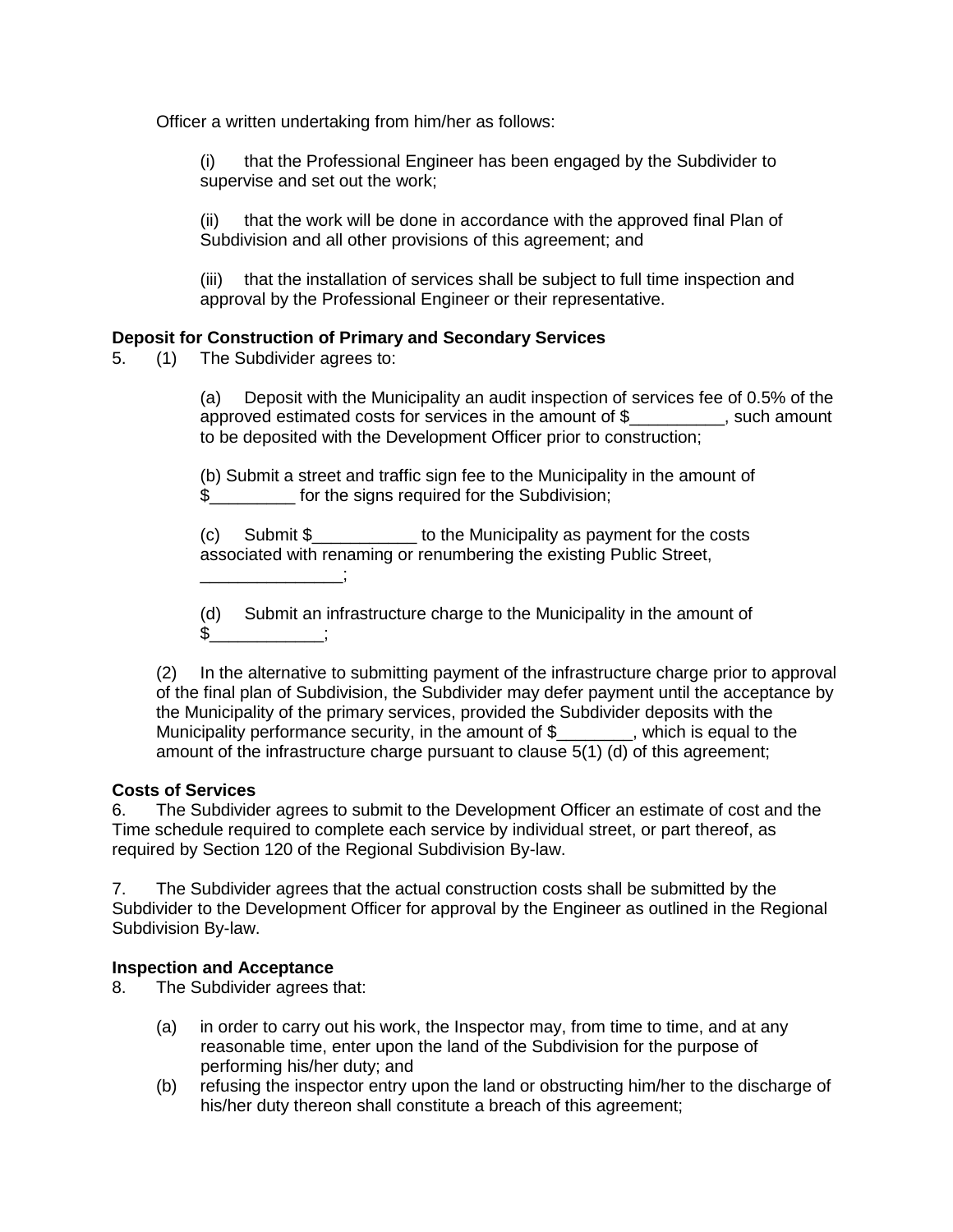- (c) that prior to the application of the top lift of asphalt, to submit to the Development Officer/Halifax Water videos of the water, sanitary sewer and storm systems for review and pre-acceptance inspection of the services;
- (d) that prior to the application of the top lift of asphalt, to make any repairs or adjustments that may be required as identified as the result of the pre-acceptance review and inspection.

9. The Subdivider agrees that prior to acceptance of the services, the inspection of services fees will be adjusted in accordance with the *Regional Subdivision By-law*

# **Payment of Infrastructure Charge**

10. The Subdivider agrees that payment of the infrastructure charge pursuant to clause 5 (1)(d) and subsection 5 (2) of this agreement is a condition of final approval of the Plan of Subdivision and the Municipality is under no obligation to the Subdivider or any third party to grant final approval of the Plan of Subdivision unless and until the Subdivider has paid the infrastructure charge to the Municipality.

- **Option A**<br>11. (1) The Subdivider agrees that if Option A is exercised, upon completion and acceptance of the parkland dedication and the primary services, the Subdivider shall deposit with the Municipality performance security to guarantee installation and completion of secondary services in the following amounts:
	- (a) secondary services: \$\_\_\_\_\_\_\_\_\_\_\_.\_\_\_\_\_
	- (b) miscellaneous work: \$\_\_\_\_\_\_\_\_\_\_\_.\_\_\_\_\_
	- (c) parkland dedication: \$\_\_\_\_\_\_\_\_\_.\_\_\_\_\_

(2) All the amounts in subsection (1) of this section represent 110% of the approved estimated costs for installation of the services and such security shall be deposited with the Development Officer prior to approval of the final plan of subdivision.

12. The Subdivider further agrees that if Option A is exercised:

- (a) all warranty deeds for streets, walkways and park dedication and easements, in the form attached as Schedule "B", to be conveyed to the Municipality at no cost to the Municipality; and
- (b) a certificate of title prepared by a solicitor, in the form attached as Schedule "D", certifying that the conveyed lands are free from encumbrances, with the exception of utility company easements.

# **Option B**

- 13. (1) The Subdivider agrees that if Option B is exercised, the Subdivider shall deposit with the Municipality performance security, for parkland dedication and for primary and secondary services, in the following amounts:
	- (a) primary services: \$\_\_\_\_\_\_\_\_\_\_\_.\_\_\_\_\_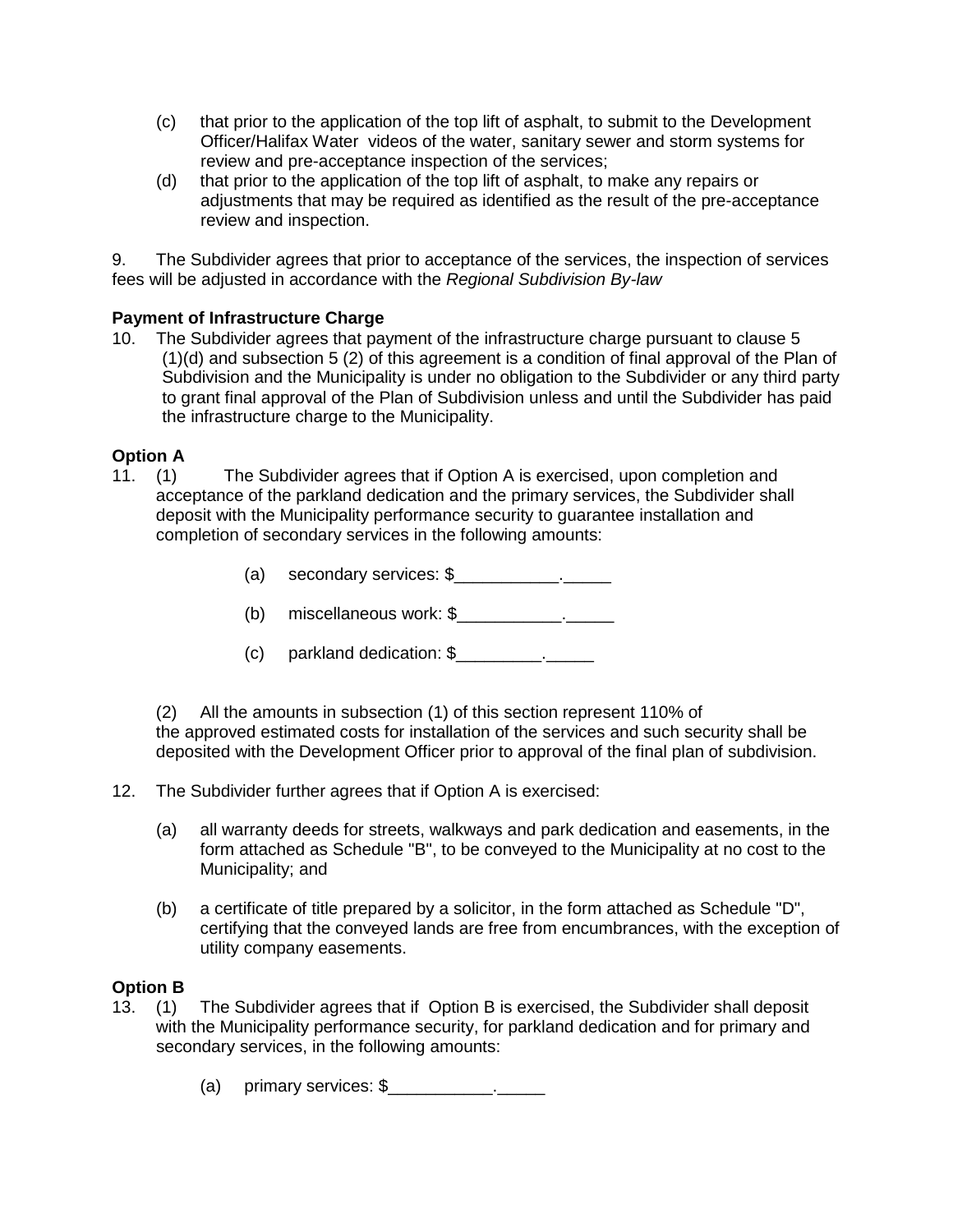- (b) secondary services: \$\_\_\_\_\_\_\_\_\_\_\_.\_\_\_\_\_
- (c) parkland dedication: \$\_\_\_\_\_\_\_\_\_\_\_.\_\_\_\_\_
- (d) miscellaneous work: \$\_\_\_\_\_\_\_\_\_\_\_.\_\_\_\_\_

(2) All the amounts in subsection (1) of this section, represent 110% of the approved estimated costs for installation of the services. Such security is to be deposited with the Development Officer prior to approval of the final Plan of Subdivision.

14. The Subdivider further agrees that if Option B is exercised:

(a) all warranty deeds for streets, walkways and park dedication and easements, in the form attached as Schedule "B", to be conveyed to the Municipality at no cost to the Municipality; and

(b) a certificate of title prepared by a solicitor, in the form attached as Schedule "D", certifying that the conveyed lands are free from encumbrances, with the exception of utility company easements.

# **Option C**

15. If Option C is exercised, no performance security is required.

#### **Completion of Primary Services**

- 16. (1) Upon completion of primary services, the Subdivider agrees that the Subdivider shall:
	- (a) apply in writing to the Development Officer for acceptance; and

(b) apply in writing to the Development Officer to request the release of the security for primary services.

(2) The Subdivider agrees to simultaneously with subsection (1) of this section provide the Development Officer with the necessary information including:

(a) three (3) copies of record drawings, certified by a Professional Engineer (one in 3 ml Mylar, one paper copy and one in an acceptable electronic file format) of the primary services prepared in accordance with the record drawing procedures contained within the Engineering Regulations and including calculations for redesigned services;

(b) detailed records of all actual construction costs and quantities breakdown;

(c) warranty security for two years in the amount of 10% of the actual costs of the primary services;

(d) where the infrastructure charge has not been paid prior to the acceptance of the primary services, to submit to the Municipality a certified cheque payable to the order of the Halifax Regional Municipality in the amount of \$ representing the infrastructure charge payable by the Subdivider to the Municipality pursuant to clause 5(1) (e) and subsection 5(2) of this agreement;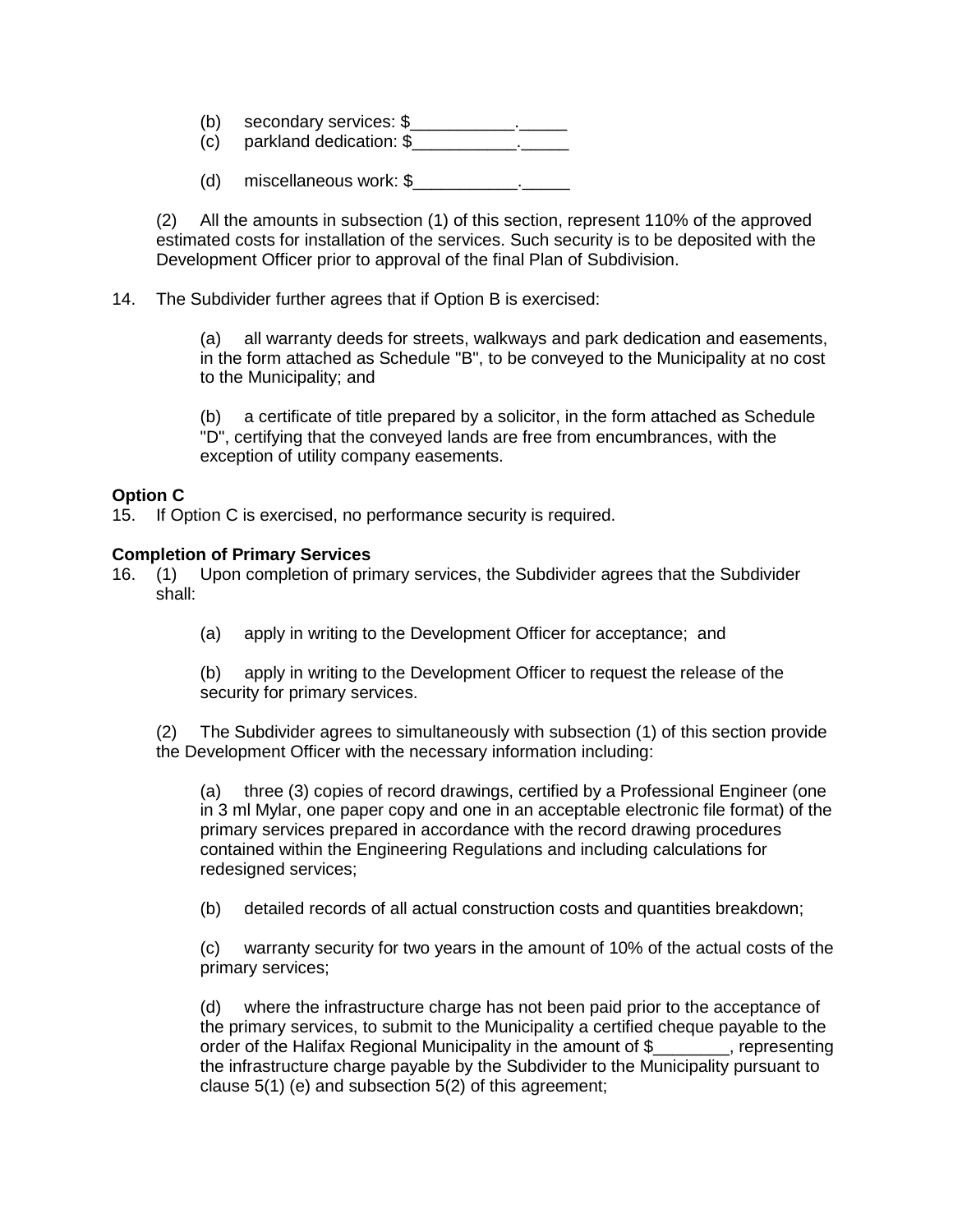(e) a reproducible 28 cm by 43 cm maximum size copy of the Plan of Subdivision showing the land to be conveyed to the Municipality highlighted;

(f) a surveyor's certificate stating that all services have been installed within the limits of the survey markers defining the street or easements, walkways and any other land(s) reserved for public purposes, and that the as-constructed centreline coincides with the final legal Subdivision plans of the Public Street;

(g) Certificate of Compliance from a Professional Engineer certifying that all works have been inspected and completed according to the approved engineering drawings and specifications;

(h) confirmation from a Professional Engineer that all deficiencies have been corrected with details on remedial action taken;

(i) performance security for the secondary services in the amount of 110% of the approved estimated costs for their installation and in the amount of 110% of the estimated value of the parkland dedication if Option A is used; and

(j) written assurance from the utility companies and the Water Commission that all specifications and procedures as referenced in Section 14 of the *Regional Subdivision By-law* have been fulfilled and that acceptance of the water, wasterwater sewer and stormwater sewer systems have been recommended;

- (k) for storm drainage systems, the information in subsection 4 of this section;
- (l) for streets, the information in subsection 4 of this section; and
- (m) for a grading plan, the information in subsection 5 of this section.
- (3) For storm drainage systems, the Subdivider agrees to provide the following:

(a) video inspection (CCTV) and report, including catch basin leads (required also immediately prior to end of warranty security period);

(b) pipe test report, if requested by the Development Officer;

(c) copies of reports from a Geo-technical Engineer where soft ground conditions were encountered or where select fill or backfill materials were used; and

(d) where applicable, easements, in the form attached as Schedule "C", for the consent to discharge stormwater.

(4) For streets, the Subdivider agrees to provide the following:

(a) Professional Engineer's Certification of Inspection and Completion at the following stages of street construction:

- (i) after clearing (pre-construction);
- (ii) after grubbing (before culvert and drain installation);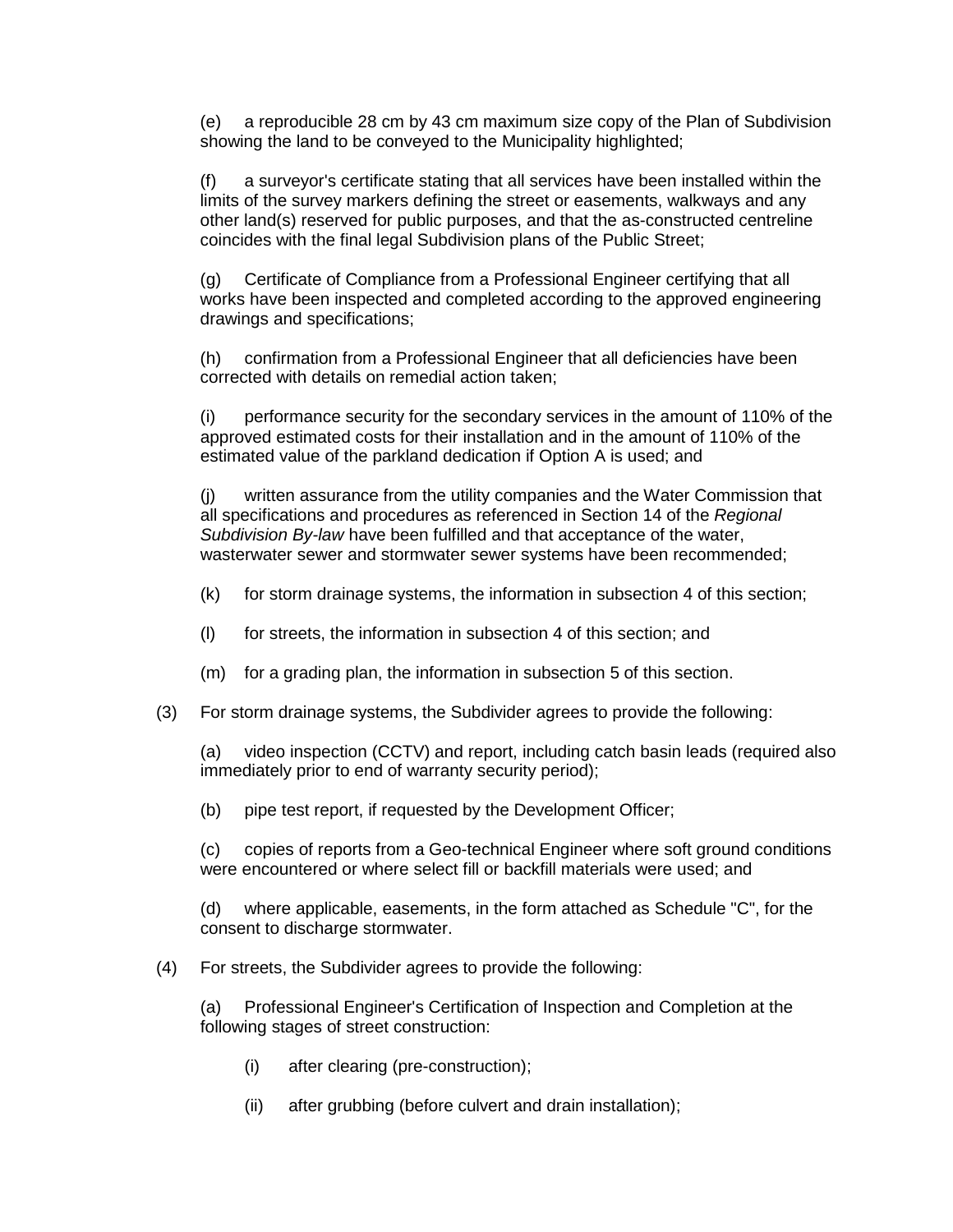- (iii) at subgrade, prior to the application of any gravels;
- (iv) prior to surfacing gravel being applied;
- (v) prior to paving; and
- (vi) final (prior to acceptance of services by the Municipality);

(b) copies of laboratory and field tests of materials (sieve analysis, density tests, concrete compressive strength tests, etc.);

(c) Professional Engineer's Certification of asphalt mix, materials and plant compliance with HRM asphalt specification requirements including penalty payment, where applicable ; and

(d) copies of reports from a Geo-technical Engineer where soft ground conditions were encountered or where select fill or backfill material were used;

(5) For the Subdivision grading plan, the Subdivider agrees to provide the following:

(a) record drawing of the Subdivision Grading Plan showing as-built elevations of those components of the grading and drainage systems identified as being the responsibility of the Subdivider to construct, measured in accordance with the "Tolerances" section below;

(b) subdivision grading certificate, in the specified form, prepared and signed by a Professional Engineer, confirming that those components of the grading and drainage systems identified as being the responsibility of the Subdivider have been constructed in substantial conformance with the approved Subdivision Grading Plan and the *Lot Grading By-law*;

(c) tolerances - proposed grading and slope information is to be confirmed as being constructed on the Subdivision Grading Plan as follows:

(i) where the as-built design elevation or slope is within the indicated tolerance, a graphical or written confirmation is acceptable;

(ii) where the as-built design elevation or slope is not within the indicated tolerance, the as-built result is to be specifically shown;

(iii) constructed elevation at lot lines shall match the proposed elevation as indicated on the approved Subdivision Grading Plan within 5cm;

(iv) grades along sloped surfaces or swales that are at minimum or maximum allowable grades shall match grades indicated on the approved Subdivision Grading Plan, or deviate to the permitted side of the minimum or maximum; and

(v) additional elevations or slopes not covered above are to be confirmed by the Inspector as meeting the intent of the approved Subdivision Grading Plan;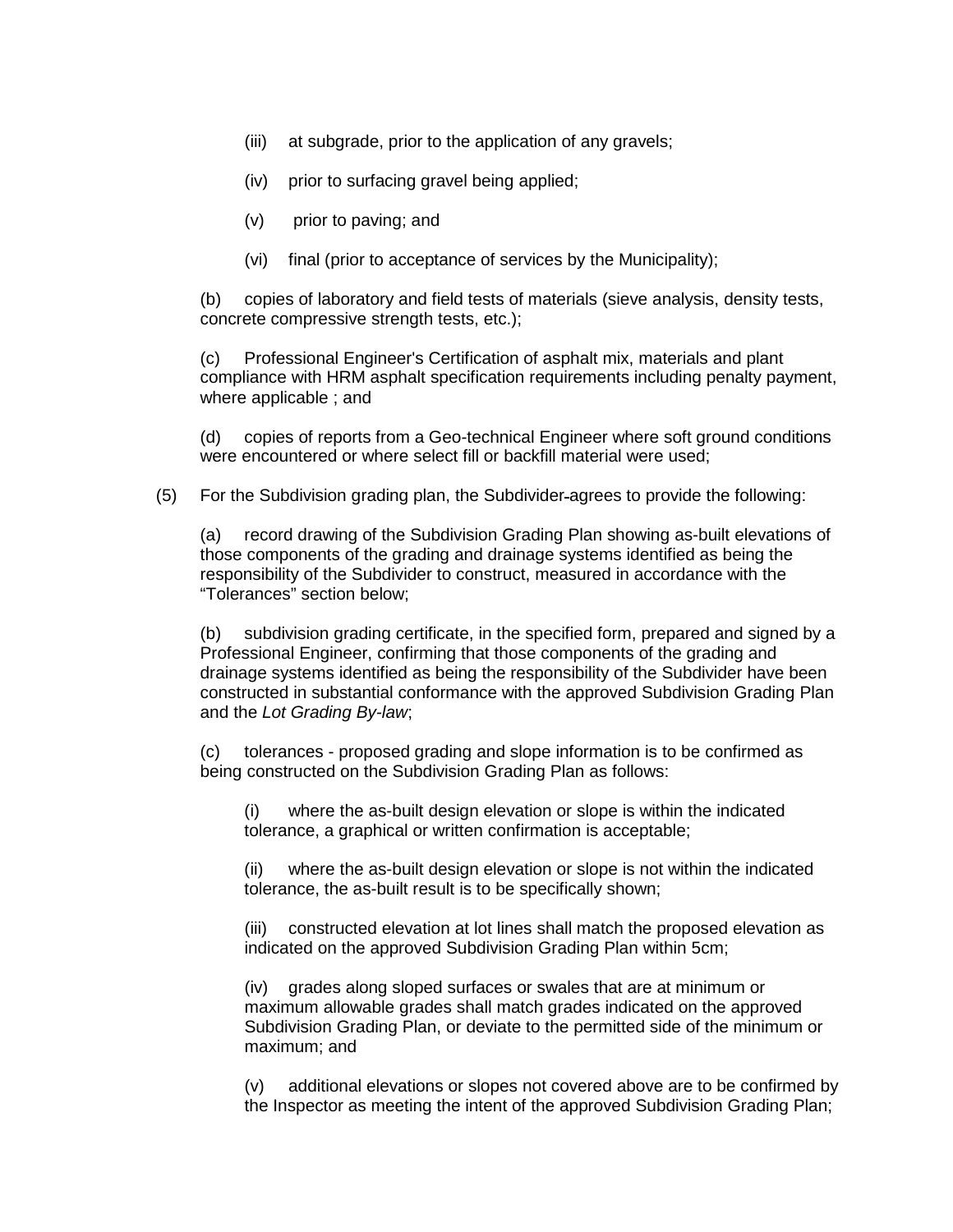# **Completion of Secondary Services**

17. Upon completion of the secondary services, the Subdivider agrees to:

- (a) apply in writing to the Development Officer for acceptance;
- (b) request the release of security on secondary services; and

(c) simultaneously provide the Development Officer with the necessary information including:

(i) three (3) copies of record drawings, certified by a Professional Engineer, (one in 3 ml Mylar and one in an acceptable electronic file format), of the secondary services prepared in accordance with the record drawing procedures contained with the Municipal Services Systems Design Guidelines;

(ii) copies of laboratory and field test of materials (sieve analysis, density tests, concrete compressive strength tests, etc.), confirming that the specified standards for the materials were achieved;

(iii) copies of reports from a Geo-technical Engineer where soft ground conditions were encountered or where select fill or backfill materials were used;

(iv) detailed records of actual construction costs and quantities breakdown;

(v) two years warranty security in the amount of 10% of the actual costs of the secondary services;

(vi) where not provided pursuant to sections 12 or 14 of this agreement, all warranty deeds for streets, walkways and park dedication and easements, in the form attached as Schedule "B", to be conveyed to the Municipality at no cost to the Municipality;

(vii) where not provided pursuant to sections 12 or 14 of this agreement, a certificate of title prepared by a solicitor, in the form attached as Schedule "D", certifying that the conveyed lands are free from encumbrances, with the exception of utility company easements;

(viii) certification by a Nova Scotia Land Surveyor stating that all services have been installed within the limits of the survey markers for the streets, easements and walkways to be conveyed to the Municipality, and that pipes have been installed in the centre of an easement;

(ix) Certificate of Compliance from a Professional Engineer certifying that all works are completed according to the approved engineering drawings and specifications; and

(x) confirmation from a Professional Engineer that all deficiencies have been corrected, including a list of all deficiencies with remedial action taken.

#### **Acceptance of Primary and Secondary Services**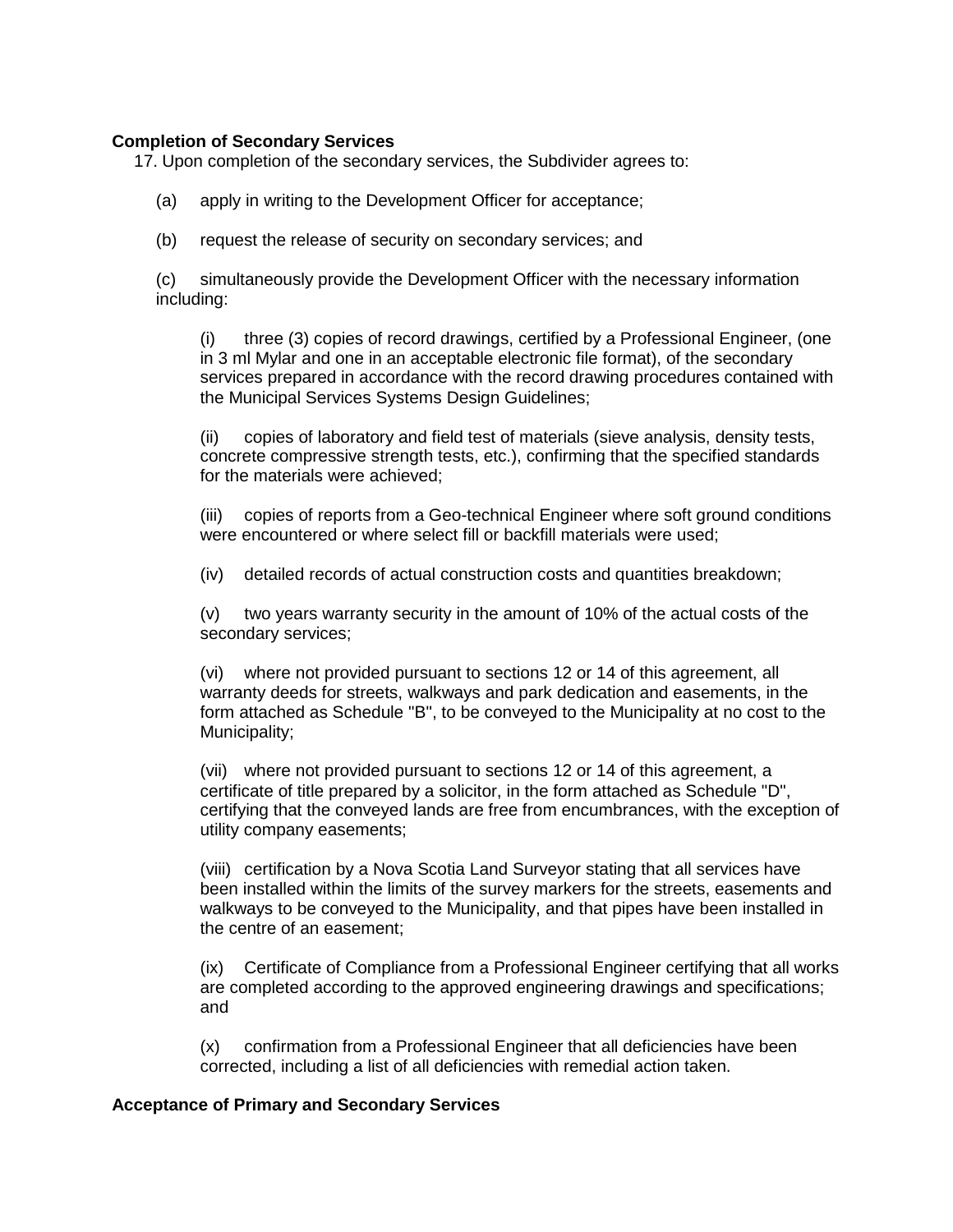18. The Subdivider agrees that:

(a) upon acceptance by the Engineer of the documentation and materials submitted pursuant to the foregoing, the Development Officer shall make final decisions on the approvals and shall notify the Subdivider that the Municipality accepts the primary or secondary services whereupon all roadway, roadbed, base course, surfacing, paving, curb and gutter, pipes, mains, lines, pumping equipment, conduits, drains, manholes and other facilities, structures and equipment comprising the primary or secondary services shall automatically vest absolutely in the Municipality and the Subdivider shall have no further interest, right or claim in respect thereof.

(b) the acceptance by the Municipality of the primary or secondary services shall not, however, in any way limit or restrict the liability of the Subdivider in respect of its obligations under this agreement relating to the design, construction and maintenance of the primary or secondary services and the indemnification of the Municipality under section 35 hereof or otherwise.

(c) until the acceptance of the primary services, the Subdivider shall:

(i) make the roadway passable for emergency access vehicles;

(ii) place over the sub-grade of the roadway a 5 cm layer of anti-dust treated surfacing gravel;

- (iii) provide adequate surface drainage;
- (iv) place temporary street name signs;

(v) provide a minimum cover of 1.5 m of back fill material over all water systems and water service pipes; and

(vi) prevent damage to and maintain the interior of the sewer, building sewer and water systems clean and free of obstruction.

# **Park Dedication**

19. The Subdivider agrees that prior to approval of the final plan of Subdivision, the Subdivider shall provide a deed and certificate of title for Lot \_\_\_\_\_\_\_\_, as shown on the Plan of Subdivision, to the Municipality at no cost, as park dedication for the Subdivision if applicable.

# **Entry and Use**

20. The Subdivider agrees that:

(a) the Subdivider shall retain a "temporary right-of-use" authorizing the Subdivider, its servants, agents, employees, contractors and sub-contractors, to enter upon the lands for the purpose of developing Lot \_\_\_\_\_\_\_\_ (hereinafter called "the site") in accordance with the approved design;

(b) the terms of the "temporary right-of-use" shall continue for the term of the construction time schedule;

(c) the Subdivider shall have the privilege at any time and from time to time during the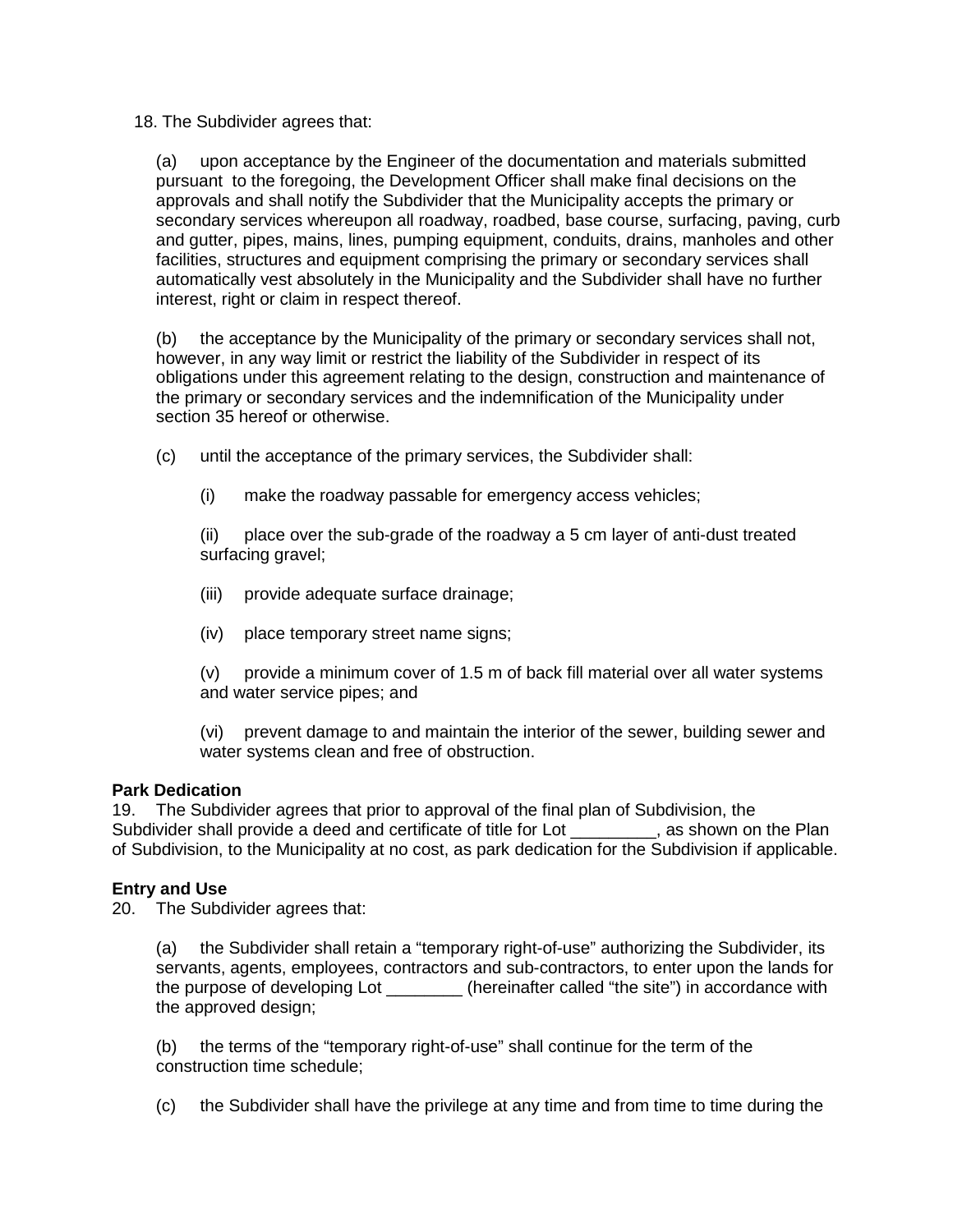term of this Agreement to enter upon, use and occupy Lot \_\_\_\_\_\_\_ for purposes of developing the site in accordance with the approved design for use as public parkland. The subdivider will be responsible for all costs related to any required preparation and development of the site; and

(d) HRM shall make the site available to the Subdivider on an **"as is"** basis. The Subdivider shall erect barricades and temporary fencing around the site while under construction. In addition, prior to construction, the Subdivider shall implement all erosion and sediment control measures as outlined on Drawing No. \_\_\_\_\_\_, prepared by  $\Box$  dated  $\Box$ 

# **Restricting Use**

21. The Subdivider agrees to exercise due diligence with respect to properly restricting the use of the site by the public through the use of appropriate signage during stages of construction informing the public about the nature of the project and the construction duration.

# **Indemnity**

22. The Subdivider agrees to indemnify HRM, its officers, employees, licensees, tenants and invitees and save it harmless from and against any and all claims, actions, damages, liability and expenses in connection with loss of life, personal injury and/or damage to property arising from or out of the use of the site by the Subdivider, its servants, agents, employees, contractors and subcontractors except for any such claims, actions, damages, liability and expense arising from the negligence or wilful misconduct of HRM or those for whom it is in law responsible.

## **Insurance**

23. The Subdivider shall provide HRM with proof, satisfactory to HRM, that it carries and has in full force and effect, public liability insurance in respect of injury of one or more persons, and the property damage insurance in connection with the use of the site in an amount not less than \$2,000,000. HRM and its Agents shall be Named Additional Insured on all Tenant insurance certificates;

# **Copies**

24. The Subdivider agrees to supply, upon request, a copy of this agreement and Subdivision Grading Plan, where applicable, but not including the Engineering Design Drawings to every purchaser of land within the Subdivision;

# **Signs**<br>25.

The Subdivider agrees:

(a) to construct temporary signs at the entrance to the Subdivision showing the layout and identification of all streets, lots and public open spaces within the Subdivision:

(b) to construct lot identifier signs on each lot within the Subdivision; and,

(c) that the Subdivision entrance signs shall not be less than 1.8 m by 1.2 m and the lot identifier signs shall not be less than 20 cm by 20 cm.

# **Security Reductions**

26. The Subdivider agrees to reductions in the amount of the performance securities may only be considered in accordance with Section 128 of the *Regional Subdivision By-law*.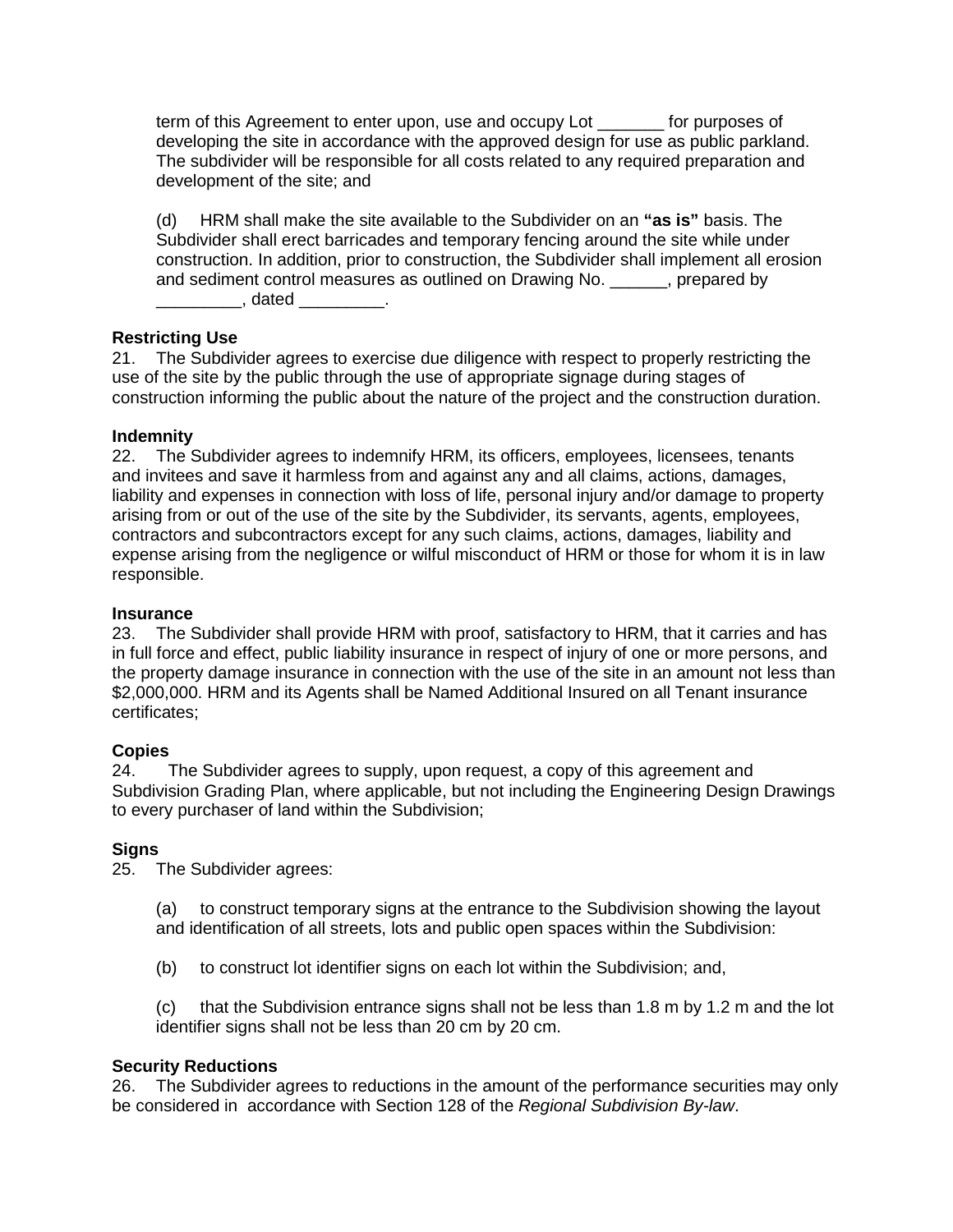# **Options A, B or C**

27. (1) The Municipality agrees that:

(a) if Option A is used, upon completion and acceptance of the parkland dedication and the primary services and the filing of the security and upon compliance with all the requirements of the *Regional Subdivision By-law* and this agreement, the Development Officer shall approve the final Plan of Subdivision;

(b) if Option B is used, upon compliance by the Subdivider with all the requirements of the *Regional Subdivision By-law* including parkland dedication, this agreement and the filing of the required securities, the Development Officer shall approve the final Plan of Subdivision; and

(c) if Option C is used, upon completion and acceptance of the parkland dedication and the primary and secondary services and the filing of the required securities, the Development Officer shall approve the final Plan of Subdivision.

(2) The Municipality further agrees that upon written request from the Subdivider, the Development Officer may allow the Subdivider to switch among Options A, B and C provided the owner deposits with the Municipality the performance security amounts specified in sections 11, 13 or 15 hereof.

# **Release of Performance Security**

28. The Municipality agrees that upon written request from the Subdivider, the Development Officer may, from time to time, release a portion of the performance security, in accordance with the terms of Section 128 of the *Regional Subdivision By-law*.

#### **Services are Ready for Acceptance**

29. The Subdivider agrees to notify the Development Officer, in writing, when services are ready for acceptance by the Municipality and the Water Commission.

#### **Acceptance of Primary Services**

30. The Municipality agrees:

(a) upon acceptance of the primary services, the Municipality will provide snow ploughing, garbage collection, police and fire protection;

(b) to provide bonus payment in accordance with HRM asphalt specification requirements, where applicable;

(c) if Option A is used, upon acceptance of the parkland dedication and primary services, Building Permits will be issued upon application for construction on any of the approved lots, provided that all applicable codes, by-laws ordinances, etc., are met;

(d) if Option B is used, upon application, Building Permits will be issued for construction of any of the approved lots provided that all applicable codes, by-laws, ordinances, etc., are met. However, Occupancy Permits will not be issued until all primary services have been accepted by the Municipality; and

(e) if Option C is used, upon acceptance of the parkland dedication and primary and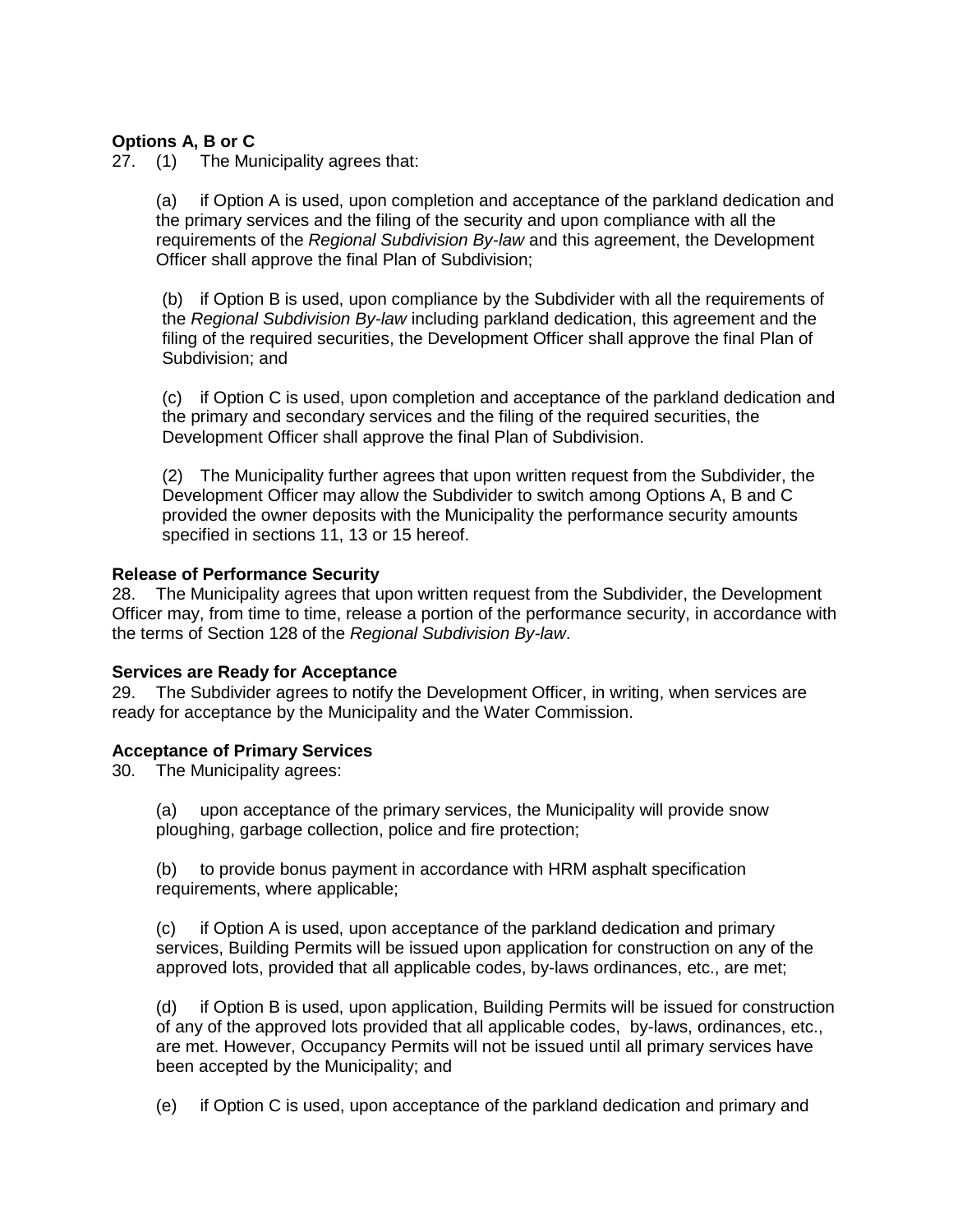secondary services, Building Permits will be issued upon application for construction of any of the approved lots, provided that all acceptable codes, by-laws, ordinances, etc., are met.

# **Warranty Period**

31. The Subdivider agrees that during the Warranty Period, the Subdivider shall repair the primary or secondary services and make such alterations and repairs thereto as are necessary in the reasonable opinion of the Engineer to ensure that the primary or secondary services does and will function properly.

32. The Subdivider further agrees to repair, replace or alter any part of the primary or secondary services that fails or is expected to fail to function properly in the reasonable opinion of the Engineer, or is damaged or destroyed by any cause whatsoever other than a wilful act of the Municipality or those for whom it is in law responsible.

33. (1) The Subdivider agrees that if at any time during the Warranty Period, any of the primary or secondary services fails to function or fails to function properly or the Engineer determines that any repairs or alterations to the primary or secondary services are required to ensure that the primary or secondary services does and will function properly, the Subdivider shall, within thirty (30) days after receipt of notice in writing from the Engineer, make such repairs or alterations or construct such additional facilities as may be required and if the Subdivider fails to do so, the Municipality may, but shall not be obligated to, make such repairs or alterations or construct such additional facilities.

(2) The Subdivider agrees that if the Municipality undertakes any such repairs or alterations or the construction of any additional facilities, the Subdivider shall be responsible for the cost thereof and the Subdivider shall reimburse the amount expended by the Municipality within fourteen (14) days after demand therefor by the Municipality.

- 34. (1) The Subdivider agrees that not more than three (3) months and not less than two (2) months prior to the end of the Warranty Period, the Subdivider, at his or her own cost, shall conduct a closed circuit television inspection of the complete storm drainage system and provide to the Engineer a video tape in an acceptable electronic format with respect to such inspections.
	- (2) The Subdivider agrees that:

(a) if, as of a result of the closed circuit television inspections, conducted pursuant to the preceding subsection or if at any other time within the Warranty Period, the Engineer determines that any repairs or alterations to the storm drainage system are required or any additional swales, catch basins or other drainage facilities are required to eliminate a drainage problem, the Subdivider shall, within thirty (30) days after receipt of notice in writing from the Engineer, make such repairs or alterations or construct such additional facilities as may be required and if the Subdivider fails to do so, the Municipality may, but shall not be obligated to, make such repairs or alterations or construct such additional facilities; and

(b) if the Municipality undertakes any such repairs or alterations or the construction of any additional facilities, the Subdivider shall be responsible for the cost thereof and the Subdivider shall reimburse the amount expended by the Municipality within fourteen (14) days after demand therefor by the Municipality.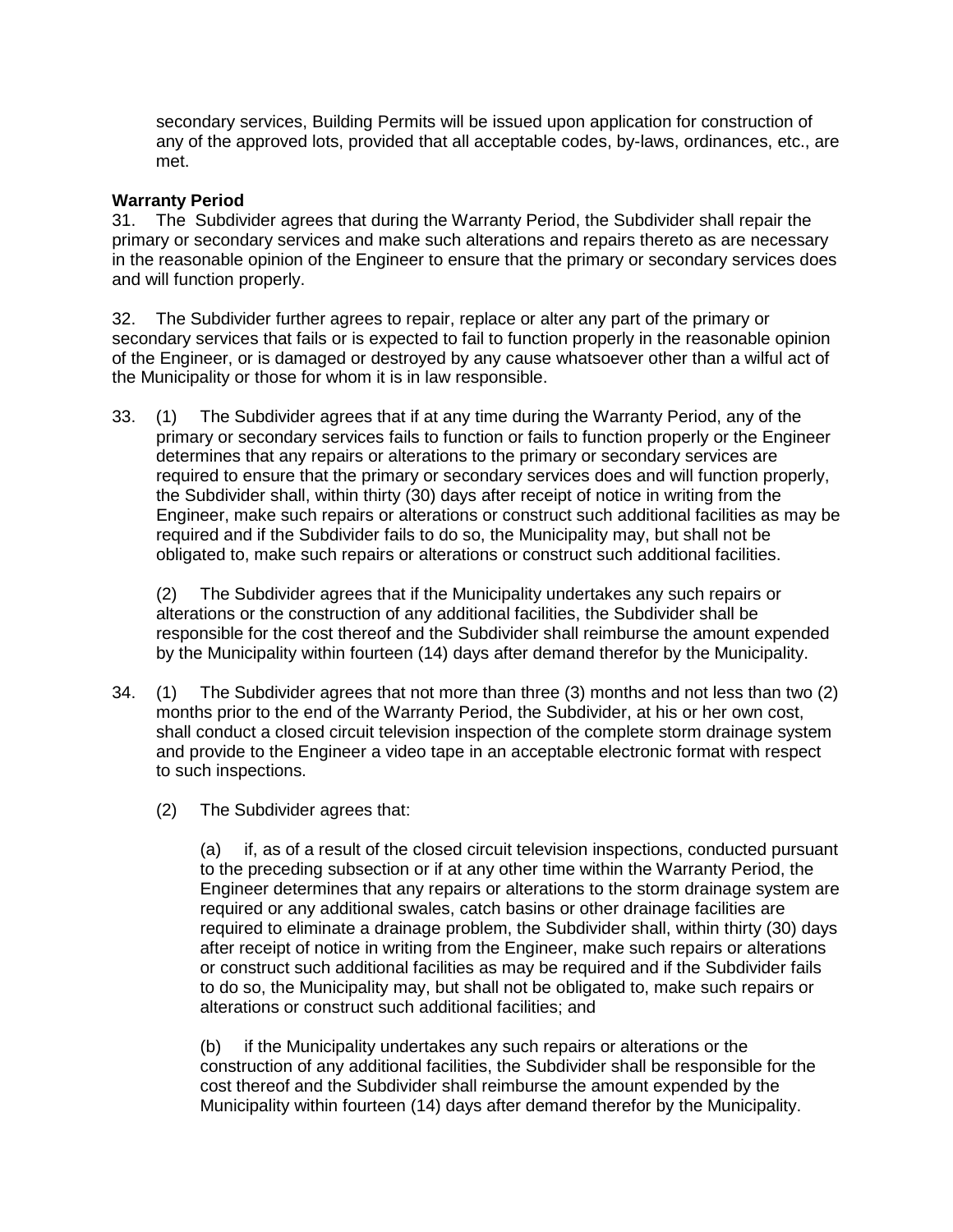# **Indemnity**

35. The Subdivider agrees that if Options A or B are used, the Subdivider shall:

(a) maintain and repair all components of the primary and secondary services, including the provision of snow and ice removal and refuse collection, until such time as the Municipality has accepted the primary and secondary services in accordance with this agreement;

(b) indemnify the Municipality against all liabilities, costs, fines, suits, claims, demands and actions and causes of action of any kind for which the Municipality may be considered or become liable for by reason of the primary or secondary services not being completed and accepted; and

- (c) (i) without limiting the generality of the Subdivider's responsibility to indemnify the Municipality, maintain and pay all premiums for general public liability insurance with a minimum coverage of \$2,000,000, with the Municipality named as a joint insured party; and
	- (ii) furnish to the Municipality satisfactory written evidence that such insurance is in force and effect prior to approval of the final plan of subdivision.

36. The Subdivider hereby agrees to assume and does hereby assume liability for, and does hereby agree to indemnify, protect and save and keep harmless the Municipality, its agents, servants, employees and officers, from and against any and all liabilities, obligations, losses, damages, penalties, claims, actions (including negligence), suits, costs and expenses (including legal expenses) of whatsoever kind and nature imposed or assumed by, incurred by or asserted against the Municipality, or its agents, servants, employees or officers, in any way relating to or arising out of the failure by the Subdivider to observe or perform any condition, obligation, agreement, covenant or provision contained in this agreement to be observed or performed by the Subdivider or resulting from the breach of any representation or warranty contained herein on the part of the Subdivider.

#### **Rights and Remedies on Default**

37. The Subdivider agrees that:

(a) if, during construction of the primary or secondary services, the Subdivider fails to observe or perform any of the conditions or requirements to be observed or performed by the Subdivider under this agreement, then the Development Officer may, in addition to any other remedy available to the Municipality, by notice in writing sent by prepaid registered mail to the Subdivider at the latest address known to the Development Officer, order the cessation of work on the primary or secondary services;

(b) upon such notice being issued by the Development Officer under clause (a) of this section, the Subdivider shall immediately cease work on the primary or secondary services and shall not resume such work until satisfactory arrangements are made with the Development Officer to rectify the default by the Subdivider under this agreement;

(c) the Municipality shall be entitled to apply for an injunction from any court of competent jurisdiction to restrain the Subdivider from continuing work after a notice has been issued under clause (a) of this section by the Development Officer; and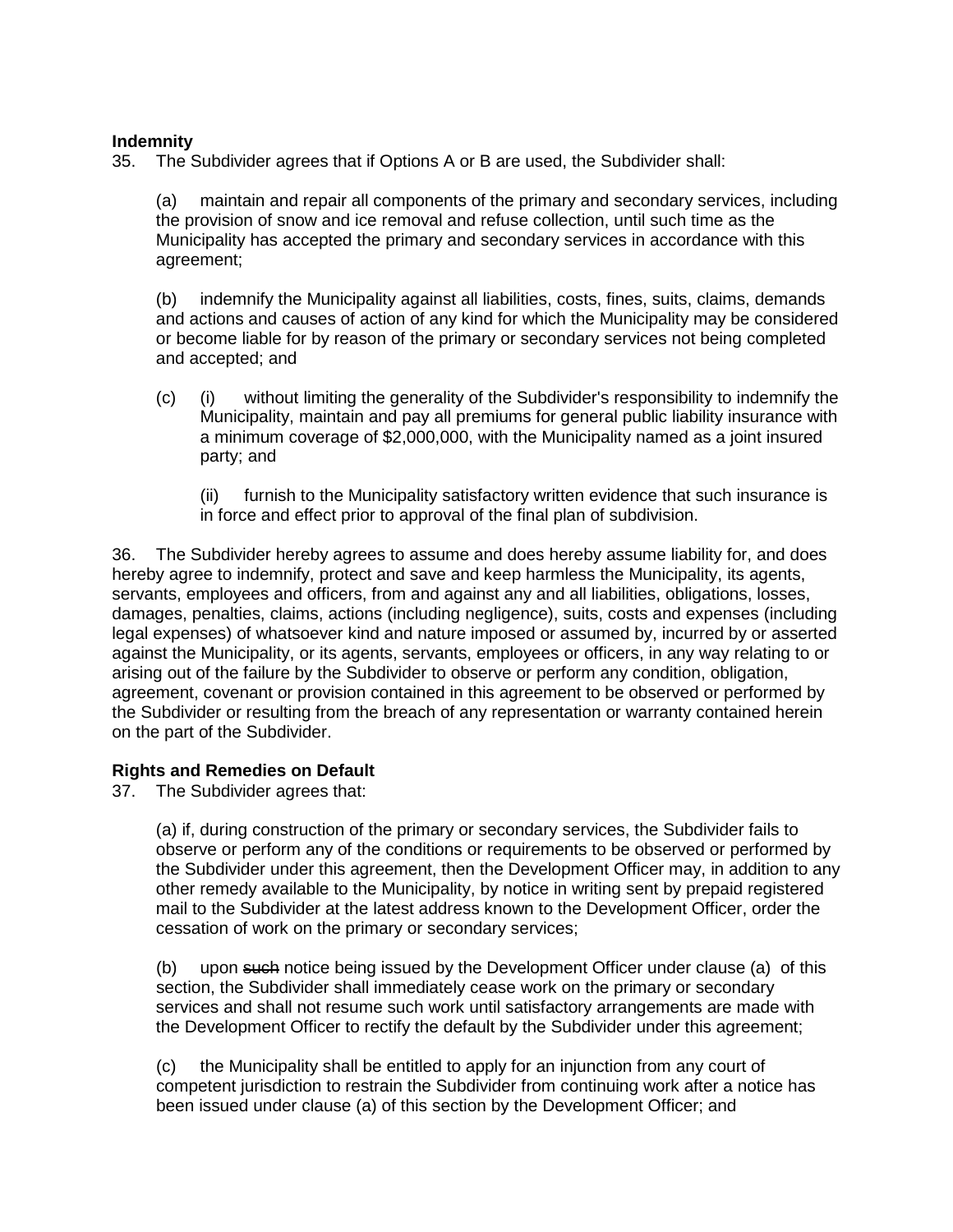(d) all administrative and other costs incurred by the Municipality in connection with any termination or cessation of the work pursuant to this section shall be the responsibility of the Subdivider who shall forthwith reimburse the Municipality for such costs upon demand by the Municipality.

38. (1) The parties agrees that if the Subdivider becomes insolvent or makes an assignment for the benefit of creditors, the Development Officer may declare that the Subdivider is in default of this agreement;

(2) The parties further agrees that seven days after written notice of default signed by the Development Officer and sent to the Subdivider by certified mail, the Municipality may, at its option:

(a) enter upon the lands shown on the Plan of Subdivision and the Municipality, its servants, agents and contractors may complete any services, repairs or maintenance, wholly or in part, required to be done by the Subdivider, and shall collect the cost thereof together with an engineering fee of 10% of the cost of such materials and works, from the Subdivider, or deduct the cost thereof from securities on deposit, or recover the same by auction;

(b) make any payment which ought to have been made by the Subdivider, and upon demand, collect the amount thereof from the Subdivider, or enforce any security available to the Municipality, including performance security for the infrastructure charge pursuant to sections 10 or 12 of this agreement;

(c) make any payment which ought to have been made by the Subdivider, and upon demand, collect the amount thereof from the Subdivider, or enforce any security available to the Municipality;

(d) retain any sum of money heretofore paid by the Subdivider to the Municipality for any purpose and apply the same after taxes, in the payment or part payment, for any work which the Municipality may undertake;

(e) assume any work or services, at the option of the Municipality, whether the same are completed or not, and thereafter the Subdivider shall have no claim or title thereto or remuneration therefor;

(f) bring an action to compel the complete performance of all or part of this agreement or for damages; and

(g) exercise any other remedy granted to the Municipality under the terms of this agreement or available to the Municipality in law including the repeal of the final plan approval as outlined under the *Regional Subdivision By-law*.

(3) It is understood and agreed between the parties that such entry upon the land under subsection 2 of this section shall be as an agent for the Subdivider and shall not be deemed as acceptance or assumption of the service of the Municipality.

(4) Notwithstanding subsection 2 of this section, the parties agree that, in the case of an emergency, as determined by the Development Officer, the Municipality shall have the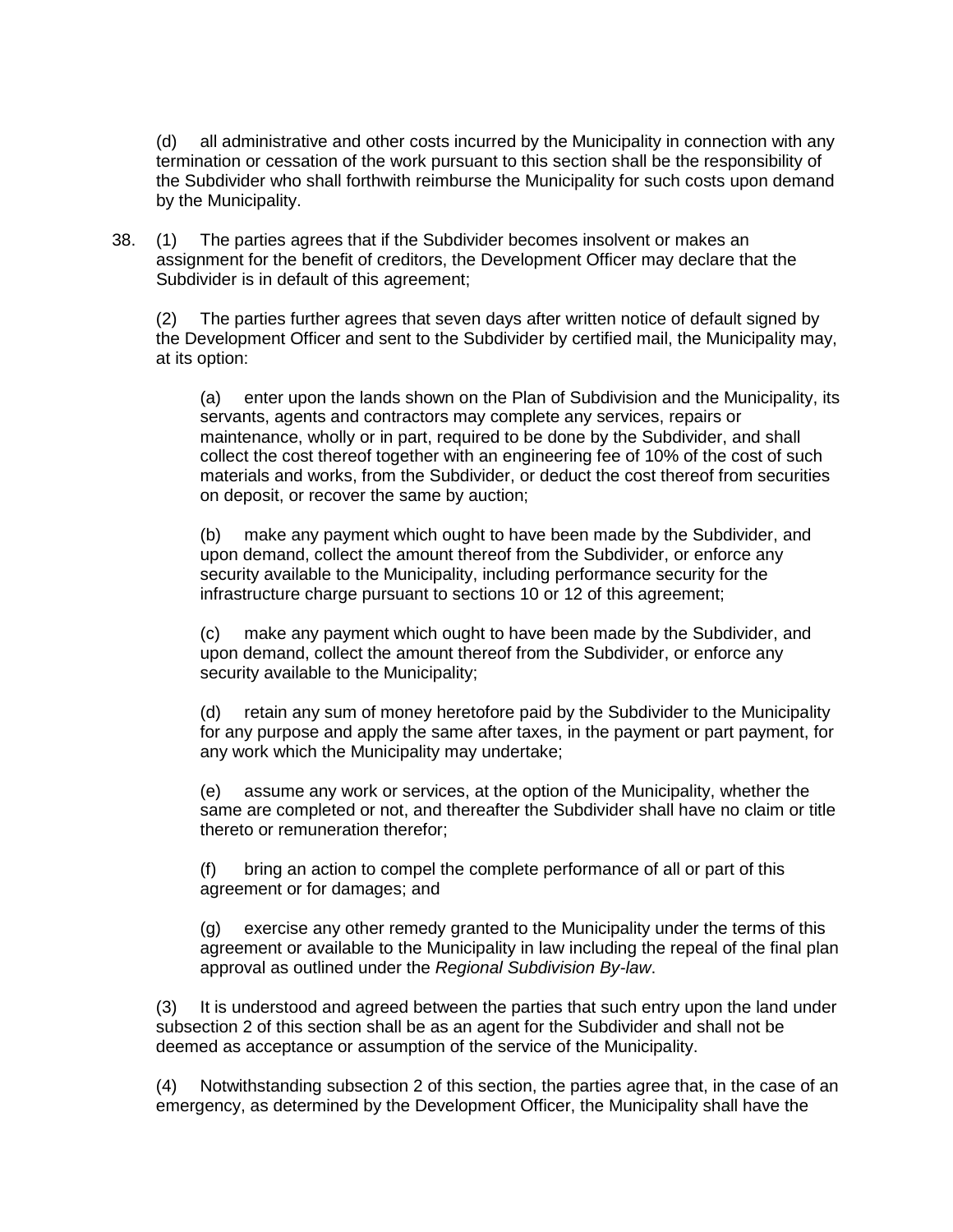right to enter upon the lands of the Subdivider and to carry out the necessary maintenance and repair without notice to the Subdivider.

# **General Provisions**

39. The Subdivider agrees to indemnify and save harmless, and keep indemnified and saved harmless at all times hereafter, the Municipality, from and against all claims, demands, actions, suits or other legal proceedings by whomsoever made or brought against the Municipality, in connection with work required to be done herein by the Subdivider, his contractors, servant or agents.

40. Time shall be the essence of this agreement.

41. This agreement and everything contained herein shall enure to the benefit of and be binding upon the parties hereto, their heirs, successors and assigns.

**IN WITNESS WHEREOF** the parties have executed this agreement as of the day and year first above written.

| <b>SIGNED, SEALED AND DELIVERED in</b><br>the presence of:                                                             | (Subdivider)                                                                                                                                                                                                                   |
|------------------------------------------------------------------------------------------------------------------------|--------------------------------------------------------------------------------------------------------------------------------------------------------------------------------------------------------------------------------|
|                                                                                                                        |                                                                                                                                                                                                                                |
|                                                                                                                        | Per: the contract of the contract of the contract of the contract of the contract of the contract of the contract of the contract of the contract of the contract of the contract of the contract of the contract of the contr |
|                                                                                                                        |                                                                                                                                                                                                                                |
| <b>SEALED, DELIVERED AND</b><br><b>ATTESTED</b> to by the proper signing<br>officers of Halifax Regional Municipality, | <b>HALIFAX REGIONAL</b><br><b>MUNICIPALITY</b>                                                                                                                                                                                 |
| duly authorized in that behalf, in the<br>presence of:                                                                 | Per:<br>Mayor                                                                                                                                                                                                                  |
|                                                                                                                        | Per:                                                                                                                                                                                                                           |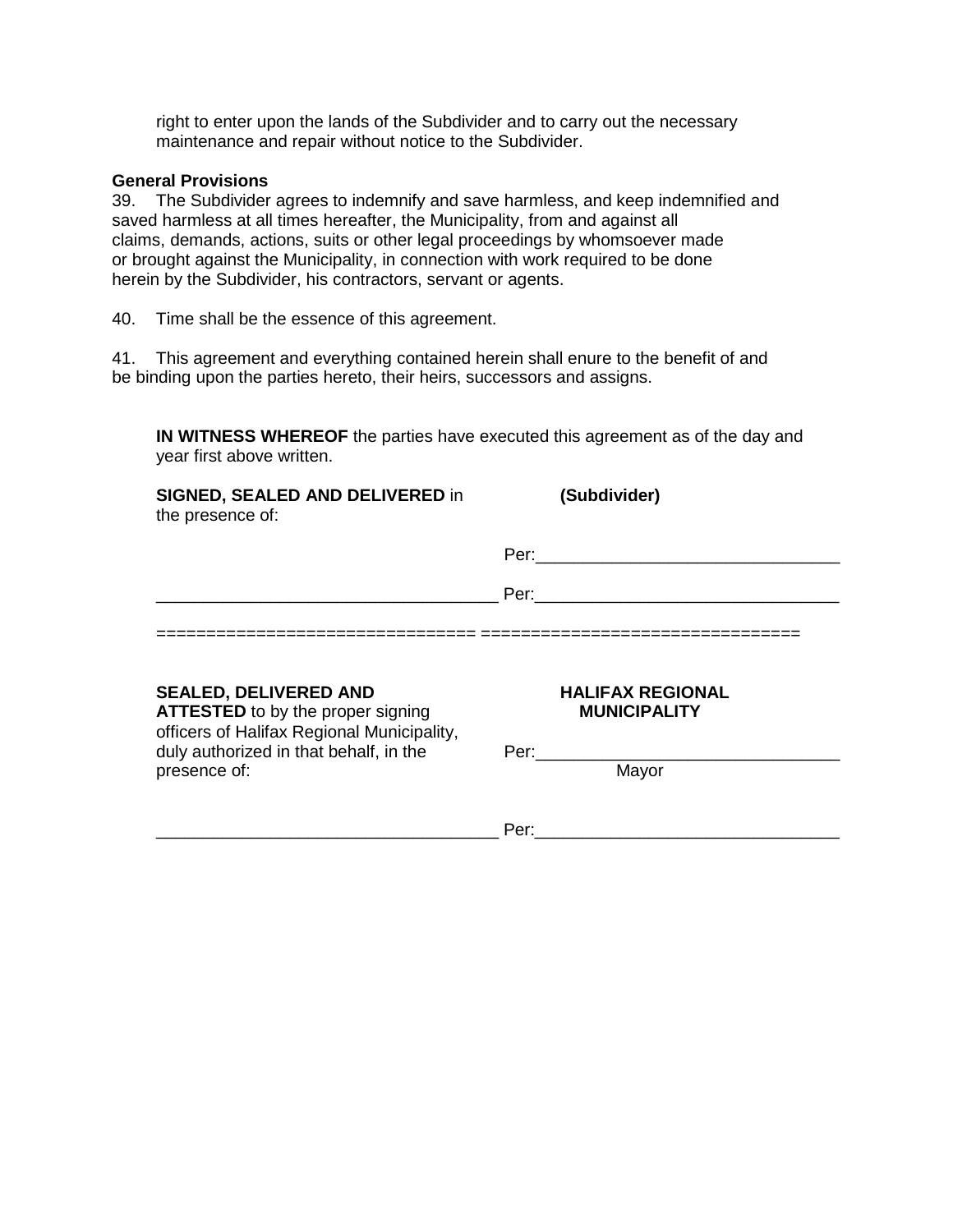#### PROVINCE OF NOVA SCOTIA COUNTY OF HALIFAX

On this\_\_\_\_\_day of\_\_\_\_\_\_, A.D. 20\_\_\_\_, before me, the subscriber personally came and appeared\_\_\_\_\_\_\_\_\_\_\_\_\_\_\_\_\_\_\_a subscribing witness to the foregoing indenture who having been by me duly sworn, made oath and said that\_\_\_\_\_\_\_\_\_\_\_\_\_\_, \_\_\_\_\_\_\_\_\_\_\_\_\_\_\_\_\_\_\_ of the parties thereto, signed, sealed and delivered the same in h presence.

> \_\_\_\_\_\_\_\_\_\_\_\_\_\_\_\_\_\_\_\_\_\_\_\_\_\_\_\_\_\_\_\_\_\_\_ A Commissioner of the Supreme Court of Nova Scotia

PROVINCE OF NOVA SCOTIA COUNTY OF HALIFAX

On this day of\_\_\_\_\_\_\_\_\_, A.D. 20\_\_\_, before me, the subscriber personally came and appeared appeared the subscribing witness to the foregoing indenture who being by me sworn, made oath, and said that \_\_\_\_\_\_\_\_\_\_\_\_\_\_\_\_\_\_\_\_\_, Mayor and

\_\_\_\_\_\_\_\_\_\_\_\_\_\_\_\_\_, Clerk of the Halifax Regional Municipality, signed the same and affixed the seal of the said Municipality thereto in h presence.

> \_\_\_\_\_\_\_\_\_\_\_\_\_\_\_\_\_\_\_\_\_\_\_\_\_\_\_\_\_\_\_\_ A Commissioner of the Supreme Court of Nova Scotia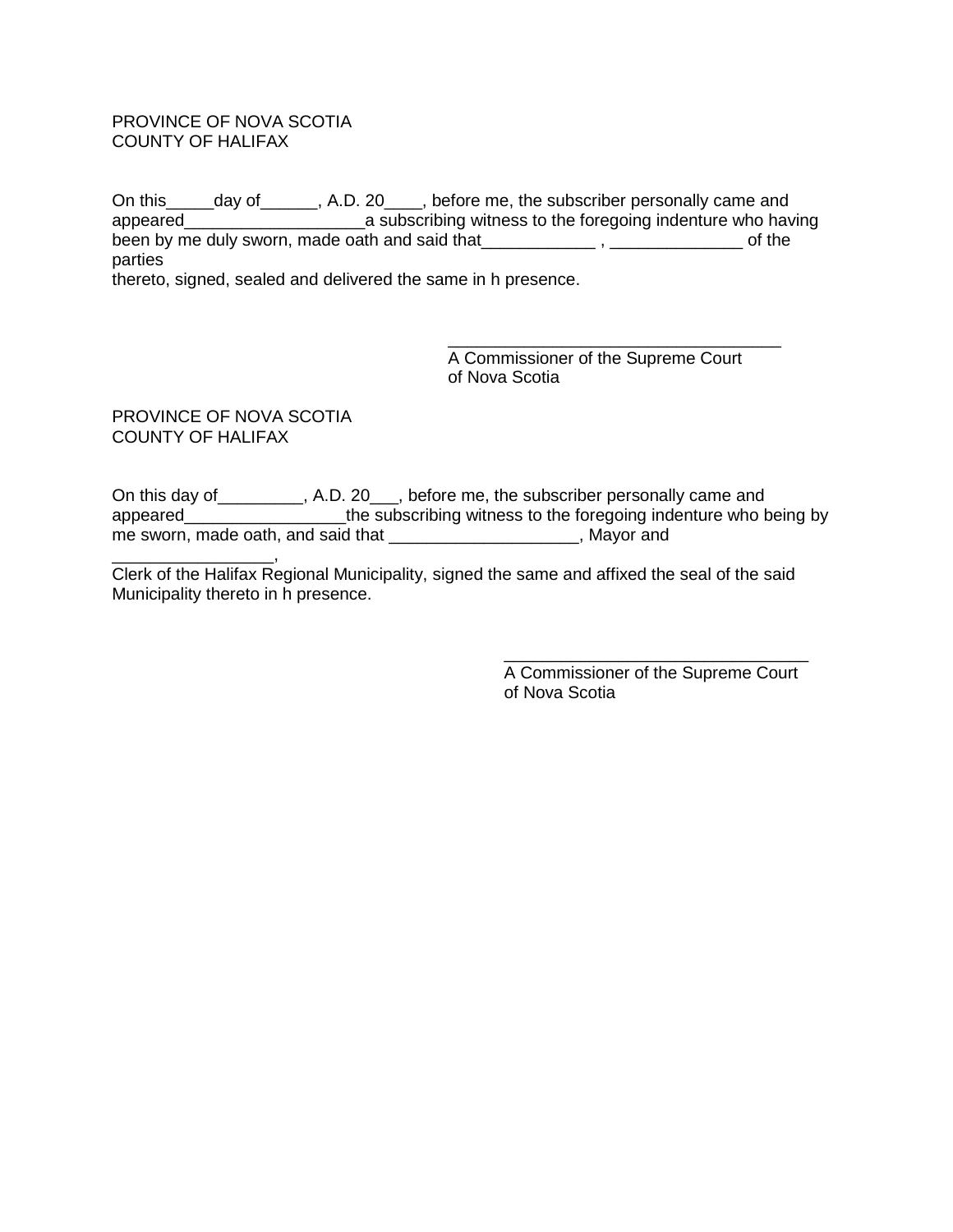# **Schedule "A" – FORM-**

(Construction Schedule)

| <b>Stage</b>                                       |  | Month |  | Month |  | Month |  | Month |  | Month |  |
|----------------------------------------------------|--|-------|--|-------|--|-------|--|-------|--|-------|--|
| <b>Primary Services</b>                            |  |       |  |       |  |       |  |       |  |       |  |
| Clearing                                           |  |       |  |       |  |       |  |       |  |       |  |
| Grubbing                                           |  |       |  |       |  |       |  |       |  |       |  |
| Drill & Blast                                      |  |       |  |       |  |       |  |       |  |       |  |
| Servicing                                          |  |       |  |       |  |       |  |       |  |       |  |
| Subgrade                                           |  |       |  |       |  |       |  |       |  |       |  |
| Gravel                                             |  |       |  |       |  |       |  |       |  |       |  |
| Curb & Gutter                                      |  |       |  |       |  |       |  |       |  |       |  |
| Base Lift of Asphalt                               |  |       |  |       |  |       |  |       |  |       |  |
| Pre-acceptance package for<br><b>Halifax Water</b> |  |       |  |       |  |       |  |       |  |       |  |
| <b>Secondary Services</b>                          |  |       |  |       |  |       |  |       |  |       |  |
| Top lift of Asphalt                                |  |       |  |       |  |       |  |       |  |       |  |
| Sidewalk                                           |  |       |  |       |  |       |  |       |  |       |  |
| Sod & Trees                                        |  |       |  |       |  |       |  |       |  |       |  |
| Clean Up                                           |  |       |  |       |  |       |  |       |  |       |  |
| Other                                              |  |       |  |       |  |       |  |       |  |       |  |
| Park Site<br>Preparation/Development               |  |       |  |       |  |       |  |       |  |       |  |

# **Scheduled Commencement Date** \_\_\_\_\_\_\_\_\_\_\_\_\_\_\_\_\_\_\_\_\_\_\_\_\_\_\_\_\_\_

**Scheduled Completion Date** \_\_\_\_\_\_\_\_\_\_\_\_\_\_\_\_\_\_\_\_\_\_\_\_\_\_\_\_\_\_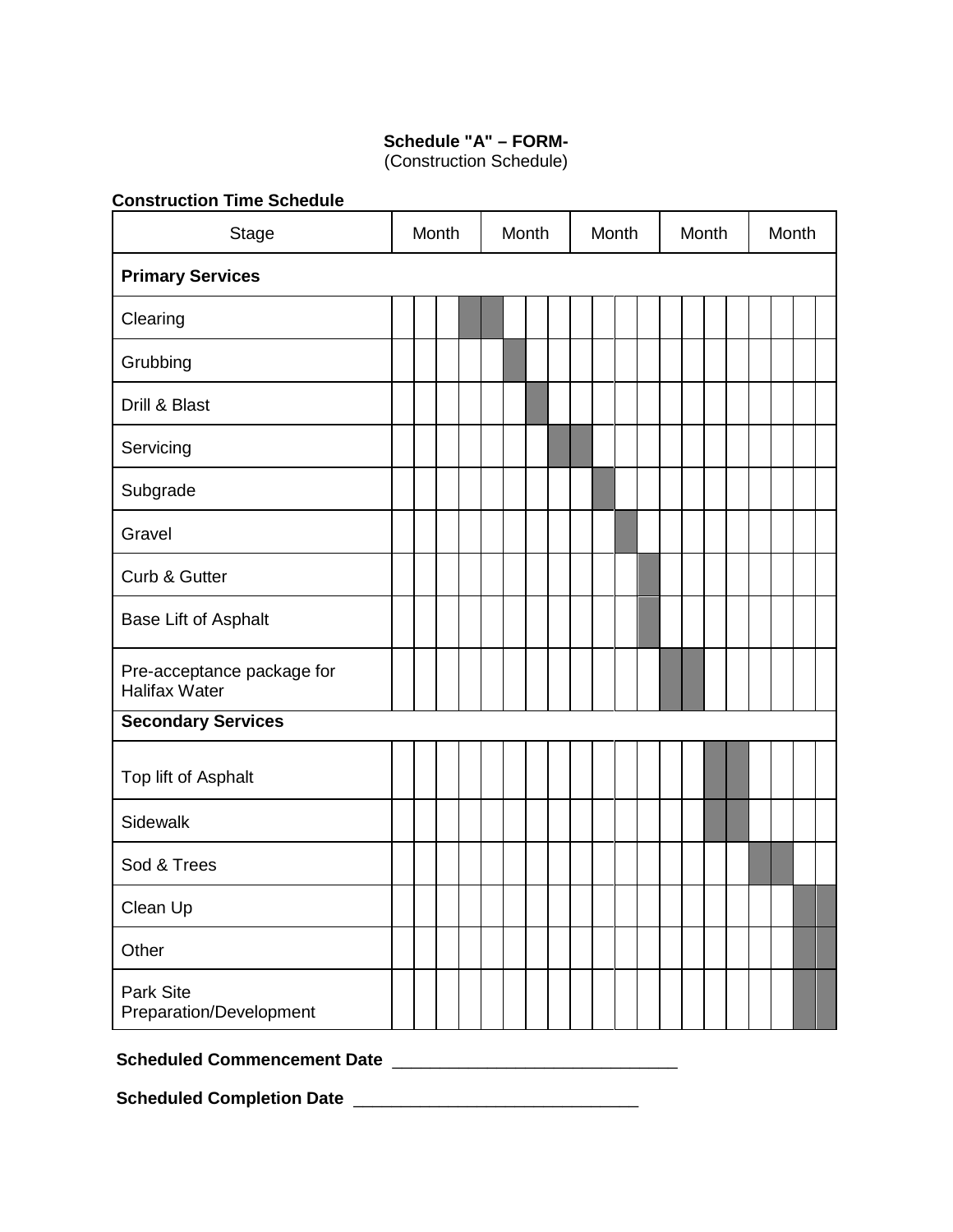Subdivision File #: Subdivision Name:

# **Schedule "B" - FORM**

(Grant of Easement)

**THIS GRANT OF EASEMENT** made this day of the state of the state of the state of the state of the state of the state of the state of the state of the state of the state of the state of the state of the state of the state o

**BETWEEN:** \_\_\_\_\_\_\_\_\_\_\_\_\_\_\_\_\_\_\_\_\_\_\_\_\_\_\_\_\_\_\_\_\_\_**,** 

hereinafter called the "GRANTOR"

OF THE FIRST PART

- and -

# **HALIFAX REGIONAL MUNICIPALITY,**

a body corporate,

hereinafter called the "GRANTEE"

OF THE SECOND PART

**WHEREAS** certain lands have been or may be graded or excavated in the future to facilitate the conveyance of storm water, sanitary sewage, potable water, or natural gas in the area of the Grantor's lands and which further may entail the installation of ditches, swales, pipelines, conduits, mains, manholes or catch basins to facilitate the conveyance of storm water, sanitary sewage, potable water or natural gas;

**AND WHEREAS** the above systems will benefit the lands in the area, including the Grantor's lands;

**NOW, THEREFORE, THIS AGREEMENT WITNESSETH THAT** in consideration of the installation of the above system in the area of the Grantor's lands and the sum of One Dollar (\$1.00) receipt of which is hereby acknowledged the Grantor agrees as follows: 1. The Grantor hereby grants to the Grantee the right at any time to enter upon the lands described in Schedule " \_\_ " attached hereto to grade or excavate said lands and to construct, reconstruct, operate, remove, repair or maintain the aforementioned ditches, swales, pipelines, conduits, mains, manholes or catch basins for the conveyance of storm water, sanitary sewage, potable water or natural gas upon, over, in, across, through and under the said lands and of keeping and maintaining the same together with all necessary appurtenances thereto at all times in good condition and repair, for every such purpose the Grantee shall have access to the said lands at all times by its servants, agents, employees and workmen;

2. The Grantor agrees that the Grantee shall have, at all times, the right of access to the said lands for the purposes of operating and maintaining the said system and to this end the Grantor will keep the said easement free and clear of all encumbrances and structures so as to afford access to the said system by the Grantee at all times and shall not without the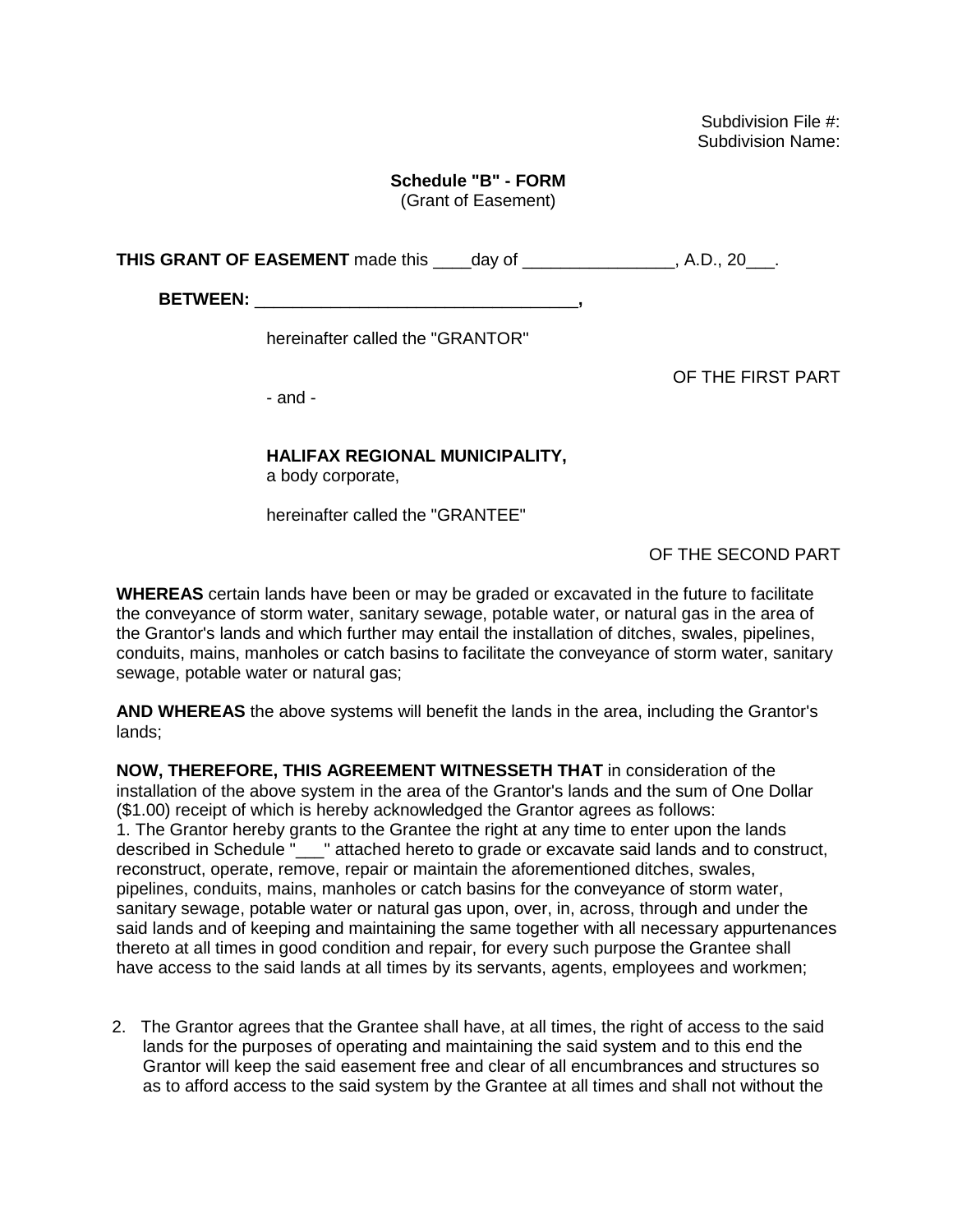Grantee's express permission alter the grades, soil and sodding situate within the aforesaid easement.

- 3. The Grantor agrees with the Grantee to at all times maintain the exterior portions of the aforementioned systems including any exterior appurtenances situate on the lands of the Grantor including but not limited to catch basins and pipe inlets.
- 4. This easement and the provisions contained herein are binding upon the parties hereto and enure to the benefit of and are binding upon their respective heirs, administrators, executors, successors and assigns.

**IN WITNESS WHEREOF** the Grantor has executed this agreement on the day and year first above written.

\_\_\_\_\_\_\_\_\_\_\_\_\_\_\_\_\_\_\_\_\_\_\_\_\_\_\_\_\_\_\_\_\_\_\_\_ \_\_\_\_\_\_\_\_\_\_\_\_\_\_\_\_\_\_\_\_\_\_\_\_\_\_\_\_\_\_\_\_\_\_\_

**SIGNED, SEALED AND DELIVERED** in the presence of:

#### PROVINCE OF NOVA SCOTIA HALIFAX REGIONAL Municipality SS

On this \_\_\_\_day of \_\_\_\_\_\_\_\_\_\_\_\_\_\_\_, A.D., 20\_\_\_, the subscribers personally came and appeared, a subscribing witness to the foregoing Indenture who, having been by me duly sworn, made oath and said that the state of the parties of the parties thereto,

signed, sealed and delivered the same in his presence.

A Commissioner of the Supreme Court of Nova Scotia

\_\_\_\_\_\_\_\_\_\_\_\_\_\_\_\_\_\_\_\_\_\_\_\_\_\_\_\_\_\_\_\_\_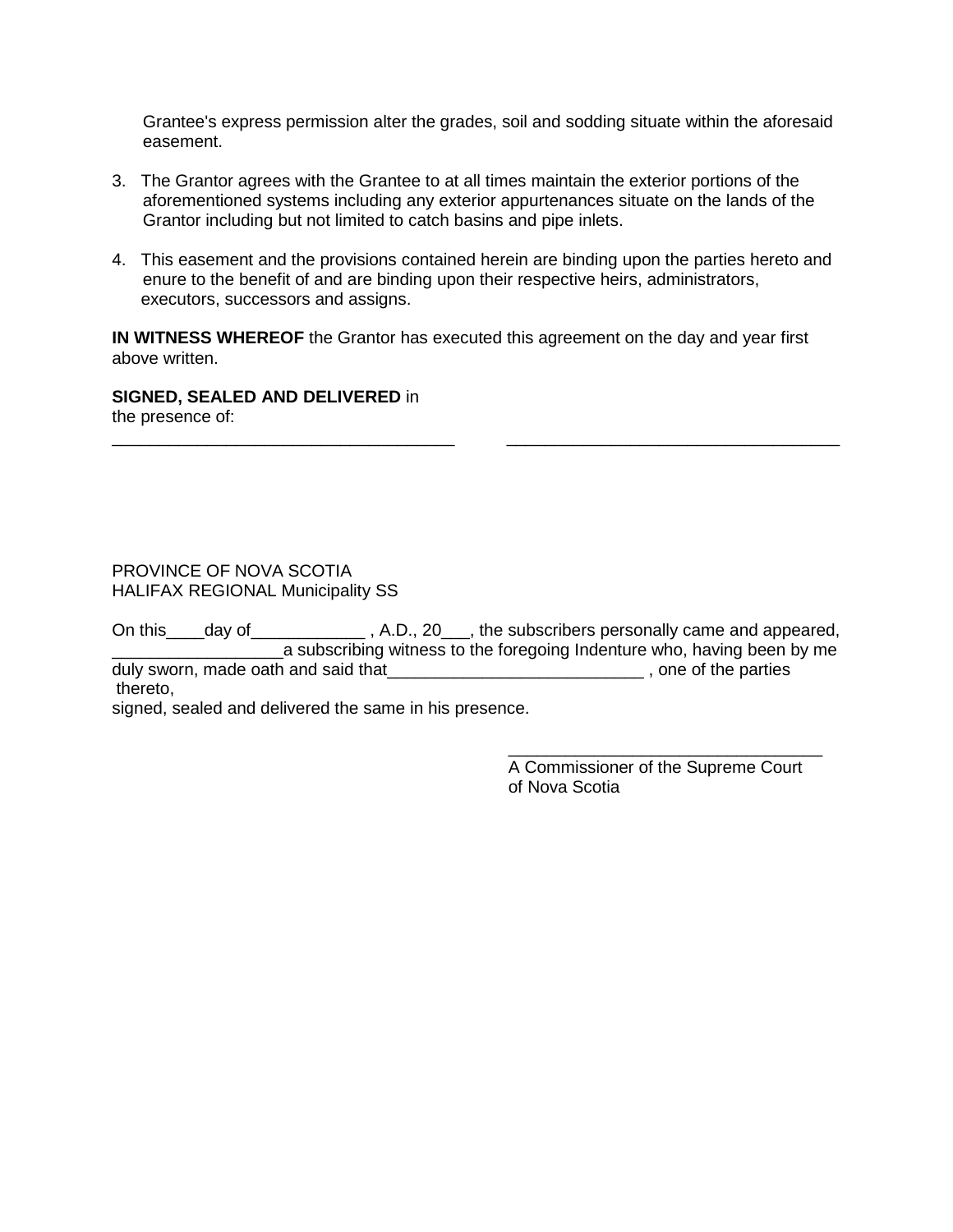### PROVINCE OF NOVA SCOTIA COUNTY OF HALIFAX

On this day of \_\_\_\_\_\_\_\_\_, A.D. 20\_\_\_, before me, the subscriber personally came and appeared\_\_\_\_\_\_\_\_\_\_\_\_\_\_\_\_\_\_\_the subscribing witness to the foregoing indenture who being by me sworn, made oath, and said that \_\_\_\_\_\_\_\_\_\_\_\_\_\_\_\_\_\_\_\_\_\_\_, Mayor and

\_\_\_\_\_\_\_\_\_\_\_\_\_\_\_\_\_, Clerk of the Halifax Regional Municipality, signed the same and affixed the seal of the said Municipality thereto in the presence.

> A Commissioner of the Supreme Court of Nova Scotia

\_\_\_\_\_\_\_\_\_\_\_\_\_\_\_\_\_\_\_\_\_\_\_\_\_\_\_\_\_\_\_\_\_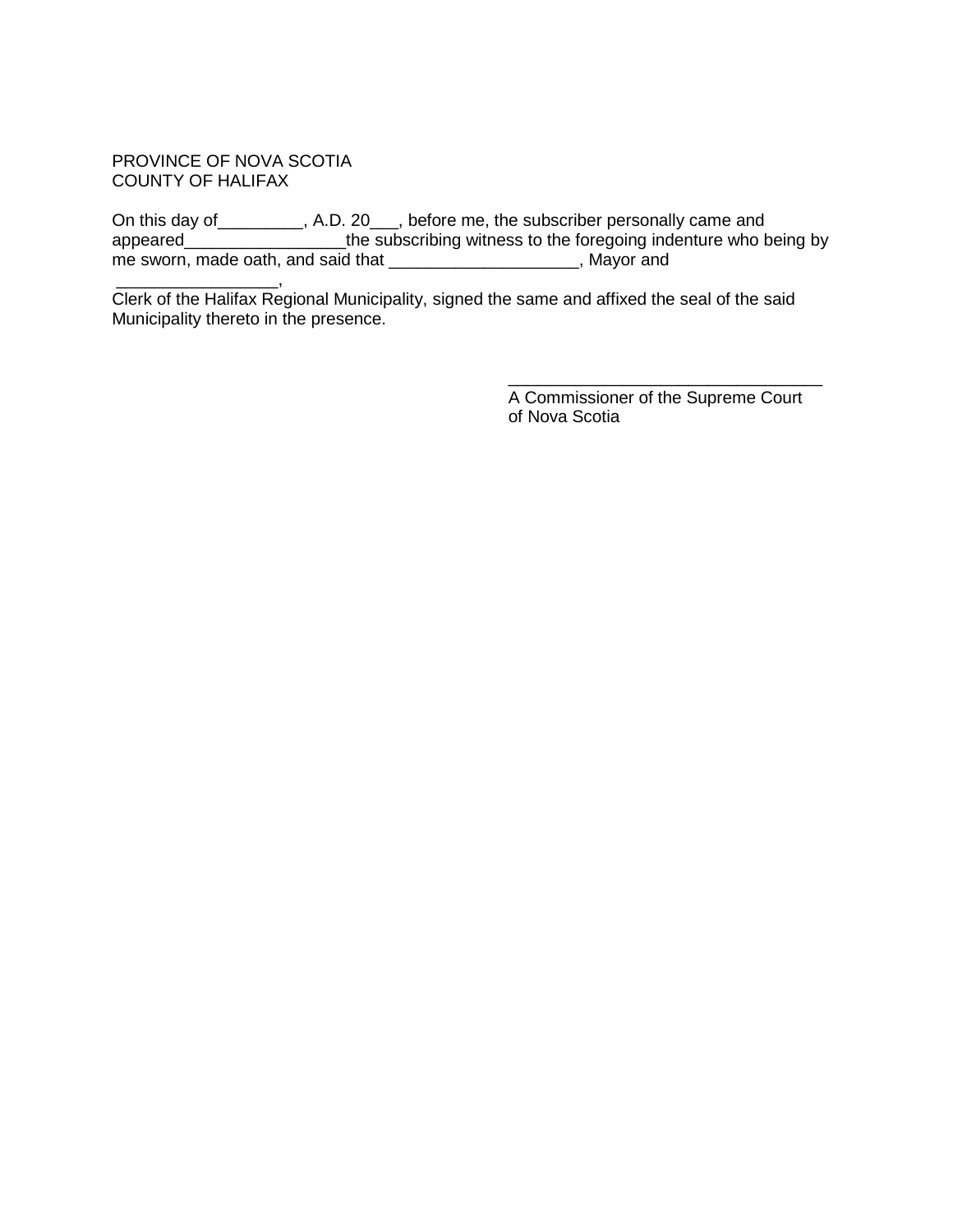# **Schedule "C" - FORM**

(Consent to Discharge Stormwater)

**THIS INDENTURE** made this day of the state of the state of the state of the state of the state of the state of the state of the state of the state of the state of the state of the state of the state of the state of the st

**BETWEEN**: \_\_\_\_\_\_\_\_\_\_\_\_\_\_\_\_\_\_\_\_\_\_\_\_,

hereinafter called the ``Grantor``

OF THE ONE PART

- and -

HALIFAX REGIONAL MUNICIPALITY, a body corporate hereinafter called the ``Grantee``

OF THE OTHER PART

**WHEREAS** the Grantor is the owner of the lands and premises described in Schedule ``A`` which is located immediately to the\_\_\_\_\_\_\_\_(North, South, East, West) of \_ Subdivision, **Exercice 2.1 Contracts** Halifax Regional Municipality, Province of Nova Scotia.

**AND WHEREAS** the Grantor has agreed to grant the right to storm water drainage from the public streets or highways within the\_\_\_\_\_\_\_\_\_\_\_\_\_\_\_\_\_\_\_\_\_\_\_\_Subdivision over the lands of the Grantor by entering into this agreement.

**NOW, THEREFORE, THIS AGREEMENT WITNESSETH** that in consideration of the sum of one dollar (\$1.00) now paid by the Grantee to the Grantor (receipt of which is hereby acknowledged) the Grantor does grant, convey, release, assign and confirm unto the Grantee, its successors and assigns the right to an easement and rights:

- 1. to allow storm water to flow onto the adjacent lands of the Grantor, more accurately described in Schedule A attached hereto;
- 2. not to do or allow anything on the land to divert, obstruct or interfere with the flow of such storm water over the lands described in Schedule A without the prior written consent of the Grantee.

The Grantee covenants that upon the creation of new public streets or highways upon the affected lands of the Grantor to the end that drainage from municipal streets or highways within \_\_\_\_\_\_\_\_\_\_\_\_\_\_\_\_Subdivision can be directed into any storm drainage system approved by the Municipality within or under such new streets or highways on the said lands presently owned by the Grantor or others, the grantee will upon presentation to it of a suitable form of release, relinquish its rights to drainage granted herein over all or a portion of the lands which are affected by the new public street or highway.

The Easement herein is declared to be appurtenant to and exists for the benefit of municipal public streets or highways of the Grantee within \_\_\_\_\_\_\_\_\_\_\_\_\_\_\_\_\_\_Subdivision, and said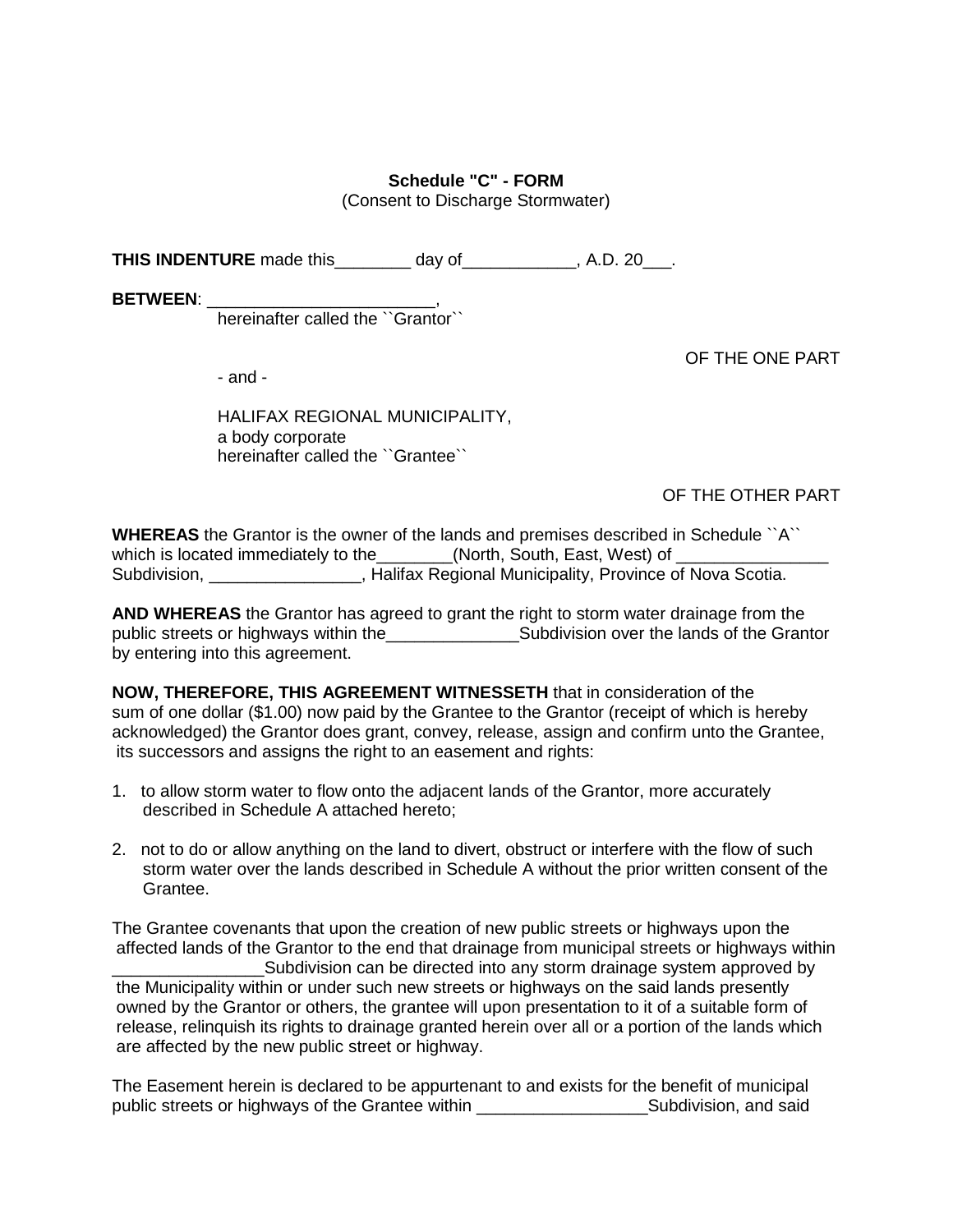lands of the Grantor described in Schedule "A" hereto and referred to herein are made subject to this easement.

This easement and the provisions contained herein are binding upon the parties hereto and enure to the benefit of and are binding upon their respective heirs, administrators, executors, successors and assigns.

The lands to be affected by this easement are the lands described in Schedule "A" attached to this Indenture.

**IN WITNESS WHEREOF** the said parties to these presents have hereunto set their hands and affixed their seals the day and year first above written.

| <b>SIGNED, SEALED AND DELIVERED in</b><br>the presence of:                                                             | (Owner)                                                                                                                                                                                                                        |  |  |  |  |
|------------------------------------------------------------------------------------------------------------------------|--------------------------------------------------------------------------------------------------------------------------------------------------------------------------------------------------------------------------------|--|--|--|--|
|                                                                                                                        | Per: the contract of the contract of the contract of the contract of the contract of the contract of the contract of the contract of the contract of the contract of the contract of the contract of the contract of the contr |  |  |  |  |
| Per: _________________________                                                                                         |                                                                                                                                                                                                                                |  |  |  |  |
| <b>SEALED, DELIVERED AND</b><br><b>ATTESTED</b> to by the proper signing<br>officers of Halifax Regional Municipality, | <b>HALIFAX REGIONAL</b><br><b>MUNICIPALITY</b>                                                                                                                                                                                 |  |  |  |  |
| duly authorized in that behalf, in the<br>presence of:                                                                 | Per:<br>Mayor                                                                                                                                                                                                                  |  |  |  |  |
|                                                                                                                        | Per:<br><b>Clerk</b>                                                                                                                                                                                                           |  |  |  |  |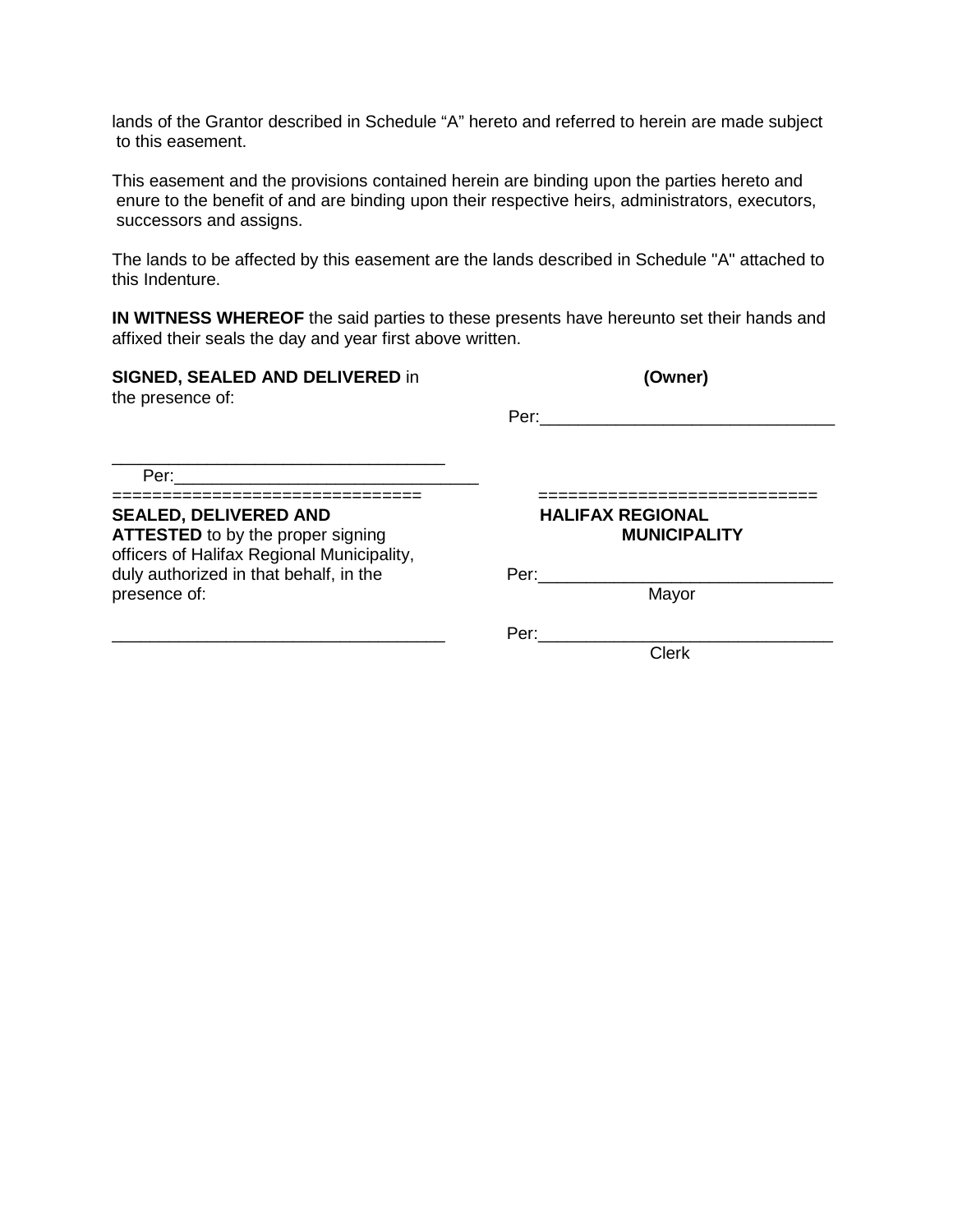# PROVINCE OF NOVA SCOTIA COUNTY OF HALIFAX

On this\_\_\_\_\_day of\_\_\_\_\_\_, A.D. 20\_\_\_\_, before me, the subscriber personally came and appeared\_\_\_\_\_\_\_\_\_\_\_\_\_\_\_\_\_\_\_a subscribing witness to the foregoing indenture who having been by me duly sworn, made oath and said that\_\_\_\_\_\_\_\_\_\_\_\_\_\_\_, \_\_\_\_\_\_\_\_\_\_\_\_\_\_\_\_\_\_ of the parties

thereto, signed, sealed and delivered the same in h presence.

A Commissioner of the Supreme Court of Nova Scotia

\_\_\_\_\_\_\_\_\_\_\_\_\_\_\_\_\_\_\_\_\_\_\_\_\_\_\_\_\_\_\_\_\_\_

PROVINCE OF NOVA SCOTIA COUNTY OF HALIFAX

On this day of \_\_\_\_\_\_\_\_\_, A.D. 20\_\_\_, before me, the subscriber personally came and appeared\_\_\_\_\_\_\_\_\_\_\_\_\_\_\_\_\_\_\_\_the subscribing witness to the foregoing indenture who being by me sworn, made oath, and said that \_\_\_\_\_\_\_\_\_\_\_\_\_\_\_\_\_\_\_\_\_, Mayor and

\_\_\_\_\_\_\_\_\_\_\_\_\_\_\_\_\_, Clerk of the Halifax Regional Municipality, signed the same and affixed the seal of the said Municipality thereto in h presence.

> A Commissioner of the Supreme Court of Nova Scotia

\_\_\_\_\_\_\_\_\_\_\_\_\_\_\_\_\_\_\_\_\_\_\_\_\_\_\_\_\_\_\_\_\_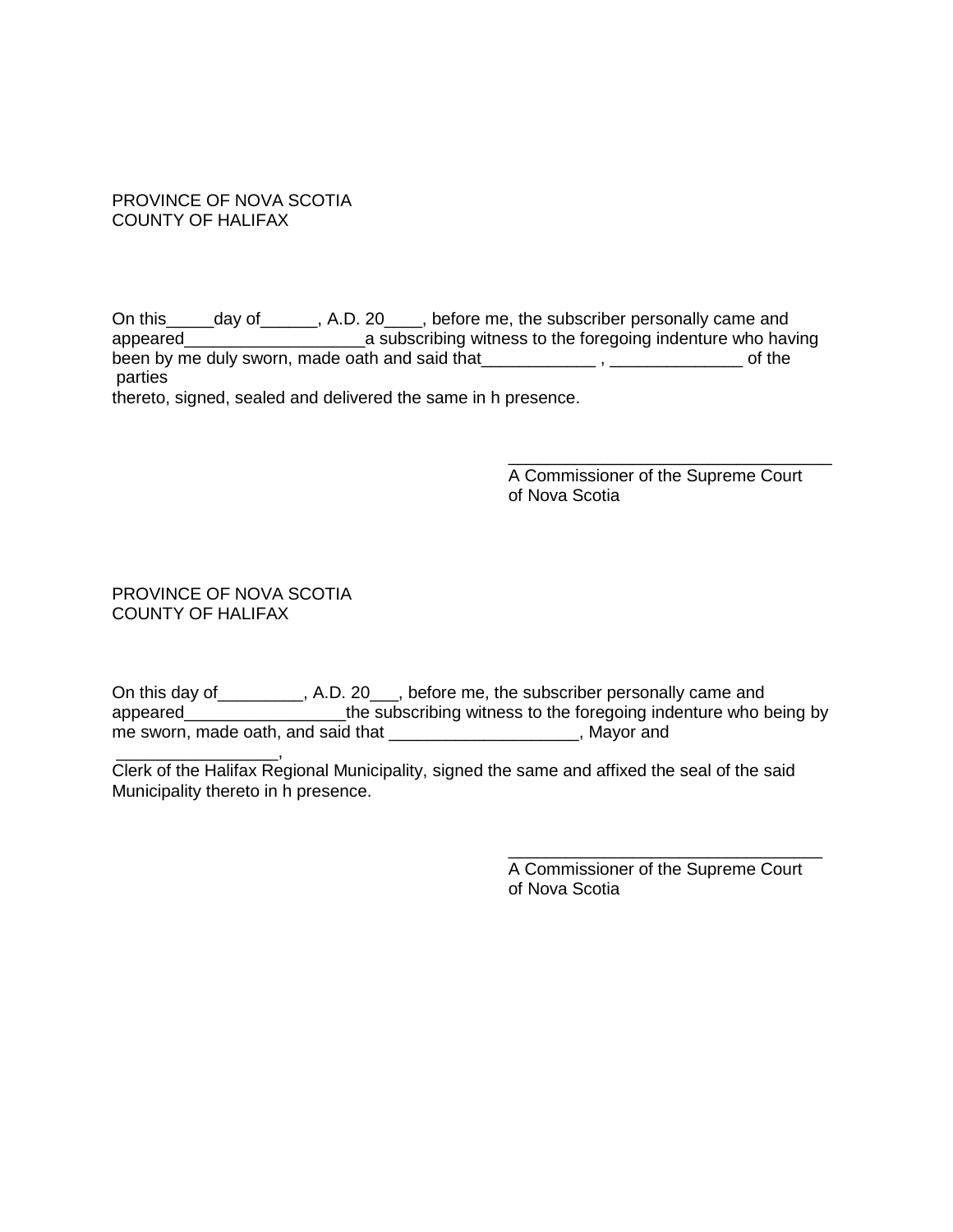# **Schedule "D" - FORM**

(Certificate of Title)

#### (LAWYER'S LETTERHEAD)

## **CERTIFICATE OF TITLE**

TO: Halifax Regional Municipality DATE: DATE:

RE:(Brief Description of Property)

| ے کا ک | $\cdots$<br>- 11 -<br>M |
|--------|-------------------------|
|--------|-------------------------|

OWNER: \_\_\_\_\_\_\_\_\_\_\_\_\_\_\_\_\_\_\_\_\_\_\_\_\_\_\_\_\_\_\_\_\_\_\_\_\_\_\_\_(the "Owner")

We hereby certify that we have examined the title of the Owner to the Property by referring to the indices and records duly recorded at the Registry of Deeds / Land Registration Office in Halifax and have found that as of the date hereof the Owner has good and marketable title to the Property, free and clear of all judgements, charges, municipal taxes and other encumbrances so far as the indices and records show, subject to the following:

- 1. We have not examined the Property on the ground and consequently express no opinion and give no certificate as to the actual location of any buildings thereon or as to the actual boundaries of the Property or any encroachments therein;
- 2. Our Certificate is based solely on the records on file at the Registry of Deeds / Land Registration Office in Halifax and we do not certify as to any interests, easements or encumbrances obtained or imposed by possession, statute or other unregistered means;
- 3. Our Opinion is subject to any restrictive covenants, easements or rights-of-way for municipal services or other utilities which do not materially affect enjoyment of the Property;
- 4. No search, inquiry or verification has been undertaken with respect to the Subdivision status or zoning of the Property or compliance with building codes, municipal by-laws or federal or provincial laws regulating any buildings or structures on the Property or the use thereof;
- 5. Other qualifications, if any:

| LAW FIRM: |  |
|-----------|--|
| PER:      |  |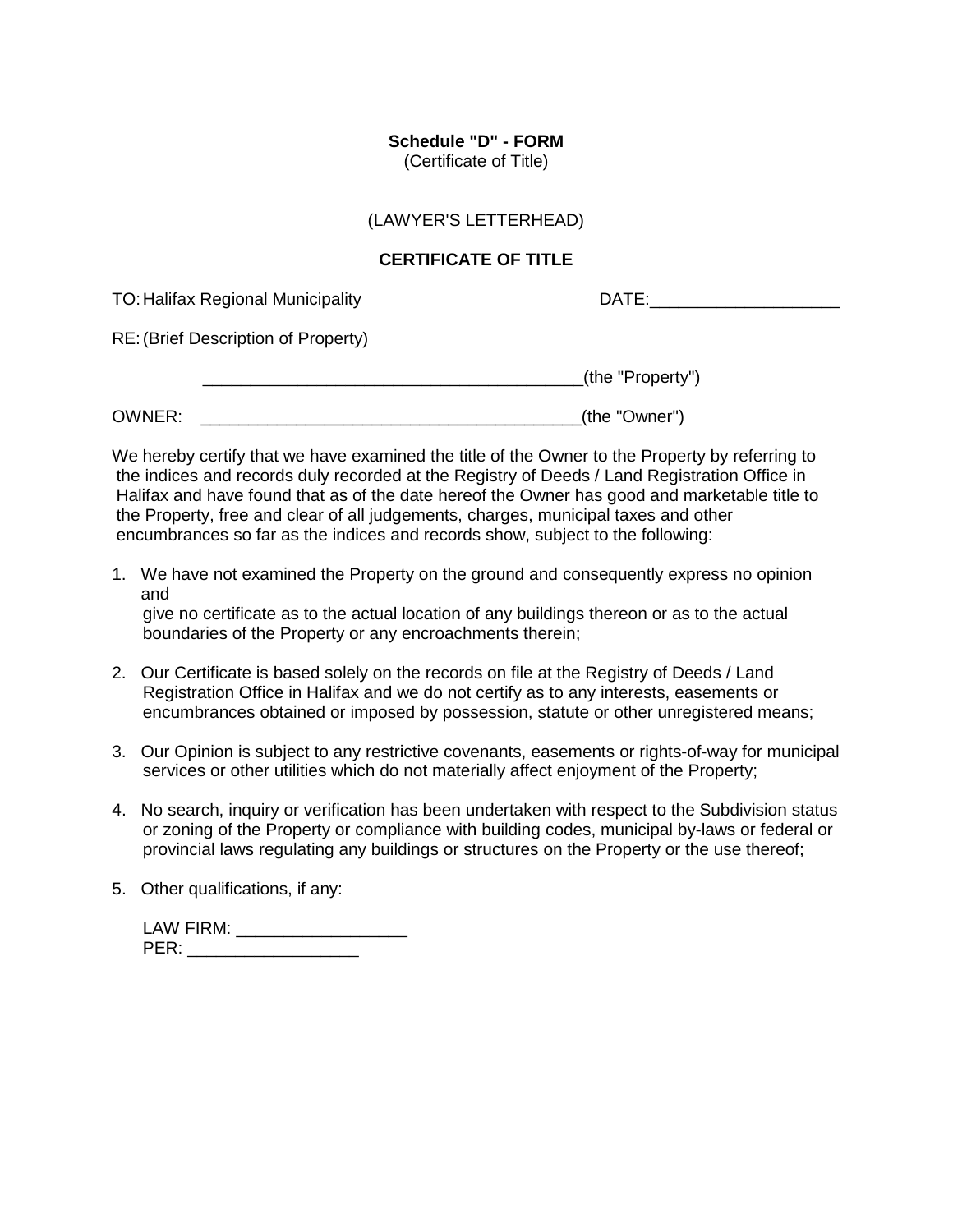# **Appendix "1" - WATER SERVICES AGREEMENT (SAMPLE OR COPY ONLY DO NOT ATTACH ORIGINAL DOCUMENT)**

Attach executed Water Services Agreement here

**Indicate if not applicable**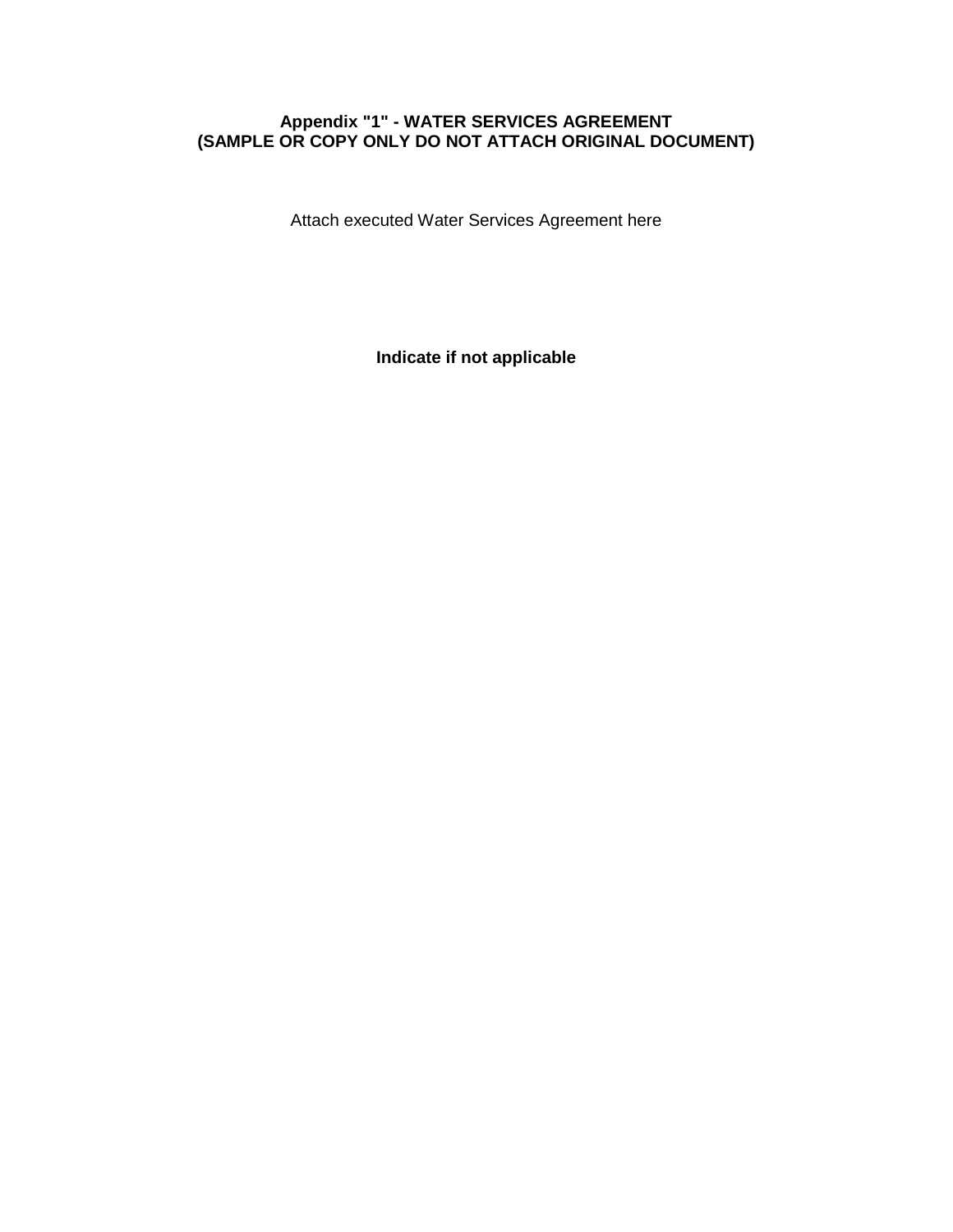I HEREBY CERTIFY that the amendments to the Regional Subdivision By-law as set out above, was passed by a majority vote of the Regional Council of the Halifax Regional Municipality at a meeting held on the  $\frac{1}{\sqrt{2}}$  day of  $\frac{1}{\sqrt{2}}$ , 2016.

GIVEN under the hands of the Municipal Clerk and under the Corporate Seal of the Halifax Regional Municipality this \_\_\_\_\_\_day of  $\frac{2016.}{\frac{1}{2016}}$ 

Kevin Arjoon Municipal Clerk

\_\_\_\_\_\_\_\_\_\_\_\_\_\_\_\_\_\_\_\_\_\_\_\_\_\_\_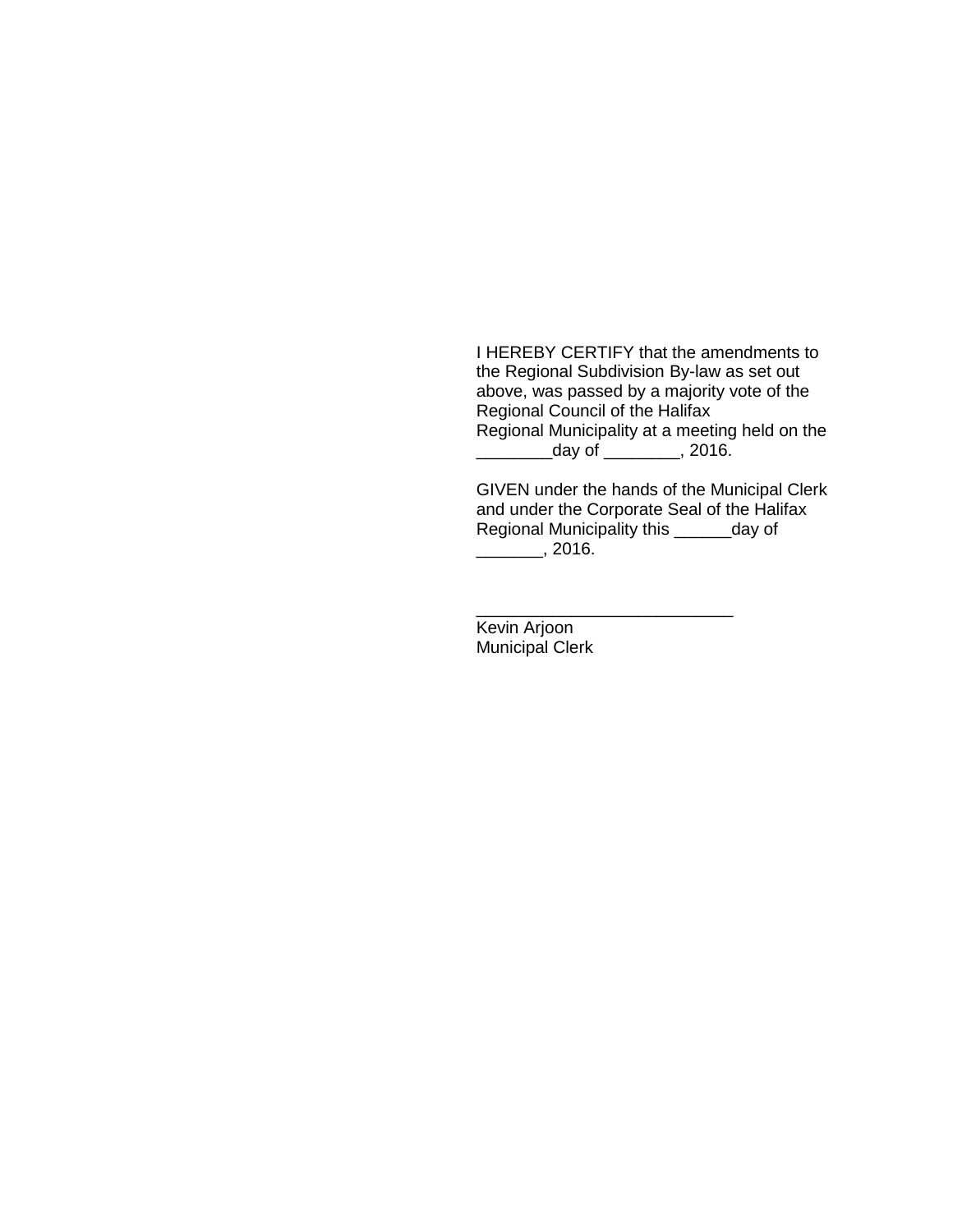## **Attachment B**

#### **HALIFAX REGIONAL MUNICIPALITY ADMINISTRATIVE ORDER NUMBER 15 Respecting License, Permit And Processing Fees**

**BE IT RESOLVED** by the Council of the Halifax Regional Municipality that Administrative Order 15, the *License, Permits and Processing Fees Administrative Order*, is further amended as follows:

1. Section 22 is added after section 21 as follows:

Subdivision Application Fees

| <b>By-law</b> | Fee type                                          | <b>Section</b>          | Fee                                 |  |  |
|---------------|---------------------------------------------------|-------------------------|-------------------------------------|--|--|
|               | <b>Concept Application</b>                        | 91(d)                   | \$250                               |  |  |
|               | <b>Processing Fee</b>                             |                         |                                     |  |  |
|               | <b>Tentative Application</b>                      | 100(c)                  | \$250                               |  |  |
|               | <b>Processing Fee</b>                             |                         |                                     |  |  |
|               | <b>Final Application Processing</b><br>$106(c)$ , |                         | for up to and including             |  |  |
|               | Fee                                               | subsection              | 10 lots, \$250 total                |  |  |
|               |                                                   | $s(i)$ to (iv)<br>incl. | for 11 to 20 lots, \$500            |  |  |
|               |                                                   |                         | total;                              |  |  |
|               |                                                   |                         | for 21 to 50 lots, \$1000<br>total; |  |  |
|               |                                                   |                         | for over 50 lots, \$1500<br>total   |  |  |
|               | <b>Repeal of a Subdivision</b>                    | 141(c)                  | \$250                               |  |  |
|               | <b>Processing Fee</b>                             |                         |                                     |  |  |
|               | <b>Amended Final Plan of</b>                      | 151(c)                  | \$250                               |  |  |
|               | <b>Subdivision Processing Fee</b>                 |                         |                                     |  |  |

Done and passed in Council this day of , 2016.

\_\_\_\_\_\_\_\_\_\_\_\_\_\_\_\_\_\_\_\_\_\_\_ Mayor

 $\mathcal{L}_\text{max}$  , and the contract of the contract of the contract of the contract of the contract of the contract of the contract of the contract of the contract of the contract of the contract of the contract of the contr Municipal Clerk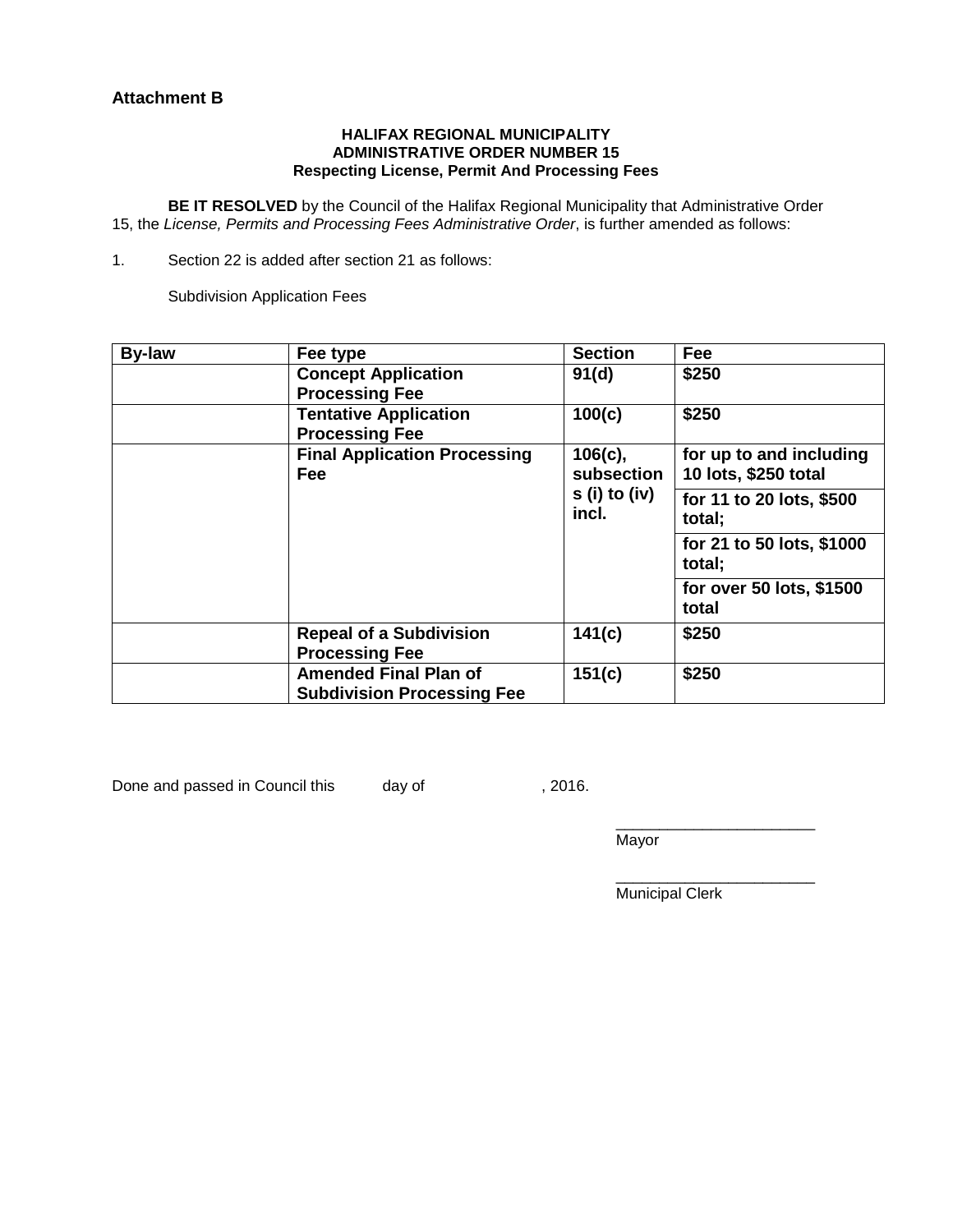#### **Attachment C Public Participation Program for Amendments to Regional Subdivision By-law**

#### *Purpose:*

To obtain input from the development industry and the public at large on topic-based amendments to the Regional Subdivision By-law in order to clarify and improve the subdivision approval process.

#### *Jurisdiction:*

The proposed amendments to the Regional Subdivision By-law will impact subdivision activity regionwide, and will require a public hearing prior to Regional Council considering the approval of any amendments. All amendments to the Regional Subdivision By-law are within the sole jurisdiction of Regional Council. To ensure the amendments are handled consistently throughout HRM, feedback and discussion by councillors will be done through Regional Council, and not Community Councils.

#### *Process:*

A region-wide program for public consultation is required to ensure the proposed topics for amendment under the Regional Subdivision By-law are presented, discussed and adopted as a comprehensive package. Steps in the process are as follows:

- Consult the general public and industry stakeholders through a minimum of three public information sessions to be held in each of the three administrative regions (Western, Central and Eastern). Staff would present the proposed topics for amendments to receive feedback and chair the meetings. Members of Community Council and Planning Advisory Committees will be notified of the meetings in their applicable area.
- Use of the HRM website to provide information to the public and development industry and receive feedback through the use of an on-line survey.
- Meetings with the Development Liaison Group to discuss the proposed topics for amendments to the Regional Subdivision By-law and the results of the public participation process.
- Conduct further review of the topics with internal and external agencies (e.g. Department of Service Nova Scotia & Municipal Relations).
- Prepare wording of proposed amendments to the Regional Subdivision By-law and other documents, where needed.
- Prepare a staff report outlining the results of the public participation process and staff's recommendation, including all required amendments, for implementing changes to the Regional Subdivision By-law.
- Present staff report to Community Planning and Economic Development Standing Committee prior to going to Regional Council.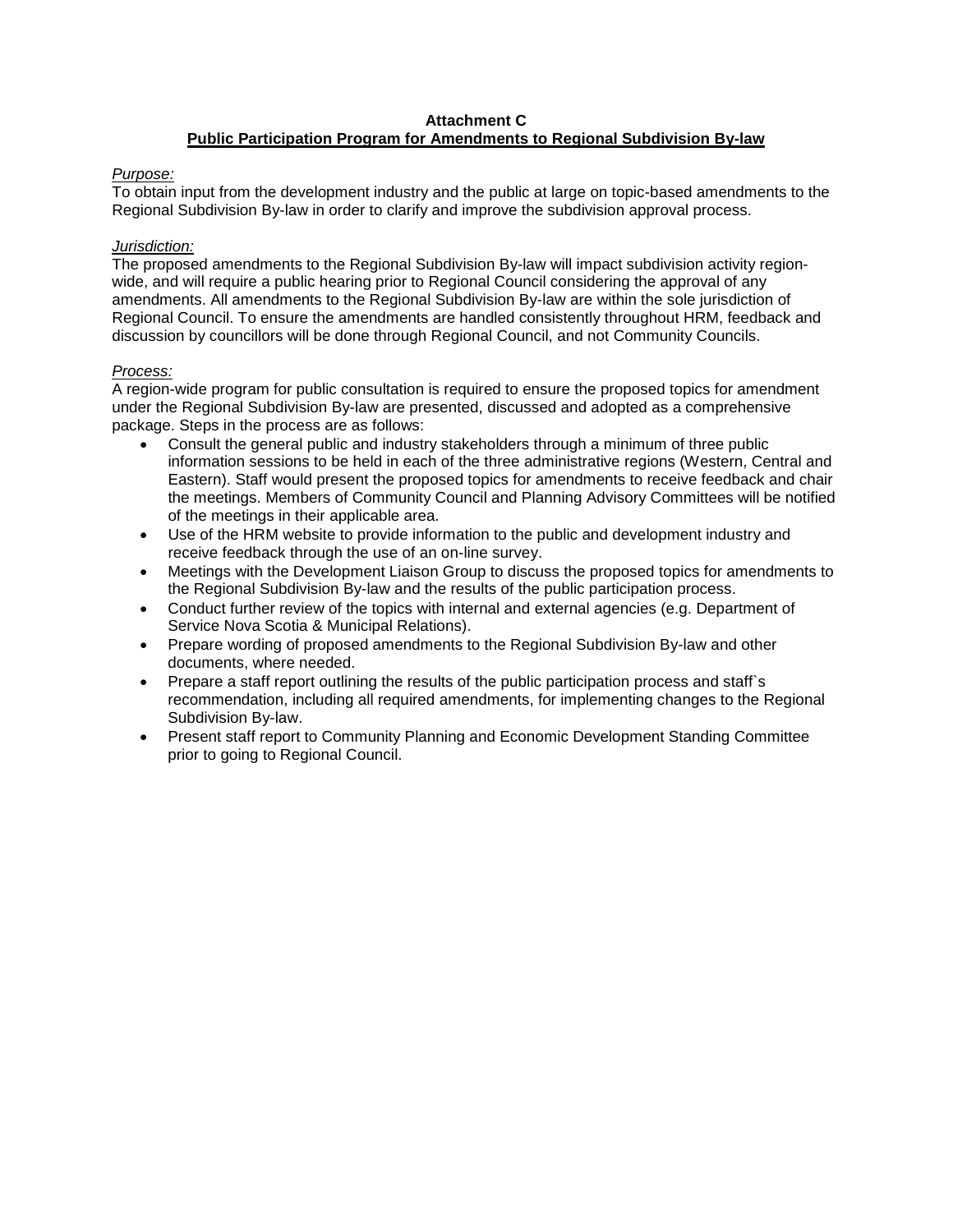## **Attachment D Audit Inspection Fee Research**

| <b>Estimated</b><br><b>Construction</b><br><b>Costs</b> | 2% collected | <b>Amount</b><br>refunded | <b>Amount Used to</b><br><b>Cover Inspections</b> | % of Construction<br><b>Cost Used to Cover</b><br><b>Inspections</b> |
|---------------------------------------------------------|--------------|---------------------------|---------------------------------------------------|----------------------------------------------------------------------|
| <b>Internal Audit:</b>                                  |              |                           |                                                   |                                                                      |
| 4,845,750                                               | 96,915       | 74,279                    | 22,636                                            | 0.46                                                                 |
| 1,530,500                                               | 30,610       | 29,165                    | 1,445                                             | 0.09                                                                 |
| 253,100                                                 | 5,062        | 4,464                     | 598                                               | 0.23                                                                 |
| 628,600                                                 | 12,572       | 10,780                    | 1,792                                             | 0.28                                                                 |
| <b>External Audit:</b>                                  |              |                           |                                                   |                                                                      |
| 2,594,950                                               | 51,899       | 41,697                    | 10,202                                            | 0.39                                                                 |
| 168,000                                                 | 3,360        | 986                       | 2,374                                             | 1.4                                                                  |
| 458,000                                                 | 9,160        | 6,750                     | 2,410                                             | 0.53                                                                 |
| 702,300                                                 | 14,046       | 10,773                    | 3,273                                             | 0.46                                                                 |
| 376,500                                                 | 7,530        | 4,109                     | 3,421                                             | 0.9                                                                  |
| 473,900                                                 | 9,478        | 1,314                     | 8,164                                             | 1.7                                                                  |
| 760,300                                                 | 15,206       | 12,224                    | 2,982                                             | 0.39                                                                 |
| 505,850                                                 | 10,117       | 6,610                     | 3,507                                             | 0.69                                                                 |
| 295,800                                                 | 5,916        | 3,896                     | 2,020                                             | 0.68                                                                 |
| 1,666,500                                               | 33,330       | 28,757                    | 4,573                                             | 0.27                                                                 |
| 778,800                                                 | 15,576       | 11,901                    | 3,675                                             | 0.47                                                                 |
| 774,950                                                 | 15,499       | 11,209                    | 4,290                                             | 0.55                                                                 |
|                                                         |              |                           | Average:                                          | 0.59                                                                 |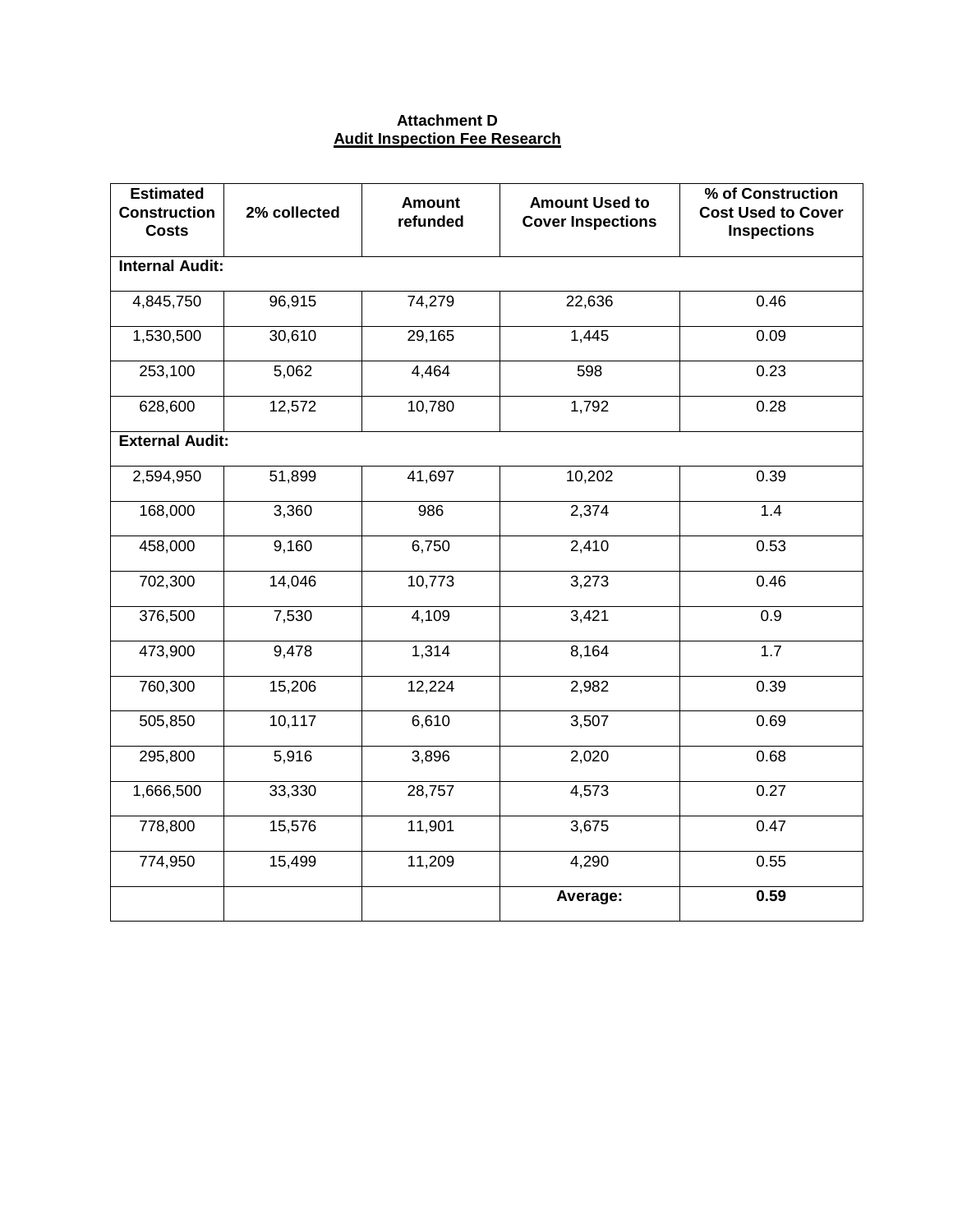## **Attachment E Online Survey Results**

#### LED Streetlights

- 97% of respondents supported adjustment to the regulation to clarify timing and responsibility
- Majority felt that the developer should be responsible for installation
- Concerns were expressed regarding the length of time the installation takes with the current process
- Developer assuming responsibility for installation may reduce costs
- Streetlights are no different than any other element of road infrastructure, should be treated as such, within the same process as other elements
- Opinions expressed regarding safety of LED lights, that the street lighting be of service to all road users (pedestrians, cyclists, etc)
- Minority of respondents felt that NSP should be responsible for installation and there was some support for status quo

#### Audit Inspection Fees

- 97% support for reduction of inspection fees
- Comments strongly support the fee being commensurate with what is historically required to cover costs

#### Utility Companies

- Majority of respondents indicated that utilities' with commercial interests should not have approval and/or refusal abilities within the subdivision process
- Perceived advantages of utilities' involvement in the subdivision process included better coordination, and better planning, so that new road infrastructure is not being cut into for late installations
- Perceived disadvantages: delay of application approval
- Support for a common trench

#### Street Tree and Landscaping Installation and Timing

- Majority of respondents have experienced dead or damaged street trees and landscaping in new subdivisions
- Support was expressed for a change to the specifications to which the elements are installed (soil depth, species variation, etc.
- Support was expressed for delaying the installation until after the houses are constructed, or 2 years after the road's construction is complete

#### Parkland Dedication

- 88% of respondents supported addition of definitions to clarify parkland typologies
- Concern expressed regarding the state of newly accepted parkland
- Desire was expressed for more passive parkland, for open space, for leisure, for wetland and watercourse buffers, to protect floodplains from development, as look offs
- Recent parkland is more useable than in previous decades, undergoes appropriate screening prior to acceptance
- Support expressed for a more varied range of type of parkland
- Support expressed for a more comprehensive approach to parkland and to get away from a small piece of land with limited use associated with a small new subdivision
- Regulations regarding parkland need to be more variable, more responsive to market conditions
- Comments expressed that current parkland dedication amount is insufficient, that passive land should be required in excess of the current minimum - opposing comments expressed that passive land should be dedicated in addition to the current requirements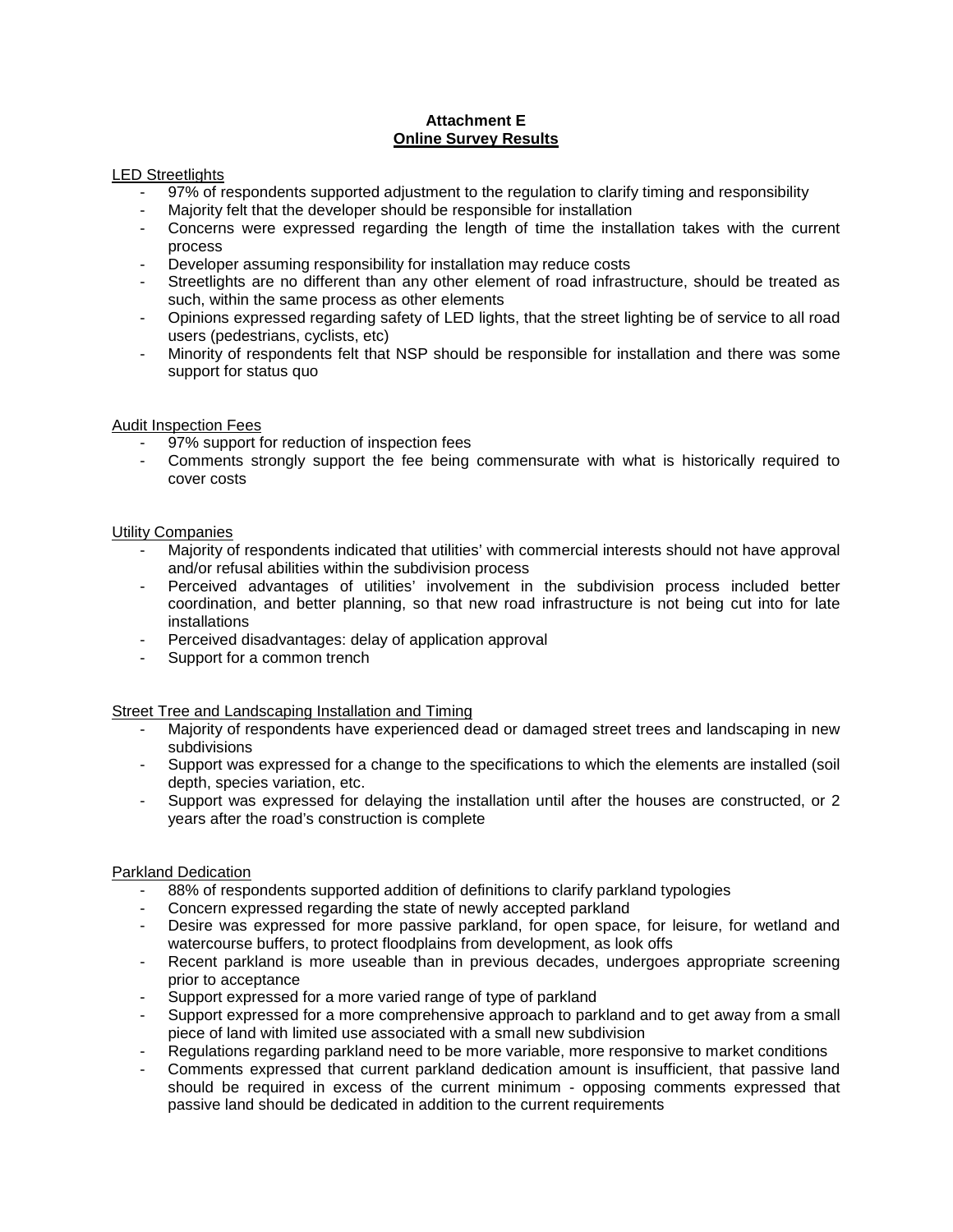#### Warranty Period

- 67% of respondents supported an extension to the warranty period to 2 years
- Concern was expressed that an extension would be financially burdensome for the development industry, and shouldn't be entertained unless there is proof that an extension is required to address performance failures
- Concern was expressed that the warranty period is not used appropriately, is used to correct issues not intended to be covered by warranty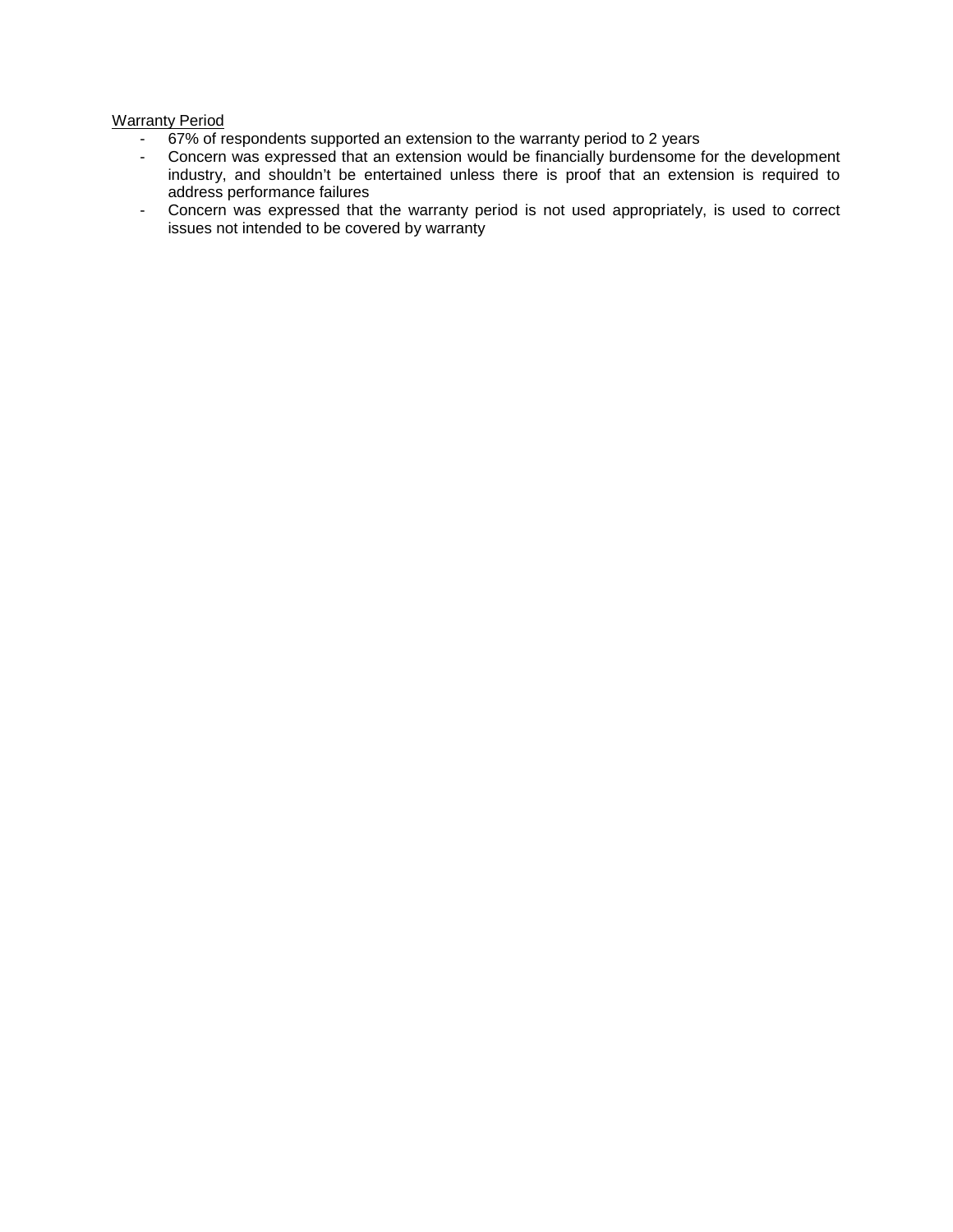#### **Attachment F Public Information Session Minutes**

#### **HALIFAX REGIONAL MUNICIPALITY PUBLIC INFORMATION MEETING CASE # 19507**

#### **Monday, August-11-14 7:00 p.m. Stewart Hall Room, Cole Harbour Place**

| STAFF IN<br><b>ATTENDANCE:</b>         | Erin MacIntyre, Planner, HRM Planning Services<br>Alden Thurston, Planning Technician, HRM Planning Services<br>Tara Couvrette, Planning Controller, HRM Planning Services<br>Rosemary MacNeil, Development Officer<br>Hugh Morrison, Development Engineer<br>Kurt Pyle, Operations Manager |
|----------------------------------------|---------------------------------------------------------------------------------------------------------------------------------------------------------------------------------------------------------------------------------------------------------------------------------------------|
| <b>ALSO IN</b><br><b>ATTENDANCE:</b>   | <b>Councillor David Hendsbee</b><br>Councillor Darren Fisher, Deputy Mayor<br><b>Councillor Steve Craig</b>                                                                                                                                                                                 |
| <b>PUBLIC IN</b><br><b>ATTENDANCE:</b> | Approximately 10                                                                                                                                                                                                                                                                            |

The meeting commenced at approximately 7:05 p.m.

#### **1. Call to order, purpose of meeting – Erin MacIntyre**

Case 19507: this specific application is for amendment to Municipality- wide legislation, the Regional Subdivision By-law. In February of this year, an initiation report appeared before Regional Council to address key issues identified by HRM Development Approvals' staff and those brought to staff's attention by The Development Liaison Group (the DLG). These items are meant to clarify the by-law to enable a more efficient subdivision process. The amendment package delivered for council's consideration will also contain any necessary amendments to other legislative documents (Municipal Specifications, fees by-law) as necessary. The amendments to the RSBL will apply regionally.

#### **2. Introductions and overview of planning process – Erin MacIntyre**

Introductions:

- Erin MacIntyre, Planner 1
- Rosemary MacNeil, Development Officer
- Hugh Morrison, Development Engineer
- Alden Thurston, Planning Technician
- Tara Couvrette, Planning Controller
- Kurt Pyle, Operations Manager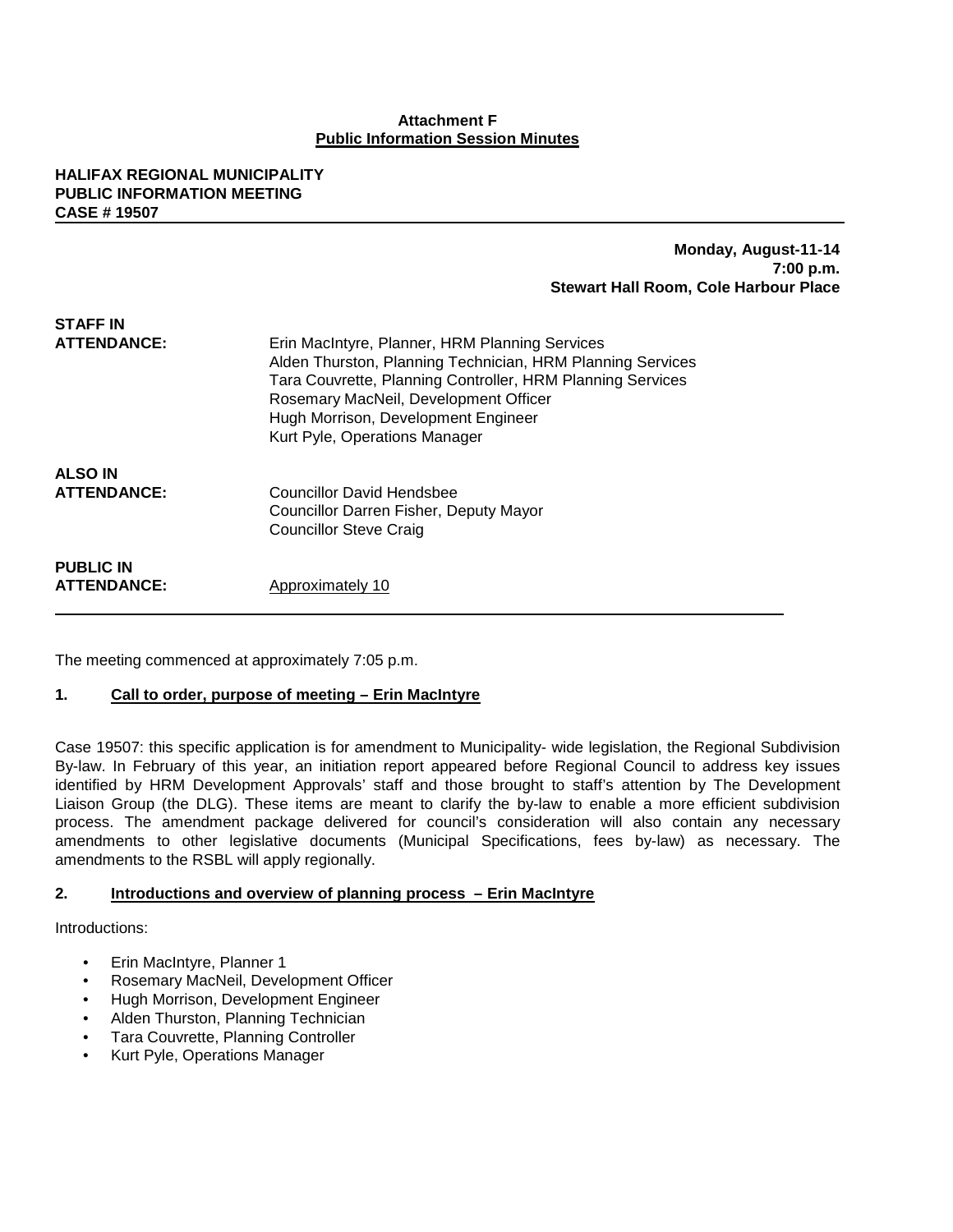Planning process:

- HRM Regional Council has initiated an application.
- I am here to provide background on the proposal.
- We would then like to receive feedback.
- **NO DECISIONS WILL BE MADE TONIGHT**

#### **3. Presentation of Proposal – Erin MacIntyre**

**Mrs. MacIntyre** pointed out what the key issues were:

- LED Streetlights
- Audit Inspections
- Parkland Dedication
- Utility Companies
- Street tree/ landscaping installation
- **Warranty Security**
- Housekeeping amendments

#### LED Streetlights

The first key issue surrounds LED streetlight installation practice and process. In the spring of 2013 the Province mandated conversion to LED streetlights, and accordingly, any new roadway being constructed and deeded to HRM required LED instead of incandescent streetlight bulbs. Currently, HRM receives the costs from the developer and orders the lights from NSP, and the installation is made by HRM. The change in process and the lack of standardization of the bulb type, and the amount charged by HRM are under review as part of the application. We're considering best practices of other Municipalities across the country, will be reviewing current practices with our Engineering and Design and Construction staff and considering industry's perspective and recommendations.

#### Audit Inspections

Over the course of construction of a new road, Engineering staff visit the site periodically to inspect the work being done. The RSBL directs the Development Officer to collect 2% of the construction costs from which to charge the fees for those inspections. With very few exceptions, considerably less than the 2% is used, and so review of that amount is being undertaken.

#### Parkland Dedication

Parkland dedication is required for any subdivision that creates an increase in the number of lots. A 10% dedication is required, in the form of land, site development, or cash-in-lieu of land, or some combination. Lack of clarity in types of dedicated parkland and the specifications to which that park must be developed can cause difficulty and delay in the acceptance of the parkland. Review is being undertaken to provide direction and clarity in the types of parkland, intended only to expand on the discussion of current requirements.

#### Utility Companies

Utility companies such as, HRWC, Eastlink. Aliant, NSP, Heritage Gas and others, have identified a wish to be more entrenched in the subdivision process. Currently, most utilities are 'information only' agencies: they are informed of applications but don't make recommendations or comments on them. Consideration of the addition of utilities so that they are approval agencies, able to provide comment that could result in revision to applications is being undertaken.

#### Street Trees/Landscaping Requirements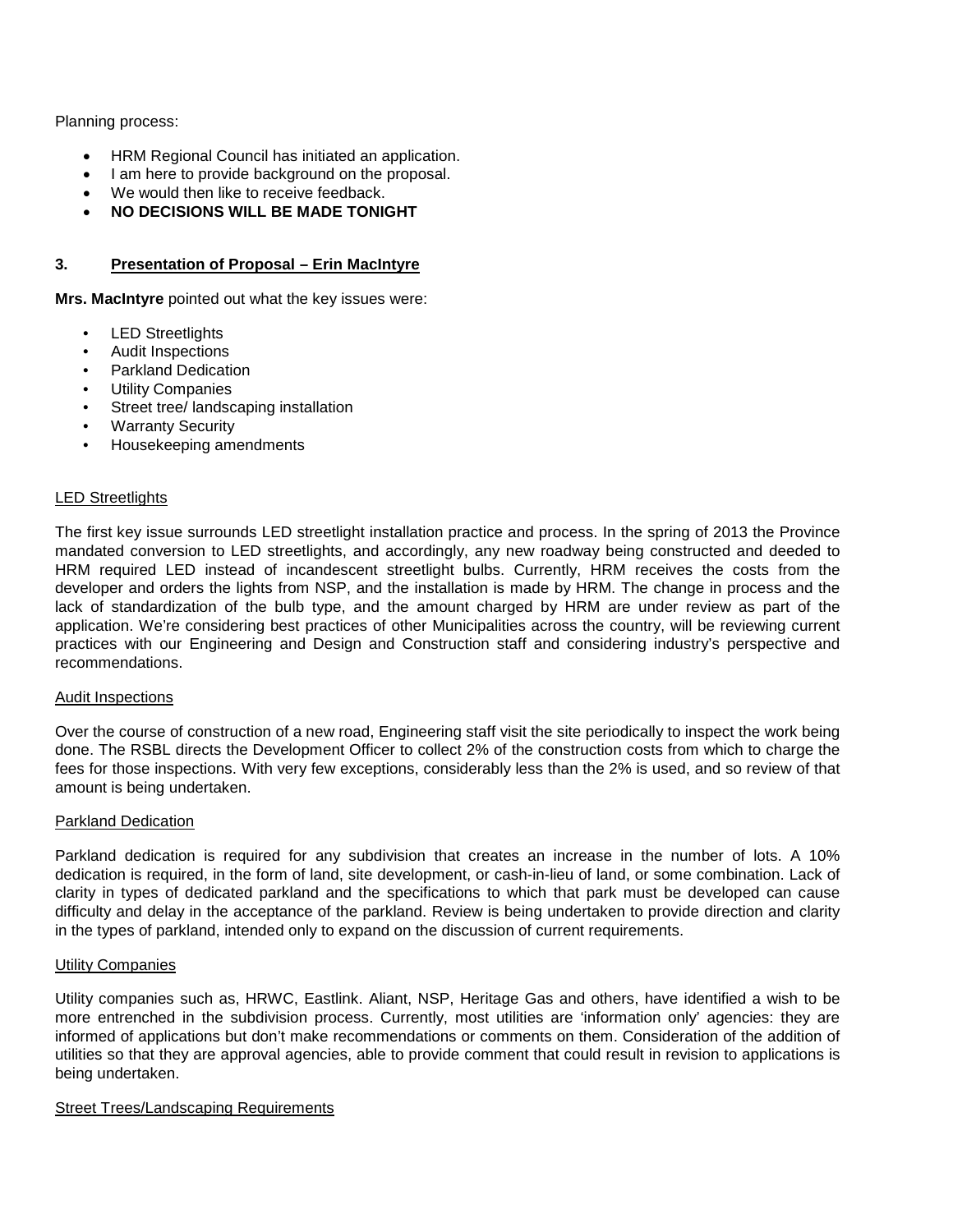Concern that trees, sod and other landscaping elements are being replaced due to damage during home construction is Topic 5. This may require addition of specification in the by-law to which the trees must be planted, or there's possibility that HRM could request the cost of the installation up-front and install the trees at a later date, once construction is complete, or simply amendment surrounding street tree species, or timing.

#### Warranty Security

For one year after the acceptance of the newly constructed right-of-way and associated infrastructure, the RSBL requires developers post 10% of the cost of construction as security for any project failures. The issue is damage and failure to perform regularly occurs after the one-year warranty period. For review and possible amendment is the extension of the warranty period for damaged or failed infrastructure.

Mrs. MacIntyre advised that feedback is hoped to be gained via an online survey that can be completed anytime up until September 5<sup>th</sup>, or on a laptop that was setup in the room Printed copies of the survey are available that could be completed at home and mailed or faxed in, Any questions or comments made here tonight will be documented in the minutes .

**Kurt Pyle, Operations Manager** - explained that the issues that are raised here tonight are not raised by staff they are raised by industry. We work with the industry, the DLG (Development Liaison Group) which is made up of a wide range of components of the development industry from the construction industry and engineers: the guys that actually fill in the road itself. It is a multifaceted group and that group they gave us feedback. We asked them, 'what are your top things, if we were going to look at the subdivision by-law, what would they be', and these topics are what we received. It is very specific and it is not staff or municipality driven, this was industry saying we have been dealing with these issues, they have been headaches to us, can you try to fix them and we said yes. We brought them to Council and said to Council, these issues need to be addressed and let's move them forward to address these issues. They are very targeted, this is really what council wanted the focus for, to keep the industry moving at a better pace. The housekeeping amendments themselves are ones where we are just clarifying terms and wording within the documents which do have an effect on the industry in a positive way sometimes and sometimes in a negative way. We just want to clarify certain aspects and outdated terms, as terminology has changed since the by-law's adoption in 2006. These are issues we want we want to get your feedback on.

#### **4. Questions/Comments**

**Tristan Cleveland – HRM Alliance** – I am curious about the parkland dedication. I saw in the survey that in addition to the four kinds of dedication that are currently available there is interest in creating a conservation type?

**Erin MacIntyre** – We're looking at clarity surrounding definitions, whether or not a definition is required and to address the standard of that type of passive dedication, something that is not going to be developed and doesn't necessarily need to be accessible, that kind of thing. If we need to create a specification or definition in order to clarify, I don't know that we are necessarily creating another category. We're attempting to address issues that staff and industry get tangled up over at the last stage of a subdivision that tends to bog it down.

**Tristan Cleveland** - **HRM Alliance** – So it's for lands that where you are not looking at recreational value you are not keeping it for people to go biking for whatever it's for the ineffectual nature itself.

**Erin MacIntyre –** Yes, that's my understanding. The parkland piece specifically would be reviewed by the development officers by the parkland planner to make sure it captures and addresses whatever those confusions are.

**David Patriquin (WRWEC)** – How will that process unfold? When you say it's a review, I just find it hard to make comments on it because there's no detail. Time-wise, how is this unfolding and what opportunities will there be to look at then provide subsequent feedback?

**Erin MacIntyre** – We are looking to gain your feedback on something that is highly technical that we don't yet have entirely solidified answers for yet. The public participation programs are designed this way. We will come to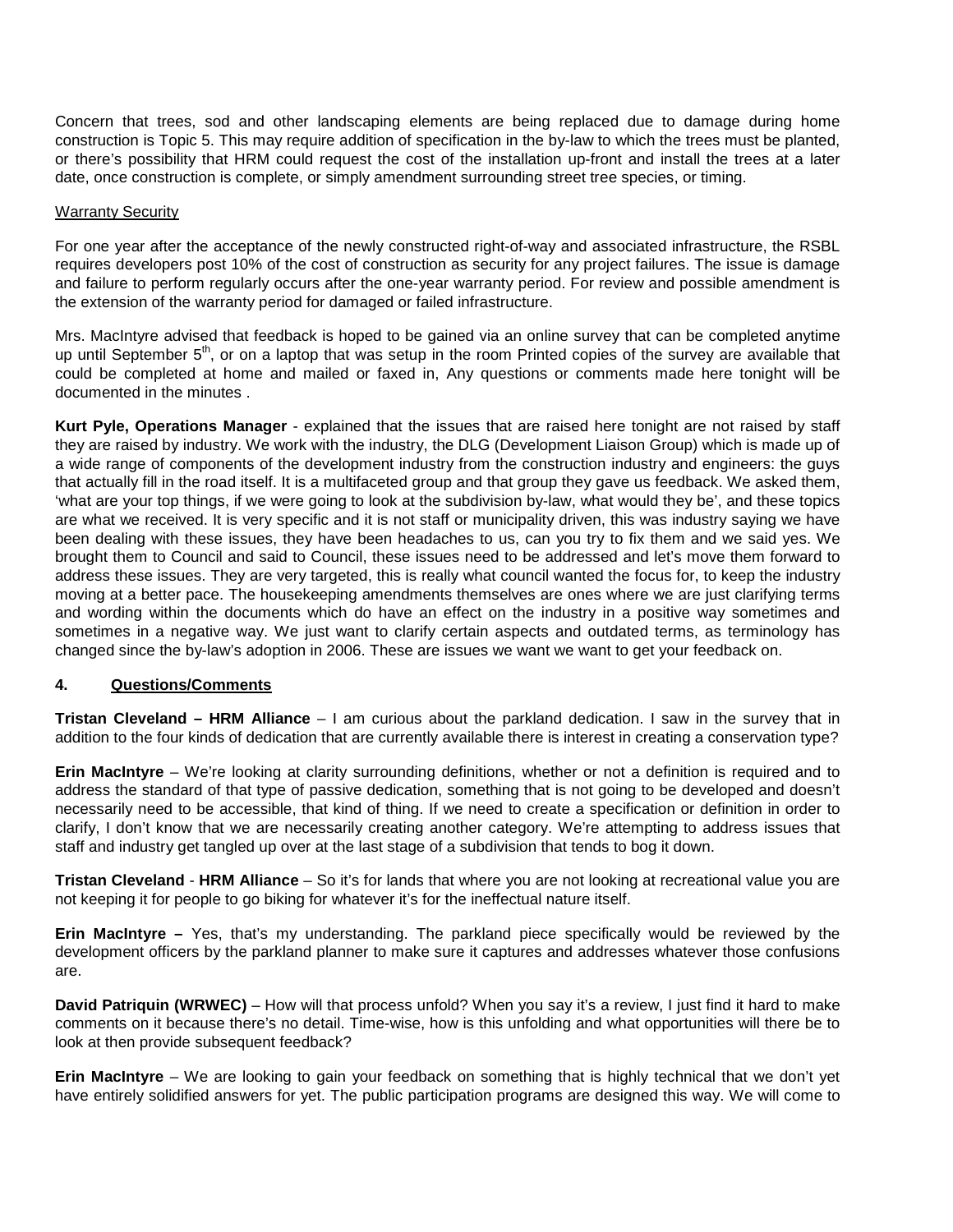the public out front and do our best to inform you about what the applications are about. In this case, we don't have the answers to the questions yet but we are trying to highlight and bring you in on the front end. We will create the amendment package in concert with the DLG and with HRM staff and then as it roles forward to Regional Council there will be a public hearing and there will be notification of that. The public hearing and staff report will go up on the webpage, and that is your chance to review and then you can bring your thoughts and feelings to Council during the hearing.

**David Patriquin (WRWEC)** – What is the timeframe for that? Is it 3 months or a year?

**Erin MacIntyre** – We are hoping for October but I don't know how realistic that is. I think we are aiming to be back to Council within a year. I am hoping December or January at this point.

**Councilor Darren Fisher –** So with regards to the utility companies, the DLG came forward the development people came forward with suggestions for clarity. Is there any discussion with utilities companies with regards to common trenching? Can we move forward in that direction or is the development industry still against common trenches?

**Erin MacIntyre** – I recently attended a utility coordination committee meeting, to advise that we are considering this topic. I know that it's in their interest to gain some traction and understand what we are doing. I can tell you that common trenching came up; I would suggest that it might be outside of the scope of what we are trying to do here.

**Councilor Darren Fisher –** It is just interesting that they want input yet they don't seems to necessarily want to have that progressive thinking that common trench provides.

**Kurt Pyle** – The biggest issue that really spawned this issue from the DLG was Heritage Gas. They want to make sure that their gas lines are accommodated when new subdivisions go in. However, there is a delay in terms of getting a response, and under our by-law right now it is not a mandatory requirement. We send the information to them for information purposes but that's it. In large cases the contractors and developers just want to keep on going because they know that natural gas isn't going to be there for a fair bit of time and they are going to want to move on and they are bypassing them. They want to have that more interrelated connection between the two processes.

**Councilor Darren Fisher** – So that's the biggest portion of the utilities factor?

**Kurt Pyle** – Right.

**Erin MacIntyre** - The common trench, requires an enormous amount of cooperation. That's challenging. There are a lot of people that have to be represented in that trench.

**Councilor Darren Fisher** – Yes, but you mentioned them all and I saw them in a full sum list there, I thought maybe that may be a sign.

**Kurt Pyle** – Angus Doyle is our utility person with HRM. We are still working with all the utilities on that idea of common trenching. I am not sure how it is going, last time I heard it wasn't going well but the idea is still being floated out there.

**Erin MacIntyre** – This brought it all up again.

**Councilor Darren Fisher** – The upfront cost is significant but the long term savings would purely be a benefit.

**Councilor David Hendsbee –** With the LED street lights and stuff now that we are buying all the NS inventory and transferring them over to LED standard, would we not want the developer to buy the same light that we are using and servicing? I would hate to see the standard going out there, and then transfer it over to us and we may not even service that type of bulb. We have competition now for different fixtures and stuff and I am just curious now should there be standard fixtures, or do they order their streetlight through us to be installed.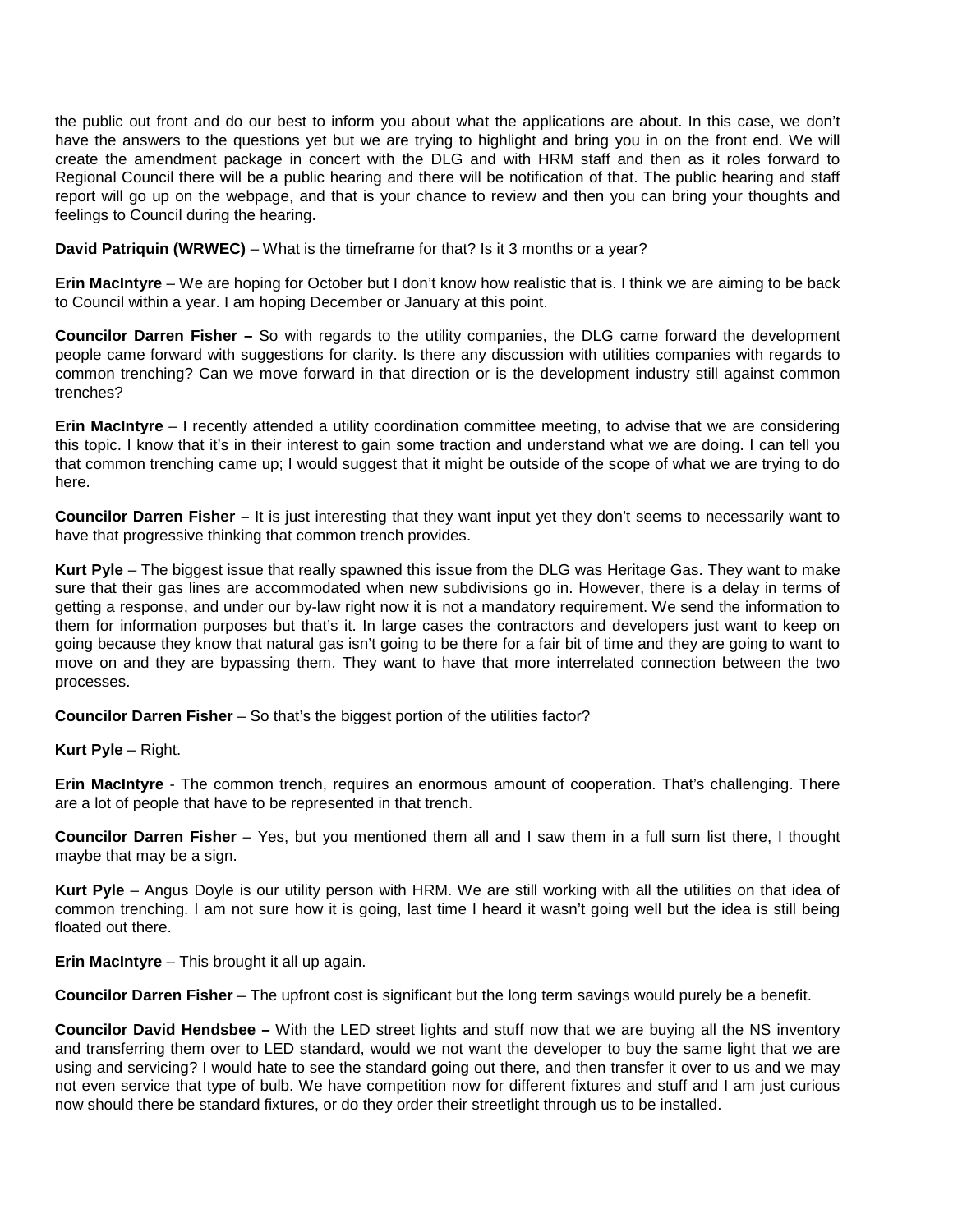**Erin MacIntyre** – Of all of the topics this is the one I have received the most feedback on in advance of the public meetings. It is largely because it has been approved by Council in late July and it is on people's radar. This list would have been developed last fall and so I think we have made some big strides towards standardization of process in the meantime and we are still working through that. Development Engineers are working closely with Designing Construction Services to understand what we do when HRM undertakes capital infrastructure projects and how that works and how it is that they can better service the development industry in terms of what it is that we're requiring.

**Hugh Morrison** – We are trying to standardize, but it is related to procurement. I think our traffic group is still trying to move towards that so hopefully we don't have as many different types of LED lights out there.

**Councillor Darren Fisher** - Until we have a standing offer and standing tenders.

**Councilor David Hendsbee** – Now with the audit inspection, I'm just curious, when hear audit I think of financial.

**Erin MacIntyre** – It is a construction audit.

**Councilor David Hendsbee –** Were you talking about the pre-backfill**,** the electrical, and the pre-drywall.

**Erin MacIntyre** – Not of home construction, but the same idea in regards to road infrastructure construction.

**Hugh Morrison** – This is specific to road construction and roads that the developer is going to build and then hand over to the municipality. They are required to have a consultant certify all the construction but also staff do go out and do audit inspections of the construction. We aren't out there full time but we are out there during the construction process to ensure that the municipality does get a good product at the end of the day.

**Councilor David Hendsbee** – Tied to that the warranty / security, that's almost like you're trying to cut into their holdback on the contractor or whoever did the work. The developer contracts the company that does the work, usually holding back 5% on the construction for a warranty period, and now you're asking for a 10% security on top, so that's a 15% kind of thing they have to play with. I am curious how that's going to work; do you take over the hold back provision from the developer or the contractors guarantee?

**Hugh Morrison** - We don't have any connection with the contractor; our contract is strictly with the developer. So it's insuring that our responsibilities are met through that contract that we have.

**Kurt Pyle** – We don't deal with the contractors. That is a separate deal between the contractors and the developer.

**Councilor David Hendsbee** – And what if the contractor should go out of business whatever, are you still going to hold the developer liable regardless. Hopefully the certified engineer stamp has been on that stuff.

**Hugh Morrison** - And the things that could possibly go wrong within the one year maintenance period.

**Erin MacIntyre** – The request on the floor from the DLG from the report is to reduce the audit inspection amount. We take 2% and we almost never use anywhere near that. We are looking to be less burdensome in that regard. Understand that the warranty inspection extension, should it be something we end up rolling forward, it would be work in opposition to the reduction in the audit fee.

**Councilor David Hendsbee –** What about those special projects where they are trying to be environmentally advanced by using recyclable materials like using scrap tire aggregate for a floating road base, the unique features and stuff that we normally don't have in our standards. How are we going to deal with those types of projects?

**Kurt Pyle** – That still would be through our engineering group in terms of our road construction it wouldn't be dealt with in the audit inspection.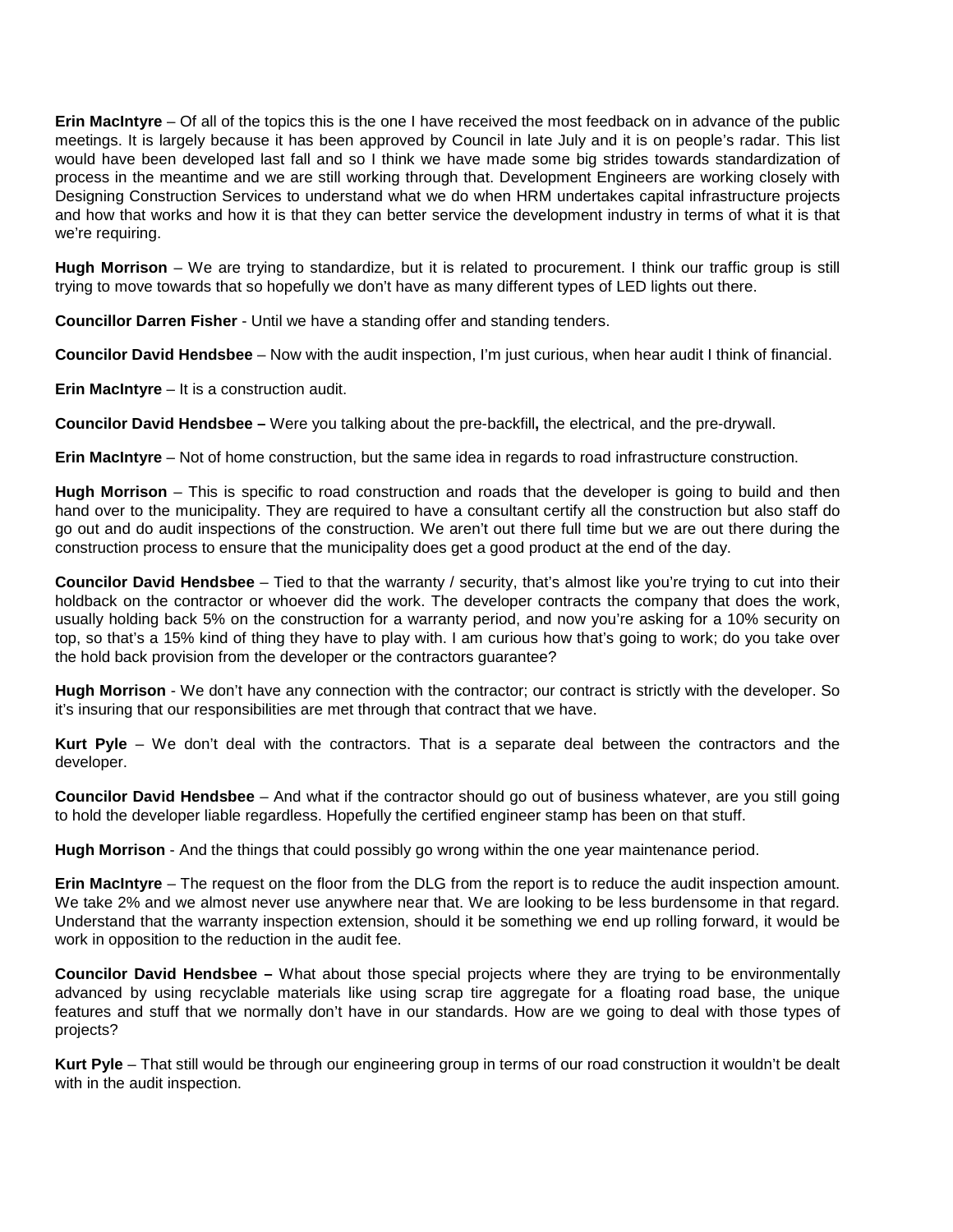**Erin MacIntyre** – That's just based purely on the estimated construction cost. So whatever the estimated cost, we charge a 2% hold and release that at the end, whatever it is that we don't use. We are not using very much at all of that money so we are trying to reduce the amount we take and hold that they have to secure with us.

**Councilor Darren Fisher** - You release the amount that you don't use?

**Erin** – Yes.

**Councilor Darren Fisher** - Okay, I didn't catch that in the recommendation.

**Erin MacIntyre** – We were looking at our internal audit was showing roughly 0.4% of the construction cost estimate was being used for the fees and that's on average. The Development Liaison Group has submitted some of their numbers and it's looking like they're a little higher than that. But in neither case were they anywhere near 1%, and we're taking 2%.

**Councilor David Hendsbee** – You think of a 10 million dollar road construction project, 2% is a lot of money to be tied up.

**Erin MacIntyre** – The only ones who seem to be anywhere near the 2% are usually ones where they had to come in through the subdivision process to do something very specific and small, so their cost was small and the 2% actually did end up getting used up in the couple of inspections that were required. There are these unique exceptional situations and circumstances.

**Councilor Darren Fisher** – Could the holdback be in the form of a bond? So that the money is ties up by the company but the money is gaining interest in a bank somewhere.

**Rosemary MacNeil** – Bonds are not acceptable.

**Erin MacIntyre** – On the off chance that it takes them so lengthy period of time to complete the construction we need something that we know we are going to be able to draw from in the future.

**John Cascadden**, **McDonald Lake Residence Association, Five Bridge Wilderness Heritage Trust and HRM Alliance** – Two topics: Firstly, on the parkland, having gone through this ourselves with our own small community neighborhood park, what was left by the developer was essentially a monster to make it safe for anybody to use as a park. It would be good if staff examined what was going to be offered as a park and have some initial access. Like if there is a lake there and the thought is there is going to be a path down to the lake, have the contractor put that in there upfront so that it's done at the beginning. It cost us almost \$150,000 to develop what probably should have cost us \$50,000.

**Kurt Pyle** – When was your subdivision built?

**John Cascadden** – Our subdivision is probably 25 years old.

**Erin MacIntyre** – In 2006, we adopted the subdivision by-law. The Regional Plan brought in specifications to address exactly that. If you are looking at a piece of land that was pre 2006 we were doing the best we could without any tools. 2006 forward we do have specifications and sometimes even then we choose to take a piece of land that is a little more substantial and eat into site development ability just because there is a long term plan that we are hoping to be able to do something with it. That is a diligent and thoughtful things we are trying to do. Anything pre 2006 was a bit of a mess.

**John Cascadden** – If there was say, like a lake access thought, to have that developed upfront so it is available immediately for the community to use rather than waiting 5-10 years for the community to get geared up to make the push to develop their own park. It gets that facility and usability of the common resource available. The other item that I was interested in has to do with street trees: is the plan to use the Urban Forest Master Plan as the actual specification guideline for ensuring that they tow the line?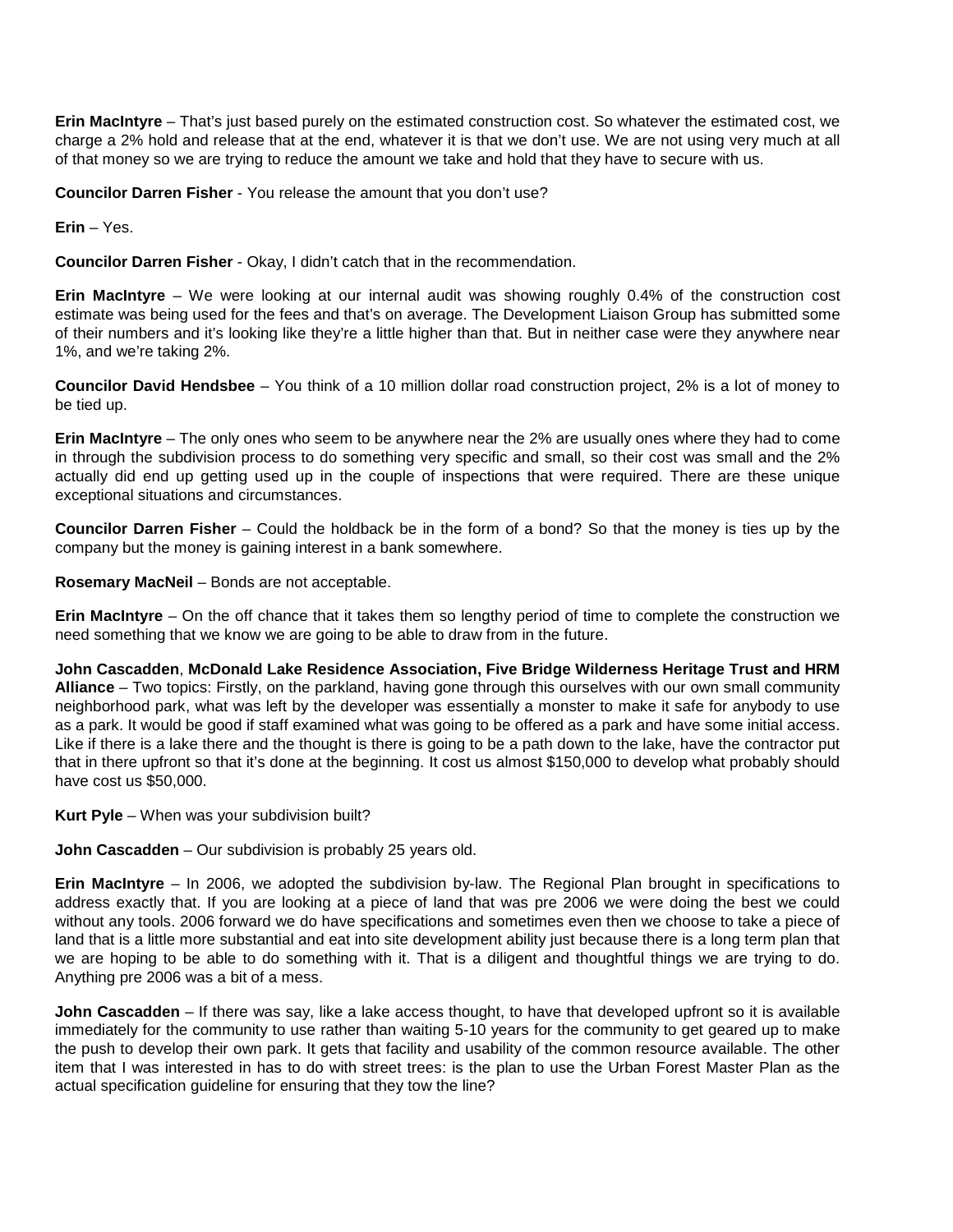**Erin MacIntyre** – It's definitely what we are looking at. I have a copy of that and I have been digesting it and have met with John Charles. We're looking at how that relates to the municipal spec and the subdivision by-law and whether that is something we can use. We haven't definitively made that decision yet but I have read it and it looks great. I know there has been a lot of work that has gone into it.

**Kurt Pyle** – The main focus on the street trees and the landscaping is during construction, the trees go in and some contractor tries to develop the lot, the landscaping is damaged, and the trees are backed into by some forklift and it's gone. When to put the trees in, when to do the landscaping is the issue. If you put it in at the end then all that soil going to wash, so the landscaping's not done, and the grading's not done so you could be flooding the next property over. That's something that Hugh, as our Engineer, has dealt with a lot in terms of grading, in terms of those issues, especially old ones, where the grading wasn't done right at the start. There are a lot of drainage issues.

**John Cascadden** – I know that your documentation in order to track or follow how things are going, is going to be a bit of a nightmare I would think. I could see how the trees that are actually there, if there is some old growth forest, is maintained and protected, but how to track those trees is where the mission is.

**Erin MacIntyre** – That part of the Forest Master Plan is outside of the scope of this project. I understand there is initiative out there to track installation of new trees as we continue to try to catalog what we do have within the right-of-way. We're going to GPS by size, estimated age, species, condition and try to get that into design and constructions hands so we are all coordinated but that's a big step to take.

**John Cascadden** – The Urban Forest Master Plan is a very contained document that doesn't actually translate out into the new subdivisions being built.

**Tristin Cleveland**, **Fusion Urban Development Team** – You mentioned that there is a possibility of adding things to the list, there is some interest in the team of having more rules in the subdivision by-law for how the streets are implemented, the grid pattern too, so that it works for effectively with active transportation and with transit. I am curious as if this is the right place for something like that. My understanding was that the city is trying to move away from having developers build private roads and then have the city later adopt them. This document seems to more deal with private roads that the developers are building rather than roads that the city are building.

**Kurt Pyle** – We don`t allow new private roads.

**Erin MacIntyre** – This is all regarding public road, the majority of the conversation with be in regards to infrastructure that's going to come into public domain.

**Councilor Darren Fisher** – Which we will have a stake in.

**Councilor David Hendsbee –** Any private roads out there existing that will have to be brought to these standards?

**Rosemary MacNeil** – Any roads being taken over as public – Yes.

**Tristin Cleveland** – Is there a place in this by-law for any regulations on shape or structure of roads?

**Rosemary MacNeil** – Are we talking road classification?

**Erin MacIntyre** – I think we're talking about the layout in connection with adjacent subdivisions. It's not impossible but it's nothing we have been considering.

**Hugh Morrison** - Right now all of our road designs are done through our red book, our Municipal Design Guidelines. There are a lot of engineering standards but we have to rely on developers. They are coming from places all over. We always do our best to try use good engineering design to ensure that roads meet up in proper ways and have the right classification of roads and solid connections. That's more through our design guidelines and not necessarily through the subdivision by-laws.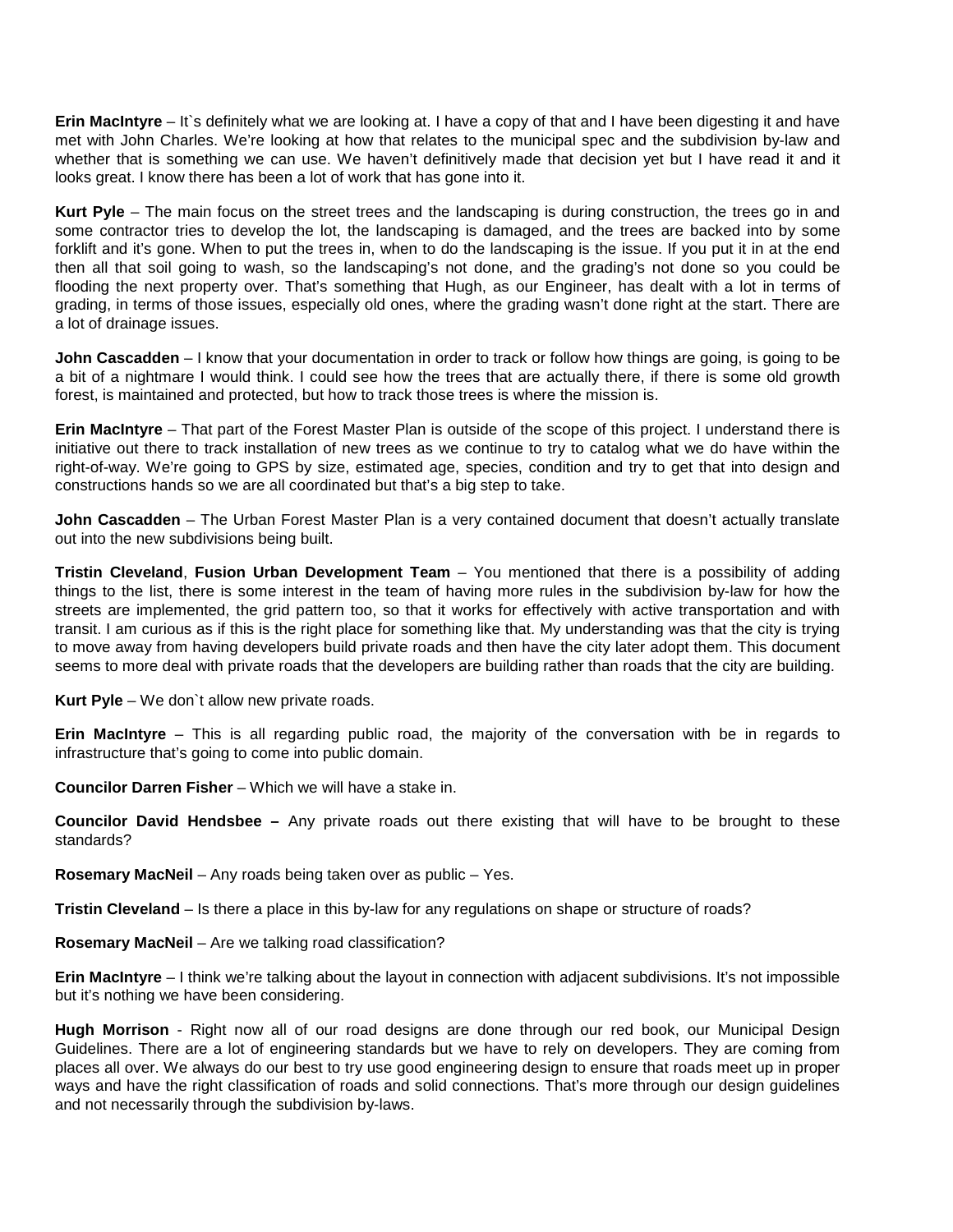**Councillor Darren Fisher** – I have said numerous times at Council that we need to have a transit planner in the room whenever we design a subdivision.

**Councilor David Hendsbee** – What about the crusher dust trails out at Seven Lakes have we got that standard yet?

**Kurt Pyle** – No we do not. The Municipal Standards does allow for variances and that can be considered as a variance.

**Councilor David Hendsbee –** A million developers could be coming in attaching to that.

**Erin MacIntyre** – There is kind of two tools that we have to address that kind of planning. We have the Regional Plan which then informs our local community plans so we can create and propose policy to Council to say, 'Here, these are the kinds of things we want to see considered'. When were aren't in an as-of-right application, we are going to take some specific application to Council, these are the types of things we can consider. We can write those types of things into policy so that there is negotiation of those sorts of things. Those are specific, sometimes a Development Agreement where all policy statements are met. What we are talking about here under the subdivision by-law is the as-of-right processes, so somebody could roll in to the front counter and say,"Does this meet the rules?". The rules are more in regards to safety; we have the ability to gain a parkland dedication, but the master planning kind of concept is really not available under the as-of-right process.

**Kurt Pyle** – With policy, you have to remember two things, subdivisions that are occurring now, the bigger subdivisions, the as-of-right subdivisions, are basically grandfathered, they have been predated before 2006. So if it's not related to one of those, it's a new road and you are going to have a maximum of 8 lots on it.

**Rosemary MacNeil** – In rural areas. In service areas, there are still by-right possibilities.

**Kurt Pyle** – But those area are getting thinner and thinner and smaller and smaller in terms of the amount of development. Most of those areas are done through a contract process that goes through Council.

**John Cascadden –** When it comes to roads, of course the topic that's contentious is sidewalks. The term is, one wants communities to be 'walkable' and easy to move around in and unfortunately as soon as winter time comes that goes right out the window unless there's adequate space allowed and cleared for people and vehicles to move along in a safe manner. If the kids are within the one kilometer radius of where they are supposed to be walking to school, the parents will not walk them to school they will drive them to school because it's just not safe. How is that being addressed because as far as I know it is not being looked at in a big way but it should be. If walkability is an issue and if I know that sidewalk clearing is the big ugly bug that people don't like to hear, how will the walkability issue be addressed?

**Erin MacIntyre** – It's definitely not on our list. I think that would require adjustment to the road profile. They have a specification in the Municipal Specifications that shows how wide, how far apart up, down, back and forth exactly what each type of road would have to look like. That is where that would come from.

**Hugh Morrison** – The snowplowing would be a little bit more of an operation.

**Kurt Pyle** – That is our Municipal Standards Book, or the Redbook, as we call it, and it would be more of an amendment to that document and not this one.

**John Cascadden –** Quite often the road's shoulder narrows and then you have a culvert for storm water drainage or whatever. Once that's in place it's hard to go bigger. So if it's not in the preplanning stages as an issue it's just not going to get addressed.

**Councilor David Hendsbee –** Back in the parkland conservation areas is that also taking in the engineering of wetlands or any wetland areas for drainage?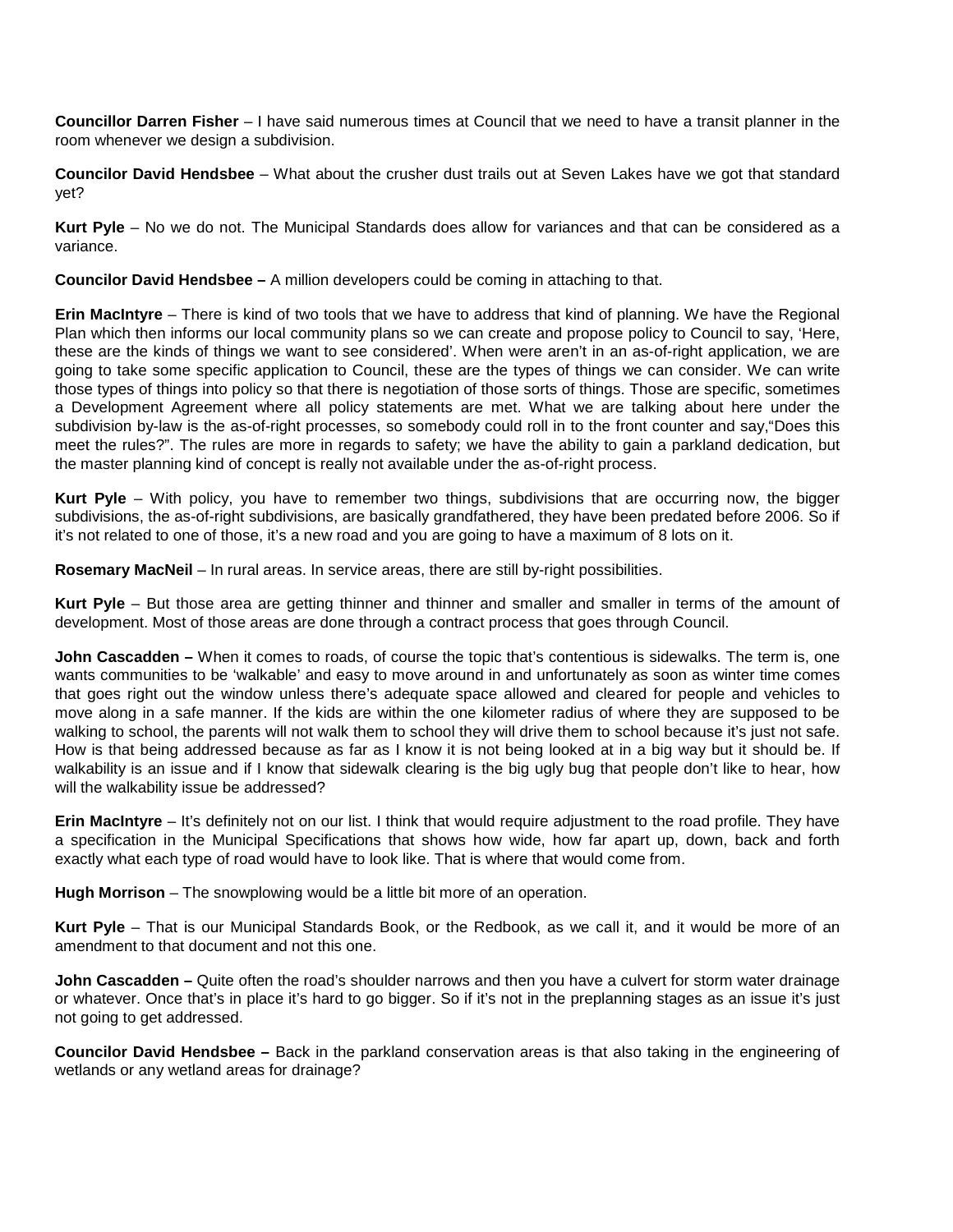**Erin MacIntyre** – I would suspect not likely. That is more of an infrastructure piece were we've got something that is functioning as collection or retention of storm water. That's dealt with more as an infrastructure that needs to be built, engineered and designed and has more of a specific function. It sometimes acts as open space in a neighbourhood that may or may not be publicly owned, but isn't coming to us to address that parkland dedication that is required.

**Hugh Morrison** – There are conversations ongoing about that with Department of Environment, Halifax Water and HRM, about the subject of engineered wetlands. That is an ongoing conversation that just wouldn't be within something like the subdivision by-laws.

**Kurt Pyle** – What are wetlands, what is conservation lands, what really is parkland? That's the issue we want to work on, so we can have good useable land that we can put facilities in neighbourhoods or in communities that we could put structures on that people can actually use. The big thing for developers is they have pieces of land leftover that they don't want to keep, they don't want to pay the taxes on it and it has little to no benefit to anybody so they want to say we will give it to you as part of the parkland and we say no, we don't want it.

**Councilor David Hendsbee** – Then the question is, why are we taxing conservation land? The debate would be we want green belting, we want connectivity, and we want natural habitats and stuff. There's probably going to be a need to take the conservation land to meet our green goals as well as having the connectivity not everything is going to be recreational land.

**Kurt Pyle** – I think that would be something definitely for the Regional Plan, to clarify the green belt better, in terms of what it actually wants to achieve in terms of content. That may be amendment to the Regional Plan, or it may be in a separate document with a separate approach.

**Councilor David Hendsbee** – When they do some of these surveys, the environmental assessment of the properties for old grow forest or any special species of plant life, if things like that are found, will those areas be identified as conservation no touch zone and be part of the parkland site?

**Kurt Pyle** – In rural areas – yes, because of the open conservation design standards those would be protected.

**Councilor David Hendsbee –** Would we take that over as parkland or conservation land?

**Kurt Pyle** – Depending on the operation, it could be maintained with the developer through the condominium.

**Rosemary MacNeil** – It may never be taken over as public in those situations, because often the entire street and green space is privately managed through the conservation design. It ends up being owned by the condominium organization, so sometimes there's no public plan developed. Sometimes we take conservation or pieces of land that have conservation quality to them that may be wetlands that are not considered unusable but may be attached to a piece of land that is very usable. So the developer may not get credit for that but they may just want to get rid of it and sometimes we will take it. We have to be sure that we are taking land that the public can actually use. For a long time we have been taking land that is not that great, we are trying harder to get better land. It's a battle sometime to get good land for recreation.

**Councilor David Hendsbee –** The question though is for conservation purposes, if there is an old growth hemlock stand out there that qualifies as a special place in legislation, why would you not want to protect it?

**Rosemary MacNeil** - There are things in the by-law now that talk about special places so it would be something that would certainly be considered now. But they have to look at what the community needs too, and the parkland part would look at that and determine if it is something the community needs.

**Councilor David Hendsbee –** Well with the parkland dedication, we are not taking any land we are just taking the cash-in-lieu. Could we put that as lien-able against the property instead of paying it all up front? Should they not be able to charge that or pay that in as the lots get developed or sold?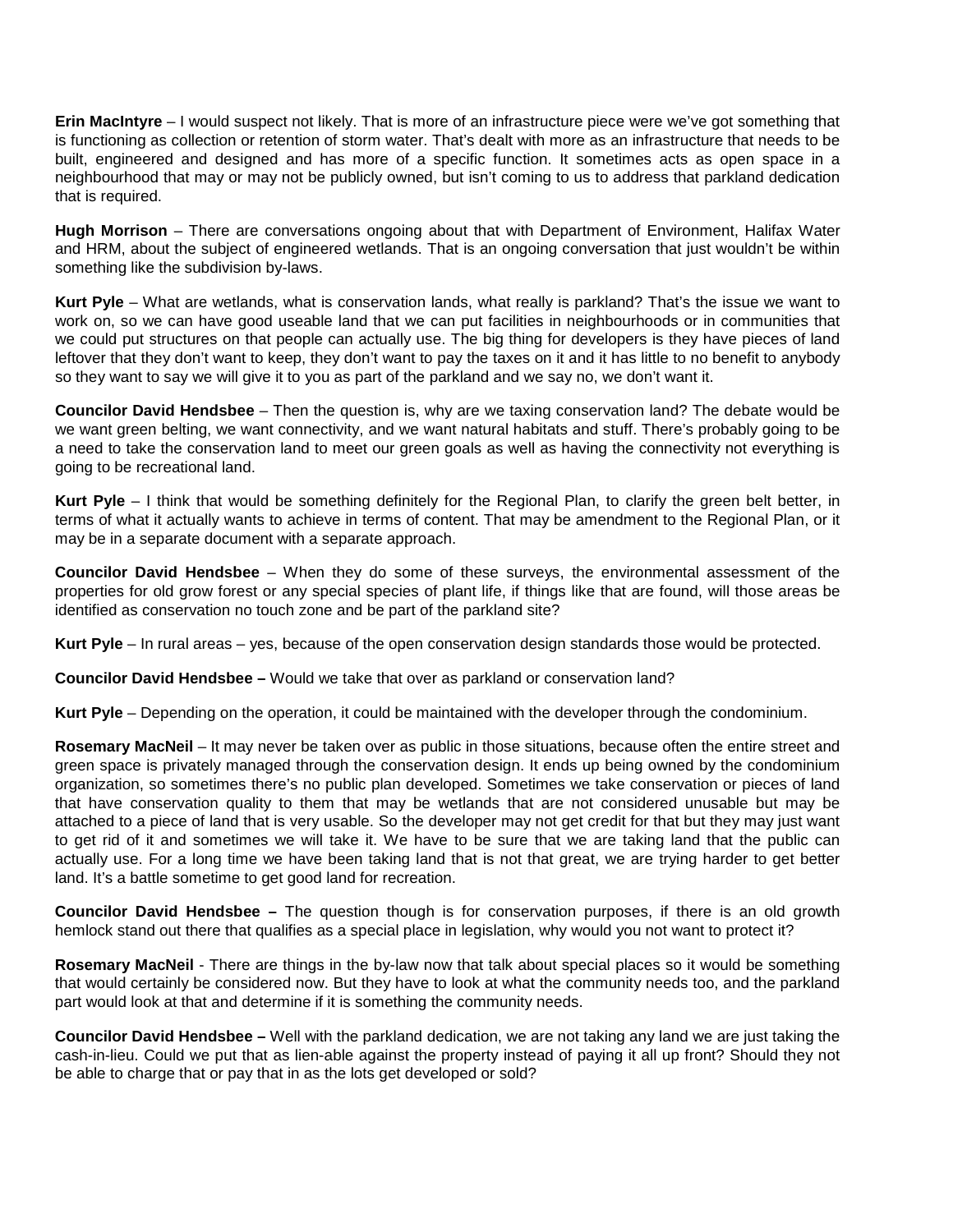**Kurt Pyle** – We don't have the ability under the Charter to do that. I know you asked a question to Council and unfortunately that is the answer that came back. We don't have the authority under the Charter to do that.

**Councilor David Hendsbee** – But it could be something you could ask for.

**Kurt Pyle** – Could it be on the list of things we could ask for, yes.

**Erin MacIntyre** – I can ask for lateral documents to be amended according but it is very difficult to push a subdivision amendment that requires Charter. It would first of all stall this enormously. It is not our book we would be recommending that the Province first change the Charter.

**John Cascadden** – Another one on utility: the Regional Plan, I believe, was it not, that the recommendation was the lines from the pole to the house would be buried and only if the developer had it required as part of the development agreement. There was no effort to create incentive to try to get them to stop putting up poles in subdivisions.

**Erin MacIntyre** – Yes, there's no requirement that you underground. It is a possibility, something that you can propose and if it's approvable and it works, we could consider it, but we are not requiring that we underground currently.

**Councilor David Hendsbee** – We've discussed our solar city initiative and wind power initiatives. Regardless of street alignments, streetscapes or house positioning, orientation of the sun, I was kind of curious if these activities are going to have a change in the street alignment or even the house design?

**Erin MacIntyre** – Interesting comment, but not that I have heard, no. It is an interesting thought. I know anecdotally just in conversation with developers over the years I have heard of them trying to align so that people's backyards are going to be south-facing. That's what everybody wants but not necessarily specifically in regards to solar panel installation.

**Tristan Cleveland** – In terms of the parkland dedication again, in the natural heritage system in Ontario there is a requirement that the portion of land that the developer doesn't develop on, if it's in a natural heritage corridor, that they contribute to that corridor. So some of the developments that we look at now that have 60% of land not built on. It's patchwork; it does not actually contribute to a larger corridor. Even if we are not talking about large scale major corridor, we are just talking about recreation, connectivity with other recreation spaces is really crucial to the actual effectiveness of those parks. What rules can we get in there to acquire connectivity and a comprehensive analysis with the surrounding?

**Erin MacIntyre** – In terms of heritage corridors, or in terms of active transportation, when we're in an as-of-right process, it's the developer's suggestion that this is what they want to do and does it met the regulation. I think it is probably a little outside of the scale of what we are doing here, but perhaps something to put in that other list for consideration of where you can connect and where you can contribute. There's going to be sites that are somewhat isolated and don't have those types of connections to make.

**Councillor Darren Fisher** - Great suggestions for a secondary plan though.

**Erin MacIntyre** – It's a neat idea.

**Councilor David Hendsbee** – I have some examples coming up in my area about abutting lands or developable lands that are against crown land lots. Would that be part of the wilderness heritage areas or part of the conservations zones or just crown land lots? Why would it not be advantageous for us, if there is a chunk of land beside the crow land, why would we not have that as part of our parkland conservation zone because it adds to the overall inventory?

**Rosemary MacNeil** – We do that now.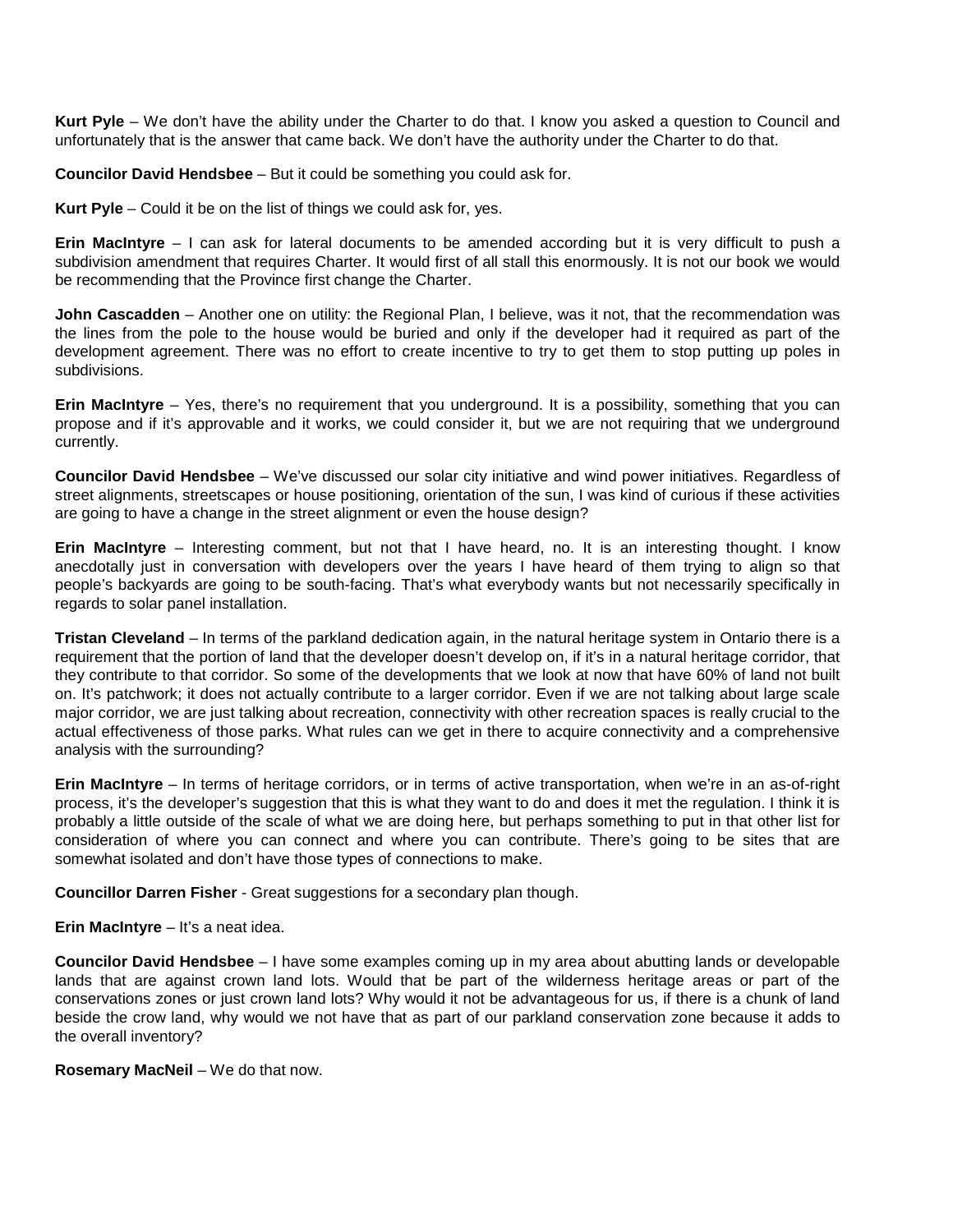**Erin MacIntyre** – We do that where we can, definitely. Sometimes it is inappropriate that the parkland planner to decide, we have X number of units and what we really need to service this community is a neighbourhood park, for example. So we will put this on a corner where there's lots of visible frontage and give them something after that they can do. Then we get into discussing, we may have a someday connection to something happening over here and maybe that would be valuable to get but what are we going to do for this community right now? It's in there but it doesn't always happen because we've spent our dedication doing something else, sometimes.

**Kurt Pyle** – You have a great idea, where Regional Planning is concerned moving down that road. We don't have that level of detail yet that Ontario did especially green-belting around Toronto. They did a lot of inventory to figure out where that belt should actually go. We haven't got to that stage yet, and until we get that, what we are looking for and what we want to achieve, we really haven't got to that level and the regional planning group is the one leading that charge. Someday it maybe in the subdivision by-law that if you are next to a provincial land or whatever a private corridor you can have them advances part of the fees or whatever. I don't think we are there yet.

**Councilor David Hendsbee** – I got involved in an area down by Ostrea Lake and as soon as I looked at the maps I saw that he is abutting a crow lot down there on the Petpeswick side, he cannot get access to it from the road from the other side of the lake. Why not take it over and abut it with the crown land?

**Kurt Pyle** – I think there needs to be an understanding that it is crown land, be it provincially or federally, and we're municipal and we aren't in a position to tell the Province what they should be doing on their land and we have difficulty yet in terms of dealing with that. The Province may sell it without even telling us. We may include parkland next to Provincial land and the province may just sell it and we have no way to tell them no. There's where we still have that amount of work and commitment were all three of us still have to work together.

**Councilor David Hendsbee** –I think that there's opportunity that people can imagine that they would dispose of crown assets. They should send it down through the hierarchy, saying 'Does the municipality have any interest, yes or no?'.

**Kurt Pyle** – Is there anyone else that has not talked yet before we get into our second round of questions?

**Gerrie Irwin** – When you look at audit inspections, you said that was just applicable to roads within a subdivision is it?

**Erin Macintyre** – It's for the overall construction amount when you are building a community that includes public roads. Whatever infrastructure that you install you need to propose a reasonable cost estimate to the Development Engineer. That gets reviewed, vetted and approved, and that audit inspection fee is based on the amount that it is going to cost you, so that includes all of that infrastructure.

**Gerrie Irwin**- Yes, I understand that, but my question was going to be about when an audit inspection is done, at what point? I will give you a specific example; recently Council agreed to a proposal about rezoning R-1 and R-2 lands out at Cow Bay and Shore Road in Eastern Passage. Under the Development Agreement they changed it to CDD and I think that had some wetland that residents were concerned about, I think. I go to the golf course often and I've passed by both those places ad there is an awful lot of clearing going on there right now and I was just wondering if somebody went out to audit that now so to ensure that the wetlands are being protected and drainage and whatnot because of the concerns that residents have?

**Hugh Morrison** – Staff have been out to that site in particular and have been doing audit inspections and have been dealing with the contractor out there.

**Gerrie Irwin** – Good, that's good to know.

**Councillor Darren Fisher** – And right now they aren't doing anything more than they can do as-of-right is that correct?

**Hugh Morrison** – Correct. They have an agreement in place for what they are allowed to do.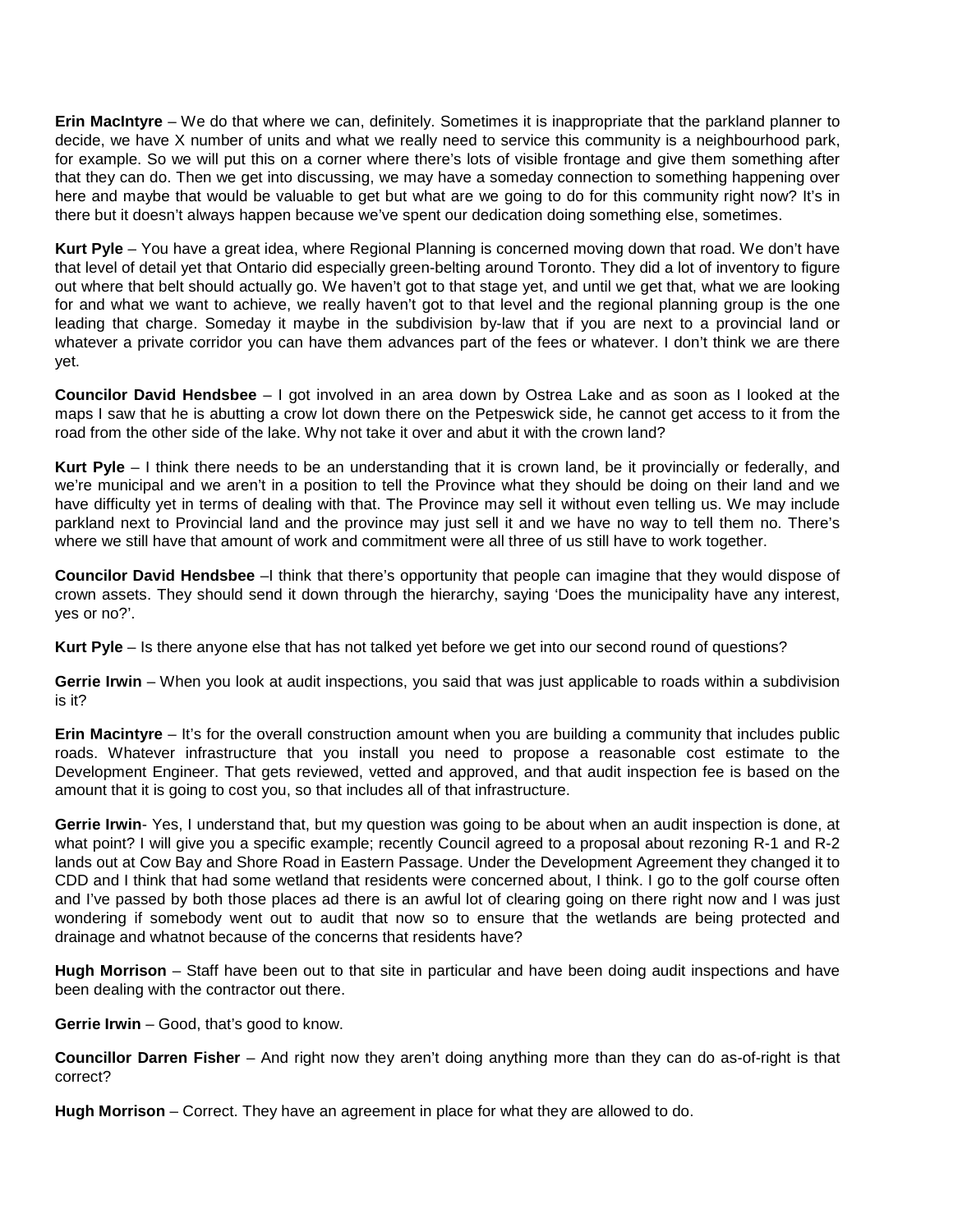**Erin MacIntyre** – So Hugh, to the larger question is there, I think I know the answer to this question but, is there a set rollout of inspections that the technicians have to perform onsite?

**Hugh Morrison – No.** 

**Erin MacIntyre** - It depends on when they see what's happening on site. Every schedule can be a little different depending on the scale and the nature and the timing of the construction.

**Hugh Morrison** – And we allow our staff to manage their own work. They understand because they have been in the construction industry for a long time, that at certain aspects and at certain stages they know they need to be there. We also rely on consultants to provide record drawings. They're the ones actually signing off and ensuring that we get proper assets.

**John Cascadden –** Storm water management in subdivisions: is it the developers responsibility to do the engineering upfront?

**Erin MacIntyre** – That's right.

**John Cascadden –** Does staff check their work?

**Erin MacIntyre** – Yes. Specifically, Hugh's group of engineering technicians in concert with Hugh.

**Hugh Morrison** – As well as Halifax Water staff.

**Erin MacIntyre** – My understanding Hugh, again tell me if I am wrong, anything over land flow is the responsibility of HRM through our development engineering group and the minute it hits a pipe or a system of some sort is HRWC's responsibility. The Water Commission is everything below ground so they will review those engineering specifications?

**Hugh Morrison** – Halifax Water took over all the assets that are involved with storm water, so all the pipes and physical ditches and things of that nature they would be reviewing those. We again review the whole thing as a whole feature.

**John Cascadden –** In our older subdivision, the way our ditches run down and then there's the storm water that goes down the easement straight to the lake, siltation takes place. Is there a specification for stopping that from occurring?

**Hugh Morrison** – Currently, right now we don't manage the quality of our storm water. We look more at the amount of storm water. No one is allowed to discharge things into the system and it can get tracked but we don't normally have ways of putting storm interceptors at the end of every outlet.

**John Cascadden –** My other question is about mailboxes, is that part of the actual development plan that there is dedicated space for mailboxes and is there a part of the lighting scheme requirement that there must be a pole with adequate lighting adjacent to that?

**Erin MacIntyre** – I would say yes on the first part. There has to be space allocated within the street right–of-way for those community mailboxes. We work closely with Canada Post. At the concept stage, before they come in for the their final, when they are off doing their engineering work, they are bringing in concept applications just to get the street layout, parkland dedication amount and area some of those big hard piece, before they go off and do the fine tuning to bring it in for final application. We will see those areas, we send those plans off to Canada Post and they work closely with their engineer to make sure that those are suitable sites. As for the light pole, I don't know if there is coordination with the lighting plan.

**Kurt Pyle** – That's a federal standard in terms of the standards they are coming up with for mailboxes, the light being in proximity to the mailboxes.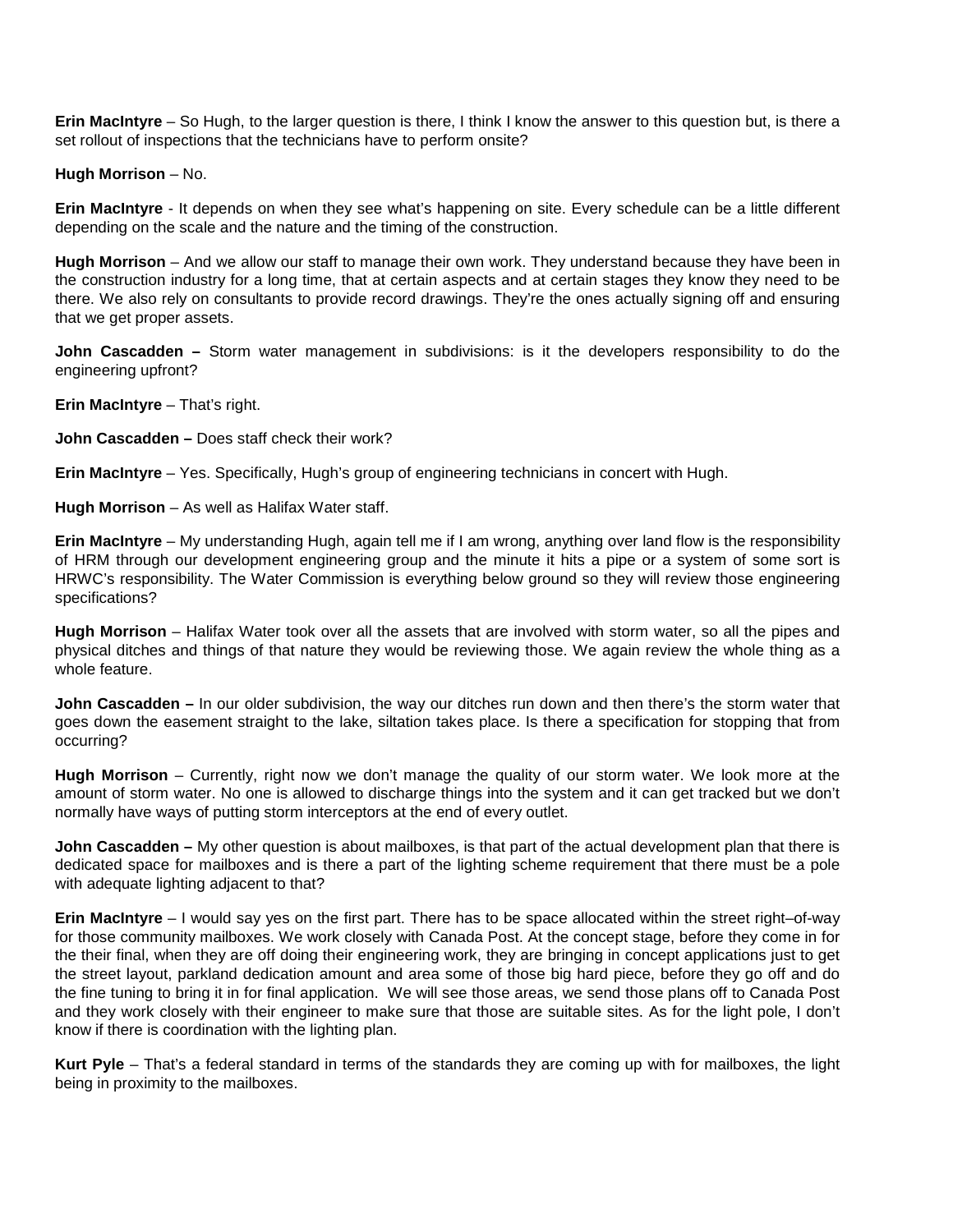**Hugh Morrison** – We have general rules on illumination on what a roadway has to have, how it has to be illuminated. We do also have general rules where we normally have to a light at the end of where a walkway is coming in and things like that. A lot of these places will be lit up but it's not specifically in the regulations that you must have a light at the top of every mailbox.

**John Cascadden** - I suggest we should have.

**Tristan Cleveland** – In the survey there is a question about, well you are seeking clarification on it, who pays for LED lights and installation. There is a question whether the city should do it, the developers should do it or if residents should do it. I am curious about what motivated that and what your thinking is on that right now. Who is responsibility currently?

**Erin MacIntyre** – The developer puts up the cost and then we order from NSP and we install.

**Tristan Cleveland** – Sounds like a good system. Is there concern about how it's working right now?

**Erin MacIntyre** – Hugh, what is the change? Is it that it used to be that NSP installed?

**Hugh Morrison** – No, the big thing is that we are actually doing it and owing them now too.

**Kurt Pyle** – From the development community's perspective, the bigger developers, they could actually order and get it done quicker. That's the reason why they start looking for changes.

**Hugh Morrison** – They may be able to do it a little bit cheaper too.

**Erin MacIntyre** – If you submit your design and then we go off and figure out what bulbs are needed, and then get them ordered, then wait for them to arrive, assemble a crew, and get them out there, the developer is way out in advance of that tapping their foot waiting for us.

**Councillor Steve Craig** – I am curious about the request by the utilities and their desire to become part of the planning process. Certainly they would all have a need from that world, they are interested in the new subdivisions going in, they want to put in their own infrastructure, they want to get there from a competitive point of view, they have joint-use poles, they have all these other things that they work with now. So what is it specifically that they are looking for? I appreciate that Heritage Gas was probably the impetus to do this. Common trenching has all kinds of issues but, what feedback are you getting from the other utilities other than Heritage Gas that on their wish list and concerns?

**Erin MacIntyre** – I think it is just a consolidated approach. I think the impetus has come from one specific utility and everyone else is saying, yeah that would be great. I think that largely the cable companies, Eastlink and Aliant, I don't think we have received a specific request from them that they are having any specific trouble. It's still a work around for them, they are still coming in at the backend and they are up in the air so it is easier for them. It's the same thing on every site for them as well.

**Kurt Pyle** – It's more for natural gas where they are going to have to be buried in the ground and they are going into the cross-section of the street and having to tip toe around other pipes and make new arrangements and everything else. They are going to be more involved in the concept stage, one thing that Rosemary MacNeil here, our Development Officer does, is approve the Concept, so that at that stage they want to have feedback into the process. They make sure they can get their lines because they need to have certain arks. The grid streets are not always the best thing for them so they have to work within them and they want to have more feedback. Correct me if I am wrong Rosemary, you said right now to the utility companies are reviewing for information only. We say here it is, here is what's happening, we give them feedback, and so does Heritage Gas give them as well; they just want a little bit more input into the actual design. Because it is more of a bigger design factor then power and lights.

**Councillor Steve Craig** – They are not the standard that has been used for many, many years they are looking for a combination.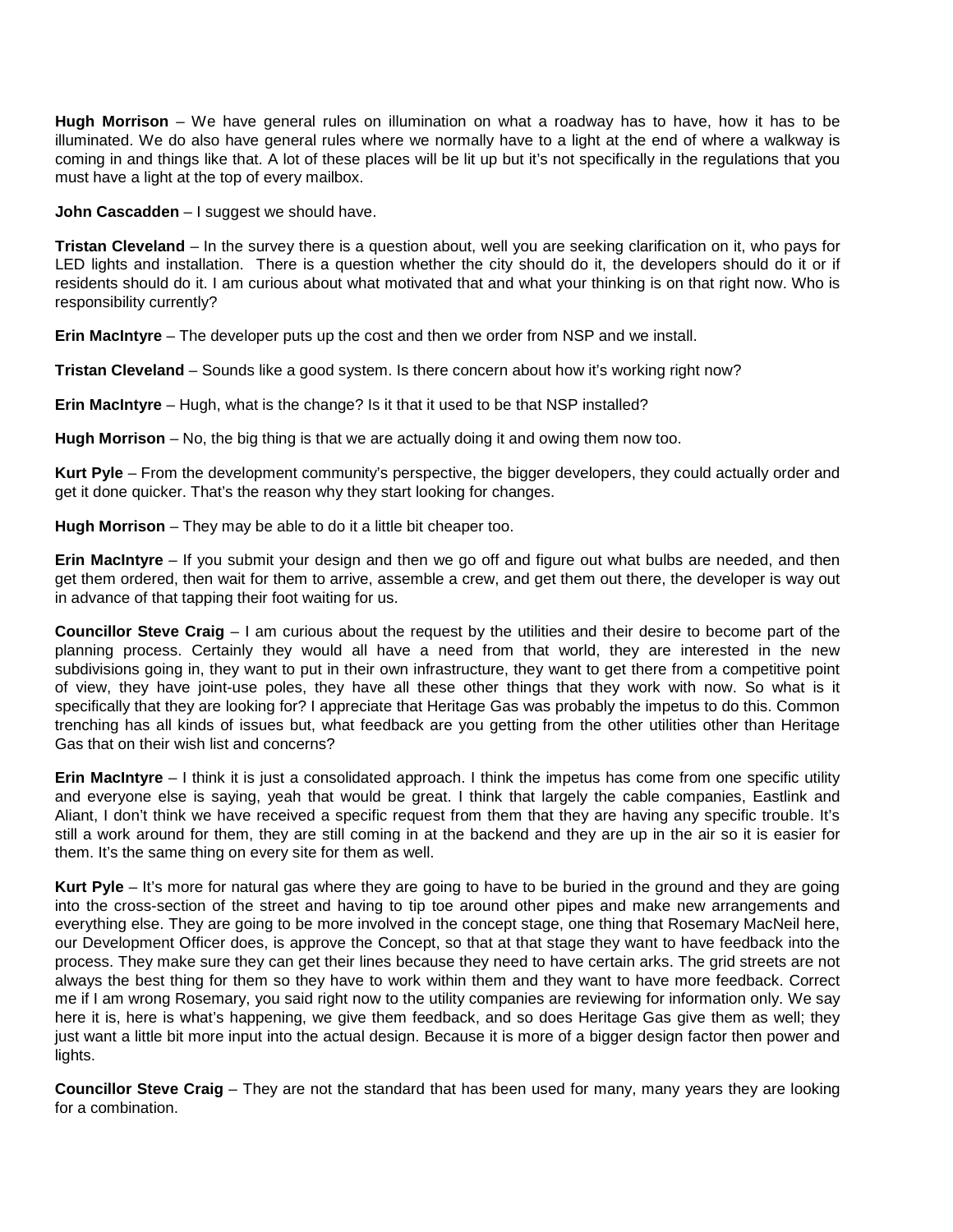#### **Kurt Pyle** – Correct.

**Councilor David Hendsbee –** What about wireless technologies and pole locations, cell towers and stuff like that? If there is a coverage problem and we have the infrastructure, should that be a part of the process that we kind of pre-approve and have a plan in place so that when residents move in its 'buyer beware', there's a mono pole in your neighbourhood or a cell phone tower in your neighbourhood, it's part of the infrastructure.

**Kurt Pyle** – The jurisdiction for telecommunications is federal. Industry Canada dictates that and the industry does not put towers up in advance. They have to see what's there first and then they react to what's on the ground. What we have dealt with a number of times, we know that a number of higher buildings are going up in the area, here is the developers name and why don't you go off and talk to them and see if you can integrate it right into the building.

**Councilor David Hendsbee –** I'm just worried now with the new federal standard change and the under 15 meter requirement, lots of poles will now require public consultation or an information meeting.

**Kurt Pyle** – They have to inform us beforehand but they are still on the exempt list so they still can approve it without our consent. They just have to consult us about what they are doing. That is being addressed through a totally separate by-law that will hopefully come to Council before the end of the year.

**John Cascadden –** Just a clarification on the Heritage Gas side, when they put it in, are they bound by their development agreement to run a connection for each lot in the subdivision?

**Erin MacIntyre** – They are fully outside of our process. We don't regulate that necessarily, we would approve a streets and services permit but that's separate from the subdivision by-law. We're now all cleaned up and we're gone and now we're into new home construction and that's when they are coming in.

**John Cascadden** – So the road gets torn up all over the place.

**Erin MacIntyre** – Under a streets and services permit.

### **Hugh Morrison –** Sometimes.

**Councillor Darren Fisher** – They will do a first and second lift.

**Hugh Morrison –** We would like them to go out and talk to the developers. They have to get their business case approved which is a different timeline than a developer's timeline. To get enough houses onboard so they can get approval to do it. The majority of the time, it does happen after the fact, but there are some times we have approved a couple of subdivisions where they come in and get dual stamped by Heritage Gas as well as the developer's consultant and sometimes it will go in up front.

**John Cascadden –** It would seems to be less expensive overall to have a conduit pipe run underneath the road at regular interval and each lot interval upfront.

**Hugh Morrison** – Ideally, construction-wise, it makes sense to run the gas lines upfront but it does have a lot more to do with their business cases and developing their business case.

**Erin MacIntyre** – Once you put those top lift down you are not allowed to cut it for two years. It's a race.

**Councillor Darren Fisher** – They still do though, they still cut into it before two years. They are not allowed to but they still do. If you have a ruptured pipes.

**Erin MacIntyre** – There are exceptions, for sure.

**John Cascadden –** Are you dealing at all with the actual construction of the properties with your by-law? Our big push is solid waste management, having recycling done and yet they are still not building houses that have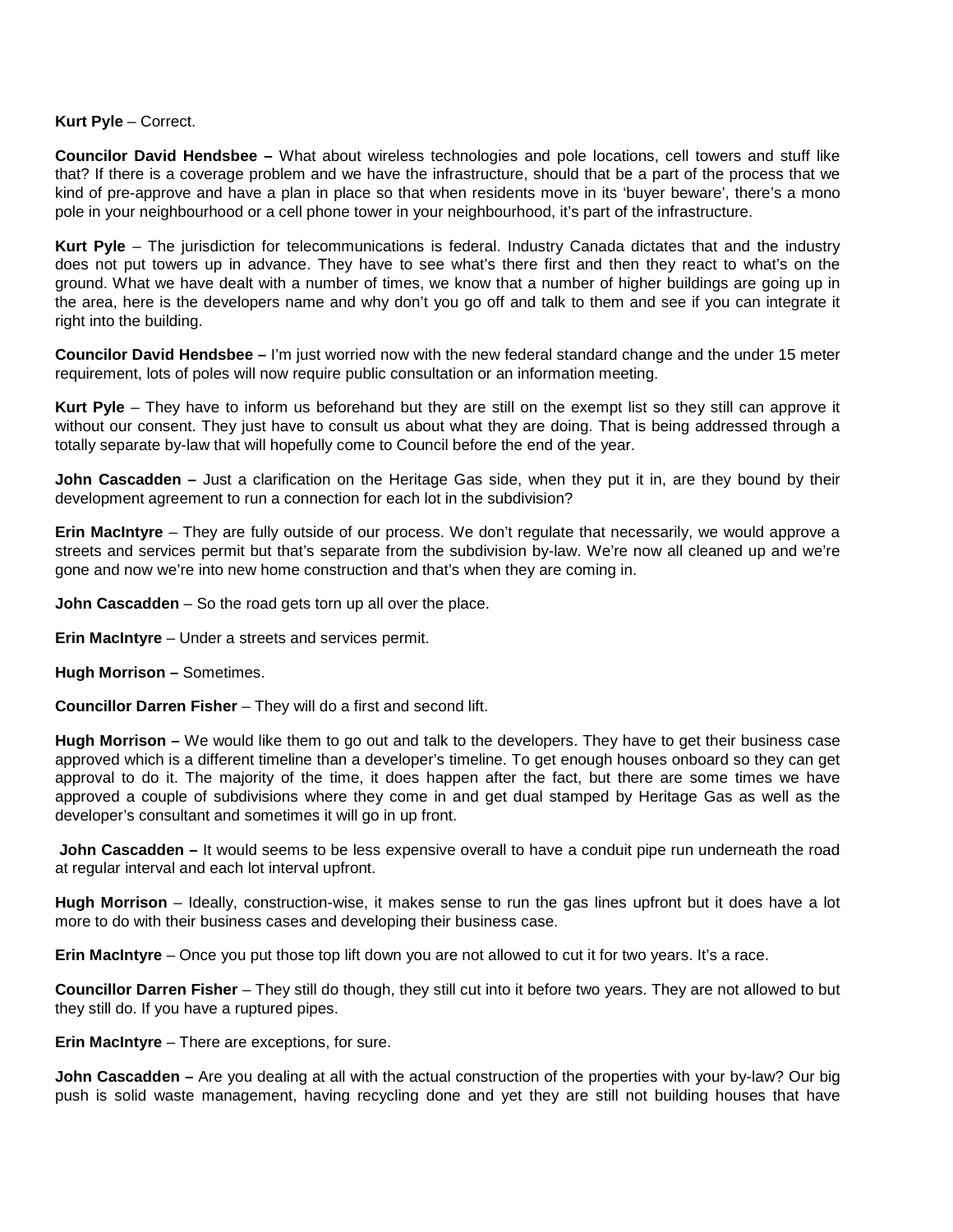adequate storage in the kitchen/pantry type area to accommodate storage of this solid waste. How do we get that done?

**Erin MacIntyre** – I want to say the National Building Code, but I know that's not within the purview of that document, that's largely safety only. So now we are talking about design. If we are under a development agreement process we can do all kinds of different discretionary things if it's informed by policy so that's where we'd need to start.

**John Cascadden –** Especially in apartment buildings**,** they are the biggest offenders.

**Erin MacIntyre –** Under development agreement for apartment buildings because that is rarely as-of-right.

**Kurt Pyle** – So most house now are 2500 square feet. You can't find that room in 2500 square feet?

**John Cascadden –** It's not built in upfront then it depends on whether or not the home owner adds to it to make it happen.

**Erin MacIntyre –** Or, that the home designer affords for it upfront. I totally take your point. We are just not there yet.

# **5. Closing comments**

Mrs. MacIntyre asked for any other questions, gave her contact information and reiterated about filling out the survey, and thanked everyone for attending the meeting.

# **6. Adjournment**

The meeting adjourned at approximately 8:15 p.m.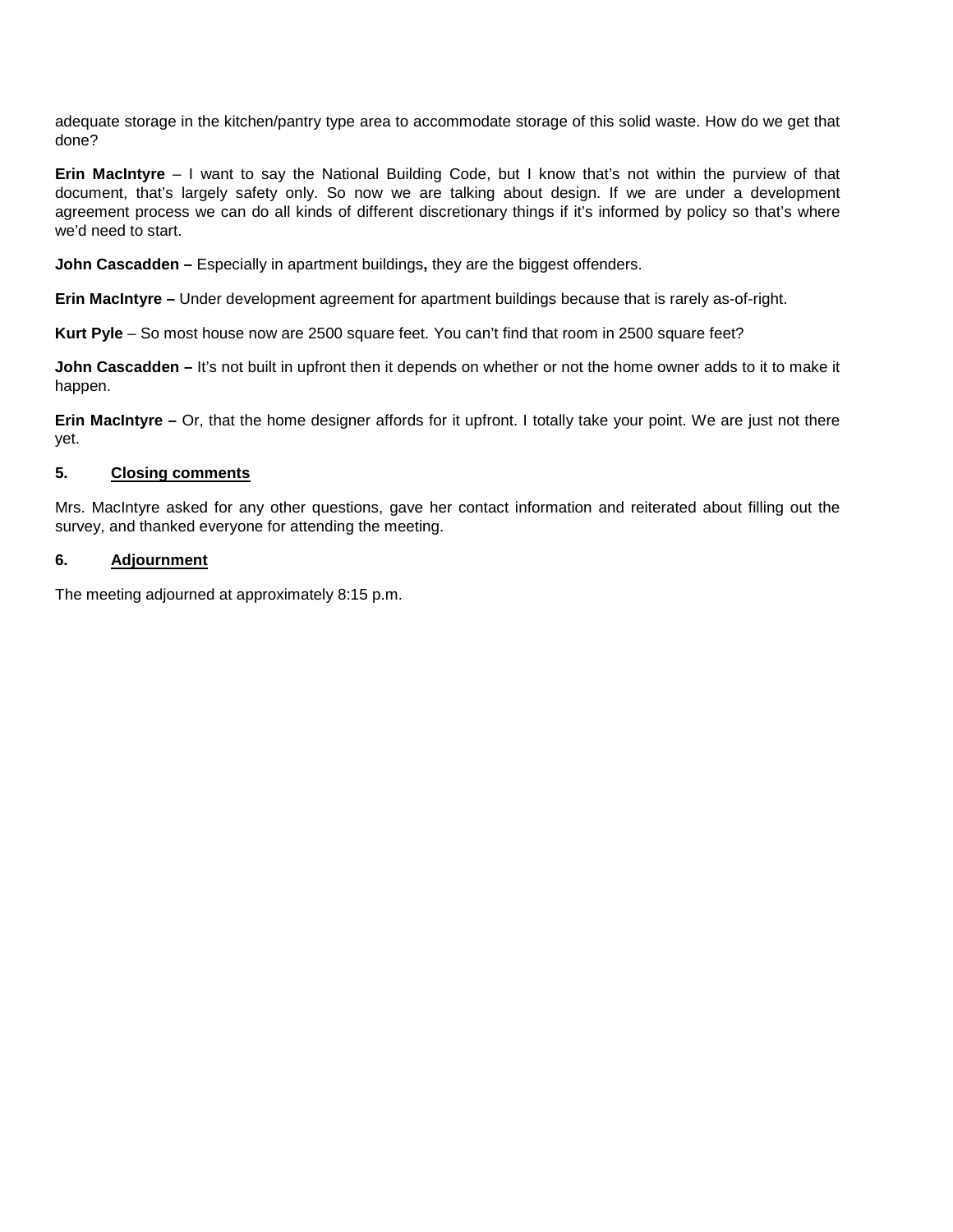# **Monday, August-18-14 7:00 p.m. BMO Centre**

| STAFF IN                               |                                                                                                                                                                                                                                                                                               |
|----------------------------------------|-----------------------------------------------------------------------------------------------------------------------------------------------------------------------------------------------------------------------------------------------------------------------------------------------|
| <b>ATTENDANCE:</b>                     | Erin MacIntyre, Planner, HRM Planning Services<br>Alden Thurston, Planning Technician, HRM Planning Services<br>Cara McFarlane, Planning Controller, HRM Planning Services<br>Rosemary MacNeil, Development Officer<br>Ashley Blissett, Development Engineer<br>Kurt Pyle, Operations Manager |
| <b>ALSO IN</b><br><b>ATTENDANCE:</b>   | <b>Councillor Steve Craig</b>                                                                                                                                                                                                                                                                 |
| <b>PUBLIC IN</b><br><b>ATTENDANCE:</b> | Approximately 4                                                                                                                                                                                                                                                                               |

The meeting commenced at approximately 7:00 p.m.

# **1. Call to order, purpose of meeting – Erin MacIntyre**

This specific application (Case 19507) is for an amendment to Municipality-wide legislation, the Regional Subdivision By-law (RSBL). In February of this year, an initiation report appeared before Regional Council to address key issues identified by HRM Development Approvals' staff and those brought to staff's attention by The Development Liaison Group (DLG). These items are meant to clarify the by-law to enable a more efficient subdivision process. The amendment package delivered for Council's consideration will also contain any necessary amendments to other legislative documents (Municipal Specifications, fees, By-law) as necessary. The amendments to the RSBL will apply regionally.

## **2. Introductions and overview of planning process – Erin MacIntyre**

Introductions:

- Erin MacIntyre, Planner 1
- Rosemary MacNeil, Development Officer
- Hugh Morrison, Development Engineer
- Alden Thurston, Planning Technician
- Tara Couvrette, Planning Controller
- Kurt Pyle, Operations Manager

**2. Introductions and overview of planning process – Erin MacIntyre**

Introductions:

- Erin MacIntyre, Planner 1
- Rosemary MacNeil, Development Officer
- Ashley Blissett, Development Engineer
- Alden Thurston, Planning Technician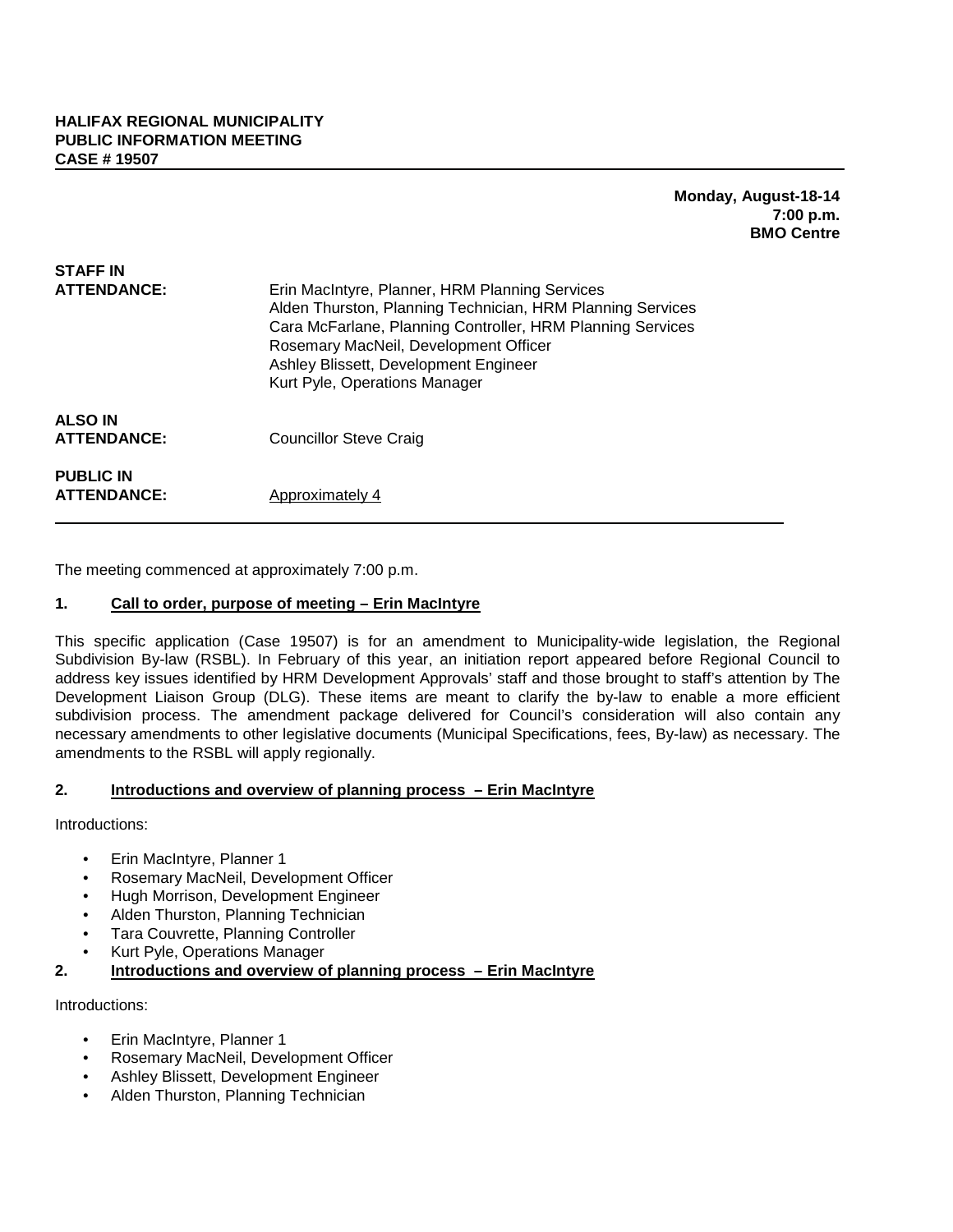- Cara McFarlane, Planning Controller
- Kurt Pyle, Operations Manager

Planning process:

- HRM Regional Council has initiated an application.
- I am here to provide background on the proposal.
- We would then like to receive feedback.
- **NO DECISIONS WILL BE MADE TONIGHT**

# **3. Presentation of Proposal – Erin MacIntyre**

**Mrs. MacIntyre** pointed out what the key issues were:

- LED Streetlights
- Audit Inspections
- Parkland Dedication
- **Utility Companies**
- Street tree/ landscaping installation
- Warranty Security
- Housekeeping amendments

### LED Streetlights

The first key issue surrounds LED streetlight installation practice and process. In the spring of 2013 the Province mandated conversion to LED streetlights, and accordingly, any new roadway being constructed and deeded to HRM required LED instead of incandescent streetlight bulbs. Currently, HRM receives the costs from the developer and orders the lights from NSP, and the installation is made by HRM. The change in process and the lack of standardization of the bulb type, and the amount charged by HRM are under review as part of the application. We're considering best practices of other Municipalities across the country, will be reviewing current practices with our Engineering and Design and Construction staff and considering industry's perspective and recommendations.

### Audit Inspections

Over the course of construction of a new road, Engineering staff visit the site periodically to inspect the work being done. The RSBL directs the Development Officer to collect 2% of the construction costs from which to charge the fees for those inspections. With very few exceptions, considerably less than the 2% is used, and so review of that amount is being undertaken.

### Parkland Dedication

Parkland dedication is required for any subdivision that creates an increase in the number of lots. A 10% dedication is required, in the form of land, site development, or cash-in-lieu of land, or some combination. Lack of clarity in types of dedicated parkland and the specifications to which that park must be developed can cause difficulty and delay in the acceptance of the parkland. Review is being undertaken to provide direction and clarity in the types of parkland, intended only to expand on the discussion of current requirements.

### Utility Companies

Utility companies such as, HRWC, Eastlink. Aliant, NSP, Heritage Gas and others, have identified a wish to be more entrenched in the subdivision process. Currently, most utilities are 'information only' agencies: they are informed of applications but don't make recommendations or comments on them. Consideration of the addition of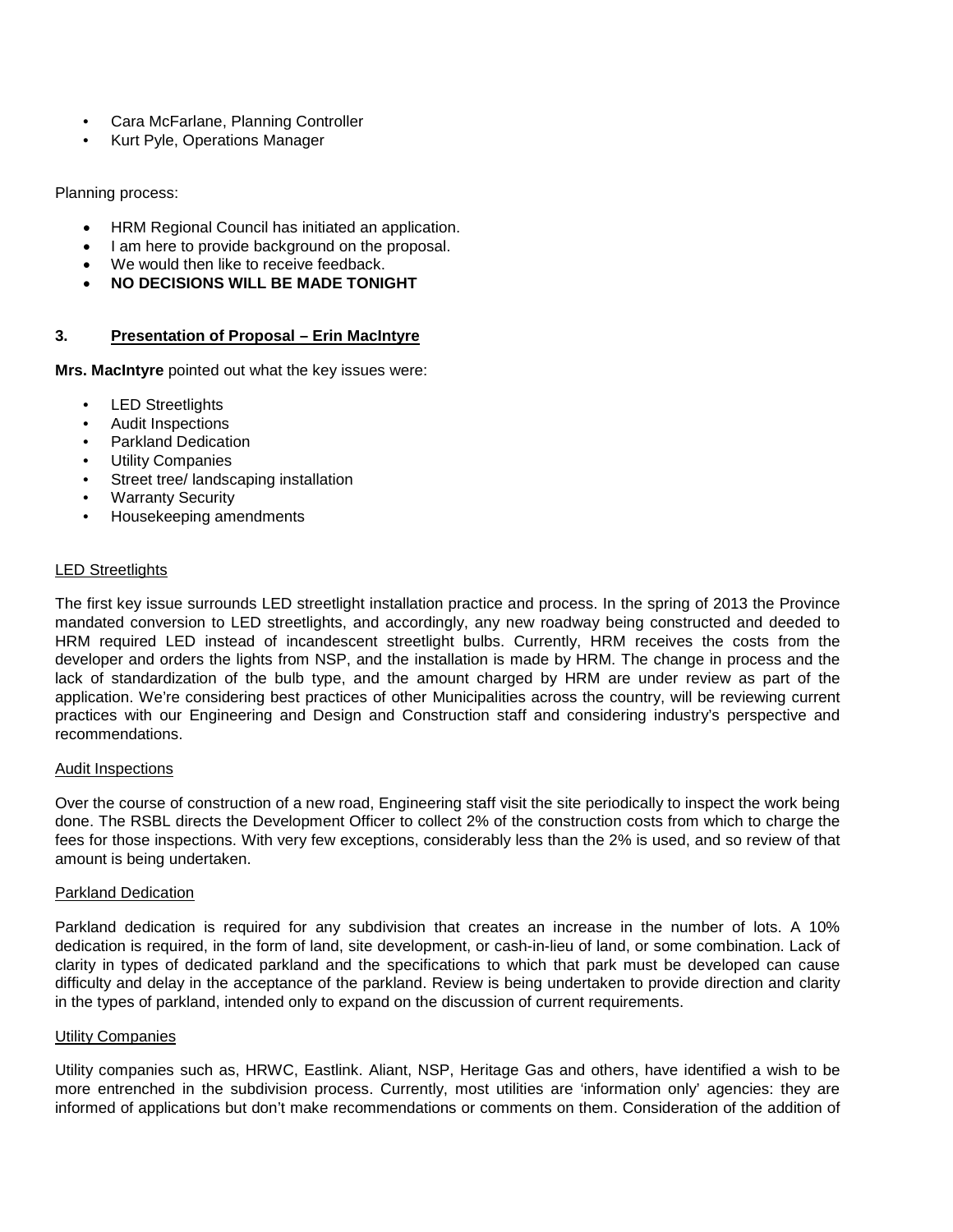utilities so that they are approval agencies, able to provide comment that could result in revision to applications is being undertaken.

#### Street Trees/Landscaping Requirements

Concern that trees, sod and other landscaping elements are being replaced due to damage during home construction is Topic 5. This may require addition of specification in the by-law to which the trees must be planted, or there's possibility that HRM could request the cost of the installation up-front and install the trees at a later date, once construction is complete, or simply amendment surrounding street tree species, or timing.

#### Warranty Security

For one year after the acceptance of the newly constructed right-of-way and associated infrastructure, the RSBL requires developers post 10% of the cost of construction as security for any project failures. The issue is damage and failure to perform regularly occurs after the one-year warranty period. For review and possible amendment is the extension of the warranty period for damaged or failed infrastructure.

Ms. MacIntyre advised that feedback is hoped to be gained via an online survey that can be completed anytime up until September 5<sup>th</sup>, or on a laptop that was setup in the room Printed copies of the survey are available that could be completed at home and mailed or faxed in, Any questions or comments made here tonight will be documented in the minutes.

### **4. Questions and Comments**

**Paul Pettipas, CEO, Nova Scotia Home Builders** – Most of the issues have been discussed at the DLG: a) LED streetlights - they are great in principle, but they are directional which results in the loss of security; b) Audit inspections – when money is tied up from the developer, the homeowner will pay in the end. Staff has said that the money collected from the developer is too much. Why not look at that and ask for a realistic amount; c) Parkland dedication – there is a need to differentiate between parkland and conservation area; d) Utilities – NSP and Heritage Gas have always been on the DLG. They are of great importance and have to get involved especially with the underground services; e) Street trees and landscaping – trees and landscaping should take place after the house has been sold and a homeowner has moved in so the grass and trees can be taken care of and therefore not die; f) Warranty security – we can leave this to the developers to talk about; and g) Fee review - If fees are warranted, then charge, but if not, don't charge. People don't realize that when things are done in an inefficient manner, costs increase and someone has to pay for that. The DLG has worked on this for years and are glad they are being brought forward so the general public and Council can have a look at it.

**Ms. MacIntyre** – there was a specific public participation program that was adopted by Council for this application. Staff is taking the feedback from the public information meetings, will go through the minutes and itemize the comments. Questions left on the table will be presented to the DLG in due course.

**Mr. Pettipas** – the DLG meet on a regular basis and experts are brought in if needed.

**Walter Regan, Sackville Rivers Association (SRA)** – How difficult would it be to have a three-year warranty after the last home is built? If any trees or grass die, it would be covered. He believes every lot should be paying \$50,000 servicing up front

**Ms. MacIntyre** - Under current legislation, staff may not have the ability to do that as it would be dependent on how quickly lots are being sold and houses being built.

**Mr. Regan** – What is the chance of turning water retention ponds into habitats?

**Ms. MacIntyre** said that staff would probably bring HRWC into to look at that. She is not sure if that would tie into this application.

**Mr. Regan** believes and demands there be a conservation zone that is over and above the required 10%.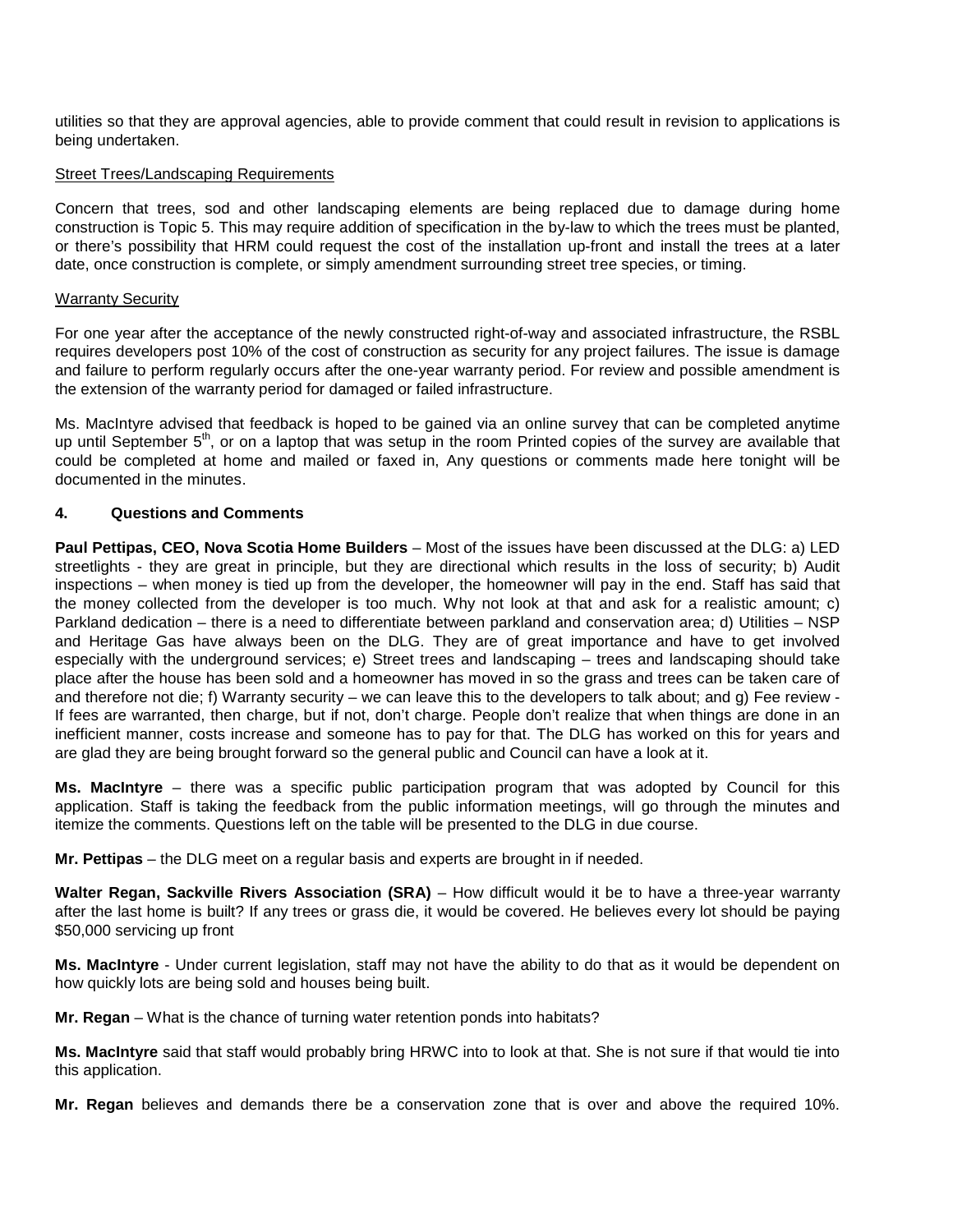Wetlands, floodplains, significant tree stands and slopes would be conservation lands and then over and above that take 10%. Active recreation should be 10%, conservation should be 50 to 60% and all buffers should be a minimum of 30 metres. **Ms. MacIntyre** said in some cases it is specific to the land that is being reviewed by the development officer and parkland planner but currently, if something is wet, it is excluded from the parkland dedication.

**Mike Hanusiak, Clayton Developments** – Where does the Red Book fit into everything now? Is it going to be part of the Subdivision By-law? On occasion the Red Book can be changed without significant amendment processes and public hearings. If it is incorporated into the Subdivision By-law, will it have to go through the public process. **Rosemary MacNeil** understands that it hasn't gone through the public process to date. **Ashley Blissett** explained that currently, with the Red Book, the majority of the public participation process is done. Every few years HRM sends out a notification to the development industry asking for comments on suggested updates that have come up through discussions throughout the previous year or two. The engineer can still do some minor variances.

**Mr. Hanusiak** – There is more demand for buffer zones and environmentally sensitive areas. The public wants those areas in public ownership but developers run into a problem when those areas are deemed "unusable" by the parkland planner. There has to be more flexibility.

**Chris Millier** – At the first PIM, Councillor Hendsbee put three more issues and a separate motion on the floor. Are those going to be incorporated into this application? Will a separate application be created for the motion relating to open space as it applies to dwelling units rather than subdivision and the transfer of credit and obligation outside of an application? He believes the other issue was deferred. **Ms. MacIntyre** said the motion actually read to identify whether or not it was in the scope of this application. Staff may respond to that motion in the report to Council but this application is simply to clarify process. She believes that what Councillor Hendsbee is trying to address is outside the scope of this specific application. **Mr. Millier** understands there is another amendment that relates to the definition of primary services. **Ms. MacIntyre** indicated that it is a separate application and to deal with all of them would be a much more complicated and timely process. **Mr. Millier** believes all these things are linked and should be taken care of at the same time or at least on the radar in the staff report and assessment.

**John Cascadden, McDonald Lake Residents Association, Five Bridges Wilderness Heritage Trust and HRM Alliance** – When the greenbelting plan, open space priority plan, is created, it could have a significant impact on the Subdivision By-law. When will this take place? **Ms. MacIntyre** wasn't sure but will check with Regional Plan. If an amendment will affect a lateral document, staff does their best to roll them forward together otherwise there is a broken link.

**Mr. Regan** believes prevention is the best restoration. What about the White Book and HRWC. Is staff talking to HRWC? **Ms. MacIntyre** explained that if any of this affects their specifications or processes, staff will vet that through them before taking the application to Council.

**Mr. Regan** – Any leftover money from the 2% that is collected for audit inspections should be redirected to active transportation.

**Mr. Regan** – The Red Book does not address silt runoff. When is HRM going to start charging HRWC for discharging the silt into the brooks through their systems? **Ms. MacIntyre** was not sure and that may not be in the scope of this application. That is an issue that comes up.

**Mr. Regan** - He asked for clarification on the process for the LED streetlights. **Ms. MacIntyre** explained that the developer does a design and proposes an estimated cost where HRM takes a real amount that represents only what is going to be needed to install the streetlights. HRM orders them from NSP and installs them in the end. This is causing a lag time. **Mr. Regan** asked what happens if there is a difference in price. Are they charged back? **Ms. MacIntyre** said that it was difficult for the industry to anticipate what those costs would be so it was standardized. She believes this was identified by the DLG last Fall.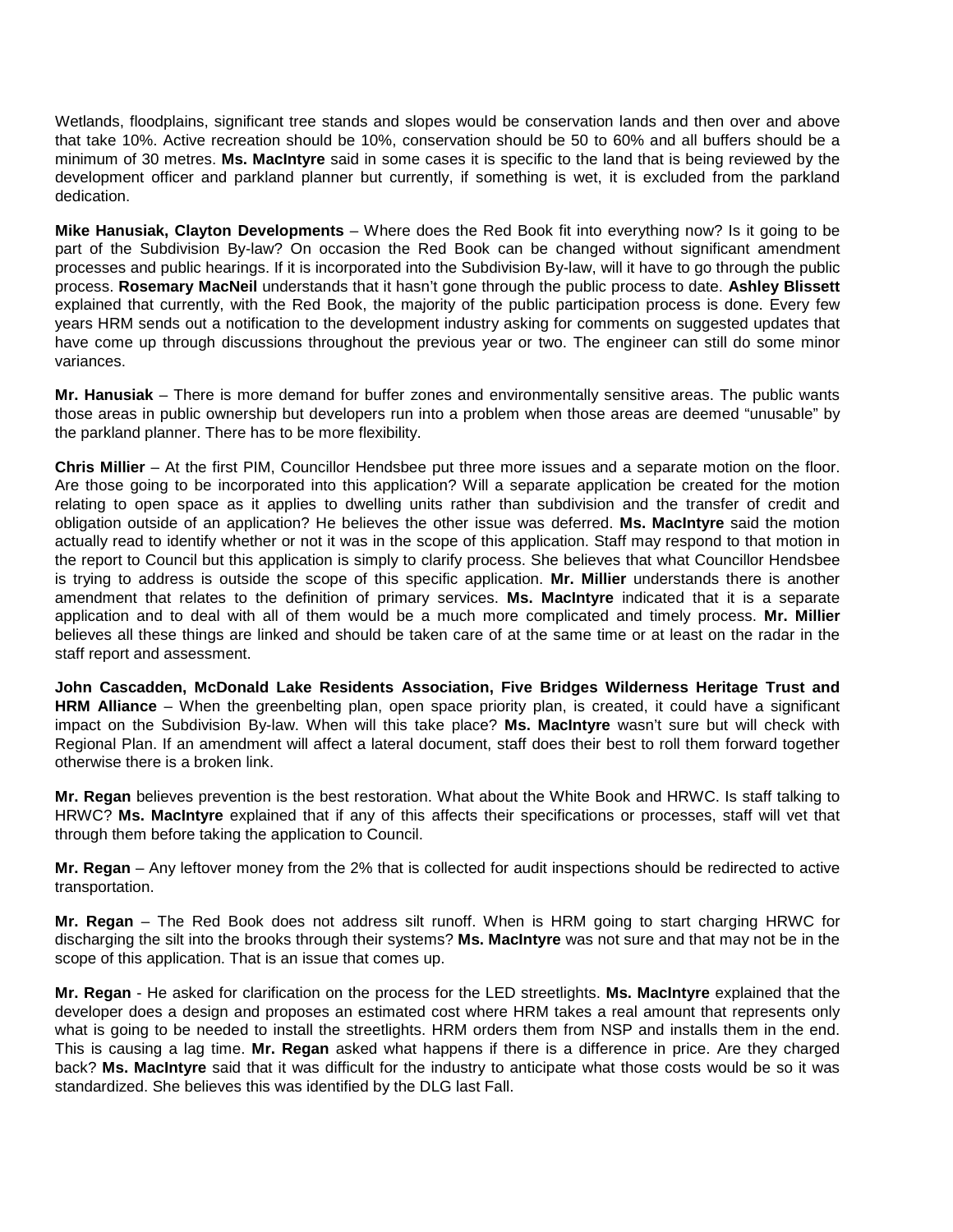**Mr. Millier** – The industry is putting the poles in and HRM installs the lights. In terms of takeover, that is very critical. A developer cannot submit a package until the streetlights are done, then a number of months go by before endorsement and anything can be sold. That is a huge challenge.

**Mr. Hanusiak** – Another issue is when the homeowners move in and the streetlights are not installed. This causes a safety issue as the homeowners are in total darkness. Developers are prepared to complete the site if allowed to do so. There are cost implications but the mechanics and logistics need to be looked at. **Ms. MacIntyre** said that this has been identified by Council as something to look at in the Subdivision By-law.

**Mr. Pettipas** – He believes that companies who have the lights in stock should install them, HRM does the inspection and have an engineer sign off on them. Currently, it is very expensive for the developers.

**Mr. Regan** – He would like any buffers that HRM disallows, to be given to public ownership to allow public access to watercourses. This has to be addressed. Trees cut on private property also has to be addressed. If it is all public ownership, HRM has control.

**Mr. Regan** – Can HRM ask the developer to do a floodplain and wetland study and turn that over to HRM? He believes this conservation area is in the public good.

**Mr. Regan** – Culverts are very important. It is important to get the cars and road over the brooks and streams, but it is equally important to get fish under the road. The Red Book should require effective fish passages be put in with warranties up to five and ten years. In a lot of cases, the culverts are not installed properly and either HRM has to replace them or SRA tries to raise money to do it themselves.

**Mr. Regan** – Some subdivision are not good for tree planting due to bedrock and poor soil conditions. Tree tanks should be included in the Red Book. Dig up the ground and put in a proper cement tank with topsoil. **Ms. MacIntyre** – Staff is looking at those specification. The Urban Forest Master Plan has some well researched information on soil depth requirements. **Mr. Regan** asked if HRM would ask environmentalist for their opinion on the Red and White Book at least once a year.

**Mr. Hanusiak** – The construction period is getting shorter all the time and the review process is delaying things. Internally, HRM has some measure of control but other agencies have no accountability. These outside agencies have to deliver within the first or second review. **Ms. MacIntyre** explained that the Subdivision By-law currently allows HRM to speak to those that provide a central service. Staff are trying to make sure that something is brought into the public domain that is safe and meets current specifications.

**Councillor Craig** – When HRM is using and tying up development money inappropriately then that is something that needs to be addressed. He has a great interest in making it as easy as possible for development to go forth.

**Ms. MacIntyre** – Provincial mandate for the LED streetlights is an important point. All will be converted to LED bulbs.

**Mr. Millier** – HRM has a lot of infrastructure that does not meet HRM's current standards. When it comes to safety, it is a different issue.

**Mr. Hanusiak** – A number of years ago, it was determined that the cost for HRM to maintain the LED streetlights was cheaper but the upfront cost is fronted by someone else. Another thing, with smaller developments, the ability to put those power poles in becomes compromised because of the smaller lots.

**Mr. Millier** – There is a degree of inconsistency throughout HRM's development officers. This may be included in the housekeeping matters. **Ms. MacIntyre** said there are now two instead of three administrative regions which will alleviate some of the inconsistencies. She asked that when people come across inconsistencies to please let the office know. **Mr. Pettipas** – suggested someone in management be available to review the inconsistency and make a decision on the interpretation so the development industry knows what to expect.

**Mr. Regan** – He doesn't necessarily agree with the interpretation of greenbelting. If greenbelting goes forward,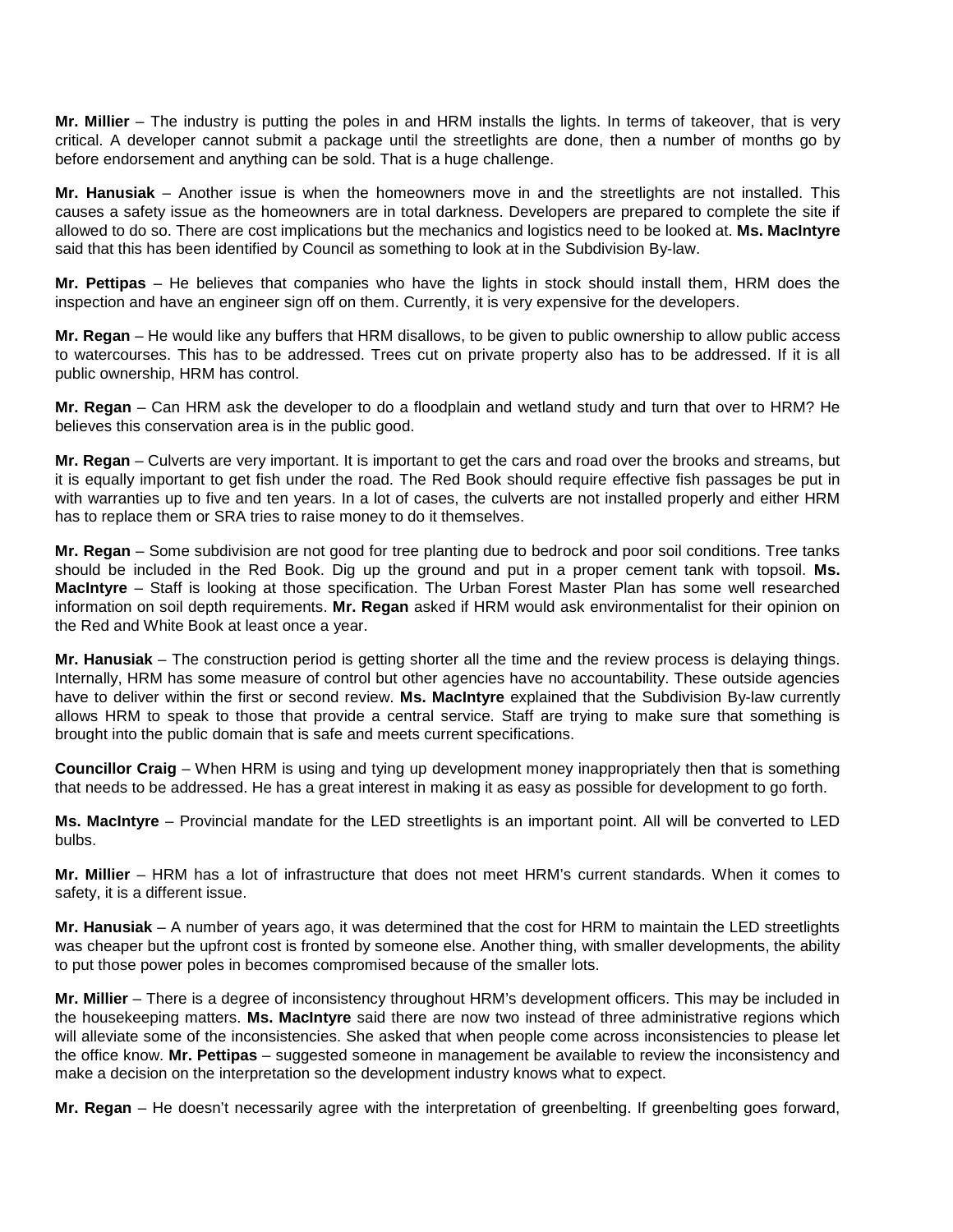how does that apply to the developers? Will it be included in the guidelines? **Ms. MacIntyre** was not sure. At some point, policy has to marry up with a trigger and she is not certain how greenbelting will roll out or what the triggers will be.

# **5. Closing Comments**

**Ms. MacIntyre** thanked everyone for coming and expressing their comments.

# **6. Adjournment**

The meeting adjourned at approximately 7:55 p.m.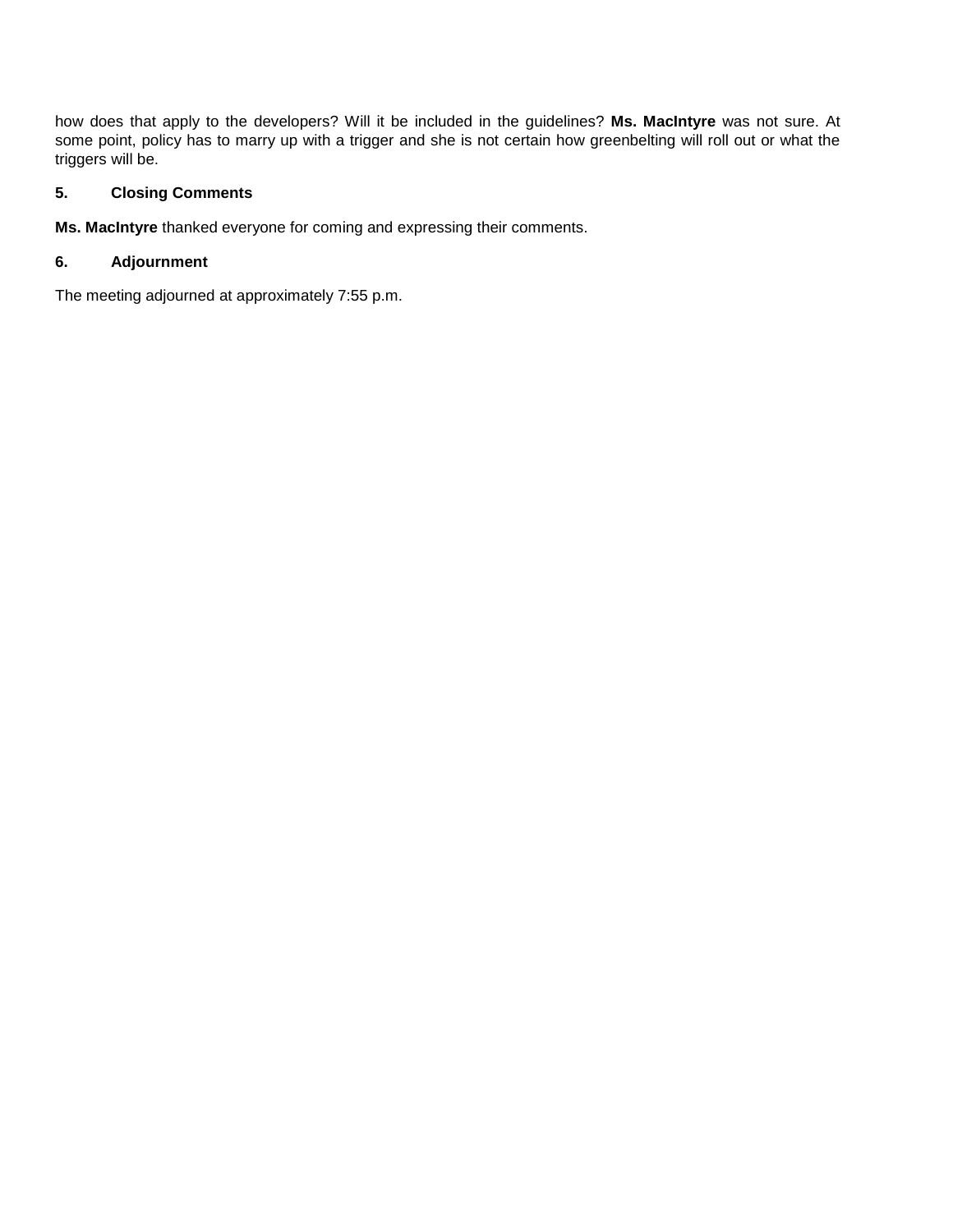**7:00 p.m. Wednesday, August 20, 2014 Captain William Spry Centre 16 Sussex Street, Halifax**

| <b>STAFF IN</b><br><b>ATTENDANCE:</b>  | Erin MacIntyre, Planner<br>Hilary Campbell, Planning Technician<br>Jennifer Purdy, Planning Controller<br>Kurt Pyle, Operations Manager<br>Kevin Warner, Development Officer<br>Ashley Blissett, Engineering<br>Emily MacDonald, Development Technician |
|----------------------------------------|---------------------------------------------------------------------------------------------------------------------------------------------------------------------------------------------------------------------------------------------------------|
| <b>PUBLIC IN</b><br><b>ATTENDANCE:</b> | Approximately 5                                                                                                                                                                                                                                         |

The meeting commenced at approximately 7:03 p.m.

### **2. Call to order, purpose of meeting – Erin MacIntyre**

Case 19507: this specific application is for amendment to Municipality- wide legislation, the Regional Subdivision By-law. In February of this year, an initiation report appeared before Regional Council to address key issues identified by HRM Development Approvals' staff and those brought to staff's attention by The Development Liaison Group (the DLG). These items are meant to clarify the by-law to enable a more efficient subdivision process. The amendment package delivered for council's consideration will also contain any necessary amendments to other legislative documents (Municipal Specifications, fees by-law) as necessary. The amendments to the RSBL will apply regionally.

# **2. Introductions and overview of planning process – Erin MacIntyre**

Introductions:

- Erin MacIntyre, Planner 1
- Kevin Warner, Development Officer
- Ashley Blissett, Development Engineer
- Hilary Campbell, Planning Technician
- Jennifer Purdy, Planning Controller
- Kurt Pyle, Operations Manager

Planning process:

- HRM Regional Council has initiated an application.
- I am here to provide background on the proposal.
- We would then like to receive feedback.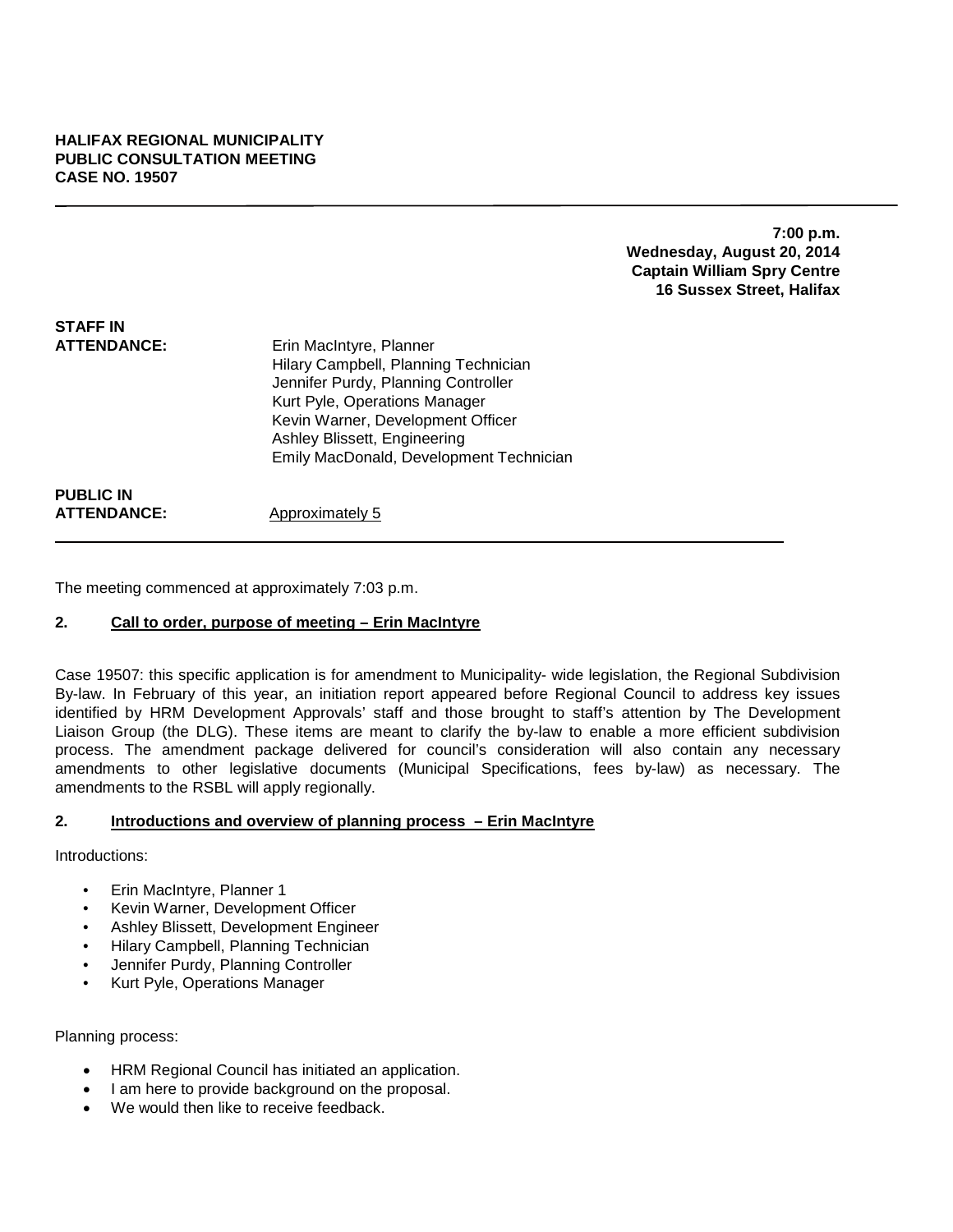# • **NO DECISIONS WILL BE MADE TONIGHT**

# **3. Presentation of Proposal – Erin MacIntyre**

**Mrs. MacIntyre** pointed out what the key issues were:

- LED Streetlights
- Audit Inspections
- Parkland Dedication
- **Utility Companies**
- Street tree/ landscaping installation
- **Warranty Security**
- Housekeeping amendments

1) LED Streetlights: In the spring of 2013, the Province mandated conversion to LED streetlights, and accordingly, any new roadway being constructed and deeded to HRM required LED instead of incandescent streetlight bulbs. Currently, HRM receives the costs from the developer and orders the lights from Nova Scotia Power and they are installed by HRM. The change in process and the lack of standardization of the bulb type, and the amount charged by HRM are under review as part of this application. Staff are considering best practices of other Municipalities across the country, and will be reviewing current practices with HRM Engineering and Design and Construction staff to consider industry's perspective and recommendations.

2) Audit Inspections: Over the course of construction of a new road, Engineering staff visit the site periodically to inspect the work being done. The RSBL directs the Development Officer to collect 2% of the construction costs from which to charge the fees for those inspections. With very few exceptions, considerably less than the 2% is used, and so review of that amount is being undertaken.

3) Parkland Dedication: Parkland Dedication is required for any subdivision that creates an increase in the number of lots. A 10% dedication is required, in the form of land, site development, or cash-in-lieu of land, or some combination. Lack of clarity in types of dedicated parkland and the specifications to which that park must be developed can cause difficulty and delay in the acceptance of the parkland. Review is being undertaken to provide direction and clarity in the types of parkland, intended only to expand on the discussion of current requirements.

4) Utility Companies: Utility Companies such as HRWC, Eastlink, Aliant, NSP, Heritage Gas and others have identified a wish to be more entrenched in the subdivision process. Currently, most utilities are 'information only' agencies. They are informed of applications but don't make recommendations or comments on them. Consideration of the addition of utilities so that they are approval agencies, able to provide comment that could result in revision to applications is being undertaken. Ms. MacIntryre added that HRWC should possibly be removed from this list.

5) Street Trees/Landscaping Requirements: There has been some concern that trees, sod and other landscaping elements are being replaced due to damage during home construction. This may require addition of specification in the by-law to which the trees must be planted, or if there is a possibility that HRM could request the cost of the installation up-front and install the trees at a later date once construction is completed, or simply amendment surrounding street tree species, or timing.

6) Warranty Security: For one year after the acceptance of the newly constructed right-of-way and associated infrastructure, the RSBL requires developers post 10% of the cost of construction as security for any project failures. The issue is that damage and failure to perform regularly occurs after the one-year warranty period. Staff will be reviewing and possibly amending the extension of the warranty period for damaged or failed infrastructure.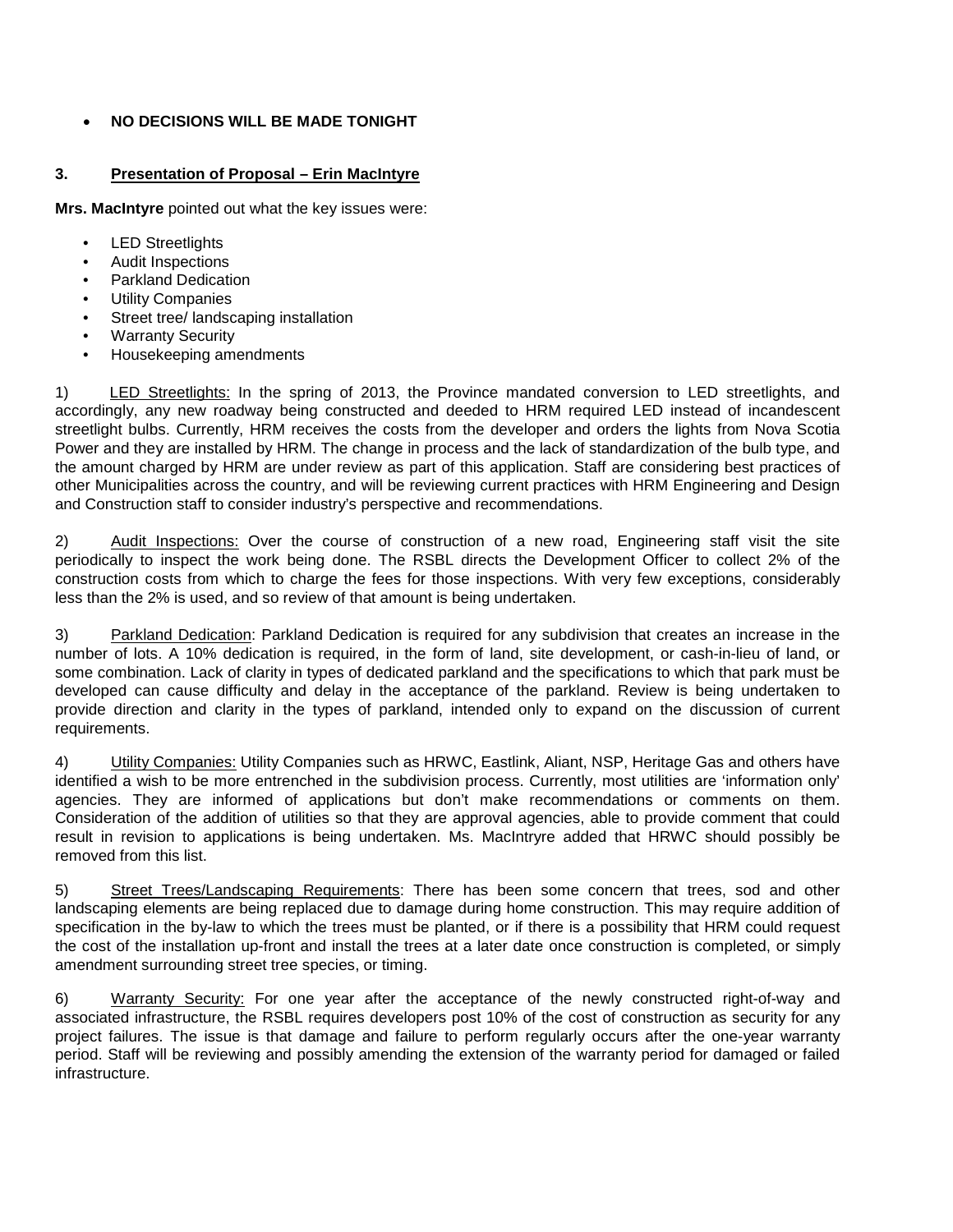Ms. MacIntyre added that they will be doing housekeeping amendments as well. Since the adoption of the Regional Plan in 2006, the Development Officers have been creating a list of things they would like have clarified for example: outdated language. They will be trying to address any inconsistencies.

## **Questions and Answers**

**Mr. Peter Lund, Glen Haven** explained that prior to the meeting he was unsure what the changes were to be discussed and asked for clarification so he can understand if these amendments are to address the concerns that have been brought forward by developers, and he wanted to confirm that there is no intent to look at parkland dedication as cash-in-lieu vs. how large land dedication area is.

**Ms. MacIntyre** explained that this application has been brought forward by the development community and explained that the parkland dedication regarding cash-in-lieu vs land dedication is not being looked at within this application. This topic as well as some other issues and aspects in terms of parkland dedication will be discussed under another application.

**Mr. Lund** asked if there will be any change in the fee structure and explained that HRM is on the low end of the scale for development charges across the Country and feels that HRM should be raising the development fees to cover the infrastructure so the development costs aren't put on the backs of the general tax payers. He also asked for clarification to what "damaged or failed infrastructure" meant.

**Ms. MacIntyre** explained that at the end of the 'warranty period' during final inspections, there may be swales, for example, in private backyards or in the right-of-way that are not functioning properly. She gave an example of a swale that guided storm water drainage improperly which drained over a public path and froze and caused heaving during the winter. So in this scenario, they would get the developer in to remedy the issue or if they chose, HRM staff would take care of it on their behalf.

**Mr. Lund** asked if they would be looking at creating a downward slope off the developer's property.

**Ms. MacIntyre** explained that she is not sure if that is in the scope of what staff is looking at within this amendment. Staff is currently looking more at the public street right of way, and the infrastructure that is being created and whether it functions or not. She explained that these decisions will be reviewed by Engineering Staff to go through the specifics of what they need to remedy. Staff is looking at expanding the length of time prior to doing this particular inspection.

**Mr. Lund** explained that he is unsure about completing the survey.

**Ms. MacIntyre** explained that she does not want to discourage anybody to not complete the survey, as she would like to receive a large cross section of everyone's opinions.

**Mr. John Cascadden, Five Bridges Wilderness Heritage Trust, MacDonald Lake Residents Association**  asked if someone suggests recommendations on the online survey that is out of scope for this particular endeavor, however may apply to something else, will these recommendations be passed onto the appropriate department and will it be communicated that they have been passed on.

**Ms. MacIntyre** explained that staff will review the notes taken from the public consultation meetings and the suggestions/comments received from the online survey and will separate those that fit within the scope of this exercise and the others that have been received. The other comments/suggestions will be included within a list of items that will be further reviewed. She added that it is Council who will have to decide to initiate review for possible amendments.

**Mr. Chris Millier, Armco Capital** explained that he had attended one of the previous meetings. For comments that are being captured outside of the scope of this application he wanted to add and to make it known that there are some other issues had in regards to the LED lights. He feels that the private sector should be taking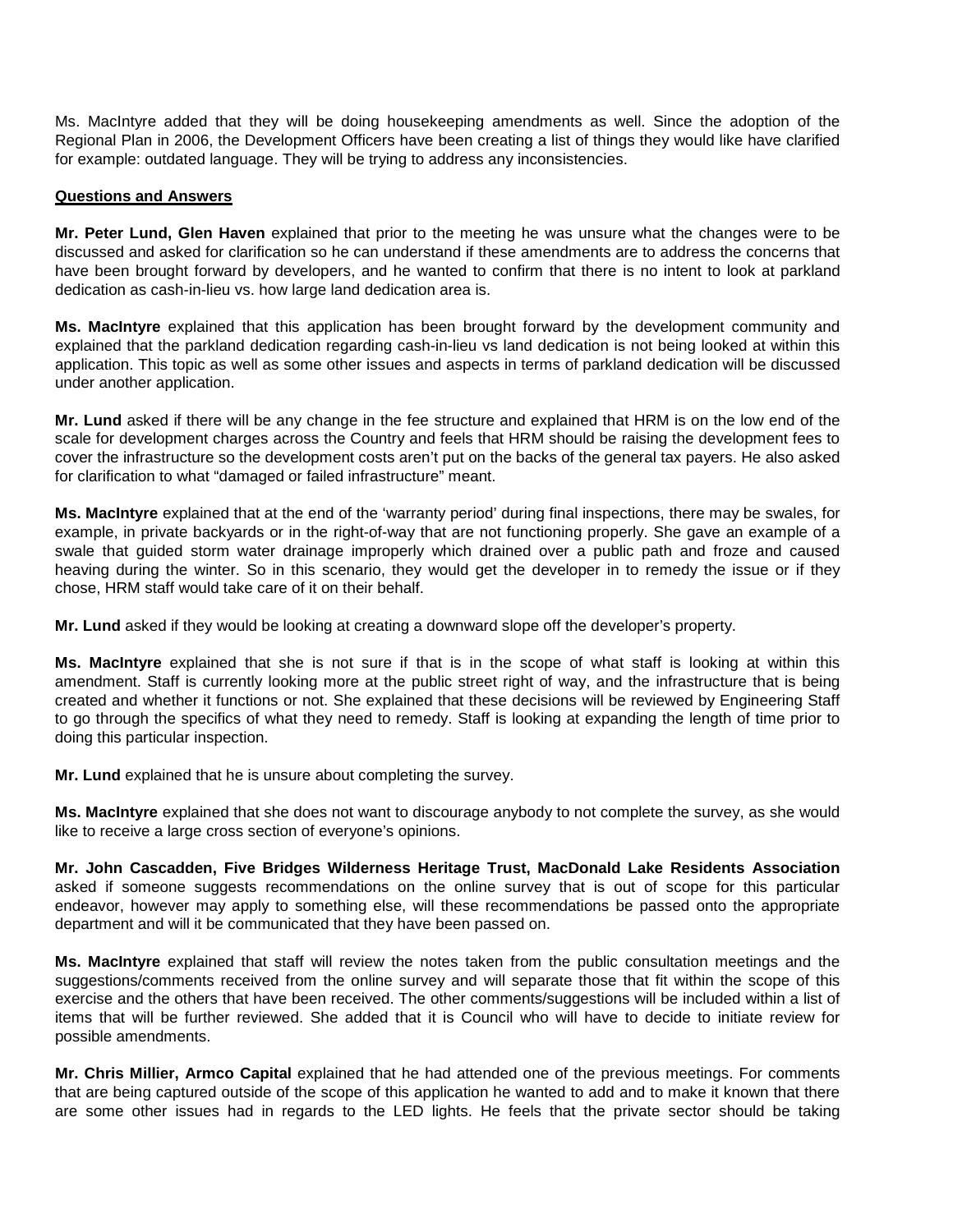responsibility for completing this with a set standard from HRM to be followed. This would be much easier to be incorporated into their construction plan and to assign it to the contractors as it needs to be timed with the work that they are doing.

He explained that he doesn't feel that people appreciate the magnitude of the inspection fees. They have between three – four hundred thousand dollars in a two year construction period in outstanding inspection fees. The actual use ranges between 20% and 25%. Routinely they are rebated about 75%. He gave an example of a \$100,000.00 fee; HRM consumes \$25,000.00 of it in their work. He explained that having that money out is a big deal. He added that he has concerns that two different Development Officers are inconsistent in their approaches. The fee is calculated in some cases including HST and in others, HST is excluded. He is concerned with the accounting records through HRM Finance. He explained that it is a large amount of money that is not managed well. He also addressed concern regarding the process. He explained that Armco made an application in 2013 to have this part of the By-law amended and to drop it down to 0.05% vs. 2%, which is more realistic. He also suggested that this structure change so that they pay it as it is incurred. Developers pay upfront, some projects cost hundreds of thousands of dollars in fees and these projects will not complete construction for a long time, leaving them with a large amount of cash that is difficult to track and to receive accounting for. He explained that almost all of the time, the developer is receiving a refund that they have to request.

In regards to parkland, Mr. Millier explained that the typologies and the usability criteria and the issue as to what is parkland and what is conservation needs to be restructured. The public wants both, however, HRM Park Planners want cash. Mr. Millier suggested that HRM get back to what the intent of those enabling provisions that came from the Planning Act, MGA (the template for Charter) was. He explained that the intent of parkland is for a developer to provide amenity space in the subdivision for the needs of those people; what is currently happening is that a vast majority of parkland beyond bare neighbourhood requirements is being implemented through cash-in-lieu. That money is not benefiting that subdivision or that community which is a huge problem. The values are disproportionate to the impact that those people are creating both at the neighbourhood, community and regional level and this is a clear situation where the burden for deficiencies in regional parkland is being put on the shoulders of new development. He suggested HRM look at good community planning which includes amenity space, parkland and conservation. He gave an example of a new subdivision in Sackville creating 200 lots, which requires \$1 million dollars' worth of parkland. These people are not generating that need and that is way the bylaw is structured; the intent of this has been lost along the way and has a huge impact.

The issue with conservations land, developers used to give all their wasted land that no one would benefit from and now there are definitions for usability that tie developers hands. It is really tough to find usable land when looking at the criteria. There has to be a middle ground for the requirements of conservation lands. There are no enabling provisions in the Charter for compensation for dedication of conservation lands; developers would be interested in this. Otherwise, they just give up the lands and don't receive any credit for it. If there is a public good to be obtained, then there has to be compensation to those people from who you are taking those rights, and where you are obtaining that public good.

In regards to utilities, currently HRM gives utilities information out of courtesy and agreed that Halifax Water should not be included within that list. He suggests that staff review the Charter to see if there is going to be a direct role in the review and approval and the ability of utilities to be able to influence the process.

Mr. Millier explained that the developers have experienced issues where the builders are damaging the trees and landscaping. The developers have complied with the specification to have infrastructure taken over but then someone else comes in to build and these damages are happening at the builder's stage and not the developer's stage. He also explained that there are two other subdivision related processes: 1) Parkland and the definition of primary services and; 2) request for staff report online. These are issues that tie back to each other, that are aligned and should be considered together, but are not necessarily linked to this direct application.

The definition of primary services is of issue. It is working as a tax grab. This leads to approving and encouraging density without the ability to require parkland. Staff needs to make the right calls for those who ought to be